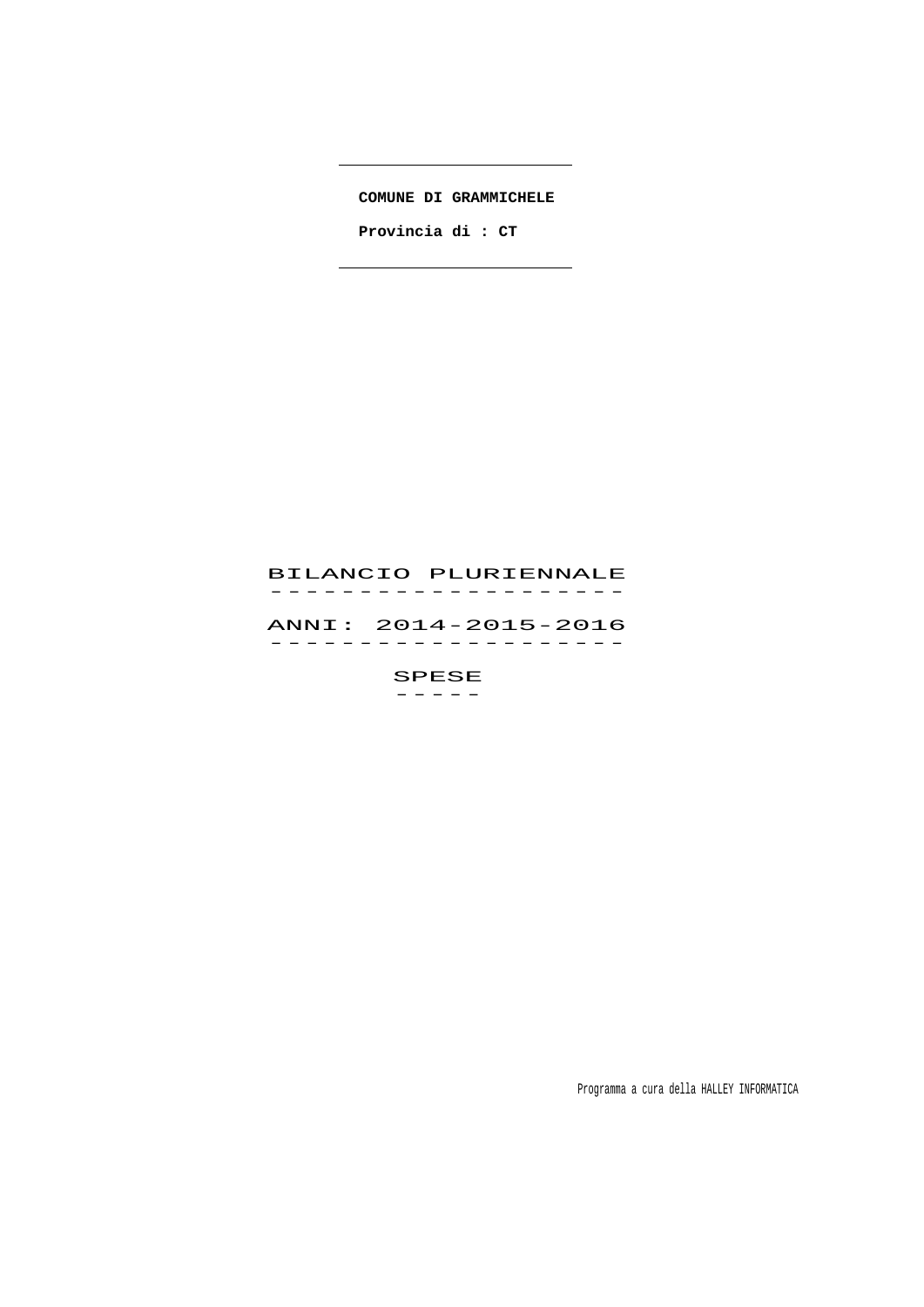| <b>INTERVENTO</b>                                                                                                      |                      | Impegni<br>ultimo eserc. | Prev.Definit.<br>esercizio |           | PREVISIONI DEL BILANCIO PLURIENNALE 2014 - 2016 |           |            | Α<br>n |
|------------------------------------------------------------------------------------------------------------------------|----------------------|--------------------------|----------------------------|-----------|-------------------------------------------------|-----------|------------|--------|
|                                                                                                                        |                      | chiuso                   | in corso                   | 2014      | 2015                                            | 2016      | TOTALE     | n.     |
| TITOLO I                                                                                                               |                      |                          |                            |           |                                                 |           |            |        |
| ===============<br>SPESE CORRENTI                                                                                      |                      |                          |                            |           |                                                 |           |            |        |
| INTERVENTO 1<br>++++++++++++<br>PERSONALE                                                                              |                      |                          |                            |           |                                                 |           |            |        |
| CAPITOLO<br>RETRIBUZIONI PERSONALE ORGANI<br>ISTITUZIONALI                                                             | C <sub>0</sub>       | 71.932,25                | 71.755, 16                 | 71.737,88 | 61.737,88                                       | 61.737,88 | 195.213,64 |        |
| CAPITOLO<br>$5^{\circ}$                                                                                                | SV<br>T              | 71.932,25                | 71.755,16                  | 71.737,88 | 61.737,88                                       | 61.737,88 | 195.213,64 |        |
| RETRIBUZIONE CONTRATTISTI OR=<br>GANI ISTITUZ                                                                          | C <sub>0</sub><br>SV | 67.827,82                | 58.347,94                  | 61.447,12 | 61.447,12                                       | 61.447,12 | 184.341,36 |        |
| CAPITOLO<br>$6 \underline{\hspace{1cm}}$<br>INDENNITA MISSIONI PERSONALE 1<br>$E$ 2 STAFF (non usare)                  | T<br>l CO<br>SV      | 67.827,82                | 58.347,94                  | 61.447,12 | 61.447,12                                       | 61.447,12 | 184.341,36 |        |
| $\sim$ CAPITOLO 7<br>INAIL PERSONALE ORGANI ISTITU=<br>$ZIONALI$                                                       | T<br>CO.             | 601,34                   | 841,85                     | 863,42    | 863,42                                          | 863,42    | 2.590,26   |        |
| CAPITOLO<br>$8 \quad -$                                                                                                | SV<br>T              | 601,34                   | 841,85                     | 863,42    | 863,42                                          | 863,42    | 2.590,26   |        |
| CONTRIBUTI PREV.LI PERS.ORGANI<br>ISTITUZIONALI                                                                        | $\rm CO$             | 18.639,25                | 18.594,75                  | 18.589,72 | 13.589,72                                       | 13.289,72 | 45.469,16  |        |
| CAPITOLO<br>$9 \_$<br>INTEGRAZIONE SPESA PUC (quota<br>$ente) \ldots \ldots \ldots \ldots \ldots \ldots \ldots \ldots$ | SV<br>T<br>CO        | 18.639,25                | 18.594,75                  | 18.589,72 | 13.589,72                                       | 13.289,72 | 45.469,16  |        |
| CAPITOLO<br>10<br>CONTRIBUTI CONTRATTISTI SERV.                                                                        | SV<br>T              |                          |                            |           |                                                 |           |            |        |
| ORGANI ISTITUZ                                                                                                         | CO<br>SV             | 20.390,94                | 17.370,40                  | 17.541,44 | 17.541,44                                       | 17.541,44 | 52.624,32  |        |
| CAPITOLO<br>$11 \quad \qquad$<br>INTEGRAZIONE ORARIA ASU E PUC                                                         | T                    | 20.390,94                | 17.370,40                  | 17.541,44 | 17.541,44                                       | 17.541,44 | 52.624,32  |        |
| E STABILIZZAZIONI ASU                                                                                                  | CO<br>SV             | 10.454,33                | 10.500,00                  |           |                                                 |           |            |        |
|                                                                                                                        | T                    | 10.454,33                | 10.500,00                  |           |                                                 |           |            |        |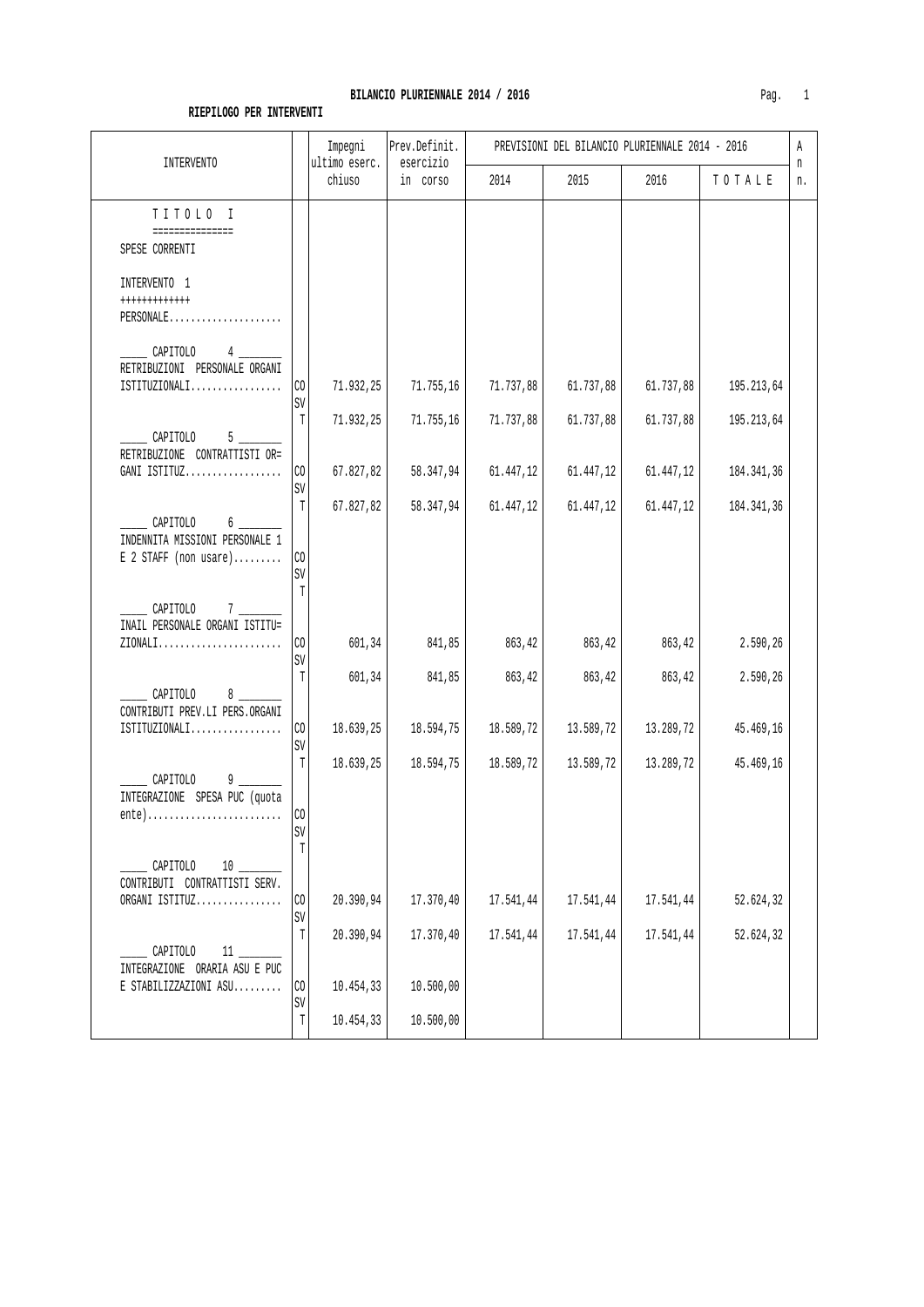|                                                                                      | INTERVENTO                        |                         | Prev.Definit.<br>esercizio |            | PREVISIONI DEL BILANCIO PLURIENNALE 2014 - 2016 |            |            | Α<br>n |
|--------------------------------------------------------------------------------------|-----------------------------------|-------------------------|----------------------------|------------|-------------------------------------------------|------------|------------|--------|
|                                                                                      |                                   | ultimo eserc.<br>chiuso | in corso                   | 2014       | 2015                                            | 2016       | TOTALE     | n.     |
| CAPITOLO<br>INTEGRAZIONE SPESA P.U.C                                                 | CO<br>SV                          |                         |                            |            |                                                 |            |            |        |
| CAPITOLO 107<br>COMPENSI DIVERSI A DIPEDENDEN=<br>TI (VINC. E. CAP.380)              | $\mathbb{T}$<br>CO<br>$\mbox{SV}$ | 1.668, 44               | 6.000,00                   | 6.000,00   | 6.000,00                                        | 6.000,00   | 18.000,00  |        |
| $\sqrt{$ CAPITOLO<br>CONTRIBUTI SU COMPENSI DIVERSI<br>A DIPEDENDENTI (VINC. E. CAP. | T                                 | 1.668,44                | 6.000,00                   | 6.000,00   | 6.000,00                                        | 6.000,00   | 18.000,00  |        |
| $380)$                                                                               | $\rm CO$<br>SV                    | 189,75                  | 1.500,00                   | 1.500,00   | 1.500,00                                        | 1.500,00   | 4.500,00   |        |
| CAPITOLO 108<br>RETRIBUZIONI PERSONALE SEGRE=                                        | T                                 | 189,75                  | 1.500,00                   | 1.500,00   | 1.500,00                                        | 1.500,00   | 4.500,00   |        |
|                                                                                      | $\rm CO$<br>SV                    | 173.658,73              | 168.119,22                 | 148.842,72 | 138.842,72                                      | 138.842,72 | 426.528,16 |        |
| CAPITOLO 108-1                                                                       | T                                 | 173.658,73              | 168.119,22                 | 148.842,72 | 138.842,72                                      | 138.842,72 | 426.528,16 |        |
| INTEGRAZIONE ORARIA EX LSU PUC<br>$(\text{vedi cap.E.348})$                          | $\rm CO$<br>SV                    | 11.391,33               | 12.500,00                  |            |                                                 |            |            |        |
| CAPITOLO                                                                             | $\mathbb T$                       | 11.391,33               | 12.500,00                  |            |                                                 |            |            |        |
| ARRETRI CONTRATTUALI SEGRETARI                                                       | $\rm CO$<br>SV                    | 1.000,00                | 1.000,00                   | 1.000,00   | 1.000,00                                        | 1.000,00   | 3.000,00   |        |
| CAPITOLO                                                                             | T                                 | 1.000,00                | 1.000,00                   | 1.000,00   | 1.000,00                                        | 1.000,00   | 3.000,00   |        |
| INAIL PERSONALE DIVERSO                                                              | $\rm CO$<br>SV                    | 2.000,00                | 3.516,00                   | 3.516,00   | 3.516,00                                        | 3.516,00   | 10.548,00  |        |
| CAPITOLO                                                                             | T                                 | 2.000,00                | 3.516,00                   | 3.516,00   | 3.516,00                                        | 3.516,00   | 10.548,00  |        |
| INTEGRAZ.ORARIA<br>CONTRIBUTI<br>PERS.CONTRATTISTA                                   | C <sub>0</sub><br>SV              | 3.010,04                | 3.554,07                   |            |                                                 |            |            |        |
| CAPITOLO 108-30                                                                      | T                                 | 3.010,04                | 3.554,07                   |            |                                                 |            |            |        |
| RETRIBUZIONI CONTRATTISTI ASU<br>E PUC $(4/13)$                                      | CO<br>SV                          |                         |                            |            |                                                 |            |            |        |
| CAPITOLO 108-40<br>CONTRIBUTI CONTRATTISTI ASU E<br>PUC. $(4/13)$                    | $\mathbb{T}$<br>CO                |                         |                            |            |                                                 |            |            |        |
|                                                                                      | SV<br>$\mathbb T$                 |                         |                            |            |                                                 |            |            |        |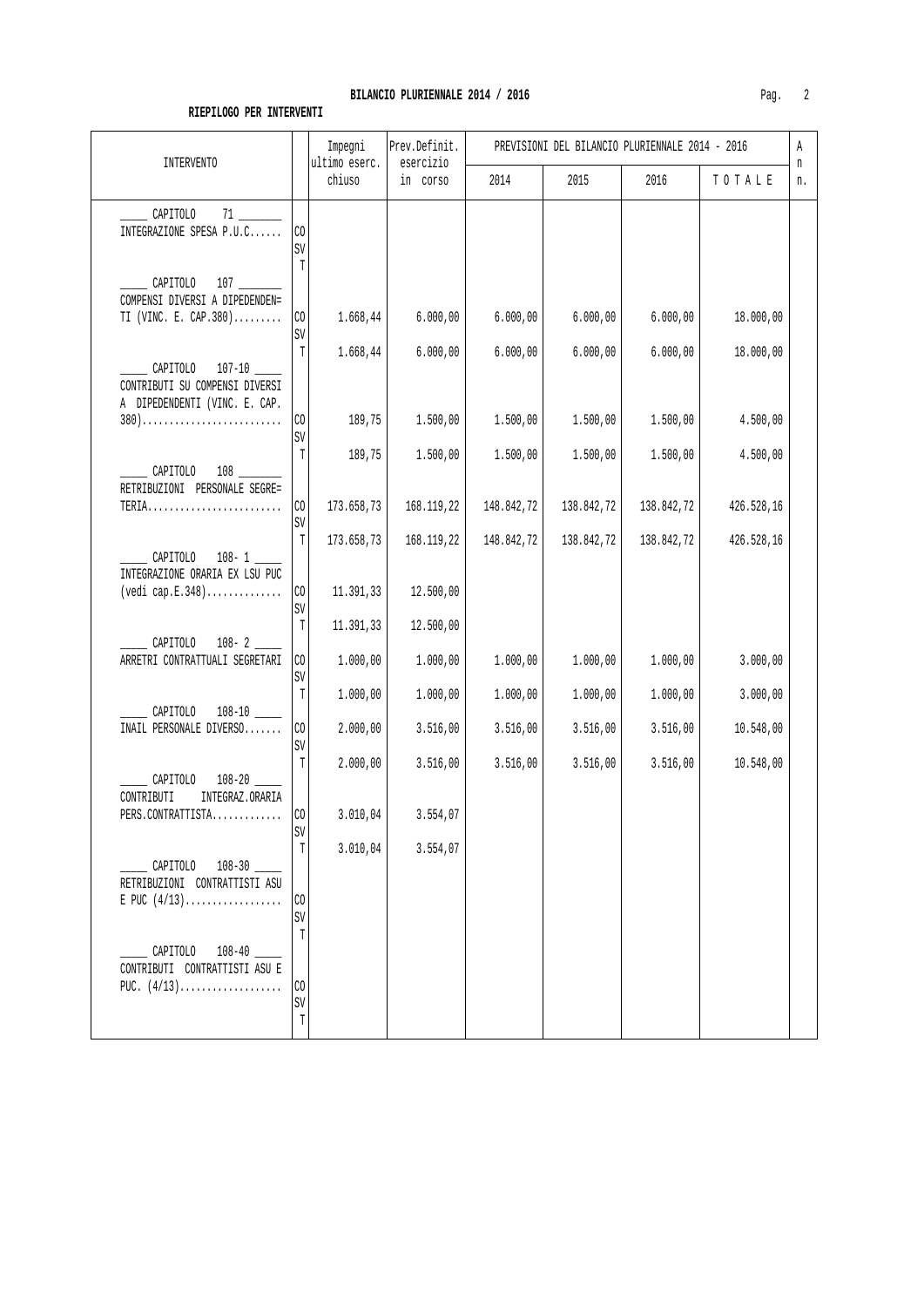| . .                      |                            |      |      |                                                 |        |    |
|--------------------------|----------------------------|------|------|-------------------------------------------------|--------|----|
| Impegni<br>ultimo eserc. | Prev.Definit.<br>esercizio |      |      | PREVISIONI DEL BILANCIO PLURIENNALE 2014 - 2016 |        | А  |
| chiuso                   | COYSO<br>ın                | 2014 | 2015 | 2016                                            | TOTALE | n. |
|                          |                            |      |      |                                                 |        |    |
|                          |                            |      |      |                                                 |        |    |

| TMIEKAEMIO                                                                   |                          | ultimo eserc.          | esercizio              |                        |                        |                        |                          | n  |  |
|------------------------------------------------------------------------------|--------------------------|------------------------|------------------------|------------------------|------------------------|------------------------|--------------------------|----|--|
|                                                                              |                          | ${\tt chius}$          | in corso               | 2014                   | 2015                   | 2016                   | TOTALE                   | n. |  |
| 109<br>CAPITOLO<br>INDENNITA SOSTITUZIONE SEGRE=<br>TARIO GENERALE           | CO<br>SV                 |                        |                        |                        |                        |                        |                          |    |  |
| CAPITOLO<br>INDENNITA'RISULTATO ED ONERI<br>SEGRETARIO GENERALE              | $\mathbb T$<br>CO        | 6.500,00               | 6.500,00               | 6.500,00               | 6.500,00               | 6.500,00               | 19.500,00                |    |  |
| CAPITOLO<br>111                                                              | SV<br>T                  | 6.500,00               | 6.500,00               | 6.500,00               | 6.500,00               | 6.500,00               | 19.500,00                |    |  |
| CONTRATTISTI<br>RETRIBUZIONI<br>SERV. SEGR. GEN                              | CO<br>SV                 | 94.864,42              | 89.636,19              | 82.236,99              | 82.236,99              | 82.236,99              | 246.710,97               |    |  |
| CAPITOLO<br>112<br>CONTRIBUTI DIPENDENTI SERV.SE=<br>GRET.GENERALE           | T<br>CO                  | 94.864,42<br>47.605,61 | 89.636,19<br>44.310,04 | 82.236,99<br>39.870,75 | 82.236,99<br>39.870,75 | 82.236,99<br>39.870,75 | 246.710,97<br>119.612,25 |    |  |
| $112 - 1$<br>CAPITOLO                                                        | SV<br>T                  | 47.605,61              | 44.310,04              | 39.870,75              | 39.870,75              | 39.870,75              | 119.612,25               |    |  |
| CONTRIBUTI ARRETRI SEGRETARI                                                 | CO<br>SV<br>$\mathbb T$  | 1.000,00<br>1.000,00   | 1.000,00<br>1.000,00   | 1.000,00<br>1.000,00   | 1.000,00<br>1.000,00   | 1.000,00<br>1.000,00   | 3.000,00<br>3.000,00     |    |  |
| CAPITOLO<br>113<br>QUOTA MOBILITA' ALBO SEGRETARI                            | CO<br>SV                 | 4.000,00               | 4.000,00               | 4.000,00               | 4.000,00               | 4.000,00               | 12.000,00                |    |  |
| CAPITOLO<br>$113 - 1$<br>QUOTA ARRETRI MOBILITA' ALBO<br>$SEGRETARI$         | $\mathbb{T}$<br>CO<br>SV | 4.000,00               | 4.000,00               | 4.000,00               | 4.000,00               | 4.000,00               | 12.000,00                |    |  |
| CAPITOLO<br>indennita missioni pers.segre=<br>tria generale (non utlizzare). | T<br>$\rm CO$<br>SV      |                        |                        |                        |                        |                        |                          |    |  |
| CAPITOLO<br>INAIL PERSONALE SEGRETERIA GE=<br>$NERALE$                       | T<br>CO<br>SV            | 1.766,40               | 1.766,40               | 1.503,80               | 1.503,80               | 1.503, 80              | 4.511,40                 |    |  |
| CAPITOLO<br>QUOTA DIRITTI DI ROGITO DOVUTI<br>AL SEGRETARIO                  | T<br>CO                  | 1.766,40<br>5.859,73   | 1.766,40<br>9.000,00   | 1.503,80<br>6.000,00   | 1.503,80<br>6.000,00   | 1.503, 80<br>6.000,00  | 4.511,40<br>18.000,00    |    |  |
|                                                                              | SV<br>T                  | 5.859,73               | 9.000,00               | 6.000,00               | 6.000,00               | 6.000,00               | 18.000,00                |    |  |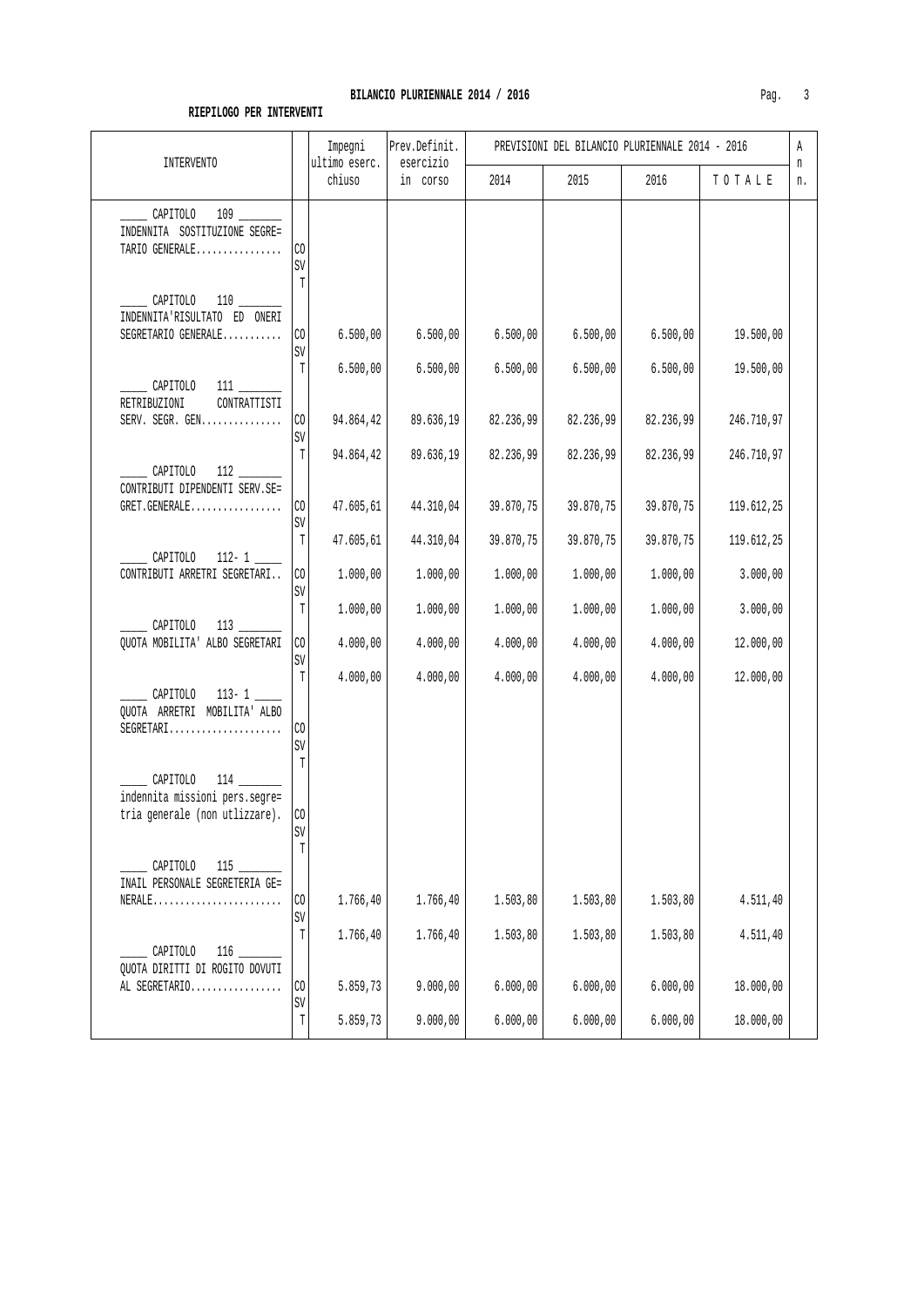| INTERVENTO                                                                                      |                         | Impegni<br>ultimo eserc. | Prev.Definit.<br>esercizio |                        |                        | PREVISIONI DEL BILANCIO PLURIENNALE 2014 - 2016 |                         | Α<br>n |
|-------------------------------------------------------------------------------------------------|-------------------------|--------------------------|----------------------------|------------------------|------------------------|-------------------------------------------------|-------------------------|--------|
|                                                                                                 |                         | chiuso                   | in corso                   | 2014                   | 2015                   | 2016                                            | TOTALE                  | n.     |
| ______ CAPITOLO 116-10 _____<br>QUOTA DIRITTI DI SEGRETERIA E<br>STATO CIVILE DOVUTI ALLO STATO | CO<br>$\mbox{SV}$       | 1.383,46                 | 3.000,00                   | 3.000,00               | 3.000,00               | 3.000,00                                        | 9.000,00                |        |
| CAPITOLO 117<br>CONTRIBUTI CONTRATTISTI SERV.                                                   | T                       | 1.383,46                 | 3.000,00                   | 3.000,00               | 3.000,00               | 3.000,00                                        | 9.000,00                |        |
| SEGRET. GENER                                                                                   | CO<br>SV<br>T           | 29.277,94<br>29.277,94   | 27.417,78<br>27.417,78     | 24.810,42<br>24.810,42 | 24.810,42<br>24.810,42 | 24.810,42<br>24.810,42                          | 74.431,26<br>74.431,26  |        |
| CAPITOLO<br>GESTIONE CORSI ENTE                                                                 | CO<br>SV<br>T           |                          |                            |                        |                        |                                                 |                         |        |
| CAPITOLO 152<br>RETRIBUZIONI PERSONALE RAGIO=<br>NERIA                                          | $\rm CO$<br>SV          | 22.257,93                | 22.509,41                  | 22.431,03              | 22.431,03              | 22.431,03                                       | 67.293,09               |        |
| CAPITOLO 152-10<br>RETRIBUZIONI PERSONALE A TEMPO                                               | T                       | 22.257,93                | 22.509,41                  | 22.431,03              | 22.431,03              | 22.431,03                                       | 67.293,09               |        |
| DETERMINATO UFF.RAGIONERIA                                                                      | $\rm CO$<br>SV<br>T     | 19.168,90                | 16.582,00                  | 27.000,00              | 27.000,00              | 27.000,00                                       | 81.000,00               |        |
| CAPITOLO 153<br>RETRIBUZIONI CONTRATTISTI UFF.<br>RAGIONERIA                                    | $\rm CO$<br>$\mbox{SV}$ | 19.168,90<br>102.558,33  | 16.582,00<br>98.223,01     | 27.000,00<br>90.684,17 | 27.000,00<br>90.684,17 | 27.000,00<br>90.684,17                          | 81.000,00<br>272.052,51 |        |
| indennita missioni personale<br>ragioneria (non utilizzare)                                     | T<br>$\rm CO$<br>SV     | 102.558,33               | 98.223,01                  | 90.684,17              | 90.684,17              | 90.684,17                                       | 272.052,51              |        |
| CAPITOLO<br>155<br>CONTRIBUTI CONTRATTISTI UFF.<br>RAGIONERIA                                   | T<br>CO                 | 30.165,83                | 28.134,99                  | 25.811,58              | 25.811,58              | 25.811,58                                       | 77.434,74               |        |
| CAPITOLO<br>156                                                                                 | $\mbox{SV}$<br>T        | 30.165,83                | 28.134,99                  | 25.811,58              | 25.811,58              | 25.811,58                                       | 77.434,74               |        |
| CONTRIBUTI PERSONALE RAGIONE=                                                                   | $\rm CO$<br>SV          | 18.660,55                | 15.811,05                  | 10.824,01              | 10.824,01              | 10.824,01                                       | 32.472,03               |        |
| CAPITOLO<br>INAIL PERSONALE RAGIONERIA                                                          | $\mathbb T$<br>$\rm CO$ | 18.660,55<br>851,43      | 15.811,05<br>851,43        | 10.824,01<br>644,64    | 10.824,01<br>644,64    | 10.824,01<br>644,64                             | 32.472,03<br>1.933,92   |        |
|                                                                                                 | SV<br>T                 | 851,43                   | 851,43                     | 644,64                 | 644,64                 | 644,64                                          | 1.933,92                |        |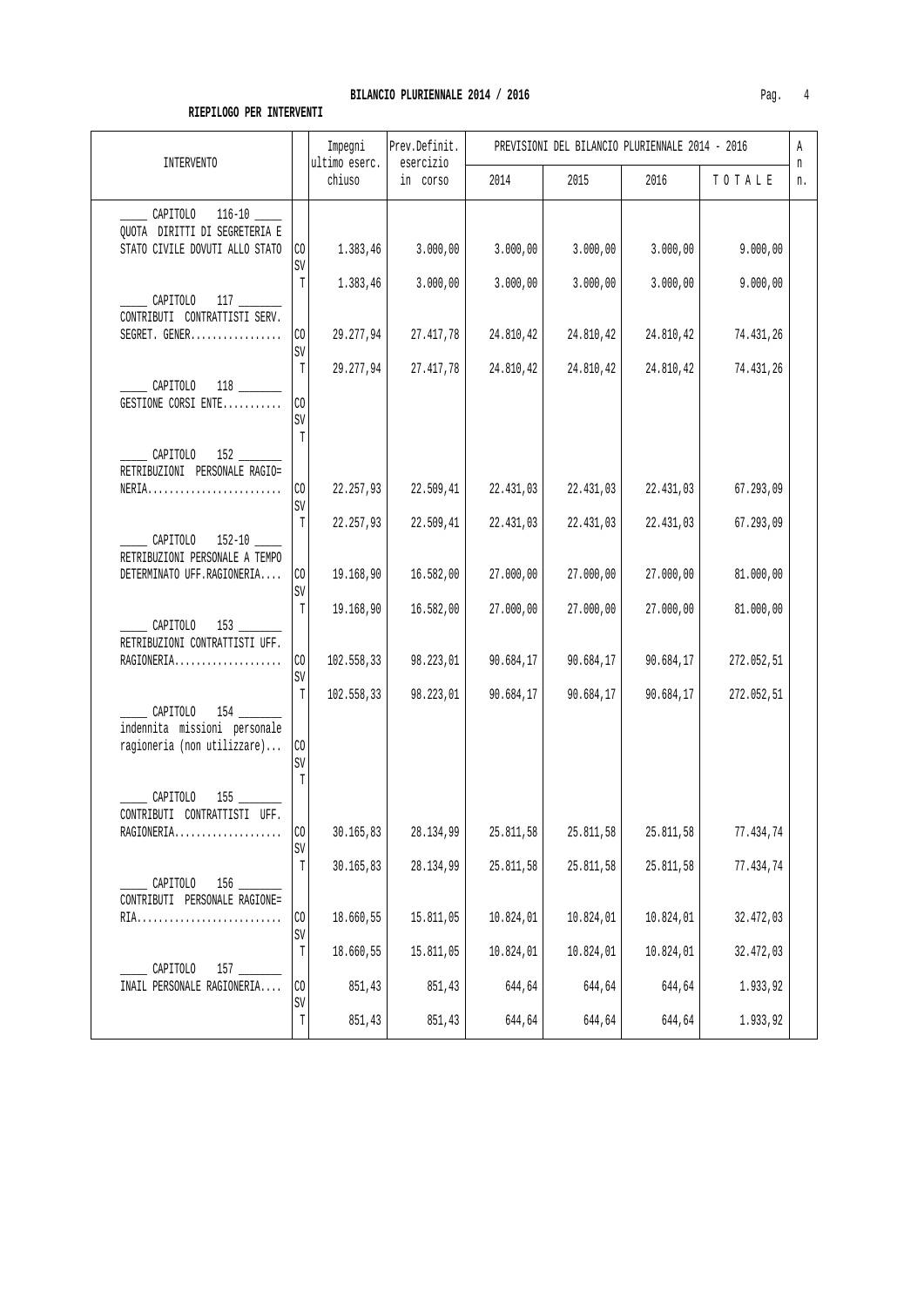| <b>INTERVENTO</b>                                                                                            |                           | Impegni<br>ultimo eserc. | Prev.Definit.<br>esercizio |                         | PREVISIONI DEL BILANCIO PLURIENNALE 2014 - 2016 |                         |                         | Α<br>n |
|--------------------------------------------------------------------------------------------------------------|---------------------------|--------------------------|----------------------------|-------------------------|-------------------------------------------------|-------------------------|-------------------------|--------|
|                                                                                                              |                           | chiuso                   | in corso                   | 2014                    | 2015                                            | 2016                    | TOTALE                  | n.     |
| $158$ $\overline{\phantom{1}}$<br>CAPITOLO<br>corsi<br>aggiornamento<br>spese<br>pers.ragioneria (non usare) | CO<br>SV                  |                          |                            |                         |                                                 |                         |                         |        |
| CAPITOLO 159<br>INDENNITA' AD PERSONAM PERSO=<br>NALE TEMPO DETERMINATO (ART.<br>110, C. 3 TUEL)             | T<br>C <sub>O</sub><br>SV | 48.000,00                | 36.000,00                  |                         |                                                 |                         |                         |        |
| CAPITOLO<br>RETRIBUZIONE PERSONALE - NUOVE<br>ASSUNZIONI                                                     | T<br>CO<br>SV             | 48.000,00                | 36.000,00                  |                         |                                                 |                         |                         |        |
| _______ CAPITOLO 161 ______<br>CONTRIBUTI DIPENDENTI - NUOVE<br>ASSUNZIONI                                   | T<br>CO<br>SV<br>T        |                          |                            |                         |                                                 |                         |                         |        |
| CAPITOLO 196<br>PERSONALE UFF.<br>RETRIBUZIONI<br>$TRIBUTI$                                                  | CO<br>SV                  | 25.917,40                | 26.039,61                  | 25.944,71               | 25.944,71                                       | 25.944,71               | 77.834,13               |        |
| CAPITOLO 197<br>RETRIBUZIONE CONTRATTISTI UF=<br>$FICIO TRIBUTI$                                             | T<br>CO                   | 25.917,40<br>101.281,24  | 26.039,61<br>125.402,21    | 25.944,71<br>144.101,67 | 25.944,71<br>144.101,67                         | 25.944,71<br>144.101,67 | 77.834,13<br>432.305,01 |        |
| CAPITOLO 199                                                                                                 | SV<br>T                   | 101.281,24               | 125.402,21                 | 144.101,67              | 144.101,67                                      | 144.101,67              | 432.305,01              |        |
| INAIL PERSONALE TRIBUTI                                                                                      | CO<br>SV<br>T             | 765,51<br>765,51         | 1.017,68<br>1.017,68       | 996,10<br>996,10        | 996,10<br>996,10                                | 996,10<br>996,10        | 2.988,30<br>2.988,30    |        |
| CAPITOLO<br>200<br>CONTRIBUTI PERSONALE UFF.TRI=<br>BUTI                                                     | CO                        | 7.376,19                 | 6.931,63                   | 6.906,29                | 6.906,29                                        | 6.906,29                | 20.718,87               |        |
| CAPITOLO                                                                                                     | SV<br>T                   | 7.376,19                 | 6.931, 63                  | 6.906,29                | 6.906,29                                        | 6.906,29                | 20.718,87               |        |
| COMPENSO INCENTIVANTE ACCERTA=<br>MENTO ICI ( vedi cap.E.11-12).                                             | CO<br>SV                  | 10.000,00                | 10.000,00                  | 10.000,00               | 10.000,00                                       | 10.000,00               | 30.000,00               |        |
| $201 - 10$<br>CAPITOLO<br>CONTRIBUTI PER COMPENSO INCEN=                                                     | $\mathbb T$               | 10.000,00                | 10.000,00                  | 10.000,00               | 10.000,00                                       | 10.000,00               | 30.000,00               |        |
| TIVANTE ACCERTAMENTO ICI                                                                                     | CO<br>SV                  | 3.500,00                 | 3.500,00                   | 3.500,00                | 3.500,00                                        | 3.500,00                | 10.500,00               |        |
|                                                                                                              | $\mathbb T$               | 3.500,00                 | 3.500,00                   | 3.500,00                | 3.500,00                                        | 3.500,00                | 10.500,00               |        |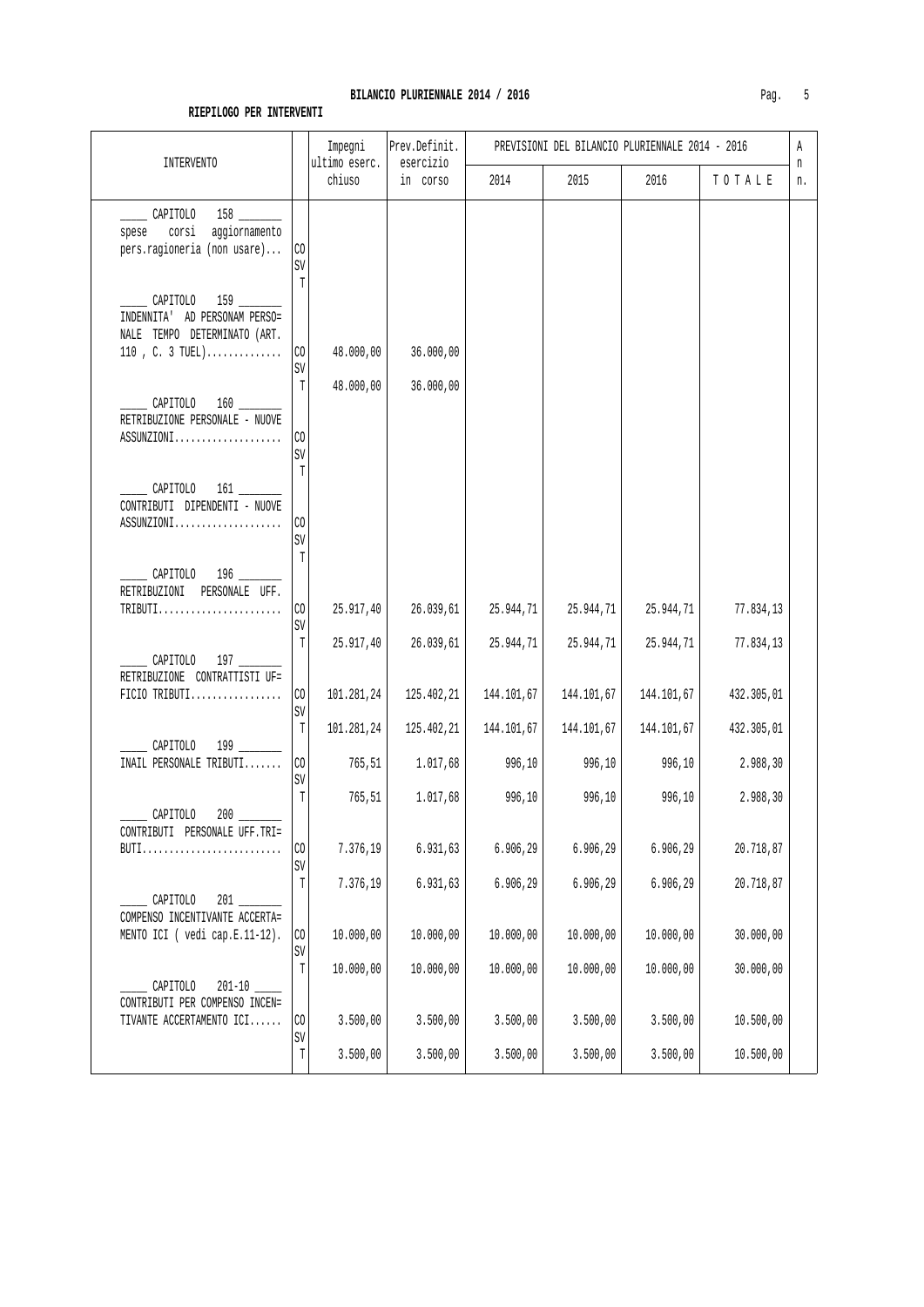| <b>INTERVENTO</b>                                                          |                     |                         | Prev.Definit.<br>esercizio |            |            | PREVISIONI DEL BILANCIO PLURIENNALE 2014 - 2016 |            | Α<br>n |
|----------------------------------------------------------------------------|---------------------|-------------------------|----------------------------|------------|------------|-------------------------------------------------|------------|--------|
|                                                                            |                     | ultimo eserc.<br>chiuso | in corso                   | 2014       | 2015       | 2016                                            | TOTALE     | n.     |
| CAPITOLO                                                                   |                     |                         |                            |            |            |                                                 |            |        |
| CONTRIBUTI CONTRATTISTI UFFI=<br>CIO TRIBUTI                               | $\rm CO$<br>SV      | 30.673, 10              | 38.705,42                  | 42.256,48  | 42.256,48  | 42.256,48                                       | 126.769,44 |        |
|                                                                            | $\mathbb T$         | 30.673, 10              | 38.705,42                  | 42.256,48  | 42.256,48  | 42.256,48                                       | 126.769,44 |        |
| CAPITOLO<br>COMPENSO MESSI NOTIFICATORI                                    | $\rm CO$<br>SV      | 1.500,00                | 1.500,00                   | 1.500,00   | 1.500,00   | 1.500,00                                        | 4.500,00   |        |
| $203 - 1$<br>CAPITOLO                                                      | T                   | 1.500,00                | 1.500,00                   | 1.500,00   | 1.500,00   | 1.500,00                                        | 4.500,00   |        |
| CONTRIBUTI SU COMPENSO MESSI<br>NOTIFICATORI                               | CO                  | 600,00                  | 600,00                     | 600,00     | 600,00     | 600,00                                          | 1.800,00   |        |
|                                                                            | SV<br>T             | 600,00                  | 600,00                     | 600,00     | 600,00     | 600,00                                          | 1.800,00   |        |
| CAPITOLO<br>RETRIBUZIONE DIPENDENTI - NUO=<br>VE ASSUNZIONI                | CO<br>SV<br>T       |                         |                            |            |            |                                                 |            |        |
| CAPITOLO<br>206<br>CONTRIBUTI DIPENDENTI - NUOVE<br>ASSUNZIONI (2 SEM. 08) | CO<br>SV            |                         |                            |            |            |                                                 |            |        |
| CAPITOLO<br>280<br>RETRIBUZIONI PERSONALE UFF.                             | $\mathbb T$         |                         |                            |            |            |                                                 |            |        |
| $TECNICO.\dots.\dots.\dots.\dots.\dots\dots$                               | $\rm CO$<br>SV      | 131.885,61              | 135.414,80                 | 146.806,44 | 146.806,44 | 146.806,44                                      | 440.419,32 |        |
| CAPITOLO<br>RETRIBUZIONI PERSONALE UTC A                                   | T                   | 131.885,61              | 135.414,80                 | 146.806,44 | 146.806,44 | 146.806,44                                      | 440.419,32 |        |
| TEMPO DETERMINATO                                                          | $\rm CO$<br>SV      | 19.168,90               | 16.582,00                  |            |            |                                                 |            |        |
| CAPITOLO<br>281                                                            | $\mathbb T$         | 19.168,90               | 16.582,00                  |            |            |                                                 |            |        |
| RETRIBUZIONI CONTRATTISTI SER=<br>VIZI UFF. TEC                            | CO                  | 87.786,96               | 67.094,00                  | 61.282,82  | 61.282,82  | 61.282,82                                       | 183.848,46 |        |
| CAPITOLO<br>284                                                            | SV<br>$\mathbb T$   | 87.786,96               | 67.094,00                  | 61.282,82  | 61.282,82  | 61.282,82                                       | 183.848,46 |        |
| CONTRIBUTI PERSONALE UFF.TEC=<br>$NIC0$                                    | $\rm CO$<br>SV      | 48.138,60               | 46.269,44                  | 38.378,97  | 38.378,97  | 38.378,97                                       | 115.136,91 |        |
| CAPITOLO<br>285                                                            | T                   | 48.138,60               | 46.269,44                  | 38.378,97  | 38.378,97  | 38.378,97                                       | 115.136,91 |        |
| QUOTA PROVENTI DA SANATORIA E=<br>DILIZIA DESTINATA AL PERSONALE           |                     |                         |                            |            |            |                                                 |            |        |
| DIPENDENTE                                                                 | $\rm CO$<br>SV<br>T |                         |                            |            |            |                                                 |            |        |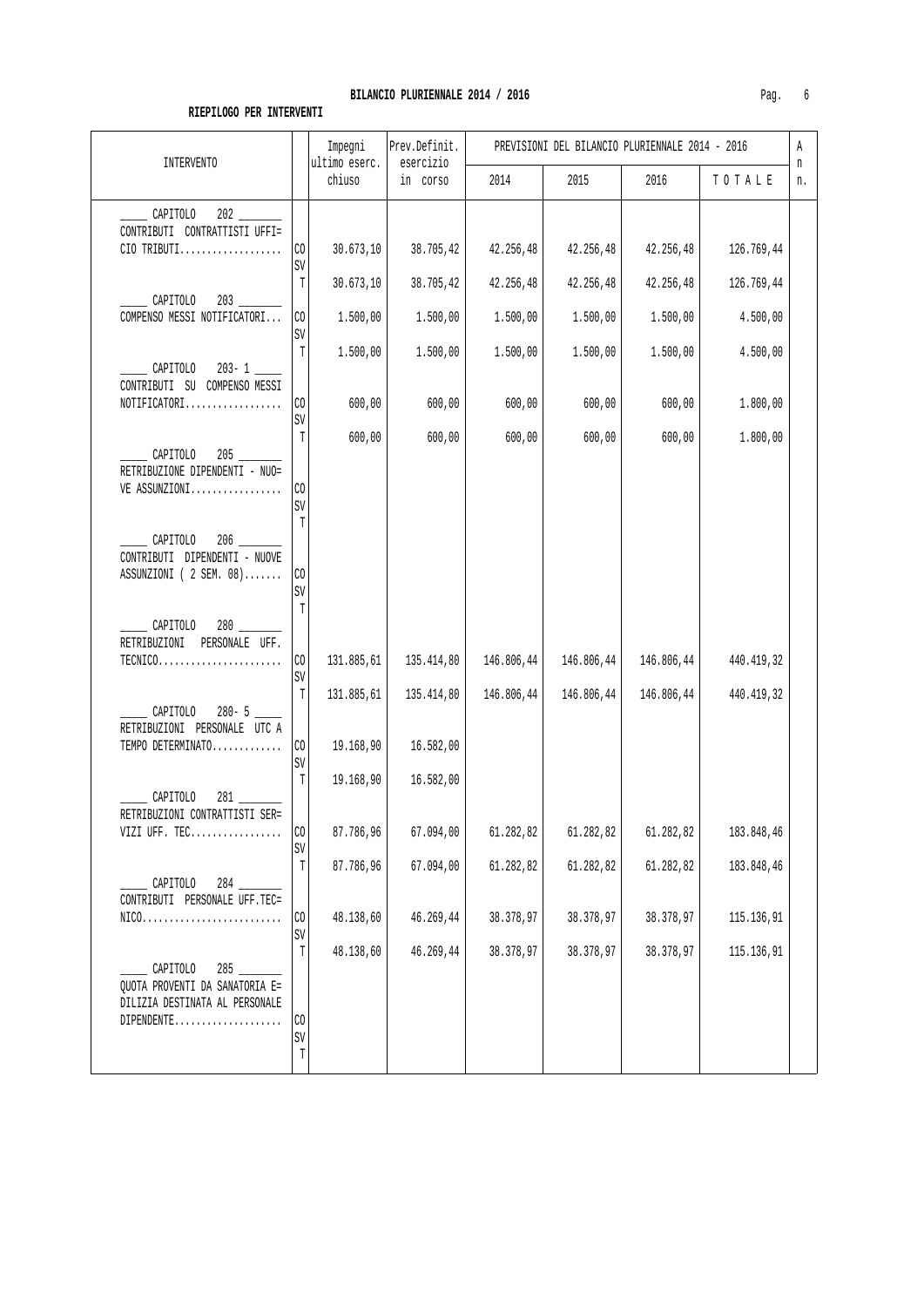| INTERVENTO                                                                                                             |                                      | Impegni<br>ultimo eserc. | Prev.Definit.<br>esercizio |                         | PREVISIONI DEL BILANCIO PLURIENNALE 2014 - 2016 |                         |                         | Α<br>n |
|------------------------------------------------------------------------------------------------------------------------|--------------------------------------|--------------------------|----------------------------|-------------------------|-------------------------------------------------|-------------------------|-------------------------|--------|
|                                                                                                                        |                                      | chiuso                   | in corso                   | 2014                    | 2015                                            | 2016                    | TOTALE                  | n.     |
| CAPITOLO<br>CONTRIBUTI CONTRATTISTI UFFI=<br>CIO TECNICO                                                               | CO<br>SV                             | 24.779,90                | 18.289,66                  | 16.540,28               | 16.540,28                                       | 16.540,28               | 49.620,84               |        |
| CAPITOLO 288<br>INDENNITA MISSIONI PERS.UFF.<br>TECNICO (NON UTILIZZARE)                                               | $\mathbb T$<br>CO.<br>$\mathtt{SV}$  | 24.779,90                | 18.289,66                  | 16.540,28               | 16.540,28                                       | 16.540,28               | 49.620,84               |        |
| CAPITOLO<br>INAIL PERSONALE UFF. TECNICO                                                                               | T<br>CO<br>SV                        | 2.970,80                 | 2.970,80                   | 2.751,90                | 2.751,90                                        | 2.751,90                | 8.255,70                |        |
| $290$ ____<br>CAPITOLO<br>SPESE CORSI DI AGGIORN. UFFI=<br>$CIO$ TECNICO (non usare)                                   | T<br>CO<br>SV<br>$\mathbb T$         | 2.970, 80                | 2.970,80                   | 2.751,90                | 2.751,90                                        | 2.751,90                | 8.255,70                |        |
| CAPITOLO<br>$336$ $-$<br>RETRIBUZIONI DIPENDENTI UFF.<br>DEMOGRAFICI                                                   | CO<br>SV                             | 48.202,48                | 35.348,38                  | 25.536,16               | 25.536,16                                       | 25.536,16               | 76.608,48               |        |
| CAPITOLO<br>RETRIBUZIONI CONTRATTISTI SER=<br>VIZI DEMOGRAFICI                                                         | $\mathbb T$<br>CO <sub>2</sub><br>SV | 48.202,48<br>89.096,29   | 35.348,38<br>91.551,12     | 25.536,16<br>104.640,99 | 25.536,16<br>104.640,99                         | 25.536,16<br>104.640,99 | 76.608,48<br>313.922,97 |        |
| $338$ __<br>CAPITOLO<br>INDENNITA MISSIONI PERS.UFF.<br>DEMOGRAFICI (NON USARE)                                        | T<br>CO<br>SV<br>T                   | 89.096,29                | 91.551, 12                 | 104.640,99              | 104.640,99                                      | 104.640,99              | 313.922,97              |        |
| CAPITOLO<br>339<br>INAIL PERSONALE SERVIZI DEMO=<br>$\texttt{GRAPHC1} \dots \dots \dots \dots \dots \dots \dots \dots$ | $\rm CO$<br>SV                       | 792,17                   | 802,13                     | 734,26                  | 734,26                                          | 734,26                  | 2.202,78                |        |
| CAPITOLO<br>$340 -$<br>CONTRIBUTI PERSONALE SETTORE<br>DEMOGRAFICI                                                     | T<br>$\rm CO$<br>SV                  | 792,17<br>12.832,92      | 802,13<br>10.076,58        | 734,26<br>5.930,73      | 734,26<br>5.930,73                              | 734,26<br>5.930,73      | 2.202,78<br>17.792,19   |        |
| CAPITOLO<br>$341$ $-$<br>CONTRIBUTI CONTRATTISTI SERVI=<br>ZI DEMOGRAFICI                                              | $\mathbb T$<br>$\rm CO$              | 12.832,92<br>25.909,94   | 10.076,58<br>26.286,72     | 5.930,73<br>30.196,94   | 5.930,73<br>30.196,94                           | 5.930,73<br>30.196,94   | 17.792,19<br>90.590,82  |        |
|                                                                                                                        | $\mbox{SV}$<br>$\mathbb T$           | 25.909,94                | 26.286,72                  | 30.196,94               | 30.196,94                                       | 30.196,94               | 90.590,82               |        |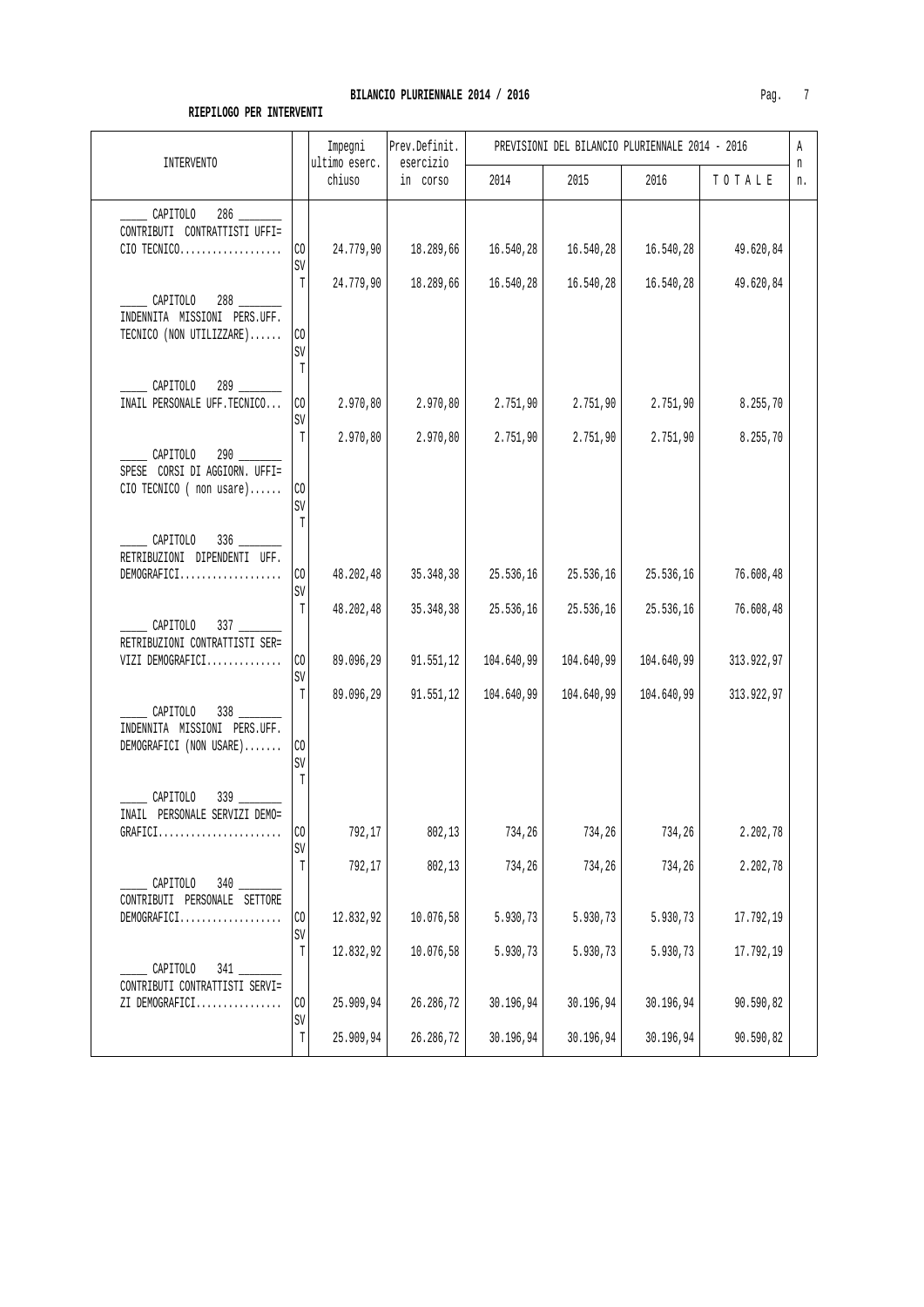| INTERVENTO                                                                                |                                  | Impegni<br>ultimo eserc. | Prev.Definit.<br>esercizio |            | PREVISIONI DEL BILANCIO PLURIENNALE 2014 - 2016 |            |            | Α       |
|-------------------------------------------------------------------------------------------|----------------------------------|--------------------------|----------------------------|------------|-------------------------------------------------|------------|------------|---------|
|                                                                                           |                                  | chiuso                   | in corso                   | 2014       | 2015                                            | 2016       | TOTALE     | n<br>n. |
| ______ CAPITOLO 342 _______<br>DIRETTIVA EUROPEA CITTADINE<br>DELL'UNIONE L.N. $244/2007$ | $\rm CO$<br>SV                   |                          |                            |            |                                                 |            |            |         |
| CAPITOLO 380<br>RETRIBUZIONI DIPENDENTO UFFICI<br>GENERALI                                | $\mathbb T$<br>CO<br>SV          | 162.434,99               | 133.998,99                 | 131.804,59 | 131.804,59                                      | 131.804,59 | 395.413,77 |         |
| CAPITOLO<br>RETRIBUZIONI<br>CONTRATTISTI                                                  | $\mathbb T$                      | 162.434,99               | 133.998,99                 | 131.804,59 | 131.804,59                                      | 131.804,59 | 395.413,77 |         |
| SERV. AFFARI GENERALI                                                                     | $\rm CO$<br>$\mbox{SV}$          | 72.177,43                | 72.394,32                  | 85.336,95  | 85.336,95                                       | 85.336,95  | 256.010,85 |         |
| ________ CAPITOLO 384 ________<br>CONTRIBUTI DIPENDENTI SERV.                             | T                                | 72.177,43                | 72.394,32                  | 85.336,95  | 85.336,95                                       | 85.336,95  | 256.010,85 |         |
| AFFARI GENERALi                                                                           | CO <sub>1</sub><br>$\mathtt{SV}$ | 42.455,05                | 35.729,13                  | 34.649,49  | 34.649,49                                       | 34.649,49  | 103.948,47 |         |
| CAPITOLO 385<br>CONTRIBUTI CONTRATTISTI SERV.                                             | $\mathbb T$                      | 42.455,05                | 35.729,13                  | 34.649,49  | 34.649,49                                       | 34.649,49  | 103.948,47 |         |
| AFFARI GENERALI                                                                           | CO<br>$\texttt{SV}$              | 21.548,58                | 20.579,28                  | 24.810,42  | 24.810,42                                       | 24.810,42  | 74.431,26  |         |
| $\sim$ CAPITOLO 388<br>indennita` missioni personale<br>uff. generali (NON USARE)         | T<br>CO<br>SV<br>T               | 21.548,58                | 20.579,28                  | 24.810,42  | 24.810,42                                       | 24.810,42  | 74.431,26  |         |
| CAPITOLO<br>389<br>INAIL PERSONALE DIPENDENTE AF=                                         |                                  |                          |                            |            |                                                 |            |            |         |
| FARI GENERALI                                                                             | $\rm CO$<br>SV                   | 1.408, 80                | 1.792,21                   | 1.500,47   | 1.500,47                                        | 1.500,47   | 4.501, 41  |         |
| ____ CAPITOLO 393 _______<br>$\verb RETRIBUZIONI     INDENNITA'DI   RI=$                  | $\mathbb T$                      | 1.408,80                 | 1.792,21                   | 1.500,47   | 1.500,47                                        | 1.500,47   | 4.501,41   |         |
| $SULTATO.$                                                                                | $\rm CO$<br>SV                   | 10.000,00                | 10.000,00                  | 10.000,00  | 10.000,00                                       | 10.000,00  | 30.000,00  |         |
| CAPITOLO<br>394 7<br>CONTRIBUTI SU INDENNITA DI RI=                                       | T                                | 10.000,00                | 10.000,00                  | 10.000,00  | 10.000,00                                       | 10.000,00  | 30.000,00  |         |
|                                                                                           | CO<br>SV                         | 3.000,00                 | 3.000,00                   | 3.000,00   | 3.000,00                                        | 3.000,00   | 9.000,00   |         |
| CAPITOLO<br>CONTRIBUTI LEGGE 336                                                          | $\mathbb T$<br>CO                | 3.000,00                 | 3.000,00                   | 3.000,00   | 3.000,00                                        | 3.000,00   | 9.000,00   |         |
|                                                                                           | $\mbox{SV}$<br>$\mathbb T$       |                          |                            |            |                                                 |            |            |         |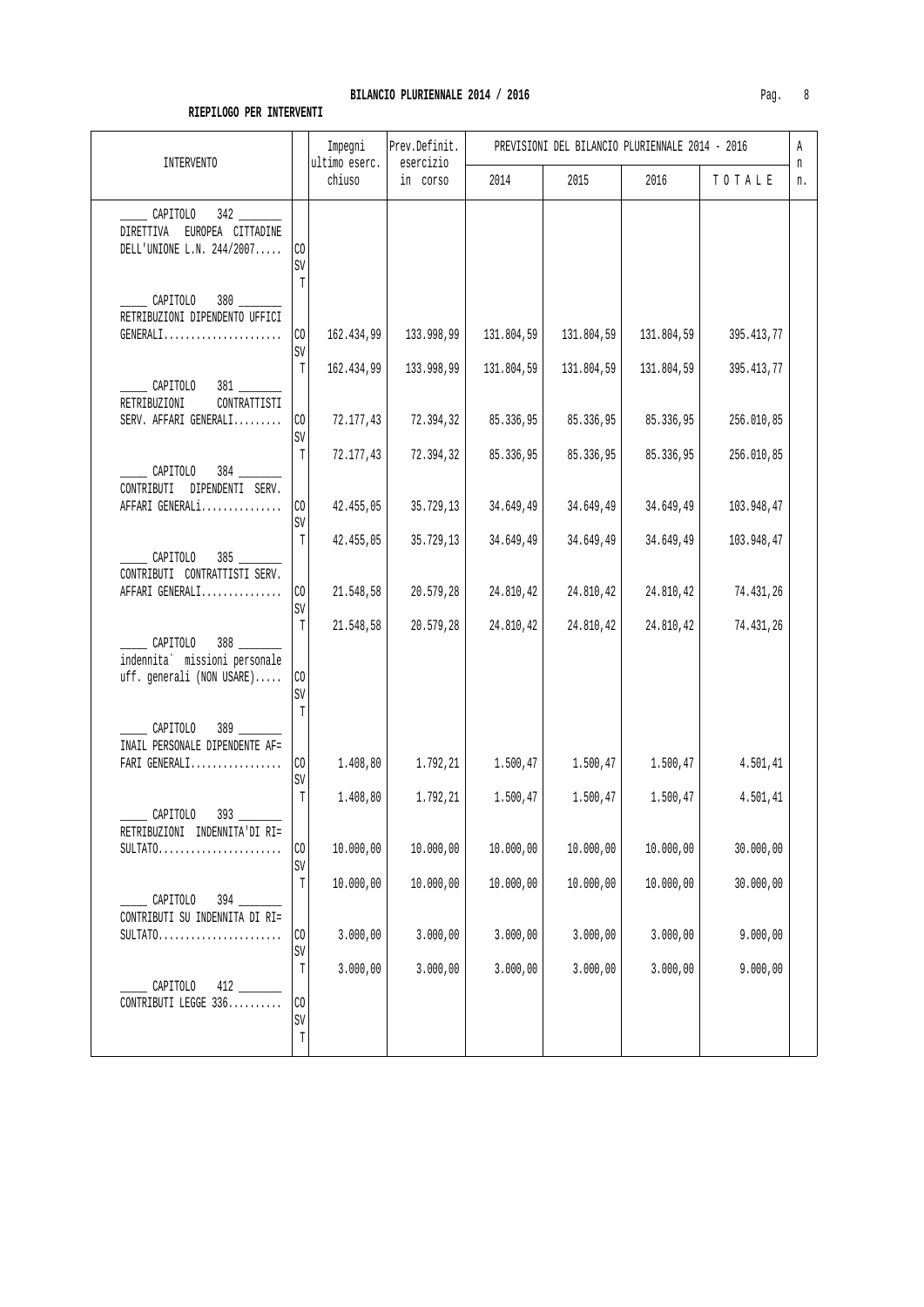| <b>INTERVENTO</b>                                                      | Impegni<br>ultimo eserc.                                         | Prev.Definit.<br>esercizio |                        | PREVISIONI DEL BILANCIO PLURIENNALE 2014 - 2016 |                        |                         | Α       |
|------------------------------------------------------------------------|------------------------------------------------------------------|----------------------------|------------------------|-------------------------------------------------|------------------------|-------------------------|---------|
|                                                                        | chiuso                                                           | in corso                   | 2014                   | 2015                                            | 2016                   | TOTALE                  | n<br>n. |
| $\frac{\text{CAPITOLO}}{13}$<br>ARRETRI PERSONALE CCNL 2008/           | CO<br>SV                                                         |                            |                        |                                                 |                        |                         |         |
| $\sqrt{2}$ CAPITOLO 414<br>ARRETRI CONTRATTUALI PERSONALE<br>$PUC/ASU$ | T<br>$\rm CO$<br>SV                                              |                            |                        |                                                 |                        |                         |         |
| CAPITOLO<br>415<br>BUONI PASTO PERSONALE                               | $\mathbb T$<br>CO<br>$\mbox{SV}$<br>T                            |                            |                        |                                                 |                        |                         |         |
| CAPITOLO<br>FONDO MIGLIORAMENTO EFFICIENZA<br>SERVIZI ART.5 DPR 333/90 | CO<br>115.000,00<br>$\mbox{SV}$                                  | 91.593,48                  | 91.593,48              | 91.593,48                                       | 91.593,48              | 274.780,44              |         |
| ______ CAPITOLO 416-1 _____<br>$F.E.S. STRAORDINARIO$                  | T<br>115.000,00<br>$\rm CO$<br>8.600,00<br>$\mbox{SV}$           | 91.593,48<br>8.600,00      | 91.593,48<br>8.600,00  | 91.593,48<br>8.600,00                           | 91.593,48<br>8.600,00  | 274.780,44<br>25.800,00 |         |
| CAPITOLO 416-2<br>FES ESERCIZIO 2007                                   | T<br>8.600,00<br>CO<br>$\mbox{SV}$                               | 8.600,00                   | 8.600,00               | 8.600,00                                        | 8.600,00               | 25.800,00               |         |
| CAPITOLO 416-10<br>ONERI RIFLESSI SU FES E<br>STRAORDINARIO            | $\mathbb T$<br>CO<br>34.698,41<br>SV                             | 20.918,41                  | 20.918,41              | 20.918,41                                       | 20.918, 41             | 62.755,23               |         |
| CAPITOLO<br>$416 - 20$ _____<br>FES ART 16 LR 41/96                    | $\mathbb T$<br>34.698,41<br>$\rm CO$<br>12.000,00                | 20.918,41<br>12.000,00     | 20.918,41              | 20.918,41                                       | 20.918,41              | 62.755,23               |         |
| CAPITOLO                                                               | $\mbox{SV}$<br>$\mathbb T$<br>12.000,00                          | 12.000,00                  |                        |                                                 |                        |                         |         |
| PROGETTO SANATORIA EDILIZIA                                            | 11.337,86<br>$\rm CO$<br>$\mbox{SV}$<br>$\mathbb T$<br>11.337,86 | 11.337,86<br>11.337,86     | 11.337,86<br>11.337,86 | 11.337,86<br>11.337,86                          | 11.337,86<br>11.337,86 | 34.013,58<br>34.013,58  |         |
| CAPITOLO<br>ONERI RIFLESSI SU FES REGIONA=                             | 3.500,00<br>CO<br>$\mbox{SV}$                                    | 3.500,00                   |                        |                                                 |                        |                         |         |
| CAPITOLO<br>$417 - 1$<br>ONERI SU ARRETRI PUC/ASU                      | $\mathbb T$<br>3.500,00<br>CO<br>$\mbox{SV}$<br>$\mathbb T$      | 3.500,00                   |                        |                                                 |                        |                         |         |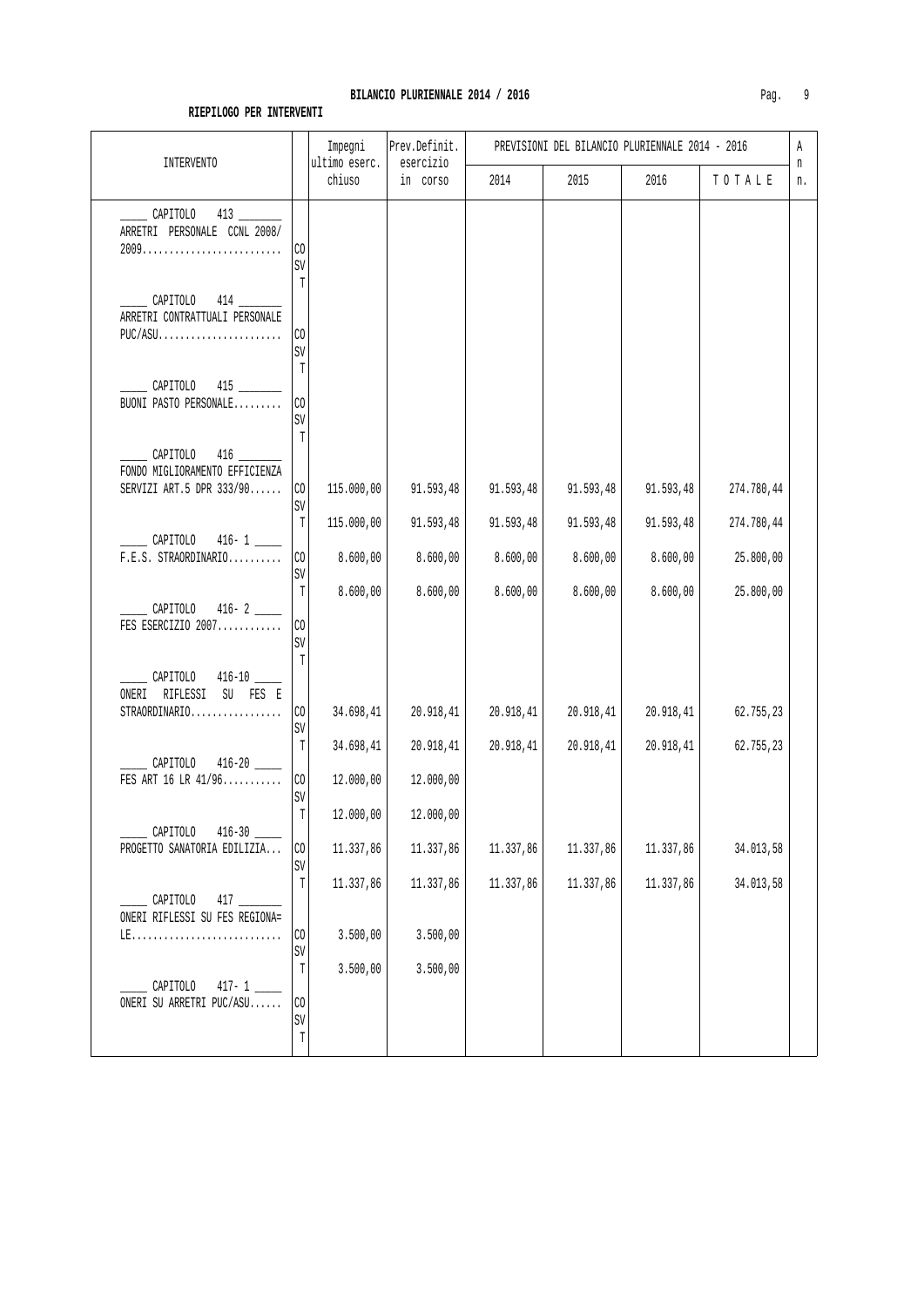| <b>INTERVENTO</b>                                                                                               |                                        | Impegni                 | Prev.Definit.          |                        | PREVISIONI DEL BILANCIO PLURIENNALE 2014 - 2016 |                        |                          | Α       |
|-----------------------------------------------------------------------------------------------------------------|----------------------------------------|-------------------------|------------------------|------------------------|-------------------------------------------------|------------------------|--------------------------|---------|
|                                                                                                                 |                                        | ultimo eserc.<br>chiuso | esercizio<br>in corso  | 2014                   | 2015                                            | 2016                   | TOTALE                   | n<br>n. |
| CAPITOLO<br>INAIL SU FES                                                                                        | CO<br>SV                               | 2.400,00                | 2.400,00               | 2.400,00               | 2.400,00                                        | 2.400,00               | 7.200,00                 |         |
| $\_$ CAPITOLO<br>INCENTIVAZIONE PERS.CONTRATTI=<br>STA PER STRAORD.E INDENNITA                                  | T<br>C <sub>0</sub><br>SV              | 2.400,00                | 2.400,00               | 2.400,00               | 2.400,00                                        | 2.400,00               | 7.200,00                 |         |
| CAPITOLO<br>CONTRIBUTI SU INCENTIVAZIONE<br>PERSON. CONTRATT                                                    | T<br>CO<br>SV                          |                         |                        |                        |                                                 |                        |                          |         |
| CAPITOLO<br>420<br>PROGETTO OBIETTIVO AMPLIAMENTO<br>TERRITORIO                                                 | $\mathbb T$<br>CO<br>SV<br>$\mathbb T$ |                         |                        |                        |                                                 |                        |                          |         |
| CAPITOLO<br>444<br>SPESE CORSI AGGIORNAMENTO AL<br>PERSONALE (NON UTILIZZARE)                                   | CO<br>SV<br>T                          |                         |                        |                        |                                                 |                        |                          |         |
| CAPITOLO<br>572<br>RETRIBUZIONE PERSONALE POLIZIA<br>URBANA                                                     | CO                                     | 352.833,18              | 352.700,13             | 352.401,96             | 352.401,96                                      | 352.401,96             | 1.057.205,88             |         |
| CAPITOLO 572-10<br>RETRIBUZ.PERS.TEMPO DETERMINA=<br>TO LEGGE 296 VINCOLATA CAP. E<br>$640$                     | SV<br>$\mathbb T$<br>CO                | 352.833,18              | 352.700,13             | 352.401,96             | 352.401,96                                      | 352.401,96             | 1.057.205,88             |         |
| CAPITOLO<br>573<br>RETRIBUZIONI CONTRATTISTI SER.                                                               | SV<br>T                                |                         |                        |                        |                                                 |                        |                          |         |
| POLIZIA MUNIC<br>CAPITOLO<br>EROGAZ.INDENNITA VV.UU. ART                                                        | $\rm CO$<br>$\mbox{SV}$<br>T           | 89.777,52<br>89.777,52  | 90.992,01<br>90.992,01 | 78.247,26<br>78.247,26 | 78.247,26<br>78.247,26                          | 78.247,26<br>78.247,26 | 234.741,78<br>234.741,78 |         |
| 13 LR 17/1990 VEDI CAP. E.215                                                                                   | $\rm CO$<br>SV<br>$\mathbb T$          | 30.000,00<br>30.000,00  | 30.000,00<br>30.000,00 | 30.000,00<br>30.000,00 | 30.000,00<br>30.000,00                          | 30.000,00<br>30.000,00 | 90.000,00<br>90.000,00   |         |
| CAPITOLO<br>CONTRIBUTI PERSONALE POLIZIA<br>$\verb+MUNICIPALE+ \dots \dots \dots \dots \dots \dots \dots \dots$ | $\rm CO$<br>$\mbox{SV}$                | 92.495,42               | 92.649,86              | 92.324,96              | 92.324,96                                       | 92.324,96              | 276.974,88               |         |
|                                                                                                                 | $\mathbb T$                            | 92.495,42               | 92.649,86              | 92.324,96              | 92.324,96                                       | 92.324,96              | 276.974,88               |         |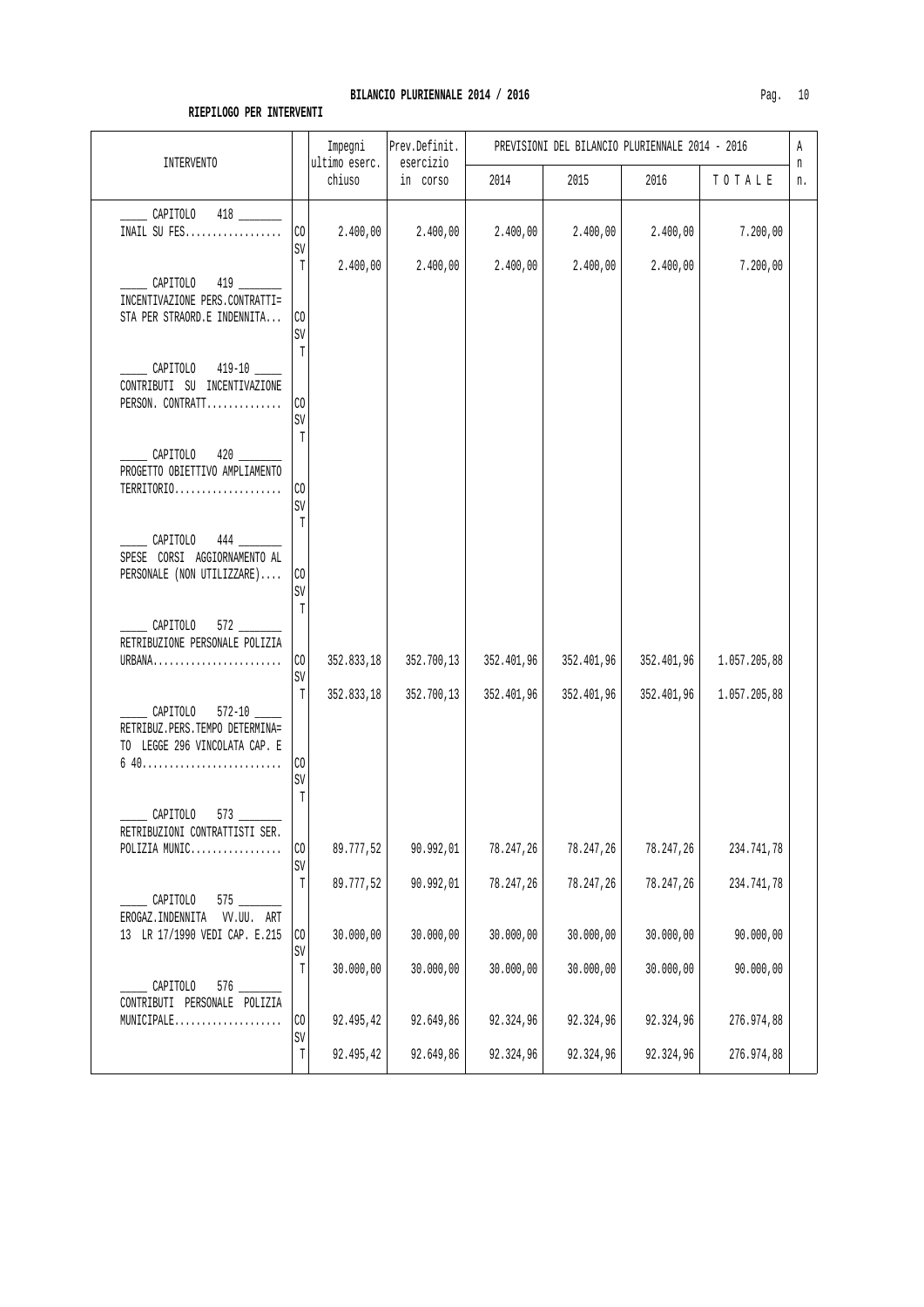| INTERVENTO                                                                                                    |                                    | Impegni<br>ultimo eserc. | Prev.Definit.<br>esercizio | PREVISIONI DEL BILANCIO PLURIENNALE 2014 - 2016<br>Α<br>n |                      |                      |                      |    |
|---------------------------------------------------------------------------------------------------------------|------------------------------------|--------------------------|----------------------------|-----------------------------------------------------------|----------------------|----------------------|----------------------|----|
|                                                                                                               |                                    | chiuso                   | in corso                   | 2014                                                      | 2015                 | 2016                 | TOTALE               | n. |
| CAPITOLO<br>CONTRIBUTI CONTRATTISTI SERV.<br>POLIZIA MUNICIPALE                                               | $\rm CO$<br>SV                     | 27.175,52                | 29.285,70                  | 23.308,68                                                 | 23.308,68            | 23.308,68            | 69.926,04            |    |
| CAPITOLO 577-10<br>CONTRIBUTI PERSONALE A TEMPO<br>DETERM. COMMA 564 L. FIN.296/<br>06 VINC. CAP. ENTRATA 640 | T<br>C <sub>0</sub><br>SV<br>T     | 27.175,52                | 29.285,70                  | 23.308,68                                                 | 23.308,68            | 23.308,68            | 69.926,04            |    |
| 578<br>CAPITOLO<br>INAIL PERSONALE POLIZIA MUNI=<br>$CIPALE$                                                  | CO<br>$\mbox{SV}$                  | 1.835,89                 | 3.811,59                   | 4.150,90                                                  | 4.150,90             | 4.150,90             | 12.452,70            |    |
| CAPITOLO<br>INDENNITA MISSIONI POLIZIA MU=<br>NICIPALE (NON UTLILIZZARE)                                      | T<br>C <sub>0</sub><br>$\mbox{SV}$ | 1.835,89                 | 3.811,59                   | 4.150,90                                                  | 4.150,90             | 4.150,90             | 12.452,70            |    |
| CAPITOLO<br>FONDO PREVIDENZA CODICE STRADA<br>VINCOLATO AL CAP.640                                            | T<br>$\rm CO$<br>$\mbox{SV}$<br>T  | 3.000,00<br>3.000,00     | 3.000,00<br>3.000,00       | 3.000,00<br>3.000,00                                      | 3.000,00<br>3.000,00 | 3.000,00<br>3.000,00 | 9.000,00<br>9.000,00 |    |
| CAPITOLO<br>581<br>SPESE CORSO DI AGGIORN. PERS.<br>POLIZ. MUNIC. (NON UTILIZZARE)                            | $\rm CO$<br>SV<br>$\mathbb T$      |                          |                            |                                                           |                      |                      |                      |    |
| CAPITOLO<br>RETRIBUZIONE PERSONALE ASSI=<br>STENZA SCOLASTICA                                                 | $\rm CO$<br>SV                     | 75.800,31                | 76.166,10                  | 75.888,16                                                 | 75.888,16            | 75.888,16            | 227.664,48           |    |
| CAPITOLO<br>PERSONALE<br>INAIL<br>ASSISTENZA                                                                  | $\mathbb T$<br>CO                  | 75.800,31<br>320,00      | 76.166,10<br>320,00        | 75.888,16<br>320,00                                       | 75.888,16<br>320,00  | 75.888,16<br>320,00  | 227.664,48<br>960,00 |    |
| CAPITOLO<br>INDENNITA' MISSIONI PERSONALE<br>SETTORE POLITICHE SCOLASTICHE                                    | SV<br>T                            | 320,00                   | 320,00                     | 320,00                                                    | 320,00               | 320,00               | 960,00               |    |
| $(NON UTLILLIZZARE) \ldots \ldots \ldots$<br>CAPITOLO                                                         | CO<br>SV<br>T                      |                          |                            |                                                           |                      |                      |                      |    |
| INAIL PERSONALE LR 93/82                                                                                      | CO<br>SV                           | 1.189,37                 | 1.191,45                   | 1.103,29                                                  | 1.103,29             | 1.103, 29            | 3.309,87             |    |
|                                                                                                               | T                                  | 1.189,37                 | 1.191,45                   | 1.103,29                                                  | 1.103,29             | 1.103,29             | 3.309,87             |    |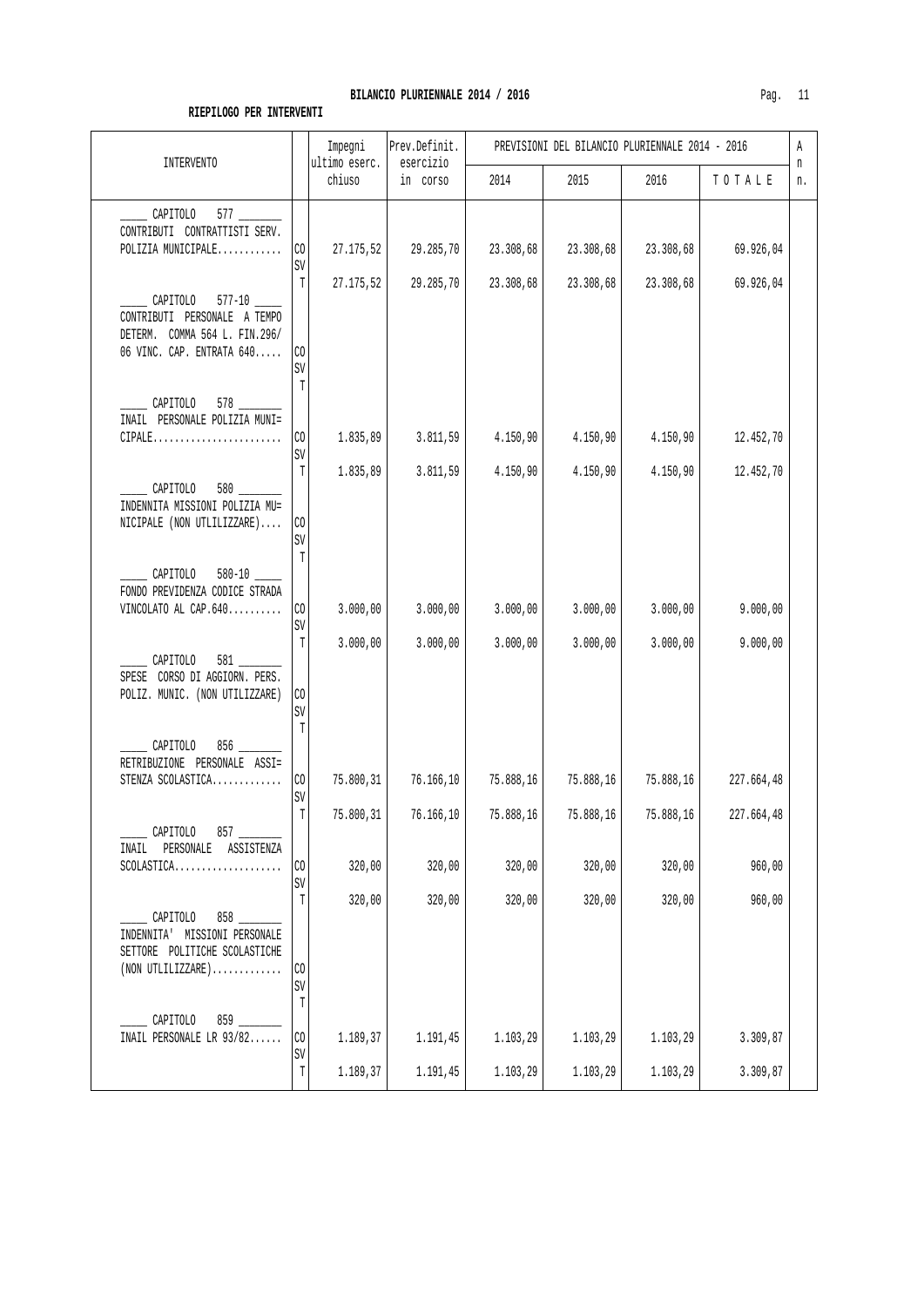| INTERVENTO                                                                                                                                                                                                                                                                                                                                                                                                                                                                                                                               |                          | Impegni<br>ultimo eserc. | Prev.Definit.<br>esercizio | PREVISIONI DEL BILANCIO PLURIENNALE 2014 - 2016<br>Α<br>n |                        |                        |                          |    |
|------------------------------------------------------------------------------------------------------------------------------------------------------------------------------------------------------------------------------------------------------------------------------------------------------------------------------------------------------------------------------------------------------------------------------------------------------------------------------------------------------------------------------------------|--------------------------|--------------------------|----------------------------|-----------------------------------------------------------|------------------------|------------------------|--------------------------|----|
|                                                                                                                                                                                                                                                                                                                                                                                                                                                                                                                                          |                          | chiuso                   | in corso                   | 2014                                                      | 2015                   | 2016                   | TOTALE                   | n. |
| CAPITOLO<br>CONTRIBUTI<br>DIPENDENTI SERV.<br>ASSIST. SCOLASTICA                                                                                                                                                                                                                                                                                                                                                                                                                                                                         | CO                       | 21.472,53                | 21.683,60                  | 21.699,70                                                 | 21.699,70              | 21.699,70              | 65.099,10                |    |
| CAPITOLO                                                                                                                                                                                                                                                                                                                                                                                                                                                                                                                                 | SV<br>$\mathbb T$        | 21.472,53                | 21.683,60                  | 21.699,70                                                 | 21.699,70              | 21.699,70              | 65.099,10                |    |
| RETRIBUZIONE<br>CONTRATTISTI<br>SERV, ASSIST. SCOLAST                                                                                                                                                                                                                                                                                                                                                                                                                                                                                    | CO<br>SV                 | 116.221,88               | 126.542,74                 | 111.083,49                                                | 111.083,49             | 111.083,49             | 333.250,47               |    |
| 862<br>CAPITOLO<br>CONTRIBUTI CONTRATTISTI SERV.                                                                                                                                                                                                                                                                                                                                                                                                                                                                                         | $\mathbb{T}$             | 116.221,88               | 126.542,74                 | 111.083,49                                                | 111.083,49             | 111.083,49             | 333.250,47               |    |
| ASSIST. SCOLAST                                                                                                                                                                                                                                                                                                                                                                                                                                                                                                                          | CO.<br>SV                | 33.061,31                | 36.928,78                  | 32.579,98                                                 | 32.579,98              | 32.579,98              | 97.739,94                |    |
| $924$ $\phantom{0}$<br>$\overline{\phantom{a}}$ $\overline{\phantom{a}}$ $\overline{\phantom{a}}$ $\overline{\phantom{a}}$ $\overline{\phantom{a}}$ $\overline{\phantom{a}}$ $\overline{\phantom{a}}$ $\overline{\phantom{a}}$ $\overline{\phantom{a}}$ $\overline{\phantom{a}}$ $\overline{\phantom{a}}$ $\overline{\phantom{a}}$ $\overline{\phantom{a}}$ $\overline{\phantom{a}}$ $\overline{\phantom{a}}$ $\overline{\phantom{a}}$ $\overline{\phantom{a}}$ $\overline{\phantom{a}}$ $\overline{\$<br>RETRIBUZIONI DIPENDENTI SERVI= | T<br>CO <sub>2</sub>     | 33.061,31<br>21.406,63   | 36.928,78                  | 32.579,98<br>21.446,83                                    | 32.579,98              | 32.579,98<br>21.446,83 | 97.739,94                |    |
| ZIO BIBLIOTECA<br>$925$ __<br>CAPITOLO                                                                                                                                                                                                                                                                                                                                                                                                                                                                                                   | SV<br>$\mathbb T$        | 21.406,63                | 21.529,77<br>21.529,77     | 21.446,83                                                 | 21.446,83<br>21.446,83 | 21.446,83              | 64.340,49<br>64.340,49   |    |
| CONTRATTISTI<br>RETRIBUZIONI<br>SERV. BIBLIOTECA                                                                                                                                                                                                                                                                                                                                                                                                                                                                                         | CO<br>SV                 | 112.226,52               | 122.240,39                 | 144.284,72                                                | 144.284,72             | 144.284,72             | 432.854,16               |    |
| CAPITOLO<br>926<br>INDENNITA' MISSIONE PERS. BI=<br>BLIOT. ( NON UTILIZZARE )                                                                                                                                                                                                                                                                                                                                                                                                                                                            | T<br>$\rm CO$<br>SV<br>T | 112.226,52               | 122.240,39                 | 144.284,72                                                | 144.284,72             | 144.284,72             | 432.854,16               |    |
| CAPITOLO<br>927<br>INAIL PERSONALE BIBLIOTECA                                                                                                                                                                                                                                                                                                                                                                                                                                                                                            | CO <sub>1</sub><br>SV    | 1.076,35                 | 1.076, 35                  | 988,74                                                    | 988,74                 | 988,74                 | 2.966,22                 |    |
| CAPITOLO<br>$928$ $-$<br>CONTRIBUTI DIPENDENTI SERVIZIO                                                                                                                                                                                                                                                                                                                                                                                                                                                                                  | T                        | 1.076,35                 | 1.076, 35                  | 988,74                                                    | 988,74                 | 988,74                 | 2.966,22                 |    |
| $BIBLIOTECA.$                                                                                                                                                                                                                                                                                                                                                                                                                                                                                                                            | I CO<br>SV               | 5.701, 20                | 5.730,60                   | 5.708,47                                                  | 5.708,47               | 5.708,47               | 17.125,41                |    |
| 929<br>CAPITOLO<br>CONTRIBUTI CONTRATTISTI SERV.                                                                                                                                                                                                                                                                                                                                                                                                                                                                                         | $\mathbb T$              | 5.701,20                 | 5.730,60                   | 5.708,47                                                  | 5.708,47               | 5.708,47               | 17.125,41                |    |
| BIBLIOTECA<br>1190                                                                                                                                                                                                                                                                                                                                                                                                                                                                                                                       | CO<br>SV<br>T            | 34.153,80<br>34.153,80   | 37.608,43<br>37.608,43     | 43.242,61<br>43.242,61                                    | 43.242,61<br>43.242,61 | 43.242,61<br>43.242,61 | 129.727,83<br>129.727,83 |    |
| CAPITOLO<br>RETRIBUZIONI<br>CONTRATTISTI<br>SERV. TURISTICI                                                                                                                                                                                                                                                                                                                                                                                                                                                                              | CO                       | 99.116,40                | 105.960,77                 | 85.548,22                                                 | 85.548,22              | 85.548,22              | 256.644,66               |    |
|                                                                                                                                                                                                                                                                                                                                                                                                                                                                                                                                          | SV<br>$\mathbb T$        | 99.116,40                | 105.960,77                 | 85.548,22                                                 | 85.548,22              | 85.548,22              | 256.644,66               |    |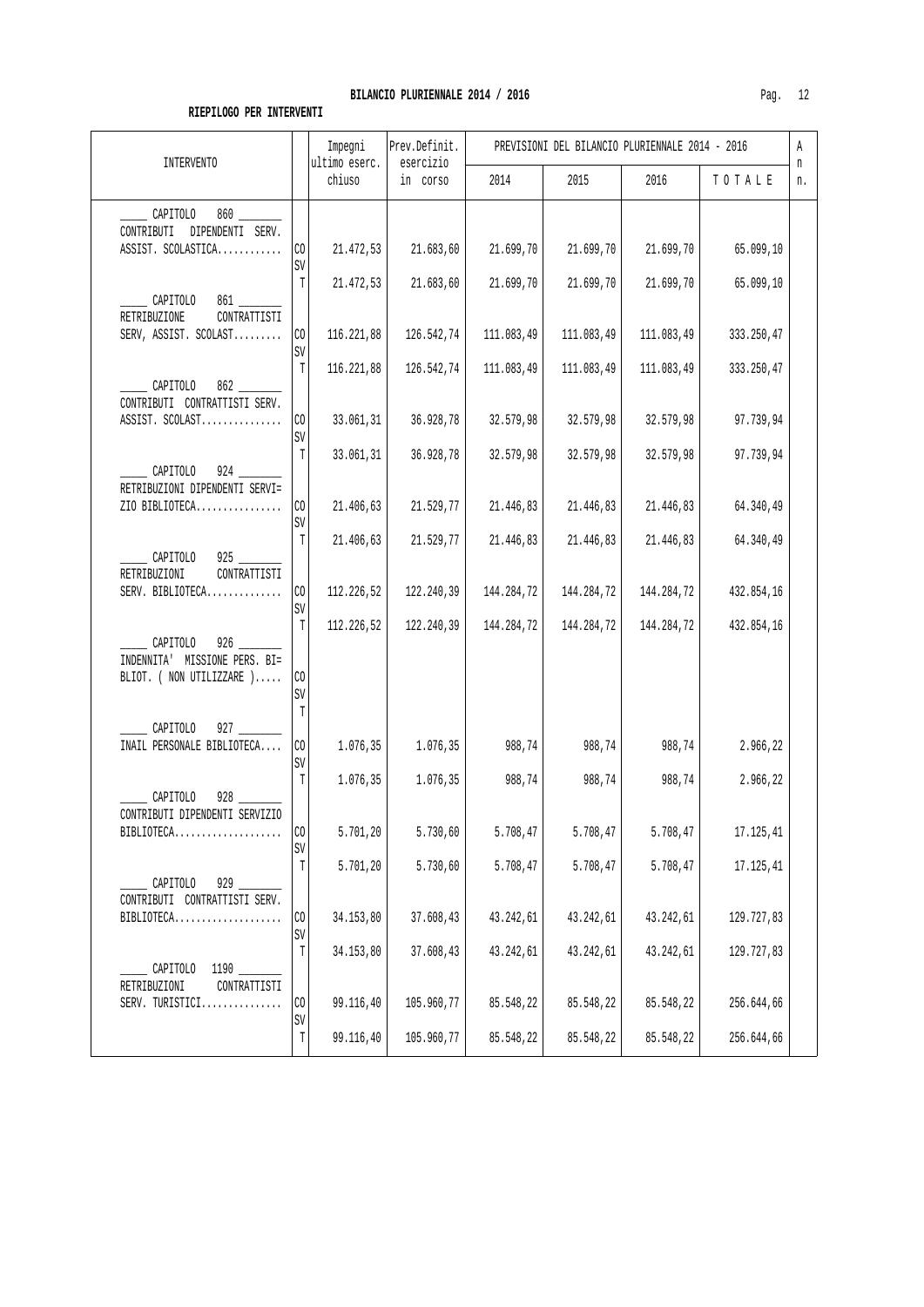| <b>INTERVENTO</b>                                                                                                                   |                   | Impegni<br>ultimo eserc. | Prev.Definit.<br>esercizio |            | PREVISIONI DEL BILANCIO PLURIENNALE 2014 - 2016 |            |            | Α<br>n |
|-------------------------------------------------------------------------------------------------------------------------------------|-------------------|--------------------------|----------------------------|------------|-------------------------------------------------|------------|------------|--------|
|                                                                                                                                     |                   | chiuso                   | in corso                   | 2014       | 2015                                            | 2016       | TOTALE     | n.     |
| ______ CAPITOLO 1191 ______<br>CONTRIBUTI CONTRATTISTI SERV.                                                                        |                   |                          |                            |            |                                                 |            |            |        |
| TURISTICI                                                                                                                           | $\rm CO$<br>SV    | 29.654,61                | 33.568,55                  | 25.311,00  | 25.311,00                                       | 25.311,00  | 75.933,00  |        |
| ______ CAPITOLO 1192 _______                                                                                                        | $\mathbb T$       | 29.654,61                | 33.568,55                  | 25.311,00  | 25.311,00                                       | 25.311,00  | 75.933,00  |        |
| INAIL PERSONALE SERVIZI TURI=<br>$STICI$                                                                                            | CO <sub>2</sub>   | 679,24                   | 679,24                     | 503, 40    | 503, 40                                         | 503, 40    | 1.510, 20  |        |
|                                                                                                                                     | SV<br>T           | 679,24                   | 679,24                     | 503, 40    | 503, 40                                         | 503, 40    | 1.510,20   |        |
| CAPITOLO 1354<br>PROGETTO CONDONO EDILIZIO                                                                                          | CO<br>SV<br>T     |                          |                            |            |                                                 |            |            |        |
| CAPITOLO 1354-10<br>CONTRIBUTI SU PROGETTO CONDONO<br>$EDILIZIO.$                                                                   | $\rm CO$<br>SV    |                          |                            |            |                                                 |            |            |        |
| _______ CAPITOLO 1355 _______<br>RETRIBUZIONE PERSONALE URBANI=<br>$STICO. \ldots \ldots \ldots \ldots \ldots \ldots \ldots \ldots$ | $T$<br>$\rm CO$   | 110.746,93               | 109.301,03                 | 115.739,69 | 115.739,69                                      | 115.739,69 | 347.219,07 |        |
| CAPITOLO 1355-10                                                                                                                    | SV<br>$\mathbb T$ | 110.746,93               | 109.301,03                 | 115.739,69 | 115.739,69                                      | 115.739,69 | 347.219,07 |        |
| ONERI RIFLESSI PERSONALE URBA=<br>$NISTICO.\dots.\dots.\dots.\dots.\dots\dots$                                                      | CO<br>$\mbox{SV}$ | 29.077,40                | 29.557,71                  | 28.540,23  | 28.540,23                                       | 28.540,23  | 85.620,69  |        |
| CAPITOLO 1355-20                                                                                                                    | T                 | 29.077,40                | 29.557,71                  | 28.540,23  | 28.540,23                                       | 28.540,23  | 85.620,69  |        |
| INAIL PERSONALE URBANISTICO                                                                                                         | $\rm CO$<br>SV    | 1.670,25                 | 1.686,98                   | 1.579,60   | 1.579,60                                        | 1.579,60   | 4.738,80   |        |
| CAPITOLO 1358                                                                                                                       | $\mathbb T$       | 1.670,25                 | 1.686,98                   | 1.579,60   | 1.579,60                                        | 1.579,60   | 4.738,80   |        |
| RETRIBUZ. CONTRATTISTI SERV.<br>URBANISTICA                                                                                         | CO                | 149.784,80               | 137.099,32                 | 135.855,88 | 135.855,88                                      | 135.855,88 | 407.567,64 |        |
| CAPITOLO 1359                                                                                                                       | SV<br>$\mathbb T$ | 149.784,80               | 137.099,32                 | 135.855,88 | 135.855,88                                      | 135.855,88 | 407.567,64 |        |
| CONTRIBUTI CONTRATTISTI SERV.<br>URBANISTICA                                                                                        | $\rm CO$<br>SV    | 42.815,13                | 38.515,26                  | 38.467,08  | 38.467,08                                       | 38.467,08  | 115.401,24 |        |
| CAPITOLO 1472                                                                                                                       | $\mathbb T$       | 42.815,13                | 38.515,26                  | 38.467,08  | 38.467,08                                       | 38.467,08  | 115.401,24 |        |
| RETRIBUZIONE PERSONALE SERVI=<br>ZIO IDRICO                                                                                         | $\rm CO$<br>SV    | 47.956,99                | 48.364,43                  | 48.254,36  | 48.254,36                                       | 48.254,36  | 144.763,08 |        |
|                                                                                                                                     | $\mathbb T$       | 47.956,99                | 48.364,43                  | 48.254,36  | 48.254,36                                       | 48.254,36  | 144.763,08 |        |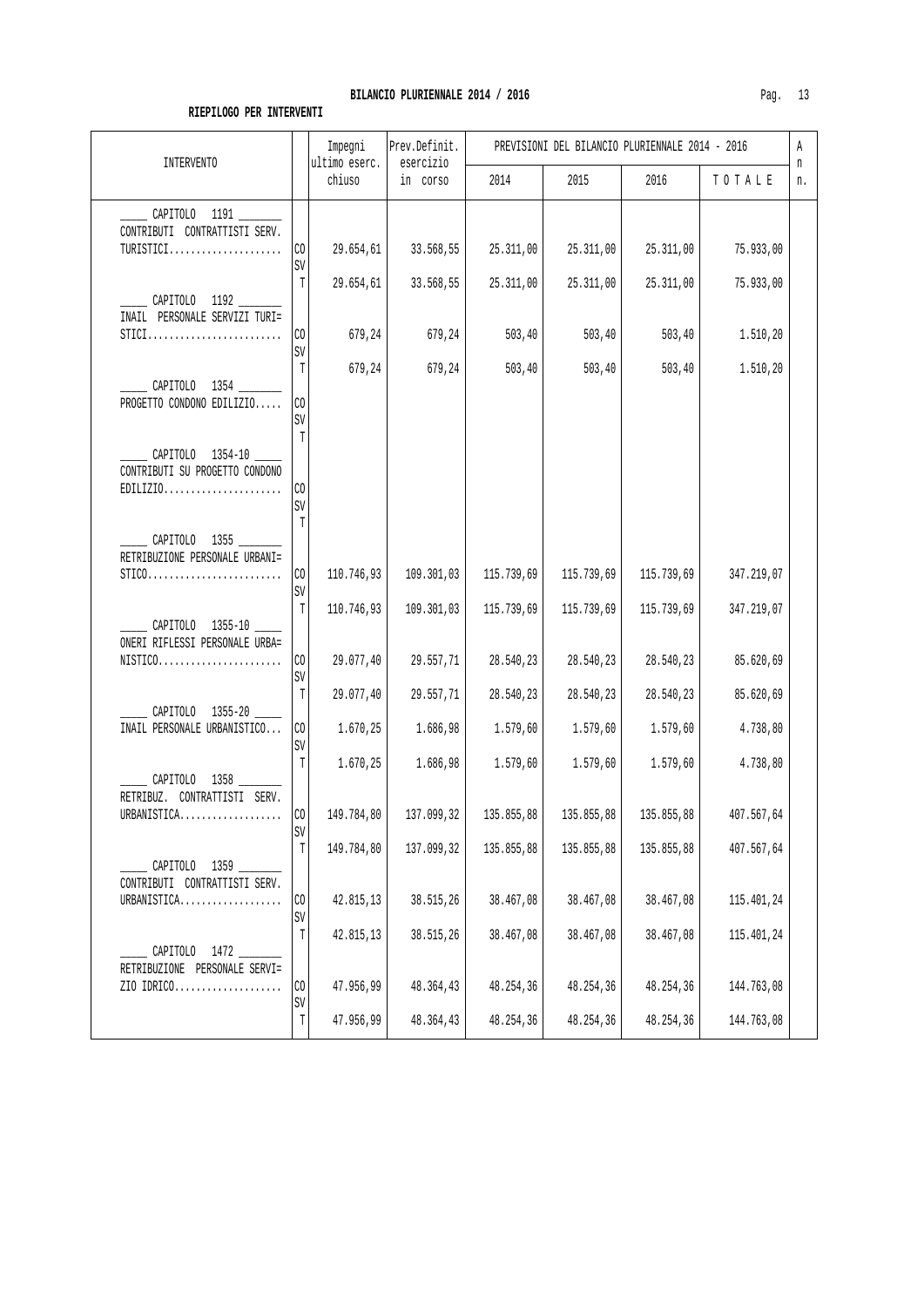|     | 4 |
|-----|---|
| Pag |   |

| <b>INTERVENTO</b>                                                             |                       | Impegni<br>ultimo eserc. | Prev.Definit.<br>esercizio | PREVISIONI DEL BILANCIO PLURIENNALE 2014 - 2016 |           |           |           |         |  |
|-------------------------------------------------------------------------------|-----------------------|--------------------------|----------------------------|-------------------------------------------------|-----------|-----------|-----------|---------|--|
|                                                                               |                       | chiuso                   | in corso                   | 2014                                            | 2015      | 2016      | TOTALE    | n<br>n. |  |
| _______ CAPITOLO 1473 _______<br>RETRIBUZIONI<br>CONTRATTISTI<br>SERV. IDRICO | CO<br>SV              |                          |                            |                                                 |           |           |           |         |  |
| CAPITOLO 1475<br>INAIL PERSONALE SERVIZIO IDRI=                               | $T$                   |                          |                            |                                                 |           |           |           |         |  |
|                                                                               | $\rm CO$<br>SV        | 1.155,20                 | 1.160,75                   | 1.156,31                                        | 1.156,31  | 1.156,31  | 3.468,93  |         |  |
| ______ CAPITOLO 1476 ______<br>CONTRIBUTI DIPENDENTI SERVIZIO                 | T                     | 1.155,20                 | 1.160,75                   | 1.156,31                                        | 1.156,31  | 1.156,31  | 3.468,93  |         |  |
| $IDRIC0 \ldots \ldots \ldots \ldots \ldots \ldots \ldots$                     | $\rm CO$<br>SV        | 12.231,62                | 12.290,04                  | 12.243,35                                       | 12.243,35 | 12.243,35 | 36.730,05 |         |  |
| CAPITOLO 1477<br>CONTRIBUTI CONTRATTISTI SERV.                                | $\mathbb T$           | 12.231,62                | 12.290,04                  | 12.243,35                                       | 12.243,35 | 12.243,35 | 36.730,05 |         |  |
| $IDRIC0.\ldots.\ldots.\ldots.\ldots.\ldots.$                                  | CO<br>SV<br>T         |                          |                            |                                                 |           |           |           |         |  |
| CAPITOLO 1584<br>RETRIBUZIONI PERSONALE PARCHI<br>$E$ GIARDINI                | $\rm CO$              | 20.053,95                | 10.068,98                  | 10.068,98                                       | 10.068,98 | 10.068,98 | 30.206,94 |         |  |
|                                                                               | SV<br>T               | 20.053,95                | 10.068,98                  | 10.068,98                                       | 10.068,98 | 10.068,98 | 30.206,94 |         |  |
| CAPITOLO 1585<br>RETRIBUZ. PERS. CO.CO.CO. PAR=<br>CHI E GIARDINI             | $\rm CO$<br>SV<br>$T$ |                          |                            |                                                 |           |           |           |         |  |
| CAPITOLO 1586<br>RETRIBUZIONE<br>CONTRATTISTI<br>SERV. PARCHI E GIARDINI      | $\rm CO$<br>SV        |                          |                            |                                                 |           |           |           |         |  |
| _ CAPITOLO 1587 _______<br>INAIL PERSONALE PARCHI E GIAR=<br>$DINI$           | $\mathbb{T}$<br>CO    | 872,15                   | 872,15                     |                                                 |           |           |           |         |  |
|                                                                               | SV                    |                          |                            |                                                 |           |           |           |         |  |
| CAPITOLO 1588<br>CONTRIBUTI DIPENDENTI SERVIZIO                               | $\mathbb T$           | 872,15                   | 872,15                     |                                                 |           |           |           |         |  |
| PARCHI E GIARDINI                                                             | CO.<br>$\mbox{SV}$    | 5.339,82                 | 2.680,82                   | 2.680,82                                        | 2.680,82  | 2.680,82  | 8.042,46  |         |  |
| CAPITOLO 1589<br>CONTRIBUTI CONTRATTISTI SERV.                                | T                     | 5.339,82                 | 2.680,82                   | 2.680,82                                        | 2.680,82  | 2.680,82  | 8.042,46  |         |  |
| PARCHI E GIARDINI                                                             | CO<br>SV<br>T         |                          |                            |                                                 |           |           |           |         |  |
|                                                                               |                       |                          |                            |                                                 |           |           |           |         |  |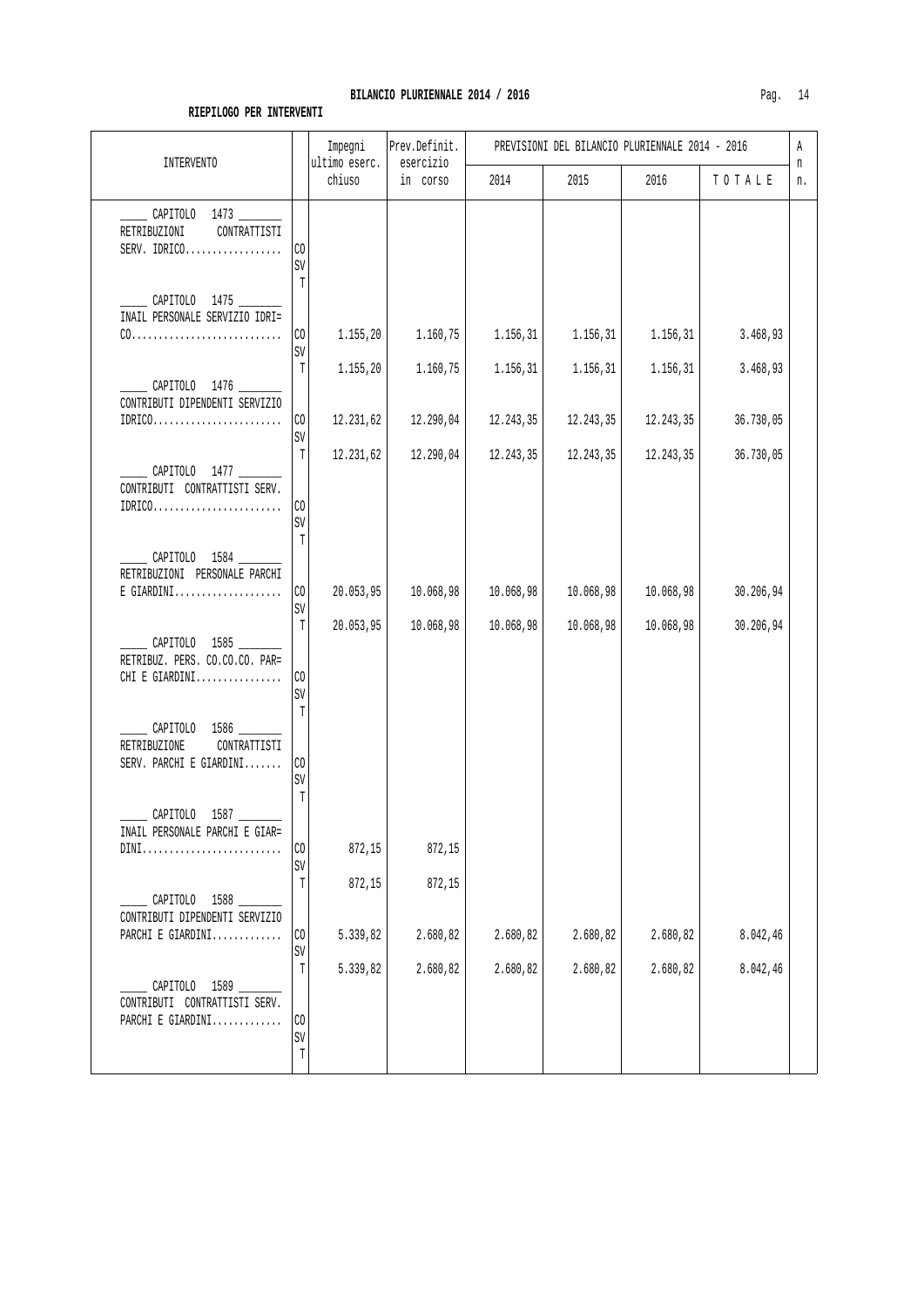|--|

| INTERVENTO                                                                                                |                              | Impegni<br>ultimo eserc. | Prev.Definit.<br>esercizio | PREVISIONI DEL BILANCIO PLURIENNALE 2014 - 2016 |            |            |            |         |
|-----------------------------------------------------------------------------------------------------------|------------------------------|--------------------------|----------------------------|-------------------------------------------------|------------|------------|------------|---------|
|                                                                                                           |                              | chiuso                   | in corso                   | 2014                                            | 2015       | 2016       | TOTALE     | n<br>n. |
| CAPITOLO 1712<br>RETRIBUZIONE PERSONALE ASILO<br>$NIDO. \ldots \ldots \ldots \ldots \ldots \ldots \ldots$ | $\rm CO$<br>SV               | 186.641,12               | 184.791,65                 | 185.147,78                                      | 185.147,78 | 185.147,78 | 555.443,34 |         |
| CAPITOLO 1713<br>RETRIBUZIONI<br>CONTRATTISTI                                                             | T                            | 186.641,12               | 184.791,65                 | 185.147,78                                      | 185.147,78 | 185.147,78 | 555.443,34 |         |
| SERV. ASILO NIDO                                                                                          | $\rm CO$<br>SV               | 42.715,89                | 71.215,68                  | 70.852,00                                       | 70.852,00  | 70.852,00  | 212.556,00 |         |
| CAPITOLO 1716<br>ONERI RIFLESSI PERSONALE ASILO                                                           | T                            | 42.715,89                | 71.215,68                  | 70.852,00                                       | 70.852,00  | 70.852,00  | 212.556,00 |         |
| $NIDO. \ldots \ldots \ldots \ldots \ldots \ldots \ldots$                                                  | $\rm CO$<br>$\mbox{SV}$      | 49.318,89                | 48.921,15                  | 48.739,20                                       | 48.739,20  | 48.739,20  | 146.217,60 |         |
| CAPITOLO 1717                                                                                             | T                            | 49.318,89                | 48.921,15                  | 48.739,20                                       | 48.739,20  | 48.739,20  | 146.217,60 |         |
| INAIL PERSONALE ASILO NIDO                                                                                | CO<br>SV                     | 1.944,94                 | 1.944,94                   | 1.866,68                                        | 1.866,68   | 1.866,68   | 5.600,04   |         |
| CAPITOLO 1718<br>CONTRIBUTI CONTRATTISTI SERV.                                                            | T                            | 1.944,94                 | 1.944,94                   | 1.866,68                                        | 1.866,68   | 1.866,68   | 5.600,04   |         |
|                                                                                                           | $\rm CO$<br>SV               | 13.147,19                | 22.808,79                  | 20.925,64                                       | 20.925,64  | 20.925,64  | 62.776,92  |         |
| CAPITOLO 1832<br>RETRIBUZIONI PERSONALE SERVI=                                                            | T                            | 13.147,19                | 22.808,79                  | 20.925,64                                       | 20.925,64  | 20.925,64  | 62.776,92  |         |
| ZIO ASSISTENZA                                                                                            | $\rm CO$<br>SV               | 99.396,94                | 111.646,32                 | 135.810,83                                      | 135.810,83 | 135.810,83 | 407.432,49 |         |
| CAPITOLO 1833<br>RETRIBUZIONI<br>CONTRATTISTI                                                             | T                            | 99.396,94                | 111.646,32                 | 135.810,83                                      | 135.810,83 | 135.810,83 | 407.432,49 |         |
| SERV.ASSISTENZA                                                                                           | CO<br>$\mbox{SV}$            | 99.544,31                | 110.772,46                 | 114.610,55                                      | 114.610,55 | 114.610,55 | 343.831,65 |         |
| CAPITOLO 1834                                                                                             | T                            | 99.544,31                | 110.772,46                 | 114.610,55                                      | 114.610,55 | 114.610,55 | 343.831,65 |         |
| INAIL PERSONALE ASSISTENZA                                                                                | CO <br>SV                    | 1.303,53                 | 1.502, 12                  | 1.482,75                                        | 1.482, 75  | 1.482,75   | 4.448,25   |         |
| CAPITOLO 1834-5                                                                                           | T                            | 1.303,53                 | 1.502,12                   | 1.482,75                                        | 1.482,75   | 1.482,75   | 4.448,25   |         |
| INAIL SETTORE SOCIALE                                                                                     | $\rm CO$<br>SV               | 688,06                   | 921,30                     | 1.800,00                                        | 1.800,00   | 1.800,00   | 5.400,00   |         |
| CAPITOLO 1836<br>CONTRIBUTI PREVIDENZIALI E AS=                                                           | T                            | 688,06                   | 921,30                     | 1.800,00                                        | 1.800,00   | 1.800,00   | 5.400,00   |         |
| $SISTENZIALI$                                                                                             | $\rm CO$<br>$\mbox{SV}$      | 26.394,00                | 29.732,82                  | 35.925,15                                       | 35.925,15  | 35.925,15  | 107.775,45 |         |
| CAPITOLO 1837<br>INDENNITA' MISSIONE PERSONALE                                                            | T                            | 26.394,00                | 29.732,82                  | 35.925,15                                       | 35.925,15  | 35.925,15  | 107.775,45 |         |
| ASSISTENZA (NON UTLILIZZARE)                                                                              | $\rm CO$<br>$\mbox{SV}$<br>T |                          |                            |                                                 |            |            |            |         |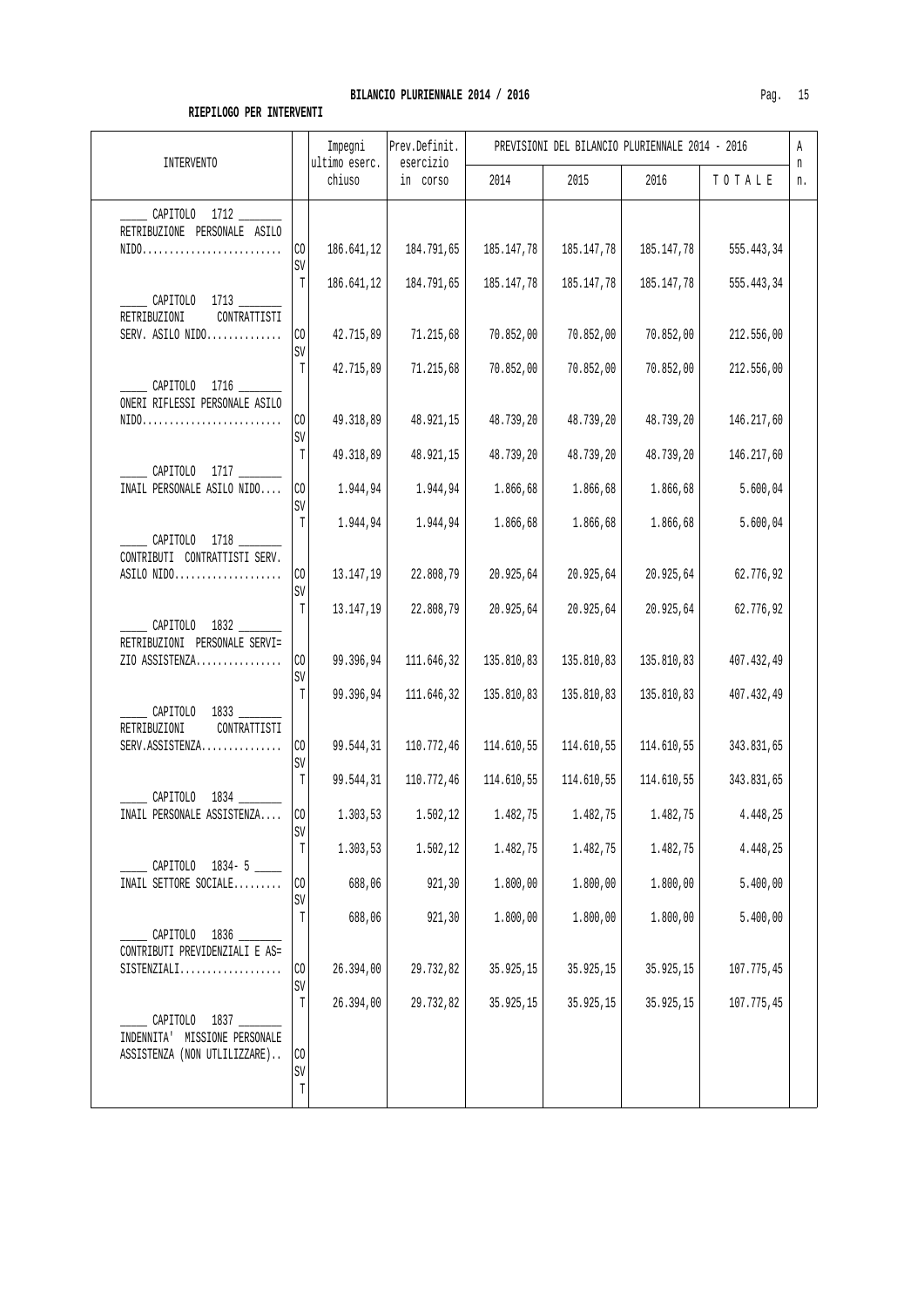| INTERVENTO                                           |                      | Impegni<br>ultimo eserc.<br>chiuso | Prev.Definit.<br>esercizio<br>in corso | PREVISIONI DEL BILANCIO PLURIENNALE 2014 - 2016 |           |           |            |         |  |
|------------------------------------------------------|----------------------|------------------------------------|----------------------------------------|-------------------------------------------------|-----------|-----------|------------|---------|--|
|                                                      |                      |                                    |                                        | 2014                                            | 2015      | 2016      | TOTALE     | n<br>n. |  |
| 1838<br>CAPITOLO<br>RETRIBUZIONI<br>PERSONALE PRECA= |                      |                                    |                                        |                                                 |           |           |            |         |  |
| RIO                                                  | C <sub>0</sub>       | 8.610,00                           | 8.610,00                               |                                                 | 8.610,00  | 8.610,00  | 17.220,00  |         |  |
|                                                      | SV                   |                                    |                                        |                                                 |           |           |            |         |  |
|                                                      |                      | 8.610,00                           | 8.610,00                               |                                                 | 8.610,00  | 8.610,00  | 17.220,00  |         |  |
| 1839<br>CAPITOLO<br>CONTRIBUTI<br>CONTRATTISTI SERV. |                      |                                    |                                        |                                                 |           |           |            |         |  |
| ASSISTENZA                                           | C <sub>0</sub>       | 29.344,54                          | 32.348,18                              | 33.581,14                                       | 33.581,14 | 33.581,14 | 100.743,42 |         |  |
|                                                      | SV                   |                                    |                                        |                                                 |           |           |            |         |  |
| 2004<br>CAPITOLO                                     |                      | 29.344,54                          | 32.348,18                              | 33.581,14                                       | 33.581,14 | 33.581,14 | 100.743,42 |         |  |
| RETRIBUZIONI PERSONALE CIMITE=                       |                      |                                    |                                        |                                                 |           |           |            |         |  |
|                                                      | C <sub>0</sub><br>SV | 59.406,71                          | 41.506,22                              | 41.603,21                                       | 41.603,21 | 41.603,21 | 124.809,63 |         |  |
|                                                      |                      | 59.406,71                          | 41.506,22                              | 41.603,21                                       | 41.603,21 | 41.603,21 | 124.809,63 |         |  |
|                                                      |                      |                                    |                                        |                                                 |           |           |            |         |  |

| CAPITOLO 1839                                                                | T                  | 8.610,00   | 8.610,00  |            | 8.610,00  | 8.610,00  | 17.220,00  |  |
|------------------------------------------------------------------------------|--------------------|------------|-----------|------------|-----------|-----------|------------|--|
| CONTRIBUTI CONTRATTISTI SERV.                                                |                    |            |           |            |           |           |            |  |
| ASSISTENZA                                                                   | CO<br>SV           | 29.344,54  | 32.348,18 | 33.581, 14 | 33.581,14 | 33.581,14 | 100.743,42 |  |
|                                                                              | T                  | 29.344,54  | 32.348,18 | 33.581,14  | 33.581,14 | 33.581,14 | 100.743,42 |  |
| CAPITOLO 2004<br>RETRIBUZIONI PERSONALE CIMITE=                              |                    |            |           |            |           |           |            |  |
|                                                                              | CO                 | 59.406,71  | 41.506,22 | 41.603, 21 | 41.603,21 | 41.603,21 | 124.809,63 |  |
|                                                                              | SV<br>$\mathbb{T}$ | 59.406,71  | 41.506,22 | 41.603,21  | 41.603,21 | 41.603,21 | 124.809,63 |  |
| $2005$ ________<br>CAPITOLO<br>RETRIBUZIONI<br>CONTRATTISTI                  |                    |            |           |            |           |           |            |  |
| SERV. CIMITERIALI                                                            | CO                 | 12.608,63  | 23.370,51 | 25.751,10  | 25.751,10 | 25.751,10 | 77.253,30  |  |
|                                                                              | SV<br>T            | 12.608,63  | 23.370,51 | 25.751,10  | 25.751,10 | 25.751,10 | 77.253,30  |  |
| _____ CAPITOLO 2007 _______                                                  |                    |            |           |            |           |           |            |  |
| INAIL PERSONALE CIMITERO                                                     | CO<br>SV           | 1.033,00   | 1.033,00  | 526,25     | 526,25    | 526,25    | 1.578,75   |  |
|                                                                              | $\mathbb T$        | 1.033,00   | 1.033,00  | 526,25     | 526,25    | 526,25    | 1.578,75   |  |
| CAPITOLO 2008<br>CONTRIBUTI PREVIDENZIALI E AS=                              |                    |            |           |            |           |           |            |  |
| $SISTENZIALI.$                                                               | CO<br><b>SV</b>    | 15.796,07  | 11.241,20 | 11.007,38  | 11.007,38 | 11.007,38 | 33.022,14  |  |
|                                                                              | $\mathbb T$        | 15.796,07  | 11.241,20 | 11.007,38  | 11.007,38 | 11.007,38 | 33.022,14  |  |
| CAPITOLO 2009<br>CONTRIBUTI CONTRATTISTI SERV.                               |                    |            |           |            |           |           |            |  |
| $CIMITERIALI$                                                                | CO                 | 3.882,22   | 6.719, 17 | 7.769,56   | 7.769,56  | 7.769,56  | 23.308,68  |  |
|                                                                              | SV<br>$\mathbb T$  | 3.882,22   | 6.719, 17 | 7.769,56   | 7.769,56  | 7.769,56  | 23.308,68  |  |
| CAPITOLO 2080<br>RETRIBUZIONI PERSONALE SVILUP=                              |                    |            |           |            |           |           |            |  |
| PO ECONOMICO                                                                 | CO                 | 108.190,13 | 93.292,56 | 68.501,14  | 68.501,14 | 68.501,14 | 205.503,42 |  |
|                                                                              | SV<br>$\mathbb T$  | 108.190,13 | 93.292,56 | 68.501,14  | 68.501,14 | 68.501,14 | 205.503,42 |  |
| 2081 7<br>CAPITOLO                                                           |                    |            |           |            |           |           |            |  |
| RETRIBUZIONI<br>CONTRATTISTI<br>SERV. SVIL. $ECON$                           | CO                 | 85.637,95  | 50.836,80 | 46.981,38  | 46.981,38 | 46.981,38 | 140.944,14 |  |
|                                                                              | SV                 |            |           |            |           |           |            |  |
| CAPITOLO 2083                                                                | T                  | 85.637,95  | 50.836,80 | 46.981,38  | 46.981,38 | 46.981,38 | 140.944,14 |  |
| INAIL PERSONALE SVILUPPO ECO=<br>$NOMICO.\dots.\dots.\dots.\dots.\dots\dots$ | $\rm CO$           | 1.779,21   | 1.861,19  | 1.302,94   | 1.302,94  | 1.302,94  | 3.908,82   |  |
|                                                                              | SV                 |            |           |            |           |           |            |  |
|                                                                              | $\mathbb T$        | 1.779,21   | 1.861,19  | 1.302,94   | 1.302,94  | 1.302,94  | 3.908,82   |  |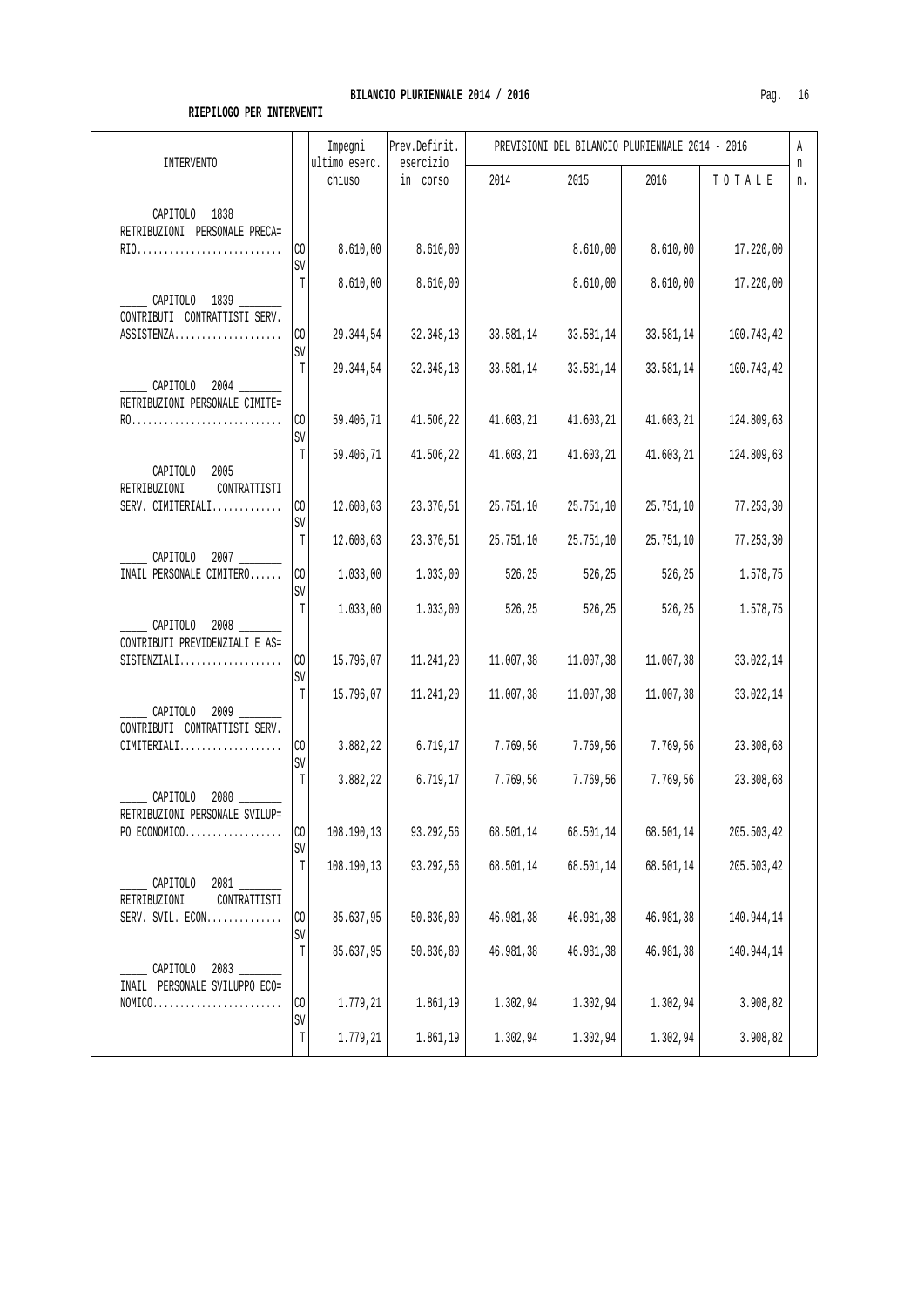| INTERVENTO                                                                                                           |                                         | Impegni<br>ultimo eserc.            | Prev.Definit.<br>esercizio          | PREVISIONI DEL BILANCIO PLURIENNALE 2014 - 2016 |                                     |                                     |                                     |         |
|----------------------------------------------------------------------------------------------------------------------|-----------------------------------------|-------------------------------------|-------------------------------------|-------------------------------------------------|-------------------------------------|-------------------------------------|-------------------------------------|---------|
|                                                                                                                      |                                         | chiuso                              | in corso                            | 2014                                            | 2015                                | 2016                                | TOTALE                              | n<br>n. |
| CAPITOLO 2084<br>CONTRIBUTI PERSONALE SVILUPPO<br>$ECONOMICO.$                                                       | $\rm CO$<br>$\mbox{SV}$                 | 28.409,91                           | 24.496,09                           | 18.044,31                                       | 18.044,31                           | 18.044,31                           | 54.132,93                           |         |
| CAPITOLO 2085<br>CONTRIBUTI CONTRATTISTI SERV.                                                                       | T<br>CO<br>$\texttt{SV}$<br>$\mathbb T$ | 28.409,91<br>25.292,34<br>25.292,34 | 24.496,09<br>14.343,36<br>14.343,36 | 18.044,31<br>13.156,08<br>13.156,08             | 18.044,31<br>13.156,08<br>13.156,08 | 18.044,31<br>13.156,08<br>13.156,08 | 54.132,93<br>39.468,24<br>39.468,24 |         |
| TOTALE INTERVENTO 1                                                                                                  | CO <sub>1</sub><br>SV<br>ΤI             | 4.462.411,38<br>4.462.411,38        | 4.349.746,59                        | 4.205.025,84<br>$4.349.746,59$   $4.205.025,84$ | 4.188.635,84<br>4.188.635,84        | 4.188.335,84<br>4.188.335,84        | 12.581.997,52<br>12.581.997,52      |         |
| INTERVENTO 2<br>++++++++++++<br>ACQUISTO DI BENI DI CONSUMO E=<br>/O DI MATERIE PRIME                                |                                         |                                     |                                     |                                                 |                                     |                                     |                                     |         |
| CAPITOLO<br>$12 \quad \qquad$<br>SPESE FUNZIONAMENTO AUTOMEZZI<br>AMMINISTRATORI                                     | $\rm CO$<br>$\mbox{SV}$<br>T            | 5.000,00<br>5.000,00                | 5.000,00<br>5.000,00                | 4.500,00<br>4.500,00                            | 4.500,00<br>4.500,00                | 4.500,00<br>4.500,00                | 13.500,00<br>13.500,00              |         |
| CAPITOLO<br>16<br>RIMBORSO SPESE AMMINISTRATORI.<br>CAPITOLO                                                         | CO<br>SV<br>$\mathbb T$                 |                                     |                                     |                                                 |                                     |                                     |                                     |         |
| SPESE PER ELEZIONI AMMINISTRA=                                                                                       | CO<br>$\mbox{SV}$<br>T                  |                                     | 65.000,00<br>65.000,00              |                                                 |                                     |                                     |                                     |         |
| CAPITOLO<br>SPESE FUNZIONAMENTO - economa=<br>to SERV. ORGANI ISTITUZIONALI.                                         | CO<br>$\mbox{SV}$<br>$\mathbb T$        | 1.919,00                            | 3.055,00                            | 2.000,00                                        | 2.000,00                            | 2.000,00                            | 6.000,00                            |         |
| CAPITOLO<br>25<br>SPESE FUNZIONAMENTO - ECONOMA=<br>TO - PRESIDENZA C.C                                              | $\rm CO$<br>$\mbox{SV}$                 | 1.919,00<br>1.000,00                | 3.055,00<br>1.500,00                | 2.000,00<br>1.000,00                            | 2.000,00<br>1.000,00                | 2.000,00<br>1.000,00                | 6.000,00<br>3.000,00                |         |
| 28<br>CAPITOLO<br>DIVULGAZIONE ATTIVITA AMMINI=<br>$\mathtt{STRATIVA.}\dots\dots\dots\dots\dots\dots\dots\dots\dots$ | $\mathbb T$<br>CO                       | 1.000,00<br>500,00                  | 1.500,00<br>500,00                  | 1.000,00<br>500,00                              | 1.000,00<br>500,00                  | 1.000,00<br>500,00                  | 3.000,00<br>1.500,00                |         |
|                                                                                                                      | SV<br>$\mathbb T$                       | 500,00                              | 500,00                              | 500,00                                          | 500,00                              | 500,00                              | 1.500,00                            |         |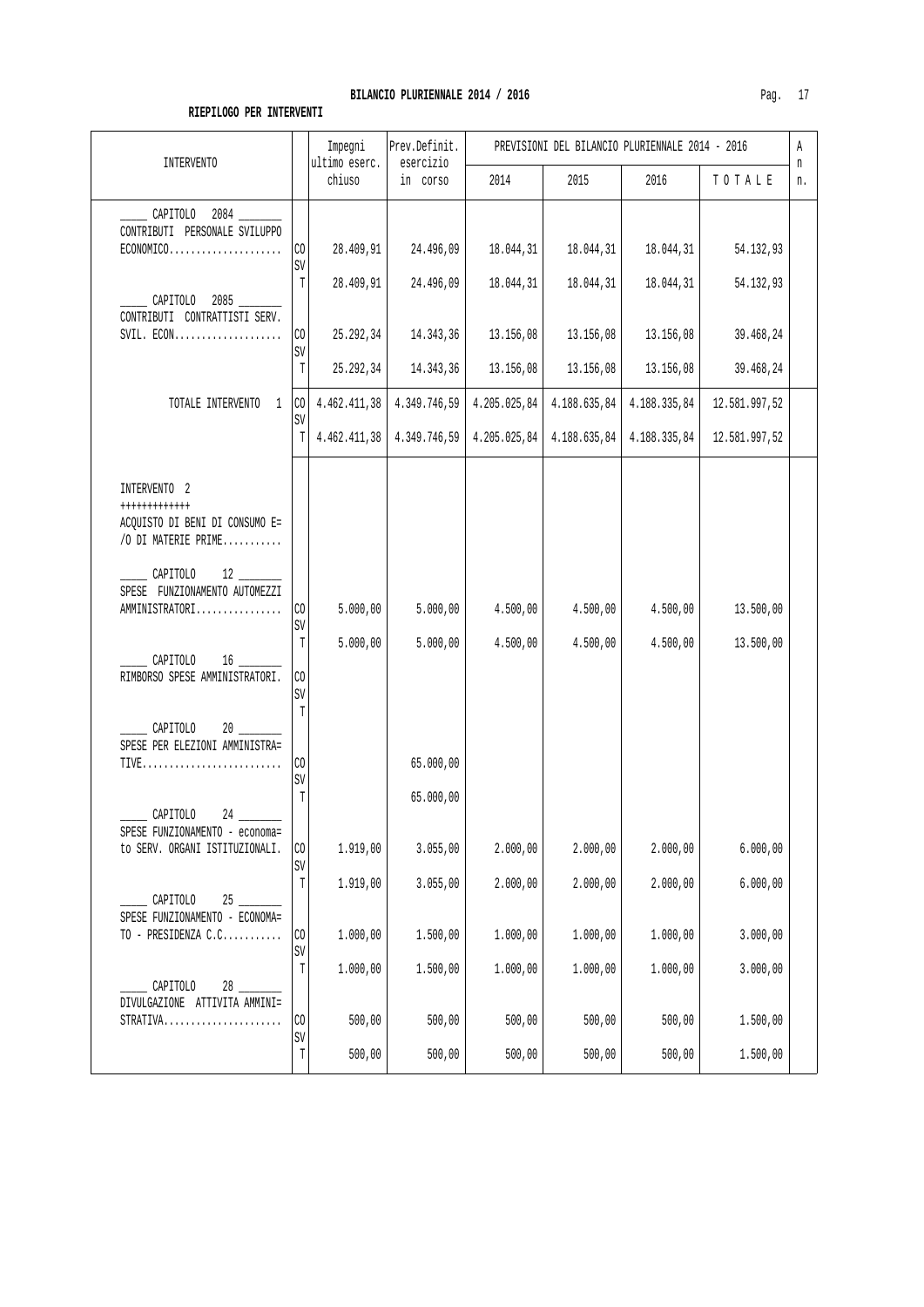| <b>INTERVENTO</b>                                   |                       | Impegni<br>ultimo eserc. | Prev.Definit.<br>esercizio |          | PREVISIONI DEL BILANCIO PLURIENNALE 2014 - 2016 |          |           | Α<br>n |
|-----------------------------------------------------|-----------------------|--------------------------|----------------------------|----------|-------------------------------------------------|----------|-----------|--------|
|                                                     |                       | chiuso                   | in corso                   | 2014     | 2015                                            | 2016     | TOTALE    | n.     |
| CAPITOLO                                            |                       |                          |                            |          |                                                 |          |           |        |
| SPESE FESTE NAZIONALI CIVILI E<br>DI RAPPRESENTANZA | CO.<br>SV             | 500,00                   | 500,00                     | 500,00   | 500,00                                          | 500,00   | 1.500,00  |        |
| CAPITOLO                                            | T                     | 500,00                   | 500,00                     | 500,00   | 500,00                                          | 500,00   | 1.500,00  |        |
| ABBONAMENTO RACCOLTA LEGGI E<br>$DECRETI$           | CO.                   | 851,29                   | 1.000,00                   | 1.000,00 | 1.000,00                                        | 1.000,00 | 3.000,00  |        |
|                                                     | SV<br>T               | 851,29                   | 1.000,00                   | 1.000,00 | 1.000,00                                        | 1.000,00 | 3.000,00  |        |
| 121 7<br>CAPITOLO<br>SPESE DI FUNZ.ECONOMATO SERV.  |                       |                          |                            |          |                                                 |          |           |        |
| SEGRETERIA GENERALE                                 | CO.<br>SV             | 2.000,00                 | 2.000,00                   | 2.000,00 | 2.000,00                                        | 2.000,00 | 6.000,00  |        |
| CAPITOLO 122<br>SPESE DI FUNZ.ECONOMATO SERV.       | T                     | 2.000,00                 | 2.000,00                   | 2.000,00 | 2.000,00                                        | 2.000,00 | 6.000,00  |        |
| UFF.LEGALE                                          | CO.<br>SV             | 400,00                   | 500,00                     | 400,00   | 400,00                                          | 400,00   | 1.200,00  |        |
| CAPITOLO                                            | T                     | 400,00                   | 500,00                     | 400,00   | 400,00                                          | 400,00   | 1.200,00  |        |
| SPESE FUNZ.UFF.RAGIONERIA                           | CO<br>SV              | 2.821,59                 | 3.000,00                   | 2.500,00 | 2.500,00                                        | 2.500,00 | 7.500,00  |        |
| CAPITOLO<br>204                                     | $\mathbb T$           | 2.821,59                 | 3.000,00                   | 2.500,00 | 2.500,00                                        | 2.500,00 | 7.500,00  |        |
| SPESE DI FUNZ. ECONOMATO UFF.<br>$TRIBUTI$          | CO <sub>2</sub><br>SV | 3.962,85                 | 4.000,00                   | 3.500,00 | 3.500,00                                        | 3.500,00 | 10.500,00 |        |
| $296$ ____<br>CAPITOLO                              | T                     | 3.962,85                 | 4.000,00                   | 3.500,00 | 3.500,00                                        | 3.500,00 | 10.500,00 |        |
| ACQUISTO VESTIARIO PERSONALE                        | CO                    | 500,00                   | 500,00                     | 500,00   | 500,00                                          | 500,00   | 1.500,00  |        |
|                                                     | SV<br>T               | 500,00                   | 500,00                     | 500,00   | 500,00                                          | 500,00   | 1.500,00  |        |
| CAPITOLO<br>300<br>SPESE FUNZIONAMENTO ECONOMATO    |                       |                          |                            |          |                                                 |          |           |        |
| SERVIZIO LAV. PUBBLICI                              | $\rm CO$<br>SV        | 1.550,00                 | 2.500,00                   | 1.800,00 | 1.800,00                                        | 1.800,00 | 5.400,00  |        |
| 344<br>CAPITOLO                                     | $\mathbb T$           | 1.550,00                 | 2.500,00                   | 1.800,00 | 1.800,00                                        | 1.800,00 | 5.400,00  |        |
| SPESE SERVIZIO ELETTORALE                           | $\rm CO$<br>SV        |                          | 500,00                     |          |                                                 |          |           |        |
| CAPITOLO<br>348                                     | T                     |                          | 500,00                     |          |                                                 |          |           |        |
| SPESE DI FUNZ.-ECONOMATO SERV.<br>UFF DEMOGRAFICI   | $\rm CO$              | 3.956,90                 | 5.000,00                   | 3.000,00 | 3.000,00                                        | 3.000,00 | 9.000,00  |        |
|                                                     | $\mbox{SV}$<br>T      | 3.956,90                 | 5.000,00                   | 3.000,00 | 3.000,00                                        | 3.000,00 | 9.000,00  |        |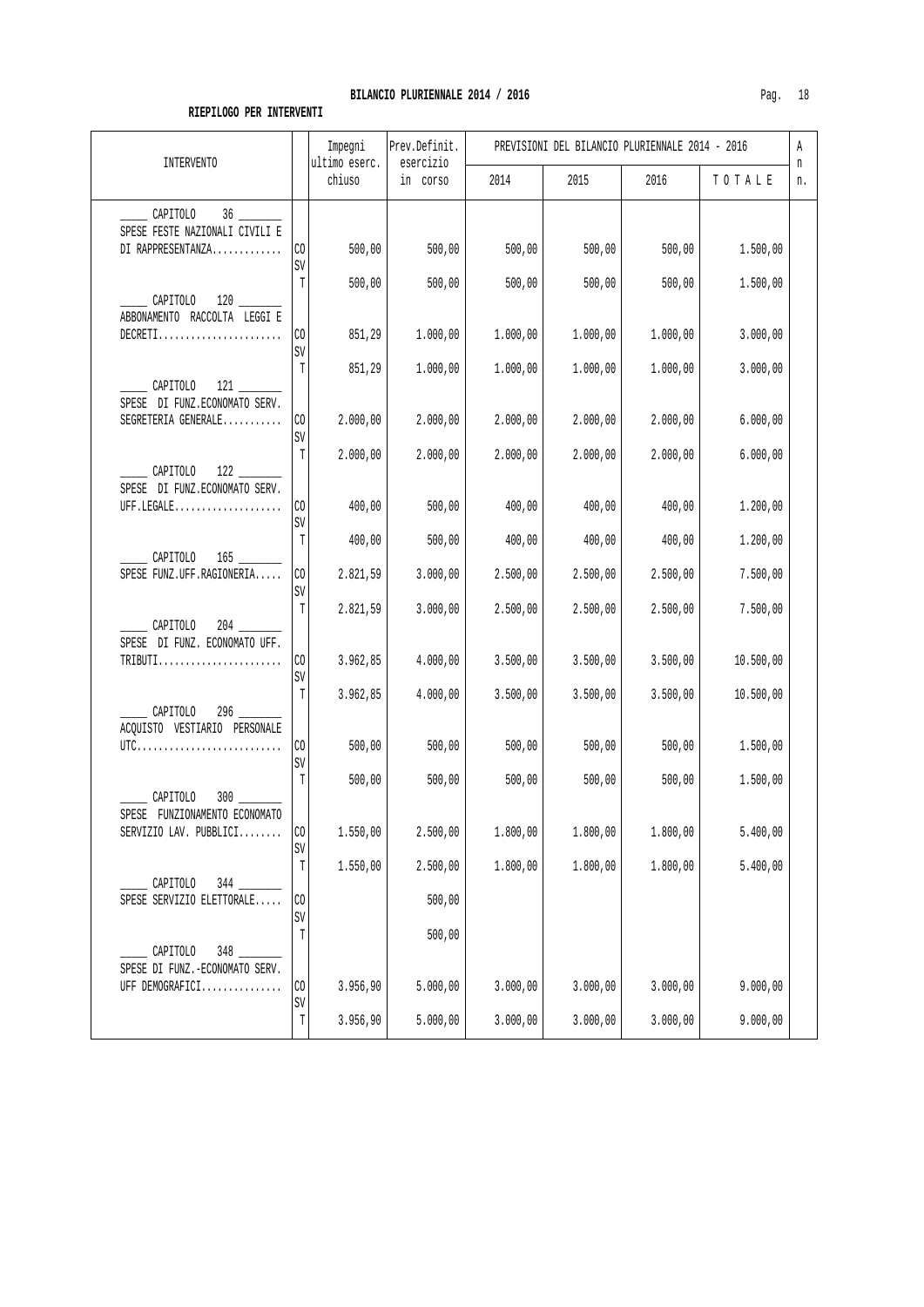| <b>INTERVENTO</b>                                                                       |                                | Impegni                 | Prev.Definit.         |                      | PREVISIONI DEL BILANCIO PLURIENNALE 2014 - 2016 |                      |                        | Α       |
|-----------------------------------------------------------------------------------------|--------------------------------|-------------------------|-----------------------|----------------------|-------------------------------------------------|----------------------|------------------------|---------|
|                                                                                         |                                | ultimo eserc.<br>chiuso | esercizio<br>in corso | 2014                 | 2015                                            | 2016                 | TOTALE                 | n<br>n. |
| CAPITOLO<br>424<br>SPESE FUZIONAMENTO ECONOMATO -<br>SERV. AFFARI GENERALI              | CO<br>$\mbox{SV}$              | 3.466,26                | 4.000,00              | 4.000,00             | 4.000,00                                        | 4.000,00             | 12.000,00              |         |
| CAPITOLO 425<br>SPESE ACQUISTO MATERIALE DI<br>$\texttt{CANCELLERIA}$                   | T<br>CO.                       | 3.466,26<br>2.000,00    | 4.000,00<br>2.000,00  | 4.000,00<br>2.000,00 | 4.000,00<br>2.000,00                            | 4.000,00<br>2.000,00 | 12.000,00<br>6.000,00  |         |
| CAPITOLO 427<br>SPESE RISCALDAMENTO SERVIZI<br>GENERALI (NON UTILIZZARE)                | $\mbox{SV}$<br>T<br>CO<br>SV   | 2.000,00                | 2.000,00              | 2.000,00             | 2.000,00                                        | 2.000,00             | 6.000,00               |         |
| CAPITOLO<br>CARBURANTE AUTOMEZZI SERV.MES=<br>SI NOTIFICATORI                           | T<br>CO<br>$\mbox{SV}$         | 700,00                  | 700,00                | 700,00               | 700,00                                          | 700,00               | 2.100,00               |         |
| CAPITOLO 432<br>MANUTENZIONE SOFTWARE E HAR=<br>$DWARE$                                 | $\mathbb T$<br>CO              | 700,00<br>2.500,00      | 700,00<br>3.500,00    | 700,00<br>3.500,00   | 700,00<br>3.500,00                              | 700,00<br>3.500,00   | 2.100,00<br>10.500,00  |         |
| CAPITOLO<br>SPESE UFF.GIUDIZIARI                                                        | SV<br>$\mathbb T$<br>CO<br>SV  | 2.500,00                | 3.500,00<br>14.500,00 | 3.500,00             | 3.500,00                                        | 3.500,00             | 10.500,00              |         |
| $584$ __<br>CAPITOLO<br>SPESE FUNZIONAMENTO - ECONOMA=<br>TO - POLIZIA MUNICIPALE vinc. | T<br>CO                        | 3.967,60                | 14.500,00<br>4.000,00 | 2.300,00             | 2.300,00                                        | 2.300,00             | 6.900,00               |         |
| CAPITOLO<br>588                                                                         | $\mbox{SV}$<br>$\mathbb T$     | 3.967,60                | 4.000,00              | 2.300,00             | 2.300,00                                        | 2.300,00             | 6.900,00               |         |
| SPESA AUTOMEZZI IN DOTAZIONE<br>POLIZIA URBANA                                          | CO<br>$\mbox{SV}$              | 4.850,00                | 4.850,00              | 6.800,00             | 6.800,00                                        | 6.800,00             | 20.400,00              |         |
| CAPITOLO<br>589<br>SPESE CIRCOLAZIONE SEGNALETICA<br>STRADALE AL CAP. ENTRATA 640       | $\mathbb T$<br>CO              | 4.850,00<br>4.717,94    | 4.850,00<br>1.000,00  | 6.800,00<br>6.660,00 | 6.800,00<br>6.660,00                            | 6.800,00<br>6.660,00 | 20.400,00<br>19.980,00 |         |
| CAPITOLO<br>$592$ $-$<br>CORREDO ED ARMAMENTI POLIZIA                                   | SV<br>T                        | 4.717,94                | 1.000,00              | 6.660,00             | 6.660,00                                        | 6.660,00             | 19.980,00              |         |
| URBANA VINC. E 640                                                                      | $\rm CO$<br>SV<br>$\mathtt{T}$ | 9.150,00<br>9.150,00    | 9.150,00<br>9.150,00  | 8.240,00<br>8.240,00 | 8.240,00<br>8.240,00                            | 8.240,00<br>8.240,00 | 24.720,00<br>24.720,00 |         |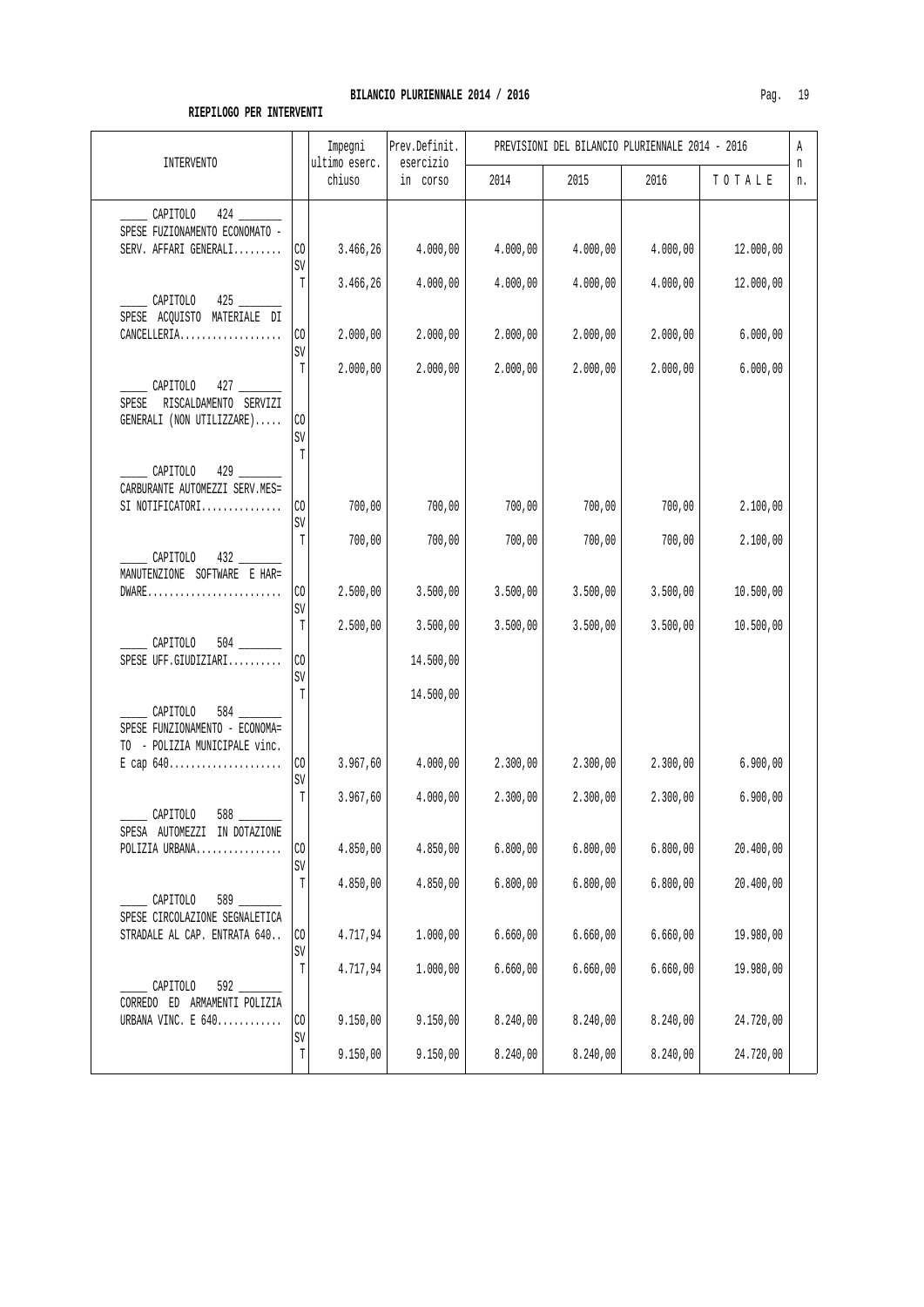| INTERVENTO                                                                                       |                              | Impegni<br>ultimo eserc. | Prev.Definit.<br>esercizio | PREVISIONI DEL BILANCIO PLURIENNALE 2014 - 2016 |                      |                      |                      |         |
|--------------------------------------------------------------------------------------------------|------------------------------|--------------------------|----------------------------|-------------------------------------------------|----------------------|----------------------|----------------------|---------|
|                                                                                                  |                              | chiuso                   | in corso                   | 2014                                            | 2015                 | 2016                 | TOTALE               | n<br>n. |
| CAPITOLO<br>CORREDO ED ARMANENTO VINCOLATO<br>CAP. DI ENTRATA 640                                | CO<br>SV                     |                          |                            |                                                 |                      |                      |                      |         |
| CAPITOLO<br>SPESE FUNZIONAMENTO - ECONOMA=<br>TO - SCUOLA MATERNA                                | T<br>CO<br>$\mbox{SV}$       | 30.000,00                |                            |                                                 |                      |                      |                      |         |
| CAPITOLO 702<br>MANUTENZIONE ORDINARIA SCUOLA<br>MATERNA                                         | T<br>CO                      | 30.000,00                |                            |                                                 |                      |                      |                      |         |
| CAPITOLO<br>SPESE FUNZIONAMENTO - ECONOMA=                                                       | SV<br>T                      |                          |                            |                                                 |                      |                      |                      |         |
| TO - SCUOLA ELEMENTARE<br>CAPITOLO 745                                                           | $\rm CO$<br>$\mbox{SV}$<br>T | 30.000,00<br>30.000,00   |                            |                                                 |                      |                      |                      |         |
| MANUTENZIONE ORDINARIA SCUOLA<br>ELEMENTARE                                                      | CO<br>$\mbox{SV}$<br>T       |                          |                            |                                                 |                      |                      |                      |         |
| $783$ $\overline{\phantom{1}}$<br>_ CAPITOLO<br>SPESE DI FUNZ. - ECONOMATO<br>SERV. SCUOLA MEDIA | $\rm CO$<br>$\mbox{SV}$      | 13.800,00                |                            |                                                 |                      |                      |                      |         |
| CAPITOLO<br>SPESE RISCALDAMENTO SCUOLA                                                           | T<br>$\rm CO$<br>SV          | 13.800,00<br>26.000,00   | 111.520,00                 | 100.000,00                                      | 70.000,00            | 70.000,00            | 240.000,00           |         |
| CAPITOLO<br>MANUTENZIONE ORDINARIA SCUOLA<br>MEDIA                                               | $\mathbb T$<br>CO<br>SV      | 26.000,00                | 111.520,00                 | 100.000,00                                      | 70.000,00            | 70.000,00            | 240.000,00           |         |
| CAPITOLO<br>864<br>ASSISTENZA<br>SCOLASTICA BUONI<br>$LIBRO.$                                    | $\mathbb T$<br>CO            | 22.984,92                | 28.000,00                  | 23.000,00                                       | 23.000,00            | 23.000,00            | 69.000,00            |         |
| CAPITOLO<br>CARBURANTE AUTOMEZZI SERVIZIO                                                        | SV<br>$\mathbb T$            | 22.984,92                | 28.000,00                  | 23.000,00                                       | 23.000,00            | 23.000,00            | 69.000,00            |         |
| $SCUOLABUS$                                                                                      | CO<br>$\mbox{SV}$<br>T       | 1.500,00<br>1.500,00     | 1.500,00<br>1.500,00       | 2.000,00<br>2.000,00                            | 2.000,00<br>2.000,00 | 2.000,00<br>2.000,00 | 6.000,00<br>6.000,00 |         |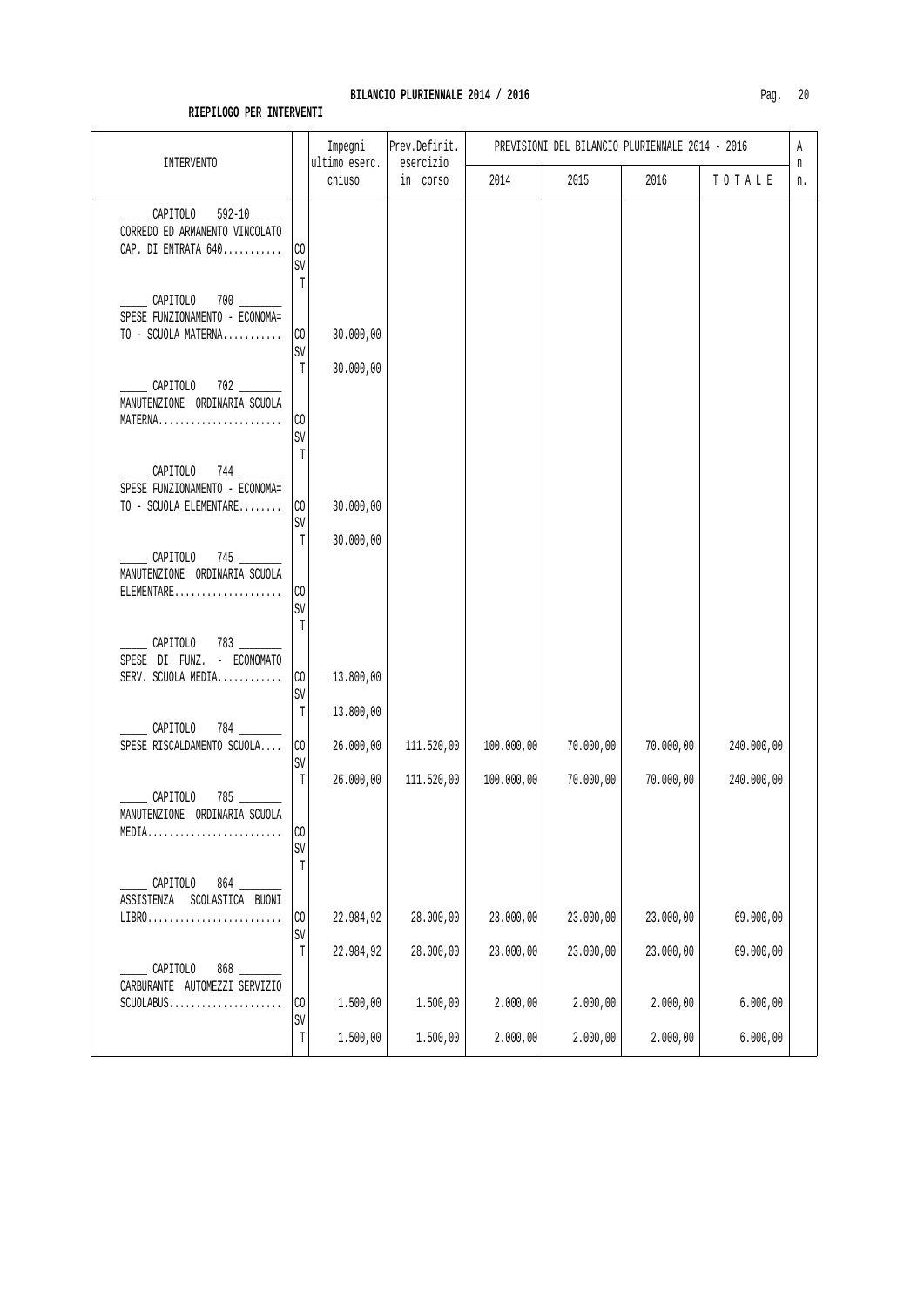| INTERVENTO                                                                                     |                | Impegni<br>ultimo eserc. | Prev.Definit.<br>esercizio | PREVISIONI DEL BILANCIO PLURIENNALE 2014 - 2016 |           |           |            |         |  |
|------------------------------------------------------------------------------------------------|----------------|--------------------------|----------------------------|-------------------------------------------------|-----------|-----------|------------|---------|--|
|                                                                                                |                | chiuso                   | in corso                   | 2014                                            | 2015      | 2016      | TOTALE     | n<br>n. |  |
| CAPITOLO<br>EROGAZIONE LIBRI DI TESTO FI=<br>NANZIAMENTO STATO VEDI CAP.<br>ENTR ATA 162 / 322 | $\rm CO$<br>SV | 49.392,00                | 49.392,00                  | 49.392,00                                       | 49.392,00 | 49.392,00 | 148.176,00 |         |  |
| CAPITOLO<br>871 — 100<br>SPESE DI FUNZIONAMENTO ECONO=<br>MATO SERVIZIO POLITICHE SCOLA=       | $\mathbb T$    | 49.392,00                | 49.392,00                  | 49.392,00                                       | 49.392,00 | 49.392,00 | 148.176,00 |         |  |
| STI $CHE$                                                                                      | $\rm CO$<br>SV | 1.889,69                 | 2.500,00                   | 1.500,00                                        | 1.500,00  | 1.500,00  | 4.500,00   |         |  |
| CAPITOLO                                                                                       | T              | 1.889,69                 | 2.500,00                   | 1.500,00                                        | 1.500,00  | 1.500,00  | 4.500,00   |         |  |
| MANUTENZIONE LOCALI SCOLASTICI                                                                 | CO.<br>SV      | 2.124,76                 | 3.460,00                   | 3.460,00                                        | 3.460,00  | 3.460,00  | 10.380,00  |         |  |
| $932$ ____<br>CAPITOLO                                                                         | T              | 2.124,76                 | 3.460,00                   | 3.460,00                                        | 3.460,00  | 3.460,00  | 10.380,00  |         |  |
| SPESE DI FUNZIONAMENTO ECONO=<br>MATO SERVIZIO MUSEO                                           | $\rm CO$<br>SV |                          | 500,00                     | 200,00                                          | 200,00    | 200,00    | 600,00     |         |  |
| CAPITOLO<br>936<br>SPESE DI FUNZIONAMENTO ECONO=                                               | $\mathbb T$    |                          | 500,00                     | 200,00                                          | 200,00    | 200,00    | 600,00     |         |  |
| MATO SERVIZIO BIBLIOTECA                                                                       | CO<br>SV       | 1.500,00                 | 1.500,00                   | 800,00                                          | 800,00    | 800,00    | 2.400,00   |         |  |
| CAPITOLO<br>SPESE DI FUNZIONAMENTO ECONO=                                                      | T              | 1.500,00                 | 1.500,00                   | 800,00                                          | 800,00    | 800,00    | 2.400,00   |         |  |
| MATO SERVIZI BENI CULTURALI                                                                    | $\rm CO$<br>SV | 1.925,63                 | 2.000,00                   | 1.500,00                                        | 1.500,00  | 1.500,00  | 4.500,00   |         |  |
| CAPITOLO<br>940                                                                                | $\mathbb T$    | 1.925,63                 | 2.000,00                   | 1.500,00                                        | 1.500,00  | 1.500,00  | 4.500,00   |         |  |
| ACQUISTO PUBBLICAZIONI                                                                         | $\rm CO$<br>SV | 1.500,00                 | 2.400,00                   | 2.400,00                                        | 2.400,00  | 2.400,00  | 7.200,00   |         |  |
| CAPITOLO                                                                                       | T              | 1.500,00                 | 2.400,00                   | 2.400,00                                        | 2.400,00  | 2.400,00  | 7.200,00   |         |  |
| PROMOZIONE ATTIVITA' CULTURALI                                                                 | CO<br>SV       |                          | 2.000,00                   | 2.000,00                                        | 1.100,00  | 1.100,00  | 4.200,00   |         |  |
| CAPITOLO 1100<br>SPESE DI FUNZIONAMENTO ECONO=<br>MATO SERVIZIO MANIFESTAZIONI                 | $\mathbb T$    |                          | 2.000,00                   | 2.000,00                                        | 1.100,00  | 1.100,00  | 4.200,00   |         |  |
| SPO RTIVE                                                                                      | CO<br>SV       | 550,00                   | 1.000,00                   | 700,00                                          | 700,00    | 700,00    | 2.100,00   |         |  |
| CAPITOLO 1112<br>PROMOZIONE<br>SPESE<br>ATTIVITA'<br>CULTURALI TEATRALI E RICREATI=            | T              | 550,00                   | 1.000,00                   | 700,00                                          | 700,00    | 700,00    | 2.100,00   |         |  |
|                                                                                                | CO<br>SV<br>T  |                          |                            |                                                 |           |           |            |         |  |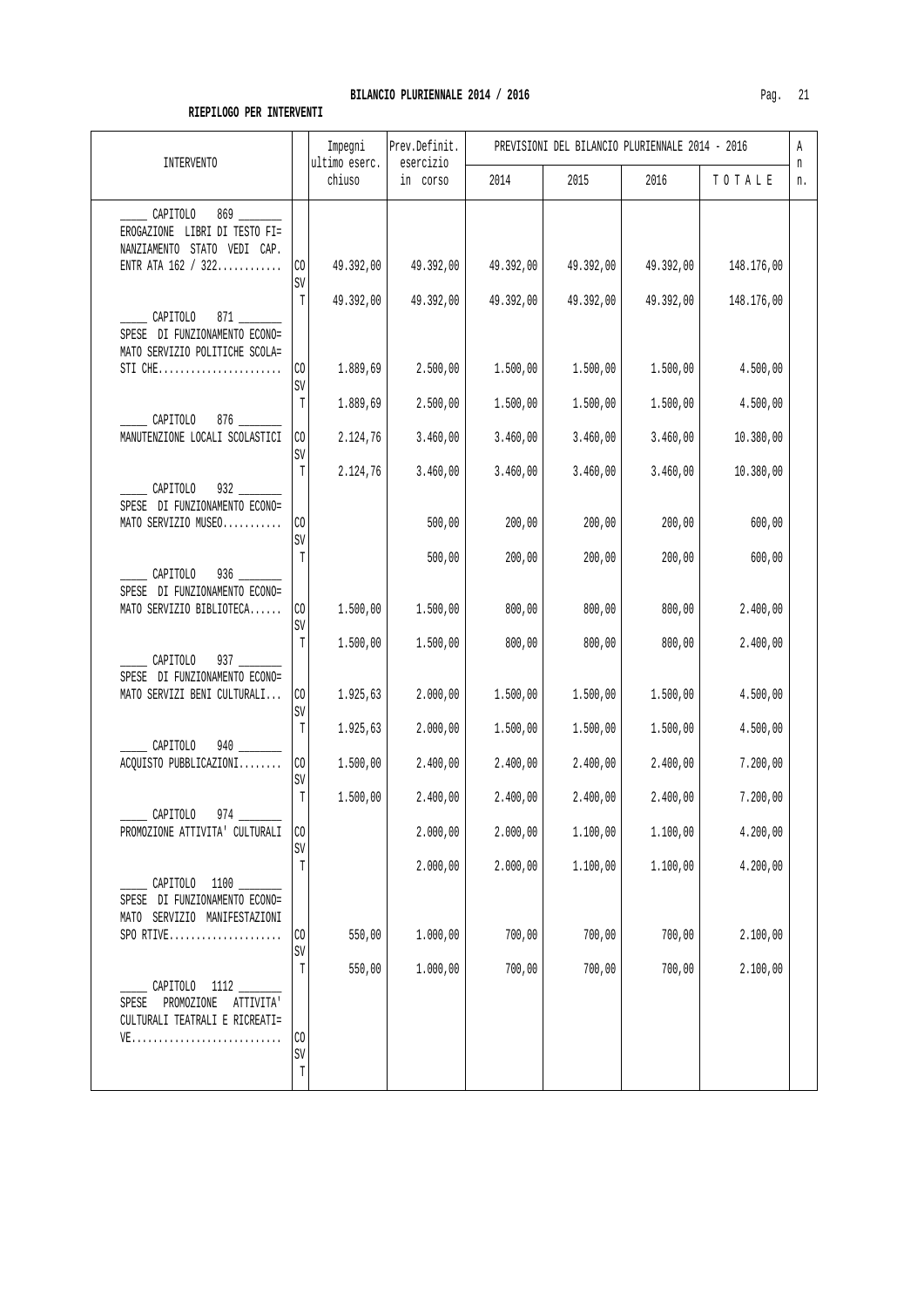### BILANCIO PLURIENNALE 2014 / 2016

| <b>INTERVENTO</b>                                                                       |                         | Impegni<br>ultimo eserc. | Prev.Definit.<br>esercizio | PREVISIONI DEL BILANCIO PLURIENNALE 2014 - 2016 |          |          |           |         |  |
|-----------------------------------------------------------------------------------------|-------------------------|--------------------------|----------------------------|-------------------------------------------------|----------|----------|-----------|---------|--|
|                                                                                         |                         | chiuso                   | in corso                   | 2014                                            | 2015     | 2016     | TOTALE    | n<br>n. |  |
| CAPITOLO 1115 _____<br>PROMOZIONE CENTRO MUSICALE                                       | CO<br>SV<br>T           |                          |                            |                                                 |          |          |           |         |  |
| CAPITOLO 1116 ______<br>TECNOLOGIA E POLITICHE GIOVA=<br>NILI                           | CO<br>$\mbox{SV}$       |                          | 100,00                     | 100,00                                          | 100,00   | 100,00   | 300,00    |         |  |
| CAPITOLO 1200<br>ACQUISTO BENI PER INTERVENTI<br>TURISTICI (FINAN. CONS.DUCE=<br>$ZIO)$ | T<br>$\rm CO$<br>SV     |                          | 100,00                     | 100,00                                          | 100,00   | 100,00   | 300,00    |         |  |
| CAPITOLO 1201<br>SPESE<br>FUNZIONAMENTO SETTORE<br>$TURISTICO.$                         | T<br>$\rm CO$<br>SV     |                          | 500,00                     | 200,00                                          | 200,00   | 200,00   | 600,00    |         |  |
| CAPITOLO 1232<br>SPESE MANUTENZIONE VIE E PIAZ=                                         | T                       |                          | 500,00                     | 200,00                                          | 200,00   | 200,00   | 600,00    |         |  |
|                                                                                         | CO<br>SV                | 2.320,09                 | 7.125,00                   | 7.125,00                                        | 7.125,00 | 7.125,00 | 21.375,00 |         |  |
| CAPITOLO 1236<br>SPESE CIRCOLAZIONE E SEGNALE=                                          | T                       | 2.320,09                 | 7.125,00                   | 7.125,00                                        | 7.125,00 | 7.125,00 | 21.375,00 |         |  |
| TICA E TOPONOMASTICA                                                                    | $\rm CO$<br>SV          |                          | 500,00                     | 500,00                                          | 500,00   | 500,00   | 1.500,00  |         |  |
| CAPITOLO 1237<br>MIGLIORAMENTO SICUREZZA STRA=                                          | T                       |                          | 500,00                     | 500,00                                          | 500,00   | 500,00   | 1.500,00  |         |  |
| DALE UTENZA DEBOLE                                                                      | $\rm CO$<br>SV          |                          | 500,00                     | 500,00                                          | 500,00   | 500,00   | 1.500,00  |         |  |
| CAPITOLO<br>QUOTA DESTINATA A CONTROLLI E=<br>DUCAZIONE STRADALE E FUNZIONAL            | T                       |                          | 500,00                     | 500,00                                          | 500,00   | 500,00   | 1.500,00  |         |  |
| ITA'                                                                                    | $\rm CO$<br>$\mbox{SV}$ |                          | 1.000,00                   | 1.000,00                                        | 1.000,00 | 1.000,00 | 3.000,00  |         |  |
| CAPITOLO 1238<br>CARBURANTE AUTOMEZZI SERV.                                             | T                       |                          | 1.000,00                   | 1.000,00                                        | 1.000,00 | 1.000,00 | 3.000,00  |         |  |
| VIABILITA'                                                                              | $\rm CO$<br>SV          | 2.500,00                 | 2.500,00                   | 3.500,00                                        | 3.500,00 | 3.500,00 | 10.500,00 |         |  |
| CAPITOLO 1356<br>SPESE PROMOZIONE PARCO ARCHEO=                                         | $\mathbb T$             | 2.500,00                 | 2.500,00                   | 3.500,00                                        | 3.500,00 | 3.500,00 | 10.500,00 |         |  |
| $LOGICO.\dots.\dots.\dots.\dots.\dots\dots\dots$                                        | $\rm CO$<br>SV<br>T     |                          |                            |                                                 |          |          |           |         |  |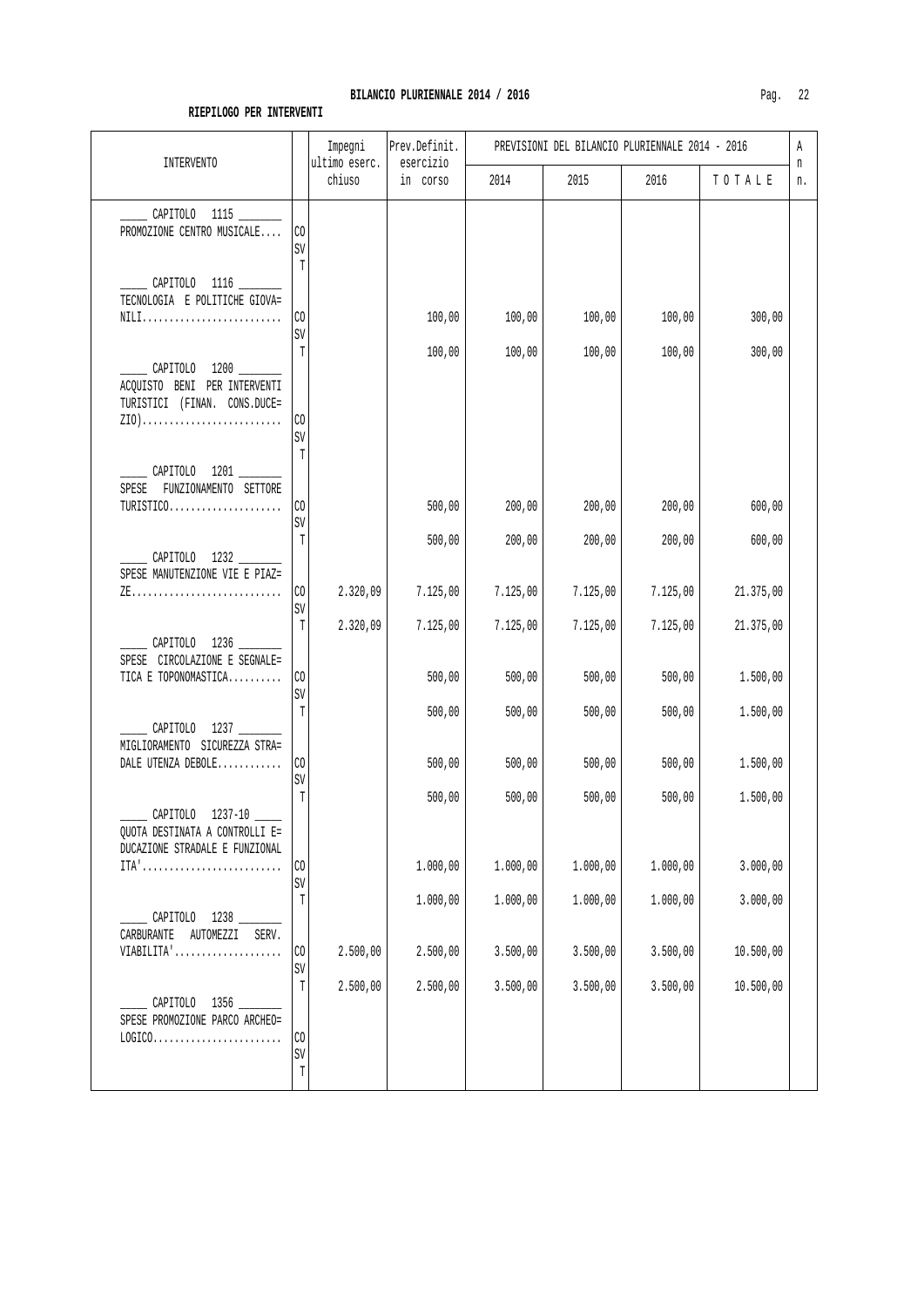#### **RIEPILOGO PER INTERVENTI**

SV T

SV T

SV T

 \_\_\_\_\_ CAPITOLO 1487 \_\_\_\_\_\_\_\_ FUNZIONAMENTO IMPIANTO DEPURA= ZIONE......................... CO

 \_\_\_\_\_ CAPITOLO 1488 \_\_\_\_\_\_\_\_ SPESE MANUTENZIONE RETE FOGNA= RIA........................... CO

|                                                 |                | Impegni                 | Prev.Definit.         |          |          | PREVISIONI DEL BILANCIO PLURIENNALE 2014 - 2016 |          | Α       |
|-------------------------------------------------|----------------|-------------------------|-----------------------|----------|----------|-------------------------------------------------|----------|---------|
| <b>INTERVENTO</b>                               |                | ultimo eserc.<br>chiuso | esercizio<br>in corso | 2014     | 2015     | 2016                                            | TOTALE   | n<br>n. |
| CAPITOLO 1356-10 _____                          |                |                         |                       |          |          |                                                 |          |         |
| SPESE MANUTENZIONE PARCO AR=                    |                |                         |                       |          |          |                                                 |          |         |
| CHEOLOGICO                                      | CO             |                         |                       |          |          |                                                 |          |         |
|                                                 | SV             |                         |                       |          |          |                                                 |          |         |
|                                                 | T              |                         |                       |          |          |                                                 |          |         |
| CAPITOLO 1357<br>SPESE FUNZIONAMENTO - ECONOMA= |                |                         |                       |          |          |                                                 |          |         |
| TO - SEZIONE URBANISTICA                        | CO             | 1.601,80                | 2.000,00              | 1.500,00 | 1.500,00 | 1.500,00                                        | 4.500,00 |         |
|                                                 | SV             |                         |                       |          |          |                                                 |          |         |
|                                                 | $\mathbb{T}$   | 1.601,80                | 2.000,00              | 1.500,00 | 1.500,00 | 1.500,00                                        | 4.500,00 |         |
| CAPITOLO 1357-10                                |                |                         |                       |          |          |                                                 |          |         |
| SPESE FUNZIONAMENTO SERVIZIO                    |                |                         |                       |          |          |                                                 |          |         |
| $CATAST0 \ldots \ldots \ldots \ldots$           | CO             |                         | 100,00                | 100,00   | 100,00   | 100,00                                          | 300,00   |         |
|                                                 | SV<br>T        |                         |                       |          |          |                                                 |          |         |
| ___ CAPITOLO 1440 ____                          |                |                         | 100,00                | 100,00   | 100,00   | 100,00                                          | 300,00   |         |
| SPESE FUNZ.ECONOMATO PROTEZ.                    |                |                         |                       |          |          |                                                 |          |         |
| $CIVILE$                                        | C <sub>0</sub> | 556,00                  | 1.000,00              | 700,00   | 700,00   | 700,00                                          | 2.100,00 |         |
|                                                 | SV             |                         |                       |          |          |                                                 |          |         |
|                                                 | T              | 556,00                  | 1.000,00              | 700,00   | 700,00   | 700,00                                          | 2.100,00 |         |
| ______ CAPITOLO 1480 _______                    |                |                         |                       |          |          |                                                 |          |         |
| MANUTENZ.ORDINARIA<br>SERVIZIO<br>ACQUEDOTTO    | CO             |                         |                       |          |          |                                                 |          |         |
|                                                 | SV             |                         |                       |          |          |                                                 |          |         |
|                                                 | T              |                         |                       |          |          |                                                 |          |         |
| CAPITOLO 1481                                   |                |                         |                       |          |          |                                                 |          |         |
| SPESE GESTIONE PROVVISTA ACQUA                  | C <sub>0</sub> | 585,54                  | 1.000,00              | 800,00   | 800,00   | 800,00                                          | 2.400,00 |         |
|                                                 | SV             |                         |                       |          |          |                                                 |          |         |
|                                                 | T              | 585,54                  | 1.000,00              | 800,00   | 800,00   | 800,00                                          | 2.400,00 |         |
| CAPITOLO 1484<br>SPESE AUTOMEZZI SERVIZIO IDRI= |                |                         |                       |          |          |                                                 |          |         |
|                                                 | C <sub>0</sub> | 1.250,00                | 1.500,00              | 1.500,00 | 1.500,00 | 1.500,00                                        | 4.500,00 |         |
|                                                 | SV             |                         |                       |          |          |                                                 |          |         |
|                                                 | T              | 1.250,00                | 1.500,00              | 1.500,00 | 1.500,00 | 1.500,00                                        | 4.500,00 |         |
| CAPITOLO 1485                                   |                |                         |                       |          |          |                                                 |          |         |
| MANUTENZIONE ORDINARIA RETE I=                  |                |                         |                       |          |          |                                                 |          |         |
| $\mathtt{DRICA}$                                | l co           |                         |                       |          |          |                                                 |          |         |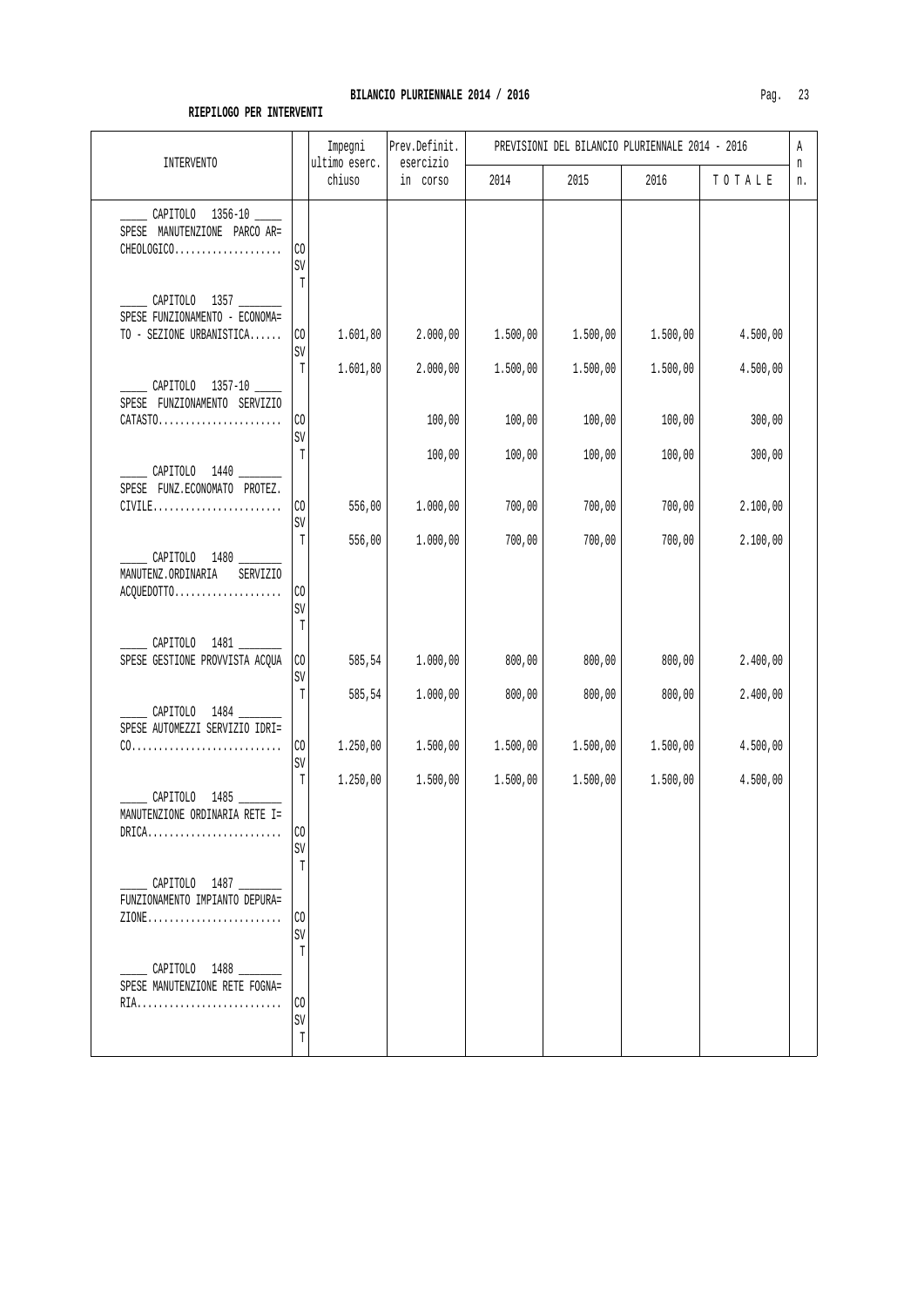| INTERVENTO                                                                                              |                         | Impegni<br>ultimo eserc. | Prev.Definit.<br>esercizio |           | PREVISIONI DEL BILANCIO PLURIENNALE 2014 - 2016 |           |           | Α<br>n |
|---------------------------------------------------------------------------------------------------------|-------------------------|--------------------------|----------------------------|-----------|-------------------------------------------------|-----------|-----------|--------|
|                                                                                                         |                         | chiuso                   | in corso                   | 2014      | 2015                                            | 2016      | TOTALE    | n.     |
| CAPITOLO 1604 ______<br>MANUTENZIONE ORDINARIA SERV.<br>PARCHI E GIARDINI                               | CO                      | 950,00                   | 7.500,00                   | 7.500,00  | 7.500,00                                        | 7.500,00  | 22.500,00 |        |
|                                                                                                         | SV                      |                          |                            |           |                                                 |           |           |        |
| CAPITOLO 1605<br>VERDE ATTREZZATO E RISANAMENTO<br>AREE PERIFERICHE                                     | T<br>CO.                | 950,00                   | 7.500,00                   | 7.500,00  | 7.500,00                                        | 7.500,00  | 22.500,00 |        |
| CAPITOLO 1606                                                                                           | SV<br>T                 |                          |                            |           |                                                 |           |           |        |
| GESTIONE DEL VERDE PUBBLICO                                                                             | CO<br>SV<br>T           |                          |                            |           |                                                 |           |           |        |
| CAPITOLO 1608<br>SPESE FUNZIONAMENTO STRUTTURA                                                          |                         |                          |                            |           |                                                 |           |           |        |
| GEODETICA                                                                                               | CO<br>SV<br>T           |                          |                            |           |                                                 |           |           |        |
| CAPITOLO 1609 ______<br>SPESE GABINETTI PUBBLICI                                                        | CO<br>$\mbox{SV}$       |                          |                            |           |                                                 |           |           |        |
| CAPITOLO 1610<br>CARBURANTE AUTOMEZZI SERV.                                                             | T                       |                          |                            |           |                                                 |           |           |        |
| PARCHI E GIARDINI                                                                                       | $\rm CO$<br>SV          | 1.000,00                 | 1.200,00                   | 1.200,00  | 1.200,00                                        | 1.200,00  | 3.600,00  |        |
| CAPITOLO 1724<br>SPESE PER ACQUISTI DI BENI<br>SERVIZIO ASILO NIDO (alimenti                            | T                       | 1.000,00                 | 1.200,00                   | 1.200,00  | 1.200,00                                        | 1.200,00  | 3.600,00  |        |
| e m ateriali per pulizie)                                                                               | $\rm CO$<br>$\mbox{SV}$ | 12.379,30                | 17.200,00                  | 17.200,00 | 17.200,00                                       | 17.200,00 | 51.600,00 |        |
| CAPITOLO<br>$1724 - 10$ ____                                                                            | T                       | 12.379,30                | 17.200,00                  | 17.200,00 | 17.200,00                                       | 17.200,00 | 51.600,00 |        |
| <b>GASOLIO</b><br>RISCALDAMENTO<br>PER<br>SERV. ASILO NIDO                                              | CO<br>SV                | 9.000,00                 | 7.500,00                   | 7.500,00  | 7.500,00                                        | 7.500,00  | 22.500,00 |        |
| CAPITOLO 1724-20                                                                                        | $\mathbb T$             | 9.000,00                 | 7.500,00                   | 7.500,00  | 7.500,00                                        | 7.500,00  | 22.500,00 |        |
| ACQUISTO MATERIALE VARIO ASILO<br>$\texttt{NIDO} \dots \dots \dots \dots \dots \dots \dots \dots \dots$ | CO<br>SV                |                          | 1.000,00                   | 200,00    | 1.000,00                                        | 1.000,00  | 2.200,00  |        |
| CAPITOLO 1840                                                                                           | $\mathbb T$             |                          | 1.000,00                   | 200,00    | 1.000,00                                        | 1.000,00  | 2.200,00  |        |
| SPESE FUNZIONAMENTO - ECONOMA=<br>TO - UFFICIO ASSISTENZA                                               | $\rm CO$<br>SV          | 5.000,00                 | 5.000,00                   | 2.000,00  | 2.000,00                                        | 2.000,00  | 6.000,00  |        |
|                                                                                                         | $\mathbb T$             | 5.000,00                 | 5.000,00                   | 2.000,00  | 2.000,00                                        | 2.000,00  | 6.000,00  |        |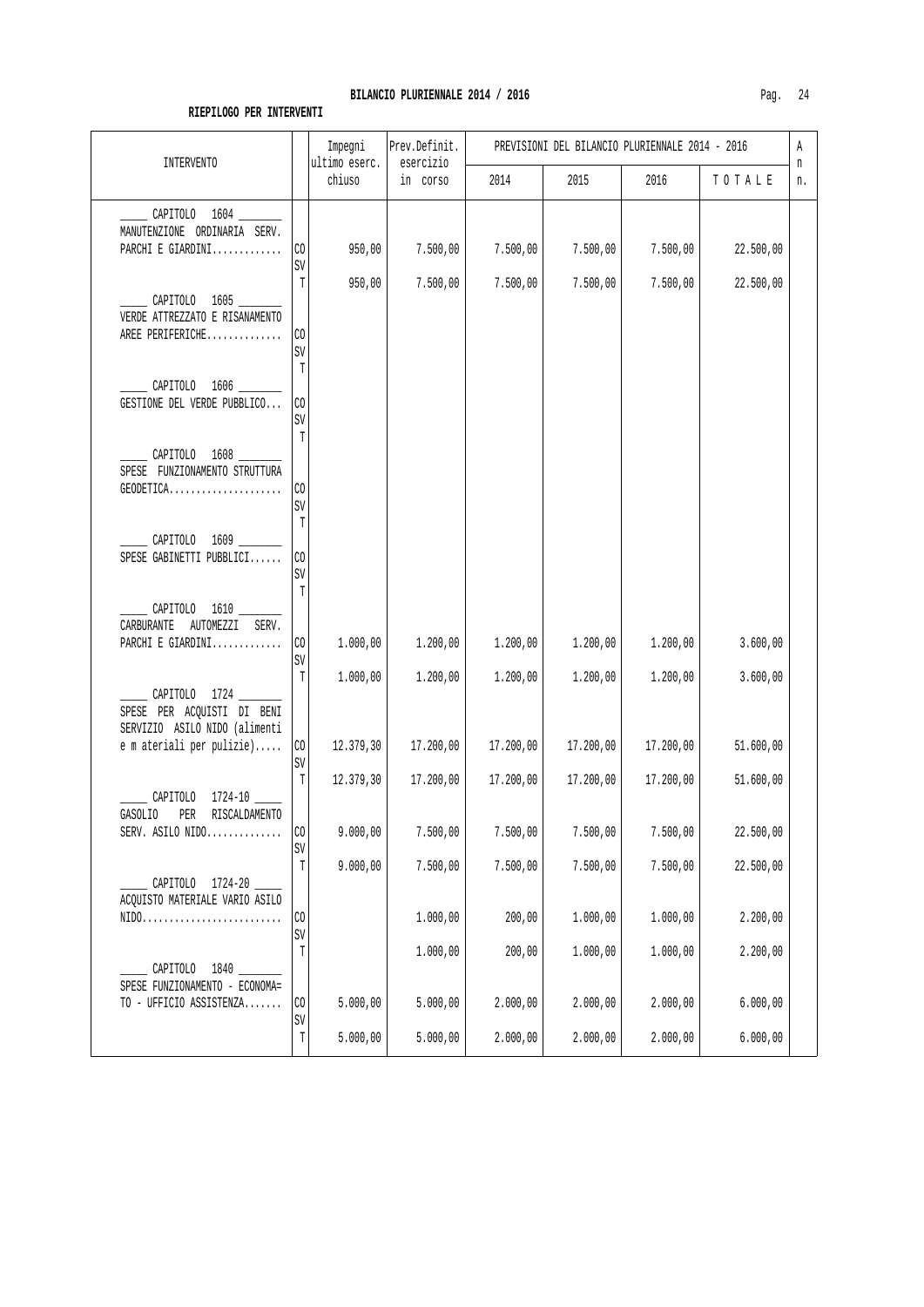|                                                                                                                         |                          | Impegni                 | Prev.Definit.         |                      | PREVISIONI DEL BILANCIO PLURIENNALE 2014 - 2016 |                      |                      | Α       |
|-------------------------------------------------------------------------------------------------------------------------|--------------------------|-------------------------|-----------------------|----------------------|-------------------------------------------------|----------------------|----------------------|---------|
| <b>INTERVENTO</b>                                                                                                       |                          | ultimo eserc.<br>chiuso | esercizio<br>in corso | 2014                 | 2015                                            | 2016                 | TOTALE               | n<br>n. |
| CAPITOLO 1841<br>CARBURANTE AUTOMEZZI SERV. SO=<br>$CIALI$                                                              | CO<br>SV                 | 1.300,00                | 1.300,00              | 1.300,00             | 1.300,00                                        | 1.300,00             | 3.900,00             |         |
| CAPITOLO 1844 ______<br>SPESE UFFICIO COLLOCAMENTO                                                                      | T<br>CO<br>SV            | 1.300,00                | 1.300,00              | 1.300,00             | 1.300,00                                        | 1.300,00             | 3.900,00             |         |
| CAPITOLO 2012<br>BENI PER MANUTENZIONE ORDINA=<br>RIA SERVIZI CIMITERIALI                                               | T<br>CO<br>$\mbox{SV}$   | 2.513,00                | 5.725,00              | 5.725,00             | 5.725,00                                        | 5.725,00             | 17.175,00            |         |
| CAPITOLO 2013<br>CARBURANTE AUTOMEZZI SERV. CI=<br>MITERIALI                                                            | $\mathbb T$<br>CO<br>SV  | 2.513,00                | 5.725,00              | 5.725,00             | 5.725,00                                        | 5.725,00             | 17.175,00            |         |
| CAPITOLO 2095<br>SPESE FUNZIONAMENTO - ECONOMA=<br>TO - SERVIZIO SVILUPPO ECONO=<br>MIC $0$                             | $\mathbb{T}$<br>$\rm CO$ | 2.000,00                | 2.000,00              | 1.000,00             | 1.000,00                                        | 1.000,00             | 3.000,00             |         |
| CAPITOLO<br>SPESE FUNZIONAMENTO - ECONOMA=                                                                              | SV<br>$\mathbb T$        | 2.000,00                | 2.000,00              | 1.000,00             | 1.000,00                                        | 1.000,00             | 3.000,00             |         |
| TO - SERV.UFF. COMMERCIO<br>CAPITOLO                                                                                    | CO<br>$\mbox{SV}$<br>T   | 1.499,80<br>1.499,80    | 1.500,00<br>1.500,00  | 1.000,00<br>1.000,00 | 1.000,00<br>1.000,00                            | 1.000,00<br>1.000,00 | 3.000,00<br>3.000,00 |         |
| SPESE FUNZIONAMENTO - ECONOMA=<br>TO - SERV. MATTATOIO                                                                  | $\rm CO$<br>SV<br>T      | 200,00<br>200,00        | 200,00<br>200,00      | 200,00<br>200,00     | 200,00<br>200,00                                | 200,00<br>200,00     | 600,00<br>600,00     |         |
| TOTALE INTERVENTO<br>2                                                                                                  | CO                       | 284.135,96              | 411.977,00            | 306.702,00           | 276.602,00                                      | 276.602,00           | 859.906,00           |         |
|                                                                                                                         | SV<br>$\mathbb T$        | 284.135,96              | 411.977,00            | 306.702,00           | 276.602,00                                      | 276.602,00           | 859.906,00           |         |
| INTERVENTO 3<br>++++++++++++<br>PRESTAZIONI DI SERVIZI<br>CAPITOLO<br>42<br>DISPONIBILITA' UFFICIO DI PRE=<br>$SIDENZA$ | $\rm CO$<br>SV           |                         | 2.000,00              |                      |                                                 |                      |                      |         |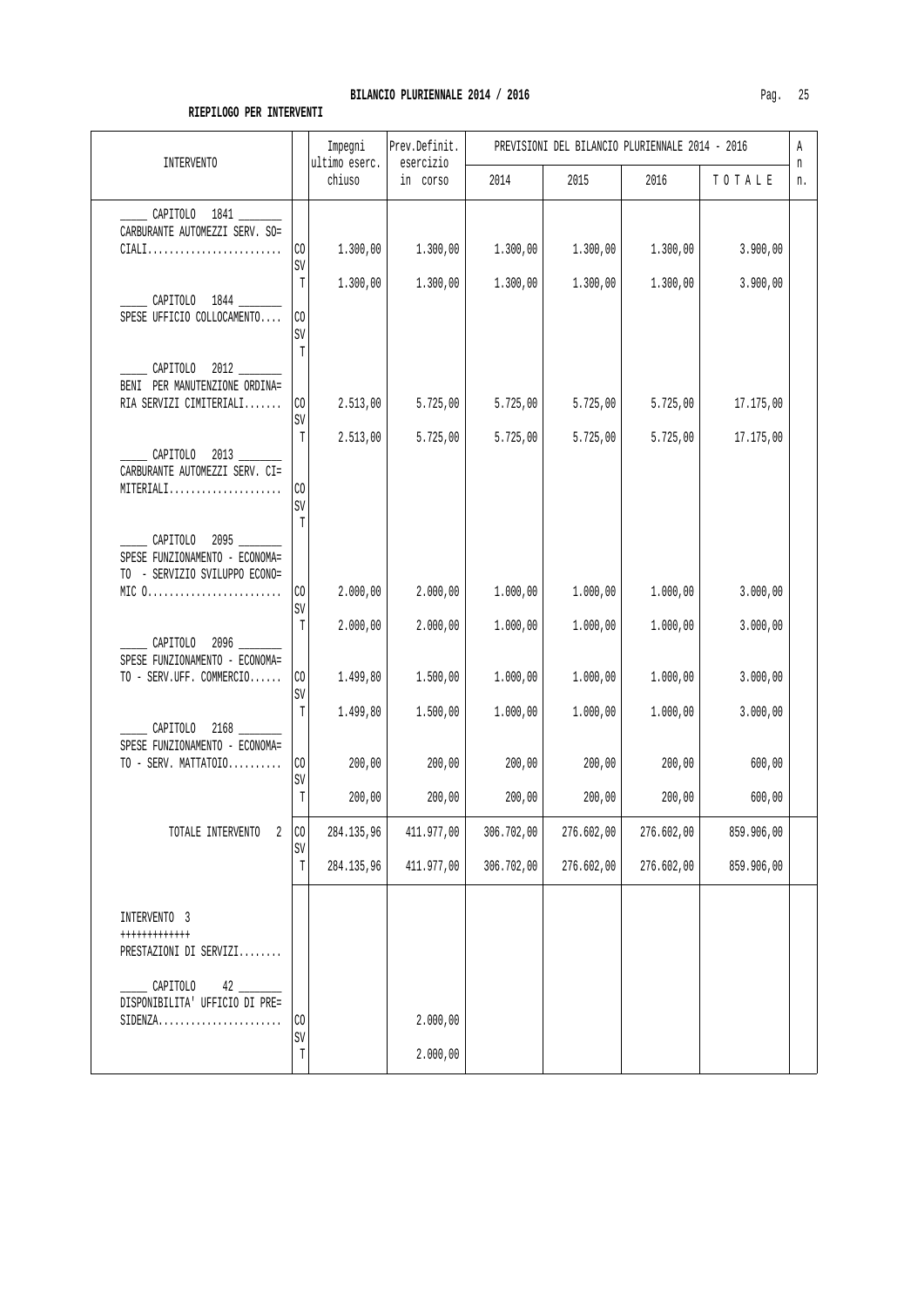| <b>INTERVENTO</b>                                                       |                           | Impegni<br>ultimo eserc. | Prev.Definit.<br>esercizio |            | PREVISIONI DEL BILANCIO PLURIENNALE 2014 - 2016 |            |            | Α<br>n |
|-------------------------------------------------------------------------|---------------------------|--------------------------|----------------------------|------------|-------------------------------------------------|------------|------------|--------|
|                                                                         |                           | chiuso                   | in corso                   | 2014       | 2015                                            | 2016       | TOTALE     | n.     |
| CAPITOLO<br>43<br>INDENNITA MISSIONI DIPENDENTI<br>ORGANI ISTITUZIONALI | CO.                       | 230,00                   | 250,00                     | 100,00     | 100,00                                          | 100,00     | 300,00     |        |
| CAPITOLO<br>$44$ $-$                                                    | SV<br>T                   | 230,00                   | 250,00                     | 100,00     | 100,00                                          | 100,00     | 300,00     |        |
| COMPENSI E RIMBORSI SPESE AI<br>REVISORI DEI CONTI                      | CO <sub>2</sub><br>SV     | 33.451,70                | 28.000,00                  | 10.000,00  | 10.000,00                                       | 10.000,00  | 30.000,00  |        |
| CAPITOLO<br>45                                                          | $\mathbb T$               | 33.451,70                | 28.000,00                  | 10.000,00  | 10.000,00                                       | 10.000,00  | 30.000,00  |        |
| RIMBORSO SPESE AMMINISTRATORI.                                          | CO<br>SV                  | 630,00                   | 1.000,00                   | 1.000,00   | 1.000,00                                        | 1.000,00   | 3.000,00   |        |
| CAPITOLO<br>46                                                          | T                         | 630,00                   | 1.000,00                   | 1.000,00   | 1.000,00                                        | 1.000,00   | 3.000,00   |        |
| DIVULGAZIONE AMMINISTRATIVA                                             | CO<br>SV                  | 278,30                   | 4.000,00                   | 2.000,00   | 2.000,00                                        | 2.000,00   | 6.000,00   |        |
| CAPITOLO<br>$47$ $-$                                                    | T                         | 278,30                   | 4.000,00                   | 2.000,00   | 2.000,00                                        | 2.000,00   | 6.000,00   |        |
| SPESE DI RAPPRESENTANZA                                                 | CO.<br>SV                 | 1.500,00                 | 1.500,00                   | 800,00     | 800,00                                          | 800,00     | 2.400,00   |        |
| CAPITOLO<br>48<br>INDENNITA CARICA AMMINISTRATO=                        | T                         | 1.500,00                 | 1.500,00                   | 800,00     | 800,00                                          | 800,00     | 2.400,00   |        |
| RI                                                                      | CO<br>SV                  | 87.411,26                | 88.000,00                  | 126.374,73 | 124.874,73                                      | 124.874,73 | 376.124,19 |        |
| CAPITOLO<br>$48 - 1$<br>ADEGUAMENTO ISTAT ARRETRI AMM.<br>RI            | $\mathbb T$<br>CO<br>SV   | 87.411,26                | 88.000,00                  | 126.374,73 | 124.874,73                                      | 124.874,73 | 376.124,19 |        |
| CAPITOLO<br>50<br>COMPENSO PER ESPERTI NOMINA                           | T                         |                          |                            |            |                                                 |            |            |        |
| SINDACALE $L.R.7$                                                       | C <sub>0</sub><br>SV<br>T |                          | 5.000,00<br>5.000,00       |            |                                                 |            |            |        |
| CAPITOLO<br>52<br>INDENNITA PRESENZA AMMINISTRA=<br>$TORI$              | CO                        | 23.955,23                | 35.000,00                  | 25.000,00  | 25.000,00                                       | 25.000,00  | 75.000,00  |        |
|                                                                         | SV<br>T                   | 23.955,23                | 35.000,00                  | 25.000,00  | 25.000,00                                       | 25.000,00  | 75.000,00  |        |
| CAPITOLO<br>SPESE PER IL DIFENSORE CIVICO.                              | CO<br>SV                  |                          |                            |            |                                                 |            |            |        |
| CAPITOLO<br>56<br>ASSICURAZIONE RESPONSABILITA'                         | T                         |                          |                            |            |                                                 |            |            |        |
| CIVILE CONTRO TERZI                                                     | CO<br>SV                  | 24.775,74                | 28.779,53                  | 15.000,00  | 15.000,00                                       | 15.000,00  | 45.000,00  |        |
|                                                                         | T                         | 24.775,74                | 28.779,53                  | 15.000,00  | 15.000,00                                       | 15.000,00  | 45.000,00  |        |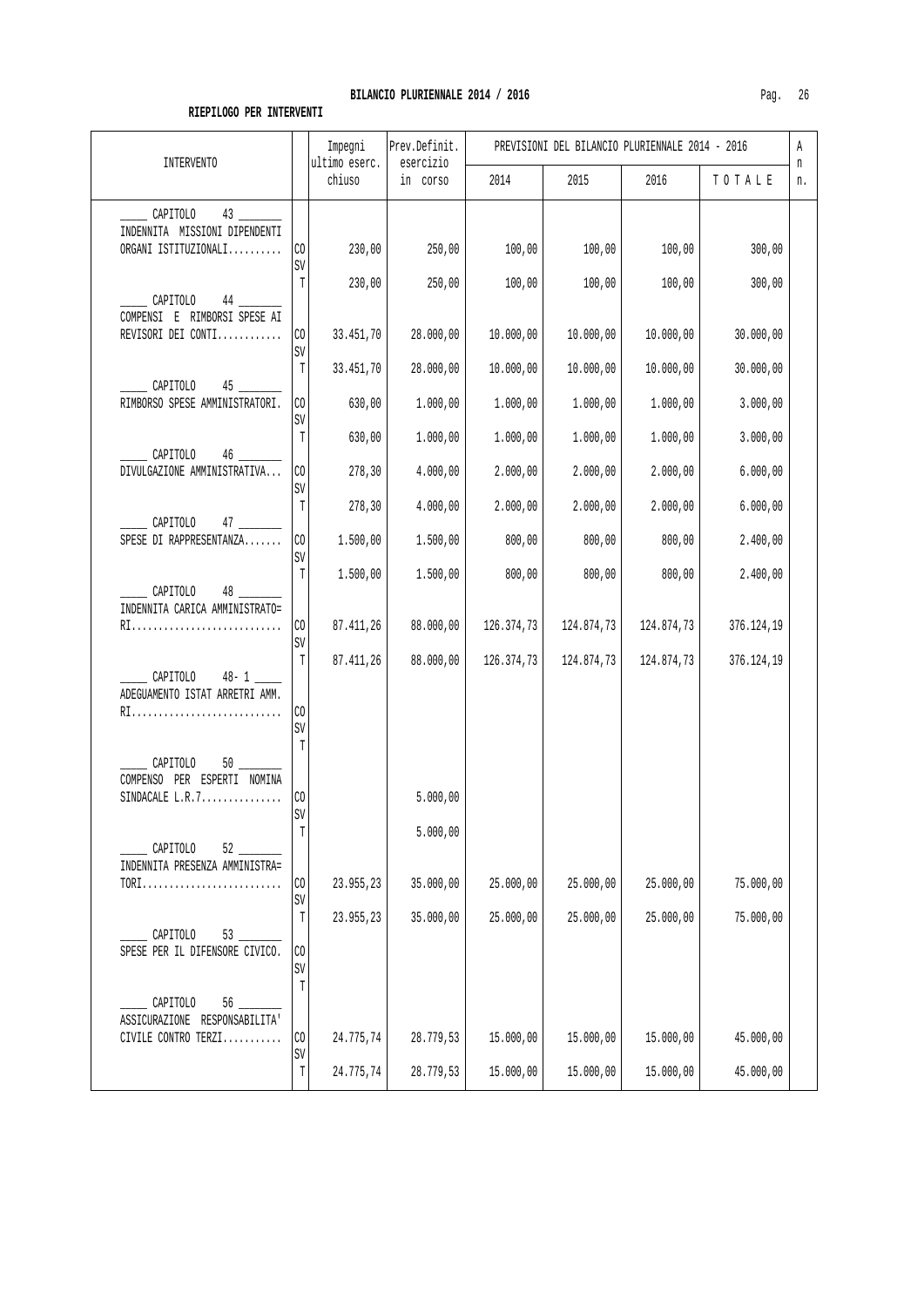| <b>INTERVENTO</b>                                                          |                   | Impegni<br>ultimo eserc. | Prev.Definit.<br>esercizio | PREVISIONI DEL BILANCIO PLURIENNALE 2014 - 2016 |                  |                  |                  |         |
|----------------------------------------------------------------------------|-------------------|--------------------------|----------------------------|-------------------------------------------------|------------------|------------------|------------------|---------|
|                                                                            |                   | chiuso                   | in corso                   | 2014                                            | 2015             | 2016             | TOTALE           | n<br>n. |
| CAPITOLO                                                                   |                   |                          |                            |                                                 |                  |                  |                  |         |
| ASSICURAZIONI AUTOMEZZI AMMI=<br>$NISTRATORI$                              | CO<br>SV          | 700,00                   | 700,00                     | 700,00                                          | 700,00           | 700,00           | 2.100,00         |         |
| CAPITOLO<br>61 — 10                                                        | T                 | 700,00                   | 700,00                     | 700,00                                          | 700,00           | 700,00           | 2.100,00         |         |
| COMPENSI NUCLEO VALUTAZIONE                                                | CO<br>SV          | 500,00                   | 2.500,00                   | 2.500,00                                        | 2.500,00         | 2.500,00         | 7.500,00         |         |
| CAPITOLO<br>64                                                             | T                 | 500,00                   | 2.500,00                   | 2.500,00                                        | 2.500,00         | 2.500,00         | 7.500,00         |         |
| INCARICHI E CONSULENZE ESTERNE                                             | CO<br>SV          |                          |                            |                                                 |                  |                  |                  |         |
| CAPITOLO                                                                   | T                 |                          |                            |                                                 |                  |                  |                  |         |
| PAGAMENTO TRANSAZIONI DIVERSE.                                             | CO<br>SV          |                          |                            |                                                 |                  |                  |                  |         |
| CAPITOLO<br>SPESE TELEFONICHE SINDACO E                                    | T                 |                          |                            |                                                 |                  |                  |                  |         |
| AMMINISTRATORI                                                             | CO<br>SV          | 320,50                   | 3.000,00                   | 1.500,00                                        | 1.500,00         | 1.500,00         | 4.500,00         |         |
| $70$ $-$<br>CAPITOLO                                                       | T                 | 320,50                   | 3.000,00                   | 1.500,00                                        | 1.500,00         | 1.500,00         | 4.500,00         |         |
| CORSI DI FORMAZIONE DIPENDENTI<br>ORGANI ISTITUZIONALI                     | CO                | 200,00                   | 780,00                     | 500,00                                          | 500,00           | 500,00           | 1.500,00         |         |
|                                                                            | SV<br>T           | 200,00                   | 780,00                     | 500,00                                          | 500,00           | 500,00           | 1.500,00         |         |
| CAPITOLO<br>73<br>MANUTENZIONE AUTOMEZZI SERV.                             |                   |                          |                            |                                                 |                  |                  |                  |         |
| ORGANI ISTITUZ                                                             | CO<br>SV<br>T     | 84,99<br>84,99           | 500,00<br>500,00           | 300,00<br>300,00                                | 300,00<br>300,00 | 300,00<br>300,00 | 900,00<br>900,00 |         |
| CAPITOLO<br>123<br>INCARICHI CONSULENZE ESTERNE                            | CO.               |                          |                            |                                                 |                  |                  |                  |         |
|                                                                            | SV<br>$\mathbb T$ |                          |                            |                                                 |                  |                  |                  |         |
| CAPITOLO<br>PAGAMENTO TRANSAZIONI DIVERSE.                                 | CO                |                          |                            |                                                 |                  |                  |                  |         |
|                                                                            | SV<br>T           |                          |                            |                                                 |                  |                  |                  |         |
| CAPITOLO<br>$124$ $\overline{\phantom{1}}$<br>INDENNITA MISSIONI PERSONALE |                   |                          |                            |                                                 |                  |                  |                  |         |
| SEGRETERIA GENERALE                                                        | CO<br>SV          | 488,07                   | 640,00                     | 150,00                                          | 150,00           | 150,00           | 450,00           |         |
| CAPITOLO                                                                   | T                 | 488,07                   | 640,00                     | 150,00                                          | 150,00           | 150,00           | 450,00           |         |
| ASSICURAZIONE PERSONALE PRECA=<br>RIO                                      | CO<br>SV          | 450,00                   | 500,00                     | 500,00                                          | 500,00           | 500,00           | 1.500,00         |         |
|                                                                            | T                 | 450,00                   | 500,00                     | 500,00                                          | 500,00           | 500,00           | 1.500,00         |         |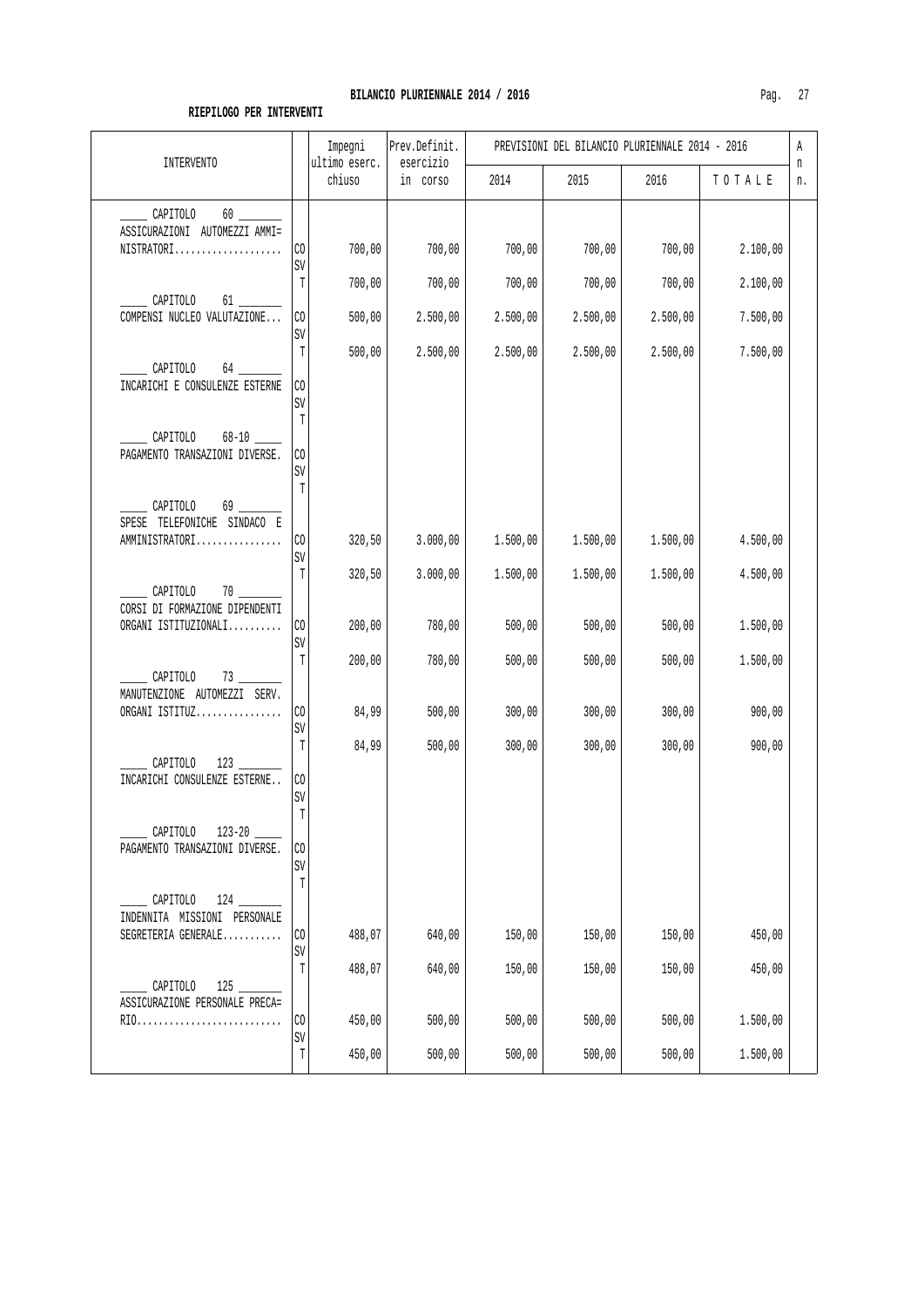| <b>INTERVENTO</b>                                                       |                                      | Impegni<br>ultimo eserc. | Prev.Definit.<br>esercizio |                                    | PREVISIONI DEL BILANCIO PLURIENNALE 2014 - 2016 |                                    |                                    | Α<br>n |
|-------------------------------------------------------------------------|--------------------------------------|--------------------------|----------------------------|------------------------------------|-------------------------------------------------|------------------------------------|------------------------------------|--------|
|                                                                         |                                      | chiuso                   | in corso                   | 2014                               | 2015                                            | 2016                               | TOTALE                             | n.     |
| CAPITOLO<br>CORSI DI FORMAZIONE DIPENDENTI<br>SEGR.GENERALE             | CO<br>SV                             | 200,00                   | 200,00                     | 200,00                             | 200,00                                          | 200,00                             | 600,00                             |        |
| CAPITOLO 128-20<br>SPESE PUBBLICAZIONE SULLA G.U.                       | $\mathbb T$<br>CO <sub>2</sub><br>SV | 200,00                   | 200,00<br>1.000,00         | 200,00<br>1.000,00                 | 200,00<br>1.000,00                              | 200,00<br>1.000,00                 | 600,00<br>3.000,00                 |        |
| CAPITOLO<br>CORSI DI FORMAZIONE PERSONALE<br>UFF.RAGIONERIA             | T<br>CO.<br>SV                       | 1.126,00                 | 1.000,00<br>1.126,00       | 1.000,00<br>1.126,00               | 1.000,00<br>1.126,00                            | 1.000,00<br>1.126,00               | 3.000,00<br>3.378,00               |        |
| CAPITOLO 170-10 ____<br>INDENNITA'MISSIONI PERSONALE<br>UFF. RAGIONERIA | T<br>$\rm CO$<br>$\mbox{SV}$         | 1.126,00<br>910,17       | 1.126,00<br>1.500,00       | 1.126,00<br>1.300,00               | 1.126,00<br>1.300,00                            | 1.126,00<br>1.300,00               | 3.378,00<br>3.900,00               |        |
| CAPITOLO<br>RIMBORSO SPESE PERSONALE IN<br>CONVENZIONE                  | T<br>CO.<br>SV                       | 910,17                   | 1.500,00                   | 1.300,00<br>2.500,00               | 1.300,00<br>2.500,00                            | 1.300,00<br>2.500,00               | 3.900,00<br>7.500,00               |        |
| CAPITOLO<br>ASSISTENZA SOFTWARE                                         | T<br>$\rm CO$<br>SV<br>T             | 13.500,00<br>13.500,00   | 13.500,00<br>13.500,00     | 2.500,00<br>13.500,00<br>13.500,00 | 2.500,00<br>13.500,00<br>13.500,00              | 2.500,00<br>13.500,00<br>13.500,00 | 7.500,00<br>40.500,00<br>40.500,00 |        |
| $172$ _<br>CAPITOLO<br>SPESE SERVIZIO TESORERIA                         | CO<br>SV<br>T                        | 318,28<br>318, 28        | 500,00<br>500,00           | 500,00<br>500,00                   | 500,00<br>500,00                                | 500,00<br>500,00                   | 1.500,00<br>1.500,00               |        |
| CAPITOLO<br>COPERTURA RISCHI CONTABILI                                  | $\rm CO$<br>SV<br>$\mathbb T$        |                          |                            |                                    |                                                 |                                    |                                    |        |
| _____ CAPITOLO   174 _________<br>MANUTENZIONI FOTOCOPIATRICI           | CO<br>SV<br>T                        |                          |                            |                                    |                                                 |                                    |                                    |        |
| CAPITOLO 175<br>MANUTENZIONE AUTOMEZZI UFFICIO<br>$TRIBUTI$             | CO.<br>SV<br>T                       |                          |                            |                                    |                                                 |                                    |                                    |        |
| $\sim$ CAPITOLO 210<br>CORSI DI FORMAZIONE PERSONALE<br>UFF.TRIBUTI     | CO.<br>SV<br>$\mathbb T$             |                          |                            |                                    |                                                 |                                    |                                    |        |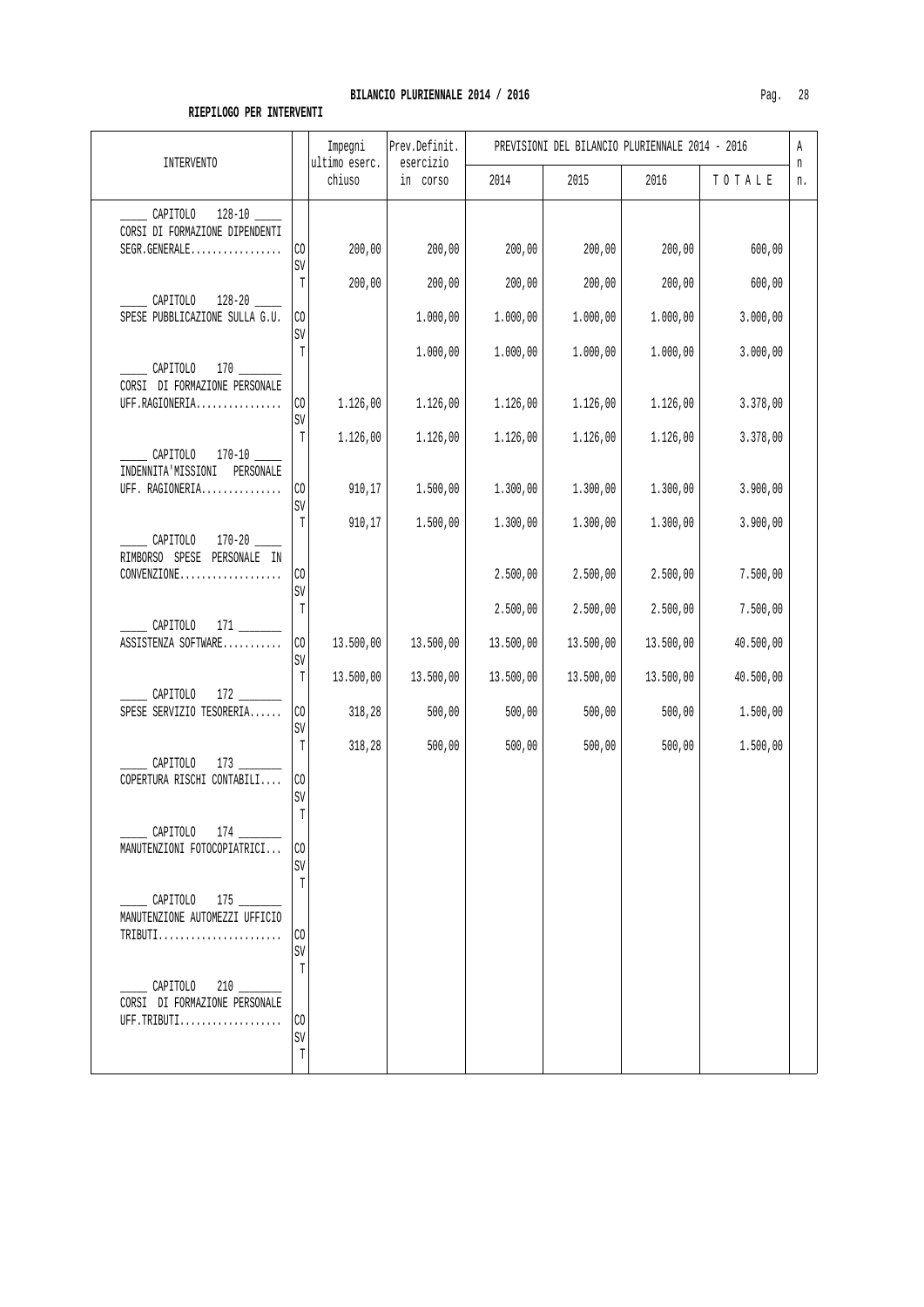| <b>INTERVENTO</b>                                                              |                         | Impegni<br>ultimo eserc. | Prev.Definit.<br>esercizio |           | PREVISIONI DEL BILANCIO PLURIENNALE 2014 - 2016 |           |           | Α       |
|--------------------------------------------------------------------------------|-------------------------|--------------------------|----------------------------|-----------|-------------------------------------------------|-----------|-----------|---------|
|                                                                                |                         | chiuso                   | in corso                   | 2014      | 2015                                            | 2016      | TOTALE    | n<br>n. |
| CAPITOLO                                                                       |                         |                          |                            |           |                                                 |           |           |         |
| ASSISTENZA SOFTWARE                                                            | $\rm CO$<br>SV          | 13.289,57                | 17.000,00                  | 17.000,00 | 17.000,00                                       | 17.000,00 | 51.000,00 |         |
| $\_$ CAPITOLO                                                                  | T                       | 13.289,57                | 17.000,00                  | 17.000,00 | 17.000,00                                       | 17.000,00 | 51.000,00 |         |
| INDENNITA'MISSIONI PERSONALE<br>UFF.TRIBUTI                                    | CO                      | 290,00                   | 500,00                     | 450,00    | 450,00                                          | 450,00    | 1.350,00  |         |
|                                                                                | SV<br>T                 | 290,00                   | 500,00                     | 450,00    | 450,00                                          | 450,00    | 1.350,00  |         |
| CAPITOLO<br>AGGIORNAMENTO<br>SPESE<br>CORSI<br>PERS.UFF.TRIBUTI                | CO<br>SV                |                          |                            |           |                                                 |           |           |         |
|                                                                                | $\mathbb{T}$            |                          |                            |           |                                                 |           |           |         |
| CAPITOLO<br>$301$ $\qquad$<br>INDENNITA MISSIONI DIPENDENTI                    |                         |                          |                            |           |                                                 |           |           |         |
|                                                                                | $\rm CO$<br>SV          | 1.000,00                 | 1.000,00                   | 800,00    | 800,00                                          | 800,00    | 2.400,00  |         |
| CAPITOLO<br>MANUTENZIONE ORDINARIA IMMOBI=                                     | $\mathbb T$             | 1.000,00                 | 1.000,00                   | 800,00    | 800,00                                          | 800,00    | 2.400,00  |         |
| $LI$ COMUNALI                                                                  | CO<br>SV                | 7.192,00                 | 13.000,00                  | 23.000,00 | 23.000,00                                       | 23.000,00 | 69.000,00 |         |
| $304$ $-$<br>CAPITOLO                                                          | T                       | 7.192,00                 | 13.000,00                  | 23.000,00 | 23.000,00                                       | 23.000,00 | 69.000,00 |         |
| SPESE ENERGIA ELETTRICA UFF.                                                   | CO.<br>SV               | 6.750,00                 | 6.750,00                   | 3.500,00  | 3.500,00                                        | 3.500,00  | 10.500,00 |         |
| $305$ __<br>CAPITOLO                                                           | T                       | 6.750,00                 | 6.750,00                   | 3.500,00  | 3.500,00                                        | 3.500,00  | 10.500,00 |         |
| TELEFONICHE SERV.UFF.<br>SPESE<br>$TECNICO.\dots.\dots.\dots.\dots.\dots\dots$ | $\rm CO$                | 13.960,68                | 15.800,00                  | 6.000,00  | 6.000,00                                        | 6.000,00  | 18.000,00 |         |
|                                                                                | SV<br>$\mathbb T$       | 13.960,68                | 15.800,00                  | 6.000,00  | 6.000,00                                        | 6.000,00  | 18.000,00 |         |
| CAPITOLO<br>306<br>SPESE CORSI AGGIORNAMNETO PER=<br>SONALE UTC                | CO                      | 200,00                   | 500,00                     | 500,00    | 500,00                                          | 500,00    | 1.500,00  |         |
|                                                                                | SV                      |                          |                            |           |                                                 |           |           |         |
| CAPITOLO<br>$306 - 10$<br>SPESE FUNZ.COMMISSIONE EDILI=                        | $\mathbb T$             | 200,00                   | 500,00                     | 500,00    | 500,00                                          | 500,00    | 1.500,00  |         |
|                                                                                | CO<br>SV<br>$\mathbb T$ |                          |                            |           |                                                 |           |           |         |
| CAPITOLO<br>307<br>SPESE PER PARERI SERVIZIO I=                                |                         |                          |                            |           |                                                 |           |           |         |
| GIENE PUBBLICA                                                                 | CO<br>SV                | 671,10                   | 1.000,00                   | 1.000,00  | 1.000,00                                        | 1.000,00  | 3.000,00  |         |
|                                                                                | $\mathbb T$             | 671,10                   | 1.000,00                   | 1.000,00  | 1.000,00                                        | 1.000,00  | 3.000,00  |         |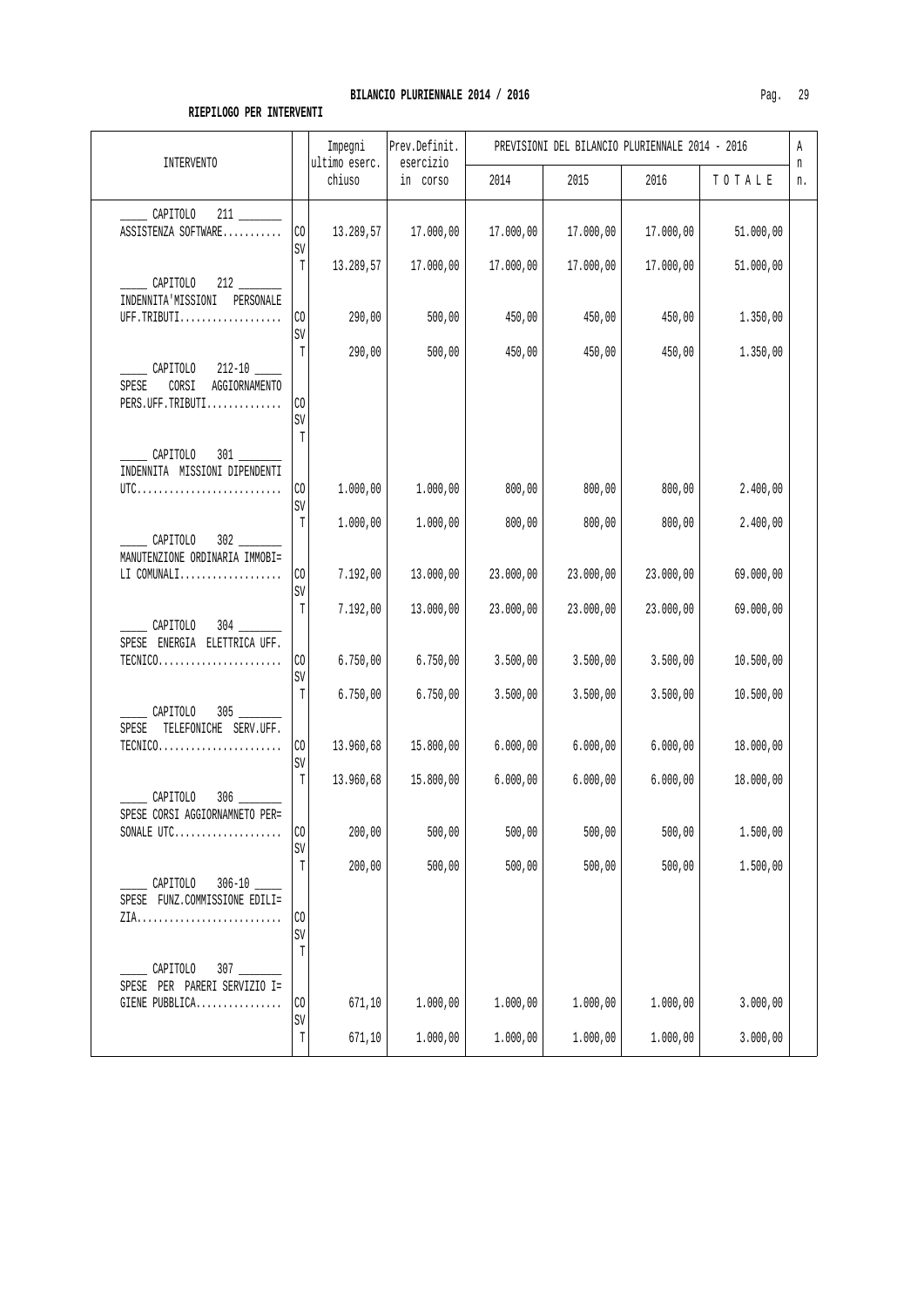| <b>INTERVENTO</b>                                                                          |                           | Impegni<br>ultimo eserc. | Prev.Definit.<br>esercizio | PREVISIONI DEL BILANCIO PLURIENNALE 2014 - 2016 |          |          |           |         |  |
|--------------------------------------------------------------------------------------------|---------------------------|--------------------------|----------------------------|-------------------------------------------------|----------|----------|-----------|---------|--|
|                                                                                            |                           | chiuso                   | in corso                   | 2014                                            | 2015     | 2016     | TOTALE    | n<br>n. |  |
| $\frac{308}{100}$<br>CAPITOLO<br>CONTRIBUTI ALLA STAZIONE AP=<br>PALTANTE PER GARE APPALTO | CO<br>SV<br>T             |                          |                            |                                                 |          |          |           |         |  |
| CAPITOLO<br>SPESE PER LAVORO INTERINALE U=                                                 | CO<br>SV<br>T             |                          |                            |                                                 |          |          |           |         |  |
| CAPITOLO<br>SPESE PER LA CECI                                                              | CO<br>SV                  | 8.500,00                 | 8.500,00                   | 8.500,00                                        | 8.500,00 | 8.500,00 | 25.500,00 |         |  |
| 353<br>CAPITOLO<br>SPESE TELEFONICHE SERV.UFF.DE=                                          | T                         | 8.500,00                 | 8.500,00                   | 8.500,00                                        | 8.500,00 | 8.500,00 | 25.500,00 |         |  |
| MOGRAFICI                                                                                  | CO<br>SV                  | 859,50                   | 1.400,00                   | 600,00                                          | 600,00   | 600,00   | 1.800,00  |         |  |
| CAPITOLO<br>SPESE CORSI FORMAZIONE DIPEN=                                                  | T                         | 859,50                   | 1.400,00                   | 600,00                                          | 600,00   | 600,00   | 1.800,00  |         |  |
| DENTI UFF.DEMOGRAFICI                                                                      | CO<br>SV                  | 100,00                   | 300,00                     | 300,00                                          | 300,00   | 300,00   | 900,00    |         |  |
| CAPITOLO<br>SOFTWARE SERVIZI<br>ASSISTENZA                                                 | T                         | 100,00                   | 300,00                     | 300,00                                          | 300,00   | 300,00   | 900,00    |         |  |
| DEMOGRAFICI                                                                                | CO<br>SV                  | 5.500,00                 | 5.500,00                   | 5.500,00                                        | 5.500,00 | 5.500,00 | 16.500,00 |         |  |
| CAPITOLO<br>SPESE PER LA C.E.C                                                             | T<br>CO<br>SV             | 5.500,00                 | 5.500,00                   | 5.500,00                                        | 5.500,00 | 5.500,00 | 16.500,00 |         |  |
| CAPITOLO<br>INDENNITA MISSIONI DIPENDENTI<br>SERV.DEMOGRAFICI                              | T<br>C <sub>0</sub><br>SV | 272,00                   | 680,00                     | 500,00                                          | 500,00   | 500,00   | 1.500,00  |         |  |
| CAPITOLO<br>439                                                                            | T                         | 272,00                   | 680,00                     | 500,00                                          | 500,00   | 500,00   | 1.500,00  |         |  |
| METANO SERVIZI PALAZZO MUNICI=<br>$PALE.$                                                  | CO<br>SV                  | 9.000,00                 | 9.000,00                   | 5.000,00                                        | 5.000,00 | 5.000,00 | 15.000,00 |         |  |
| CAPITOLO                                                                                   | T                         | 9.000,00                 | 9.000,00                   | 5.000,00                                        | 5.000,00 | 5.000,00 | 15.000,00 |         |  |
| SPESE PER VISITE MEDICHE AL<br>PERSONALE                                                   | CO<br>SV                  |                          | 2.000,00                   | 1.400,00                                        | 1.400,00 | 1.400,00 | 4.200,00  |         |  |
|                                                                                            | T                         |                          | 2.000,00                   | 1.400,00                                        | 1.400,00 | 1.400,00 | 4.200,00  |         |  |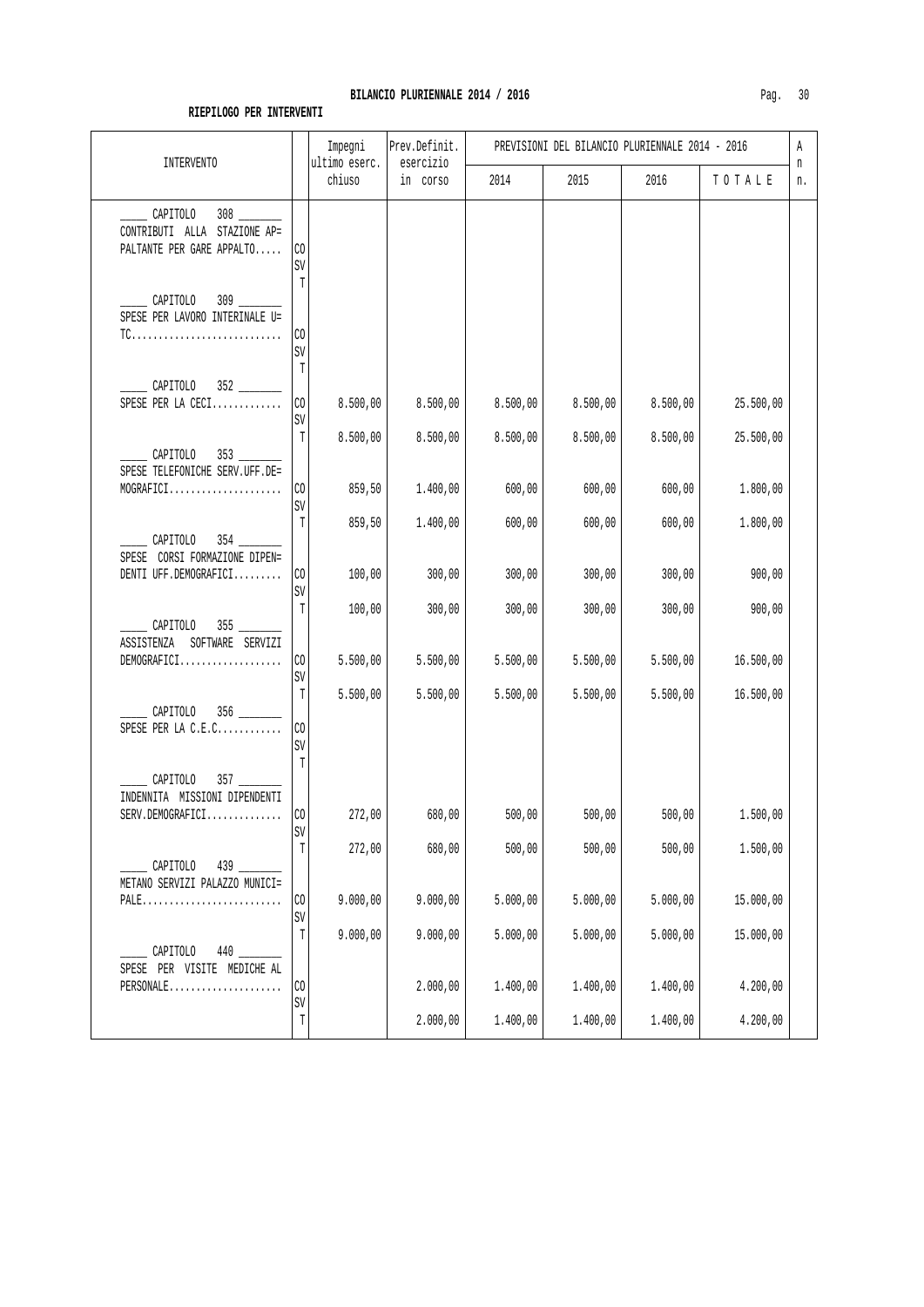| INTERVENTO                                                                                                  |                               | Impegni<br>ultimo eserc. | Prev.Definit.<br>esercizio | PREVISIONI DEL BILANCIO PLURIENNALE 2014 - 2016 |                        |                        |                        |         |
|-------------------------------------------------------------------------------------------------------------|-------------------------------|--------------------------|----------------------------|-------------------------------------------------|------------------------|------------------------|------------------------|---------|
|                                                                                                             |                               | chiuso                   | in corso                   | 2014                                            | 2015                   | 2016                   | TOTALE                 | n<br>n. |
| 441<br>CAPITOLO<br>ASSICURAZIONE AUTOMEZZI MESSI<br>$NOTIFICATION 1.$                                       | CO<br>SV                      | 1.100,00                 | 1.100,00                   | 1.100,00                                        | 1.100,00               | 1.100,00               | 3.300,00               |         |
| 442<br>CAPITOLO<br>MAUNTENZIONE AUTOMEZZI SERV.                                                             | T                             | 1.100,00                 | 1.100,00                   | 1.100,00                                        | 1.100,00               | 1.100,00               | 3.300,00               |         |
| MESSI NOTIFICATORI                                                                                          | CO<br>SV<br>T                 | 91,72<br>91,72           | 500,00<br>500,00           | 500,00<br>500,00                                | 500,00<br>500,00       | 500,00<br>500,00       | 1.500,00<br>1.500,00   |         |
| CAPITOLO<br>CANONE CENTRALINO TELEFONICO                                                                    | $\rm CO$                      | 13.000,00                | 13.000,00                  | 13.700,00                                       | 13.700,00              | 13.700,00              | 41.100,00              |         |
| CAPITOLO                                                                                                    | SV<br>T                       | 13.000,00                | 13.000,00                  | 13.700,00                                       | 13.700,00              | 13.700,00              | 41.100,00              |         |
| FITTO SERVIZI DEMOGRAFICI VIA<br>VENERE (NON USARE)                                                         | CO<br>SV<br>$\mathbb T$       |                          |                            |                                                 |                        |                        |                        |         |
| $456$ $\qquad$<br>CAPITOLO<br>INTERESSI PASSIVI PER ANTICI=<br>PAZIONI DI TESORERIA (NON U=<br>TLILI ZZARE) | CO                            |                          |                            |                                                 |                        |                        |                        |         |
| CAPITOLO<br>457<br>COPERTURA RISCHI ASSICURATIVI.                                                           | SV<br>$\mathbb T$<br>CO<br>SV |                          |                            |                                                 |                        |                        |                        |         |
| $458$ ___<br>CAPITOLO<br>SPESE TELEFONICHE SERV. AFFARI<br>$GENERALI.$                                      | T<br>CO                       | 30.000,00                | 30.000,00                  | 38.000,00                                       | 38.000,00              | 38.000,00              | 114.000,00             |         |
|                                                                                                             | SV<br>$\mathbb T$             | 30.000,00                | 30.000,00                  | 38.000,00                                       | 38.000,00              | 38.000,00              | 114.000,00             |         |
| CAPITOLO<br>459<br>APPALTO PULIZIA LOCALI COMUNE.                                                           | C <sub>0</sub>                | 91.556,16                | 91.556,92                  | 62.722,41                                       | 91.556,92              | 91.556,92              | 245.836,25             |         |
| ${\tt CAPITOLO}$<br>460                                                                                     | SV<br>$\mathbb T$             | 91.556,16                | 91.556,92                  | 62.722,41                                       | 91.556,92              | 91.556,92              | 245.836,25             |         |
| INDENNITA' MISSIONE PERSONALE<br>AFFARI GENERALI                                                            | CO                            | 32,10                    | 500,00                     | 500,00                                          | 500,00                 | 500,00                 | 1.500,00               |         |
| CAPITOLO<br>$461$ __                                                                                        | SV<br>T                       | 32,10                    | 500,00                     | 500,00                                          | 500,00                 | 500,00                 | 1.500,00               |         |
| BUONI PASTO AL PERSONALE                                                                                    | CO<br>SV                      | 16.000,00                | 16.000,00                  | 8.000,00                                        | 5.000,00               | 5.000,00               | 18.000,00              |         |
| CAPITOLO<br>462                                                                                             | T                             | 16.000,00                | 16.000,00                  | 8.000,00                                        | 5.000,00               | 5.000,00               | 18.000,00              |         |
| SPESE POSTALI                                                                                               | $\rm CO$<br>SV<br>$\mathbb T$ | 15.000,00<br>15.000,00   | 30.000,00<br>30.000,00     | 35.000,00<br>35.000,00                          | 30.000,00<br>30.000,00 | 30.000,00<br>30.000,00 | 95.000,00<br>95.000,00 |         |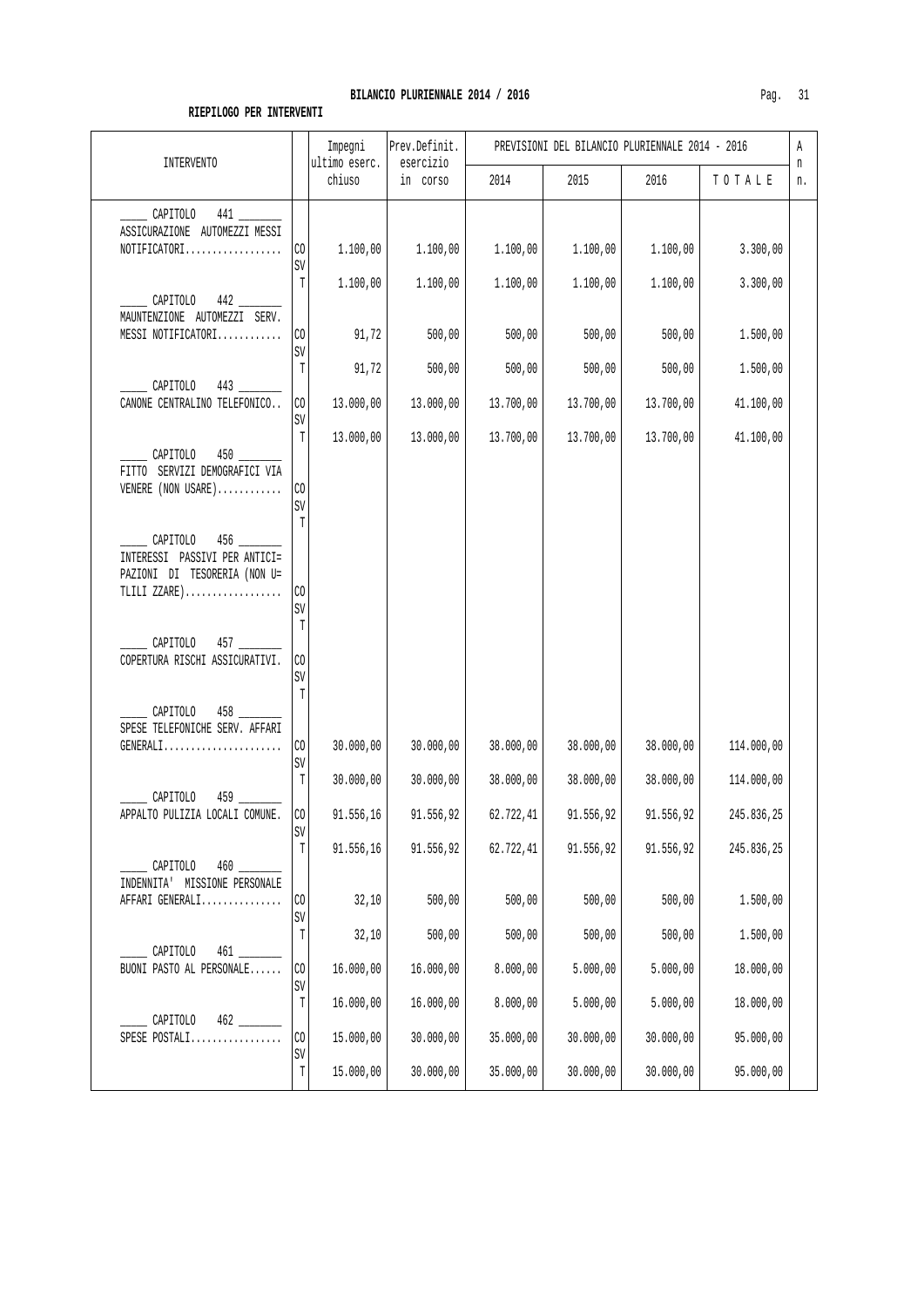| INTERVENTO                                                             |                | Impegni<br>ultimo eserc. | Prev.Definit.<br>esercizio | PREVISIONI DEL BILANCIO PLURIENNALE 2014 - 2016 |           |           |           |         |
|------------------------------------------------------------------------|----------------|--------------------------|----------------------------|-------------------------------------------------|-----------|-----------|-----------|---------|
|                                                                        |                | chiuso                   | in corso                   | 2014                                            | 2015      | 2016      | TOTALE    | n<br>n. |
| CAPITOLO                                                               |                |                          |                            |                                                 |           |           |           |         |
| SPESE ENERGIA ELETTRICA SERV.                                          |                |                          |                            |                                                 |           |           |           |         |
| AFFARI GENERALI                                                        | CO             | 22.060,55                | 22.060,55                  | 28.500,00                                       | 16.000,00 | 16.000,00 | 60.500,00 |         |
|                                                                        | SV             |                          |                            |                                                 |           |           |           |         |
| CAPITOLO                                                               | $\mathbb T$    | 22.060,55                | 22.060,55                  | 28.500,00                                       | 16.000,00 | 16.000,00 | 60.500,00 |         |
| FONDO PER LA SICUREZZA SUL LA=                                         |                |                          |                            |                                                 |           |           |           |         |
| $VORO.\ldots\ldots\ldots\ldots\ldots\ldots\ldots\ldots\ldots\ldots$    | CO             |                          | 10.000,00                  | 16.000,00                                       | 16.000,00 | 16.000,00 | 48.000,00 |         |
|                                                                        | SV             |                          |                            |                                                 |           |           |           |         |
|                                                                        | T              |                          | 10.000,00                  | 16.000,00                                       | 16.000,00 | 16.000,00 | 48.000,00 |         |
| CAPITOLO                                                               |                |                          |                            |                                                 |           |           |           |         |
| VIGILANZA UFFICI GIUDIZIARI                                            | CO             |                          | 20.000,00                  |                                                 |           |           |           |         |
|                                                                        | SV<br>Т        |                          | 20.000,00                  |                                                 |           |           |           |         |
| CAPITOLO                                                               |                |                          |                            |                                                 |           |           |           |         |
| SPESE TELEFONICHE UFF. GIUDI=                                          |                |                          |                            |                                                 |           |           |           |         |
| $\texttt{ZIARI} \dots \dots \dots \dots \dots \dots \dots \dots \dots$ | CO             | 6.546,50                 | 11.700,00                  | 6.000,00                                        | 6.000,00  | 6.000,00  | 18.000,00 |         |
|                                                                        | SV             |                          |                            |                                                 |           |           |           |         |
|                                                                        | T              | 6.546,50                 | 11.700,00                  | 6.000,00                                        | 6.000,00  | 6.000,00  | 18.000,00 |         |
| CAPITOLO<br>PULIZIA LOCALI UFF.GIUDIZIARI.                             | $\rm CO$       | 51.461,52                | 52.000,00                  | 5.000,00                                        | 5.000,00  | 5.000,00  | 15.000,00 |         |
|                                                                        | SV             |                          |                            |                                                 |           |           |           |         |
|                                                                        | T              | 51.461,52                | 52.000,00                  | 5.000,00                                        | 5.000,00  | 5.000,00  | 15.000,00 |         |
| CAPITOLO                                                               |                |                          |                            |                                                 |           |           |           |         |
| SPESE ENERGIA ELETTRICA UFF.                                           |                |                          |                            |                                                 |           |           |           |         |
| GIUDIZIARI                                                             | СO             | 20.100,00                | 20.100,00                  | 10.000,00                                       | 10.000,00 | 10.000,00 | 30.000,00 |         |
|                                                                        | SV<br>T        | 20.100,00                | 20.100,00                  | 10.000,00                                       | 10.000,00 | 10.000,00 | 30.000,00 |         |
| CAPITOLO                                                               |                |                          |                            |                                                 |           |           |           |         |
| METANO SERVIZI UFFICI GIUDI=                                           |                |                          |                            |                                                 |           |           |           |         |
| ZIARI                                                                  | CO.            | 10.000,00                | 10.000,00                  | 6.000,00                                        | 6.000,00  | 6.000,00  | 18.000,00 |         |
|                                                                        | SV             |                          |                            |                                                 |           |           |           |         |
|                                                                        | $\mathbb T$    | 10.000,00                | 10.000,00                  | 6.000,00                                        | 6.000,00  | 6.000,00  | 18.000,00 |         |
| $510$ __<br>CAPITOLO<br>MANUTENZIONE UFFICI GIUDIZIARI                 | $\rm CO$       | 7.280,78                 | 9.300,00                   | 3.000,00                                        | 3.000,00  | 3.000,00  | 9.000,00  |         |
|                                                                        | SV             |                          |                            |                                                 |           |           |           |         |
|                                                                        | T              | 7.280,78                 | 9.300,00                   | 3.000,00                                        | 3.000,00  | 3.000,00  | 9.000,00  |         |
| CAPITOLO<br>$593$ $-$                                                  |                |                          |                            |                                                 |           |           |           |         |
| INDENNITA' MISSIONI PERSONALE                                          |                |                          |                            |                                                 |           |           |           |         |
| POLIZIA MUNICIPALE vedi cap. E                                         |                |                          |                            |                                                 |           |           |           |         |
|                                                                        | $\rm CO$<br>SV | 160,00                   | 160,00                     | 300,00                                          | 300,00    | 300,00    | 900,00    |         |
|                                                                        | T              | 160,00                   | 160,00                     | 300,00                                          | 300,00    | 300,00    | 900,00    |         |
| 594<br>CAPITOLO                                                        |                |                          |                            |                                                 |           |           |           |         |
| ASSICURAZIONE AUTOMEZZI POLI=                                          |                |                          |                            |                                                 |           |           |           |         |
| ZIA MUNICIPALE                                                         | $\rm CO$       | 1.600,00                 | 1.600,00                   | 1.600,00                                        | 1.600,00  | 1.600,00  | 4.800,00  |         |
|                                                                        | SV             |                          |                            |                                                 |           |           |           |         |
|                                                                        | T              | 1.600,00                 | 1.600,00                   | 1.600,00                                        | 1.600,00  | 1.600,00  | 4.800,00  |         |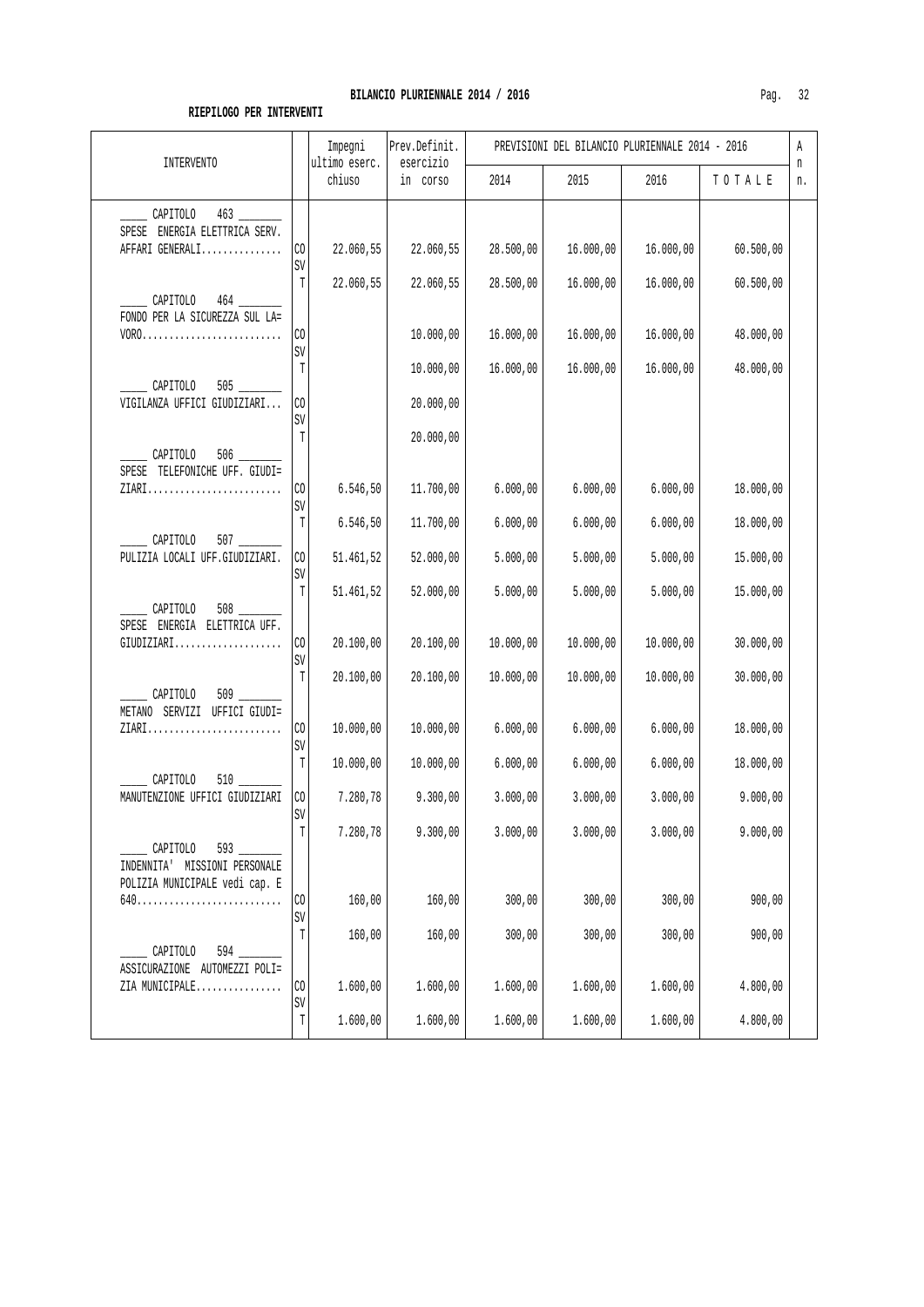| INTERVENTO                                                                 |                         | Impegni<br>ultimo eserc. | Prev.Definit.<br>esercizio | PREVISIONI DEL BILANCIO PLURIENNALE 2014 - 2016 |                      |                      |                        |         |
|----------------------------------------------------------------------------|-------------------------|--------------------------|----------------------------|-------------------------------------------------|----------------------|----------------------|------------------------|---------|
|                                                                            |                         | chiuso                   | in corso                   | 2014                                            | 2015                 | 2016                 | TOTALE                 | n<br>n. |
| 595<br>CAPITOLO<br>MANUTENZIONE AUTOMEZZI SERV.<br>POLIZIA MUNICIPALE      | CO                      | 317,81                   | 1.000,00                   | 1.000,00                                        | 1.000,00             | 1.000,00             | 3.000,00               |         |
| CAPITOLO<br>SPESE CORSI DI AGGIORNAMENTO<br>POLIZIA URBANA VINC. E 640     | SV<br>T<br>CO           | 317,81                   | 1.000,00                   | 1.000,00                                        | 1.000,00             | 1.000,00             | 3.000,00               |         |
| CAPITOLO<br>SPESE CORSI AGGIORNAMENTO PO=<br>LIZIA URBANA VICOLATA AL CAP. | SV<br>T                 |                          |                            |                                                 |                      |                      |                        |         |
| DI ENTRATA 640                                                             | $\rm CO$<br>SV<br>Т     | 1.260,00<br>1.260,00     | 3.500,00<br>3.500,00       | 3.500,00<br>3.500,00                            | 3.500,00<br>3.500,00 | 3.500,00<br>3.500,00 | 10.500,00<br>10.500,00 |         |
| $\sim$ CAPITOLO 597<br>SPESE TELEFONICHE POLIZIA MU=                       | CO.<br>SV               | 930,50                   | 2.800,00                   | 1.800,00                                        | 1.800,00             | 1.800,00             | 5.400,00               |         |
| _ CAPITOLO<br>SGRAVI E RIMBORSI DI SANZIONI<br>AMMINISTRATIVE              | T<br>CO                 | 930,50                   | 2.800,00<br>500,00         | 1.800,00<br>500,00                              | 1.800,00<br>500,00   | 1.800,00<br>500,00   | 5.400,00<br>1.500,00   |         |
| CAPITOLO                                                                   | $\mbox{SV}$<br>T        |                          | 500,00                     | 500,00                                          | 500,00               | 500,00               | 1.500,00               |         |
| METANO SERVIZI SCUOLE MATERNE.                                             | $\rm CO$<br>SV          | 8.000,00                 |                            |                                                 |                      |                      |                        |         |
| $706$ $\qquad$<br>CAPITOLO<br>SPESE ENERGIA ELETTRICA SCUOLA               | T                       | 8.000,00                 |                            |                                                 |                      |                      |                        |         |
| MATERNA                                                                    | $\rm CO$<br>SV<br>T     | 6.900,00<br>6.900,00     |                            |                                                 |                      |                      |                        |         |
| CAPITOLO<br>SPESE TELEFONICHE SCUOLE MA=<br>$TERNE$                        | CO                      | 861,50                   |                            |                                                 |                      |                      |                        |         |
| $\sim$ CAPITOLO 746                                                        | SV<br>T                 | 861,50                   |                            |                                                 |                      |                      |                        |         |
| METANO SERVIZI SUOLE ELEMENTA=<br>RI                                       | CO<br>SV                | 3.000,00                 |                            |                                                 |                      |                      |                        |         |
| CAPITOLO<br>748<br>MANUTENZIONE SCUOLA ELEMENTARE                          | Т                       | 3.000,00                 |                            |                                                 |                      |                      |                        |         |
| PRESTAZ. SERV. ORDINARI                                                    | CO<br>SV<br>$\mathbb T$ |                          |                            |                                                 |                      |                      |                        |         |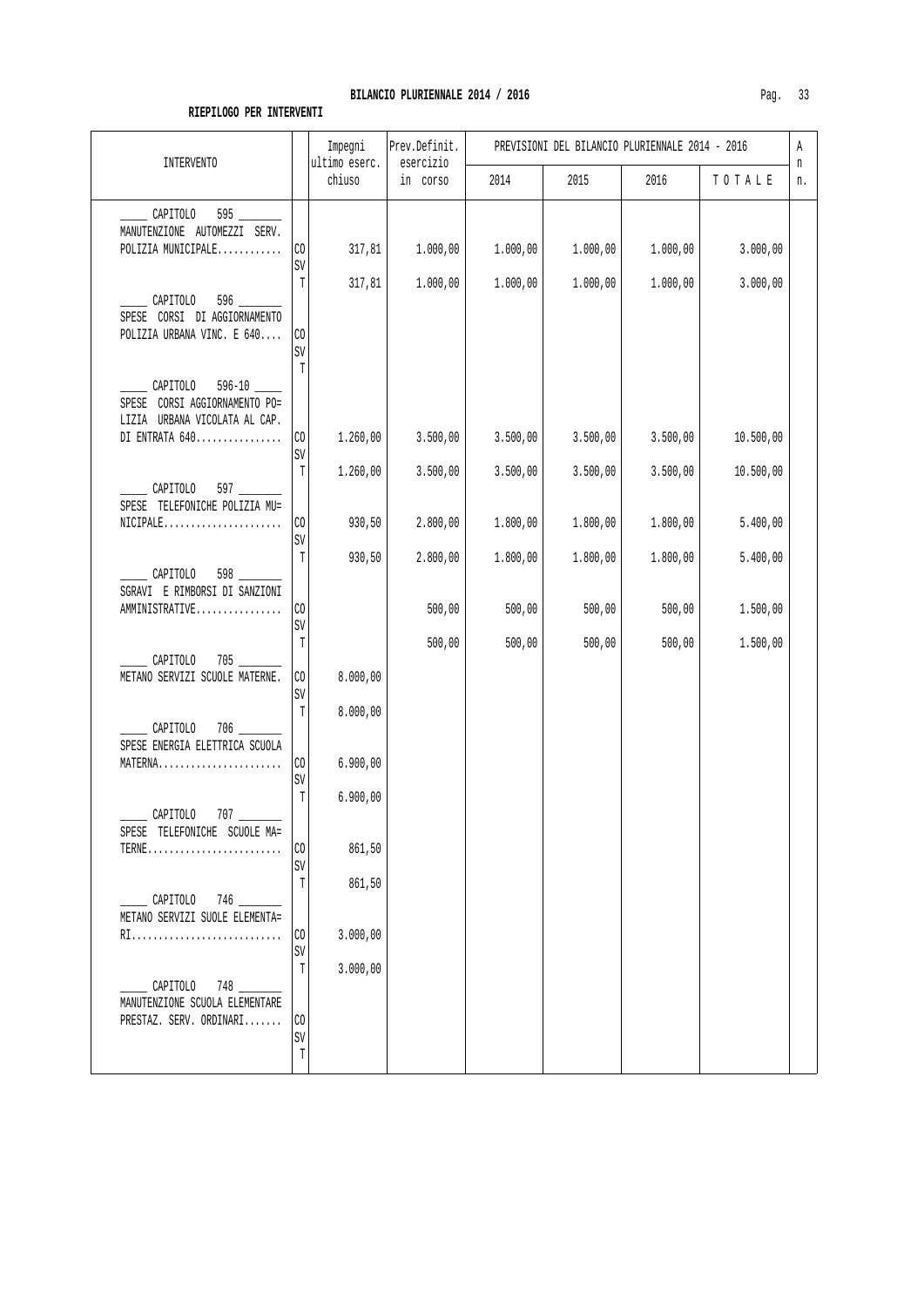| <b>INTERVENTO</b>                                                              |                            | Impegni<br>ultimo eserc. | Prev.Definit.<br>esercizio | PREVISIONI DEL BILANCIO PLURIENNALE 2014 - 2016 |           |           |            |         |
|--------------------------------------------------------------------------------|----------------------------|--------------------------|----------------------------|-------------------------------------------------|-----------|-----------|------------|---------|
|                                                                                |                            | chiuso                   | in corso                   | 2014                                            | 2015      | 2016      | TOTALE     | n<br>n. |
| CAPITOLO<br>SPESE ENERGIA ELETTRICA SCUOLE                                     | CO<br>SV                   | 32.200,00                | 53.100,00                  | 37.000,00                                       | 37.000,00 | 37.000,00 | 111.000,00 |         |
| CAPITOLO                                                                       | T                          | 32.200,00                | 53.100,00                  | 37.000,00                                       | 37.000,00 | 37.000,00 | 111.000,00 |         |
| SPESE TELEFONICHE SCUOLE                                                       | CO<br>SV                   | 3.400,00                 | 7.850,00                   | 7.850,00                                        | 7.850,00  | 7.850,00  | 23.550,00  |         |
| CAPITOLO                                                                       | T                          | 3.400,00                 | 7.850,00                   | 7.850,00                                        | 7.850,00  | 7.850,00  | 23.550,00  |         |
| METANO SERVIZI SCUOLE                                                          | $\rm CO$<br>SV             |                          |                            | 12.000,00                                       | 12.000,00 | 12.000,00 | 36.000,00  |         |
|                                                                                | T                          |                          |                            | 12.000,00                                       | 12.000,00 | 12.000,00 | 36.000,00  |         |
| CAPITOLO<br>789<br>SPESE TELEFONICHE SCUOLE MEDIE                              | CO                         | 3.300,00                 |                            |                                                 |           |           |            |         |
| $790$ $\qquad$<br>CAPITOLO                                                     | SV<br>T                    | 3.300,00                 |                            |                                                 |           |           |            |         |
| SPESE ENERGIA ELETTRICA SCUOLE<br>MEDIE                                        | CO <sub>2</sub>            | 14.000,00                |                            |                                                 |           |           |            |         |
| $791$ __                                                                       | SV<br>T                    | 14.000,00                |                            |                                                 |           |           |            |         |
| CAPITOLO<br>MANUTENZIONI ORDINARIE SCUOLA.                                     | $\rm CO$<br>SV             |                          | 5.500,00                   | 5.500,00                                        | 5.500,00  | 5.500,00  | 16.500,00  |         |
| CAPITOLO                                                                       | $\mathbb T$                |                          | 5.500,00                   | 5.500,00                                        | 5.500,00  | 5.500,00  | 16.500,00  |         |
| ASSISTENZA SCOLASTICA E REFE=<br>$ZIONE$                                       | CO<br>SV                   | 22.000,00                | 22.000,00                  | 22.000,00                                       | 22.000,00 | 22.000,00 | 66.000,00  |         |
| CAPITOLO                                                                       | T                          | 22.000,00                | 22.000,00                  | 22.000,00                                       | 22.000,00 | 22.000,00 | 66.000,00  |         |
| ASSICURAZIONI AUTOMEZZI SERVI=<br>ZI SCOLASTICI                                | CO <sub>1</sub>            | 1.500,00                 | 1.500,00                   | 1.500,00                                        | 1.500,00  | 1.500,00  | 4.500,00   |         |
|                                                                                | SV<br>T                    | 1.500,00                 | 1.500,00                   | 1.500,00                                        | 1.500,00  | 1.500,00  | 4.500,00   |         |
| CAPITOLO<br>INDENNITA' MISSIONE DIPENDENTI                                     |                            |                          |                            |                                                 |           |           |            |         |
| SERV. POLITICHE SCOLASTICHE                                                    | $\rm CO$<br>SV             | 22,50                    | 150,00                     |                                                 |           |           |            |         |
| CAPITOLO                                                                       | $\mathbb T$                | 22,50                    | 150,00                     |                                                 |           |           |            |         |
| MANUTENZIONE AUTOMEZZI SERV.<br>$SCUOLABUS$                                    | CO                         |                          | 3.000,00                   | 2.800,00                                        | 2.800,00  | 2.800,00  | 8.400,00   |         |
|                                                                                | SV<br>T                    |                          | 3.000,00                   | 2.800,00                                        | 2.800,00  | 2.800,00  | 8.400,00   |         |
| CAPITOLO<br>893<br>TRASPORTO ALUNNI FINANZIAMENTO<br>REGIONALE CAP ENTRATA 359 | $\rm CO$                   | 30.000,00                | 30.000,00                  | 30.000,00                                       | 30.000,00 | 30.000,00 | 90.000,00  |         |
|                                                                                | $\mbox{SV}$<br>$\mathbb T$ | 30.000,00                | 30.000,00                  | 30.000,00                                       | 30.000,00 | 30.000,00 | 90.000,00  |         |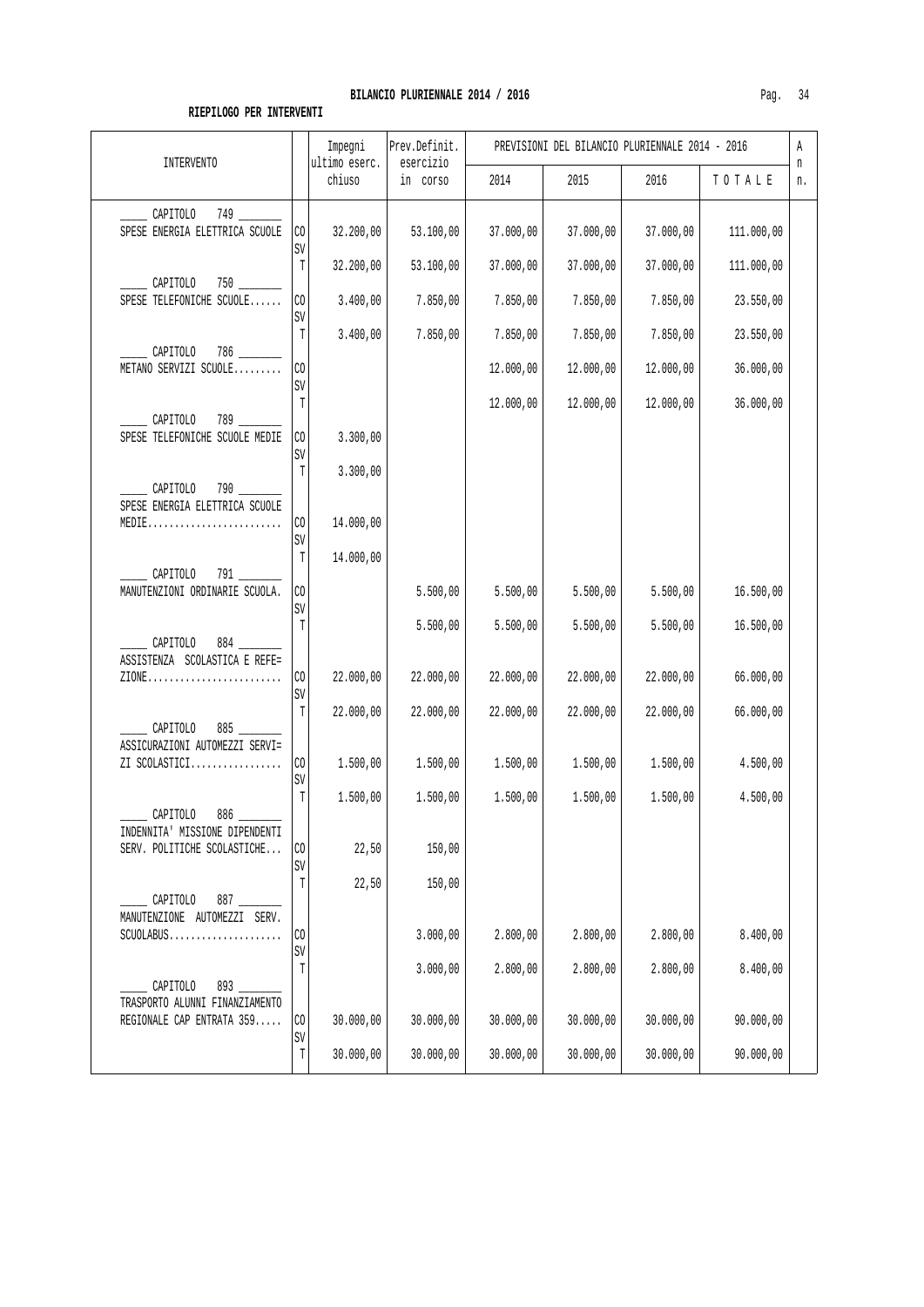| <b>INTERVENTO</b>                                                                                    |                              | Impegni<br>ultimo eserc. | Prev.Definit.<br>esercizio | PREVISIONI DEL BILANCIO PLURIENNALE 2014 - 2016<br>Α |                      |                      |                      |         |
|------------------------------------------------------------------------------------------------------|------------------------------|--------------------------|----------------------------|------------------------------------------------------|----------------------|----------------------|----------------------|---------|
|                                                                                                      |                              | chiuso                   | in corso                   | 2014                                                 | 2015                 | 2016                 | TOTALE               | n<br>n. |
| CAPITOLO<br>$893 - 1$<br>TRASPORTO ALUNNI FINANZ. REG.<br>ANNO SCOLASTICO 2006/2007                  | CO<br>SV<br>Т                |                          |                            |                                                      |                      |                      |                      |         |
| CAPITOLO 893-2<br>TRASPORTO ALUNNI QUOTA A CARI=<br>CO ENTE                                          | CO<br>SV                     |                          | 50.000,00                  | 20.000,00                                            | 20.000,00            | 20.000,00            | 60.000,00            |         |
| CAPITOLO<br>$894$ $-$<br>CORSI DI FORMAZIONE PERSONALE<br>SERV. POLITICHE SCOLASTICHE                | T<br>CO<br>SV                |                          | 50.000,00                  | 20.000,00                                            | 20.000,00            | 20.000,00            | 60.000,00            |         |
| CAPITOLO<br>SPESE PROMOZIONE BENI CULTURA=<br>LI                                                     | T<br>CO<br>SV                |                          |                            |                                                      |                      |                      |                      |         |
| CAPITOLO<br>INDENNITA' MISSIONI PERSONALE<br>$\mathtt{BIBLIOTECA}.\dots.\dots.\dots.\dots\dots\dots$ | $\mathbb T$<br>CO<br>SV      | 83,10                    | 150,00                     | 50,00                                                | 50,00                | 50,00                | 150,00               |         |
| CAPITOLO<br>SPESE ENERGIA ELETTRICA BI=<br>BLIOTECA                                                  | T<br>$\rm CO$<br>$\mbox{SV}$ | 83,10<br>2.000,00        | 150,00<br>2.000,00         | 50,00<br>1.500,00                                    | 50,00<br>1.500,00    | 50,00<br>1.500,00    | 150,00<br>4.500,00   |         |
| 945<br>CAPITOLO<br>MANUTENZIONE<br>ORDINARIA BENI                                                    | Т                            | 2.000,00                 | 2.000,00                   | 1.500,00                                             | 1.500,00             | 1.500,00             | 4.500,00             |         |
| $CULTURALI$<br>CAPITOLO<br>946                                                                       | CO<br>SV<br>T                |                          | 1.000,00<br>1.000,00       | 1.000,00<br>1.000,00                                 | 1.000,00<br>1.000,00 | 1.000,00<br>1.000,00 | 3.000,00<br>3.000,00 |         |
| SPESE TELEFONICHE BIBLIOTECA                                                                         | $\rm CO$<br>SV               | 775,50                   | 1.200,00                   | 1.000,00                                             | 1.000,00             | 1.000,00             | 3.000,00             |         |
| CAPITOLO<br>947                                                                                      | T                            | 775,50                   | 1.200,00                   | 1.000,00                                             | 1.000,00             | 1.000,00             | 3.000,00             |         |
| METANO SERVIZIO BIBLIOTECA                                                                           | $\rm CO$<br>SV               | 3.000,00                 | 3.000,00                   | 2.000,00                                             | 2.000,00             | 2.000,00             | 6.000,00             |         |
| 984<br>CAPITOLO<br>SPESE PER MANIFESTAZIONE CAR=<br>$NEVALE$                                         | $\mathbb T$<br>$_{\rm CO}$   | 3.000,00                 | 3.000,00                   | 2.000,00                                             | 2.000,00             | 2.000,00             | 6.000,00             |         |
|                                                                                                      | $\mbox{SV}$<br>T             |                          |                            |                                                      |                      |                      |                      |         |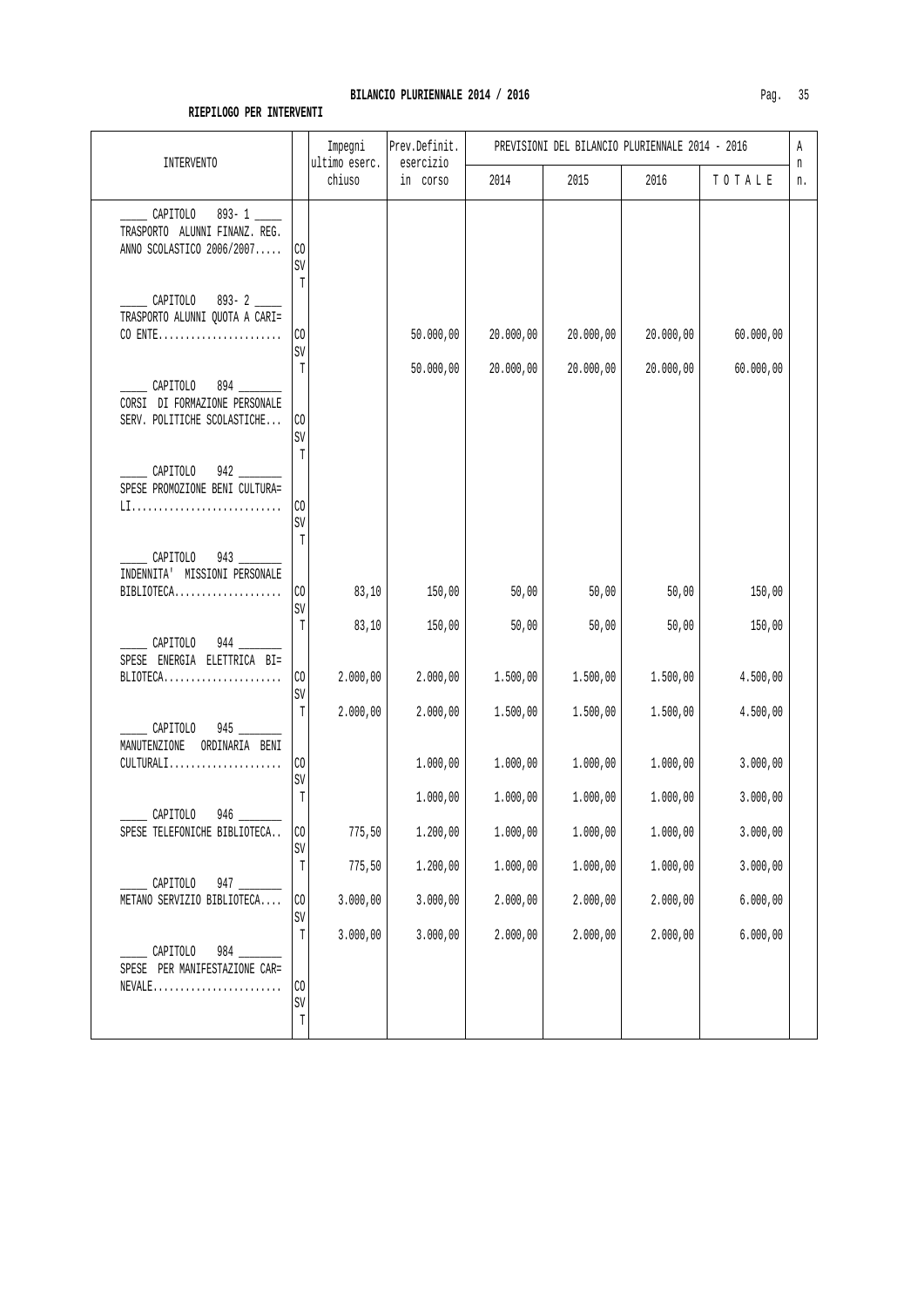## BILANCIO PLURIENNALE 2014 / 2016

| Ξ |
|---|
|---|

| <b>INTERVENTO</b>                                                                                          |                          | Impegni<br>ultimo eserc. | Prev.Definit.<br>esercizio | PREVISIONI DEL BILANCIO PLURIENNALE 2014 - 2016 |           |           |           |         |  |
|------------------------------------------------------------------------------------------------------------|--------------------------|--------------------------|----------------------------|-------------------------------------------------|-----------|-----------|-----------|---------|--|
|                                                                                                            |                          | chiuso                   | in corso                   | 2014                                            | 2015      | 2016      | TOTALE    | n<br>n. |  |
| CAPITOLO 984-10<br>PRESTAZIONI DI SERVIZI ATTIVI=<br>TA' CULTURALI                                         | CO<br>SV<br>$\mathbb{T}$ |                          |                            |                                                 |           |           |           |         |  |
| CAPITOLO<br>SPESE PER MANIFESTAZIONI NATA=                                                                 | $\rm CO$                 |                          | 12.900,00                  |                                                 |           |           |           |         |  |
|                                                                                                            | SV<br>T                  |                          | 12.900,00                  |                                                 |           |           |           |         |  |
| CAPITOLO<br>PROMOZIONE ATTIVITA' CULTURALI<br>E SPETTACOLI A CARICO ENTE                                   | $\rm CO$                 | 6.000,00                 | 6.000,00                   | 6.000,00                                        | 6.000,00  | 6.000,00  | 18.000,00 |         |  |
| CAPITOLO<br>PROMOZIONE ATTIVITA' CULTURALI                                                                 | SV<br>T                  | 6.000,00                 | 6.000,00                   | 6.000,00                                        | 6.000,00  | 6.000,00  | 18.000,00 |         |  |
| E SPETTACOLI VINCOLATO CAP.E.<br>$1054/1055$                                                               | CO                       |                          | 10.000,00                  | 10.000,00                                       | 10.000,00 | 10.000,00 | 30.000,00 |         |  |
| CAPITOLO<br>MANIFESTAZIONE TURISTICA FI=<br>NANZIATA CONSORZIO CITTA' I=<br>DEALE VINCOLATO CAP. DI ENTRA= | SV<br>$\mathbb{T}$       |                          | 10.000,00                  | 10.000,00                                       | 10.000,00 | 10.000,00 | 30.000,00 |         |  |
| TA 390<br>CAPITOLO<br>991                                                                                  | CO<br>SV<br>T            |                          |                            |                                                 |           |           |           |         |  |
| SPESE FUNZ.CONSULTA GIOVANILE.                                                                             | $\rm CO$<br>SV<br>T      |                          |                            |                                                 |           |           |           |         |  |
| CAPITOLO<br>MANIFESTAZIONI CULTURALI E RI=<br>CREAT. SS. PATRONI                                           | $\rm CO$<br>SV<br>Т      |                          |                            |                                                 |           |           |           |         |  |
| CAPITOLO<br>993<br>ANNIVERSARIO FONDAZIONE CITTA'                                                          | CO<br>SV<br>$\mathbb T$  |                          |                            |                                                 |           |           |           |         |  |
| $994$ $-$<br>CAPITOLO<br>MANIFESTAZIONE ESTATE GRAMMI=<br>CHELESE                                          | CO                       | 500,00                   | 500,00                     | 500,00                                          | 500,00    | 500,00    | 1.500,00  |         |  |
|                                                                                                            | SV<br>T                  | 500,00                   | 500,00                     | 500,00                                          | 500,00    | 500,00    | 1.500,00  |         |  |
| CAPITOLO<br>SPESE TELEFONICHE UFFICIO TU=<br>RISTICO                                                       | CO                       | 715,50                   | 1.300,00                   | 800,00                                          | 800,00    | 800,00    | 2.400,00  |         |  |
|                                                                                                            | SV<br>$\mathbb T$        | 715,50                   | 1.300,00                   | 800,00                                          | 800,00    | 800,00    | 2.400,00  |         |  |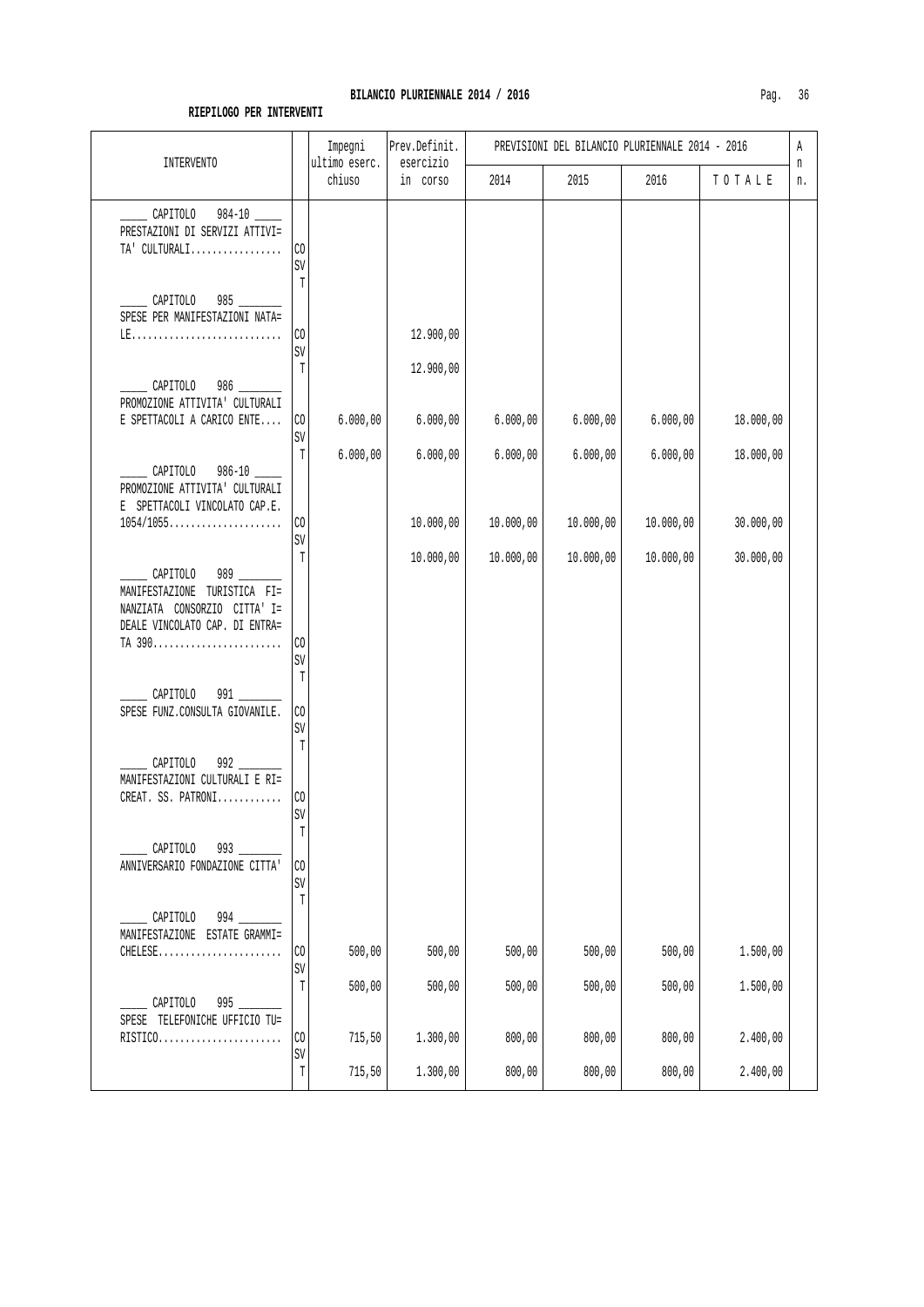#### BILANCIO PLURIENNALE 2014 / 2016

| Pag |  |  |
|-----|--|--|
|-----|--|--|

| <b>INTERVENTO</b>                                                                                                          |                                   | Impegni<br>ultimo eserc. | Prev.Definit.<br>esercizio | PREVISIONI DEL BILANCIO PLURIENNALE 2014 - 2016 |          |          |           |         |  |
|----------------------------------------------------------------------------------------------------------------------------|-----------------------------------|--------------------------|----------------------------|-------------------------------------------------|----------|----------|-----------|---------|--|
|                                                                                                                            |                                   | chiuso                   | in corso                   | 2014                                            | 2015     | 2016     | TOTALE    | n<br>n. |  |
| CAPITOLO 996<br>UTENZE ELETTRICHE BENI CULTU=<br>RALI                                                                      | CO<br>SV<br>$\mathbb T$           |                          |                            |                                                 |          |          |           |         |  |
| CAPITOLO 1121 ______<br>SPESE ENERGIA ELETTRICA IMPAN=<br>TI SPORTIVI                                                      | CO<br>SV                          | 6.950,00                 | 6.950,00                   | 1.000,00                                        | 1.000,00 | 1.000,00 | 3.000,00  |         |  |
| ___ CAPITOLO 1122 ______<br>SPESE TELEFONICHE IMPIANTI                                                                     | T                                 | 6.950,00                 | 6.950,00                   | 1.000,00                                        | 1.000,00 | 1.000,00 | 3.000,00  |         |  |
| $SPORTIVI.$                                                                                                                | CO<br>SV                          | 326,00                   | 500,00                     | 500,00                                          | 500,00   | 500,00   | 1.500,00  |         |  |
| CAPITOLO 1194<br>SPESE TELEFONICHE PARCO AR=                                                                               | Т                                 | 326,00                   | 500,00                     | 500,00                                          | 500,00   | 500,00   | 1.500,00  |         |  |
| CHEOLOGICO                                                                                                                 | CO.<br>SV                         | 500,00                   | 500,00                     | 200,00                                          | 200,00   | 200,00   | 600,00    |         |  |
| CAPITOLO 1195                                                                                                              | T                                 | 500,00                   | 500,00                     | 200,00                                          | 200,00   | 200,00   | 600,00    |         |  |
| SPESE ENERGIA ELETTRICA PARCO<br>ARCHEOLOGICO                                                                              | CO.<br>SV                         | 3.650,00                 | 3.650,00                   | 3.000,00                                        | 3.000,00 | 3.000,00 | 9.000,00  |         |  |
| CAPITOLO 1204 _____<br>INDENNITA' MISSIONI SERV. TU=<br>$RISTICO.\dots.\dots.\dots.\dots.\dots\dots$                       | $\mathbb T$<br>CO.<br>$\mbox{SV}$ | 3.650,00                 | 3.650,00                   | 3.000,00                                        | 3.000,00 | 3.000,00 | 9.000,00  |         |  |
| CAPITOLO 1205<br>PRESTAZIONE DI SERV. PER INTER=<br>VENTI TURISTICI (CONS.DUCEZIO).                                        | $\mathbb T$<br>CO<br>SV<br>T      |                          |                            |                                                 |          |          |           |         |  |
| CAPITOLO 1206<br>SPESE PARTECIPAZIONE FIERE TU=<br>RISTICHE                                                                | CO                                |                          |                            |                                                 |          |          |           |         |  |
| $1207$ $\phantom{0}$<br>CAPITOLO<br>MANIFESTAZIONE PREST.DI SERV.<br>FINANZIATI REGIONE VEDI CAP. 3                        | $\mbox{SV}$<br>$\mathbb T$        |                          |                            |                                                 |          |          |           |         |  |
| 55 ENTRATA                                                                                                                 | CO<br>SV                          |                          | 5.000,00                   | 5.000,00                                        | 5.000,00 | 5.000,00 | 15.000,00 |         |  |
| CAPITOLO<br>$1207 - 10$<br>SPESE PER MANIFESTAZIONE SER=<br>VIZI TURISTICI FINANZIATO PRO=<br>VIN CIA VEDI CAP. 390/30 EN= | T                                 |                          | 5.000,00                   | 5.000,00                                        | 5.000,00 | 5.000,00 | 15.000,00 |         |  |
| TRATA                                                                                                                      | CO.<br>$\mbox{SV}$                |                          | 2.500,00                   | 2.500,00                                        | 2.500,00 | 2.500,00 | 7.500,00  |         |  |
|                                                                                                                            | T                                 |                          | 2.500,00                   | 2.500,00                                        | 2.500,00 | 2.500,00 | 7.500,00  |         |  |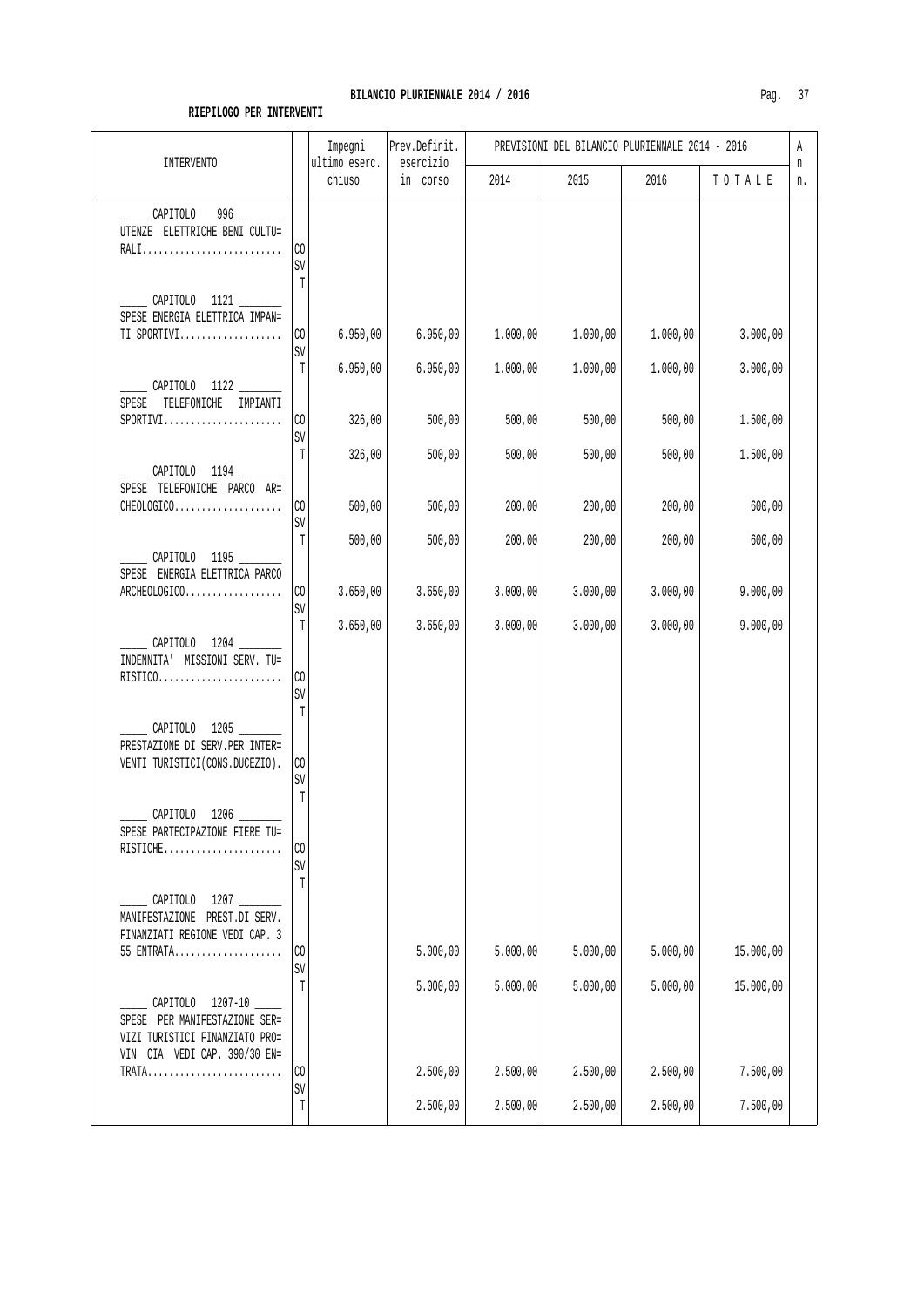| INTERVENTO                                                                          |                            | Impegni<br>ultimo eserc. | Prev.Definit.<br>esercizio | PREVISIONI DEL BILANCIO PLURIENNALE 2014 - 2016 |            |            |              |         |  |
|-------------------------------------------------------------------------------------|----------------------------|--------------------------|----------------------------|-------------------------------------------------|------------|------------|--------------|---------|--|
|                                                                                     |                            | chiuso                   | in corso                   | 2014                                            | 2015       | 2016       | TOTALE       | n<br>n. |  |
| CAPITOLO 1240-5                                                                     |                            |                          |                            |                                                 |            |            |              |         |  |
| MANUTENZIONE STRADE PRESTAZIO=<br>NE DI SERVIZIO                                    | CO                         | 5.606,20                 | 6.000,00                   | 6.000,00                                        | 6.000,00   | 6.000,00   | 18.000,00    |         |  |
|                                                                                     | SV<br>Т                    | 5.606, 20                | 6.000,00                   | 6.000,00                                        | 6.000,00   | 6.000,00   | 18.000,00    |         |  |
| CAPITOLO 1240-10 _____<br>MANUTENZIONE STRADE (V. CAP.                              |                            |                          |                            |                                                 |            |            |              |         |  |
| 640 E.)                                                                             | CO<br>SV                   |                          |                            |                                                 |            |            |              |         |  |
| CAPITOLO 1244 _____                                                                 | T                          |                          |                            |                                                 |            |            |              |         |  |
| SPESE MANUTENZIONE PUBBLICA<br>ILLUMINAZIONE                                        | CO                         |                          | 4.375,00                   | 2.375,00                                        | 4.375,00   | 4.375,00   | 11.125,00    |         |  |
|                                                                                     | SV                         |                          |                            |                                                 |            |            |              |         |  |
| CAPITOLO 1246                                                                       | Т                          |                          | 4.375,00                   | 2.375,00                                        | 4.375,00   | 4.375,00   | 11.125,00    |         |  |
| SPESE ENERGIA ELETTRICA PER<br>SEMAFORI E FONTANE                                   | $\rm CO$                   | 14.600,00                | 14.600,00                  | 12.000,00                                       | 12.000,00  | 12.000,00  | 36.000,00    |         |  |
|                                                                                     | $\mbox{SV}$<br>$\mathbb T$ | 14.600,00                | 14.600,00                  | 12.000,00                                       | 12.000,00  | 12.000,00  | 36.000,00    |         |  |
| CAPITOLO 1248<br>UTENZE ELETTRICHE PUBBLICA IL=                                     |                            |                          |                            |                                                 |            |            |              |         |  |
| LUMINAZIONE (NON UTILIZZARE)                                                        | $\rm CO$<br>SV             |                          |                            |                                                 |            |            |              |         |  |
| CAPITOLO 1249 _____                                                                 | T                          |                          |                            |                                                 |            |            |              |         |  |
| ASSICURAZIONE AUTOMEZZI SERV.<br>VIABILITA'                                         | $\rm CO$                   | 1.300,00                 | 1.300,00                   | 1.300,00                                        | 1.300,00   | 1.300,00   | 3.900,00     |         |  |
|                                                                                     | SV                         |                          |                            |                                                 |            |            |              |         |  |
| CAPITOLO 1250                                                                       | T                          | 1.300,00                 | 1.300,00                   | 1.300,00                                        | 1.300,00   | 1.300,00   | 3.900,00     |         |  |
| MANUTENZIONE AUTOMEZZI SERV.<br>VIABILITA'                                          | CO                         |                          | 2.025,00                   | 3.525,00                                        | 3.525,00   | 3.525,00   | 10.575,00    |         |  |
|                                                                                     | SV<br>T                    |                          | 2.025,00                   | 3.525,00                                        | 3.525,00   | 3.525,00   | 10.575,00    |         |  |
| CAPITOLO<br>1270<br>UTENZE ELETTRICHE SEMAFORI E                                    |                            |                          |                            |                                                 |            |            |              |         |  |
| $FONTANE \ldots \ldots \ldots \ldots \ldots \ldots$                                 | CO<br>SV                   |                          |                            |                                                 |            |            |              |         |  |
| CAPITOLO 1271                                                                       | T                          |                          |                            |                                                 |            |            |              |         |  |
| SPESE ENERGIA ELETTRICA PER                                                         |                            |                          |                            |                                                 |            |            |              |         |  |
| PUBBLICA ILLUMINAZIONE                                                              | CO<br>SV                   | 557.115,55               | 557.115,55                 | 553.981,08                                      | 553.981,08 | 553.981,08 | 1.661.943,24 |         |  |
| 1357-20<br>CAPITOLO                                                                 | T                          | 557.115,55               | 557.115,55                 | 553.981,08                                      | 553.981,08 | 553.981,08 | 1.661.943,24 |         |  |
| SPESE MANUTENZ.PARCO ARCHEOLO=<br>$GIC0.\ldots.\ldots.\ldots.\ldots.\ldots.\ldots.$ | CO                         |                          |                            |                                                 |            |            |              |         |  |
|                                                                                     | SV<br>T                    |                          |                            |                                                 |            |            |              |         |  |
|                                                                                     |                            |                          |                            |                                                 |            |            |              |         |  |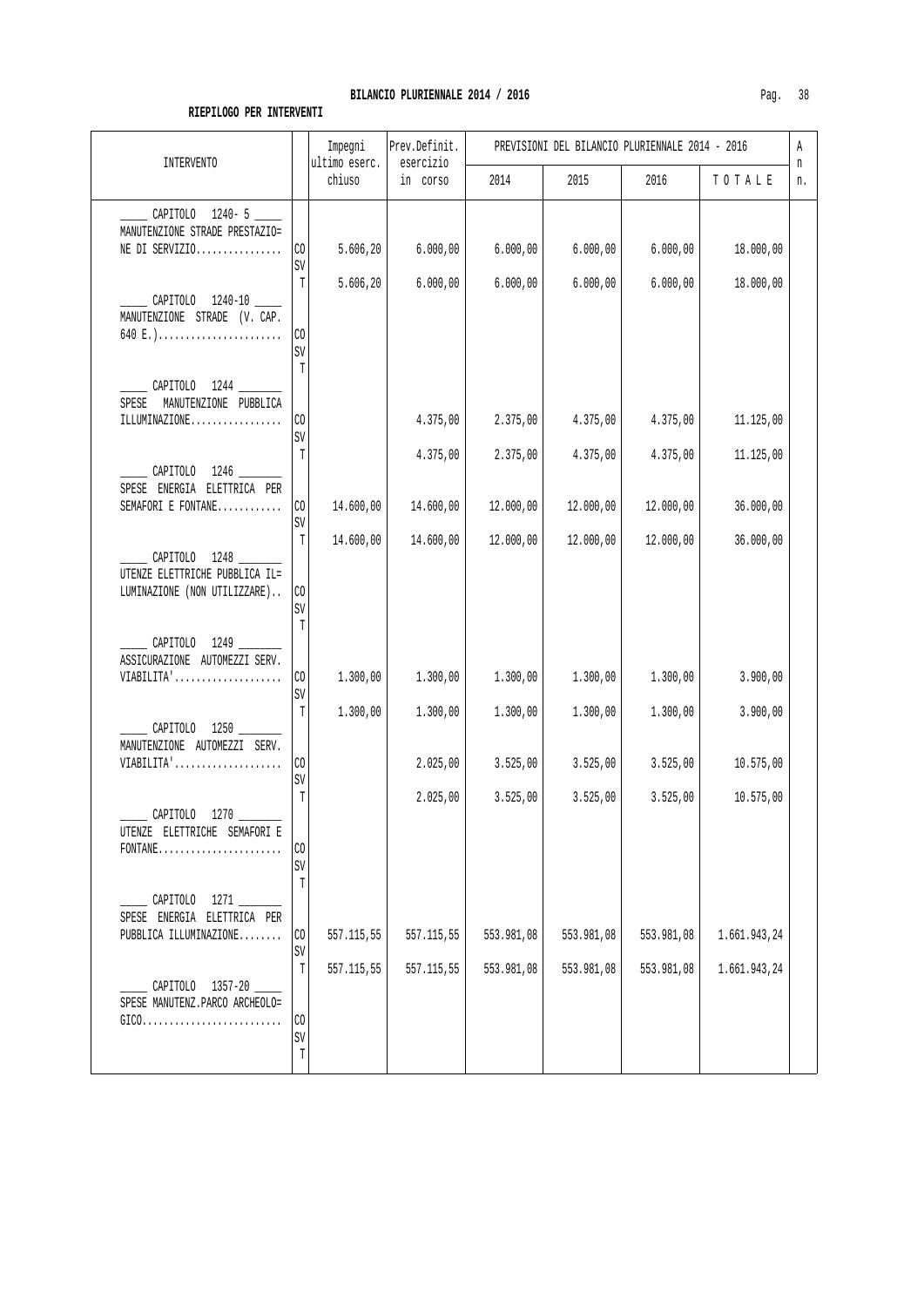| INTERVENTO                                             |                    | Impegni<br>ultimo eserc. | Prev.Definit.<br>esercizio |          | PREVISIONI DEL BILANCIO PLURIENNALE 2014 - 2016 |          |           | Α       |
|--------------------------------------------------------|--------------------|--------------------------|----------------------------|----------|-------------------------------------------------|----------|-----------|---------|
|                                                        |                    | chiuso                   | in corso                   | 2014     | 2015                                            | 2016     | TOTALE    | n<br>n. |
| CAPITOLO 1360                                          |                    |                          |                            |          |                                                 |          |           |         |
| INDENNITA'<br>MISSIONI SETTORE<br>URBANISTICO          | CO                 | 166,00                   | 166,60                     | 100,00   | 100,00                                          | 100,00   | 300,00    |         |
|                                                        | SV<br>T            | 166,00                   | 166,60                     | 100,00   | 100,00                                          | 100,00   | 300,00    |         |
| CORSO DI FORMARZIONE PERSONALE                         |                    |                          |                            |          |                                                 |          |           |         |
| SERVIZIO URBANISTICO                                   | CO<br>$\mbox{SV}$  | 1.200,00                 | 1.500,00                   | 1.000,00 | 1.000,00                                        | 1.000,00 | 3.000,00  |         |
| CAPITOLO 1364                                          | T                  | 1.200,00                 | 1.500,00                   | 1.000,00 | 1.000,00                                        | 1.000,00 | 3.000,00  |         |
| PROGETTAZIONI STRUMENTI URBA=<br>$NISTICI$             | CO                 |                          |                            |          |                                                 |          |           |         |
|                                                        | SV<br>Т            |                          |                            |          |                                                 |          |           |         |
| CAPITOLO 1372<br>UTENZE ELETTRICHE E TELEFONI=         |                    |                          |                            |          |                                                 |          |           |         |
| CHE PARCO ARCHEOLOGICO                                 | CO<br>SV           |                          |                            |          |                                                 |          |           |         |
| CAPITOLO 1372-10 _____                                 | Т                  |                          |                            |          |                                                 |          |           |         |
| SPESE MANUTENZIONI VARIE SET=                          |                    |                          |                            |          |                                                 |          |           |         |
| TORE URBANISTICO                                       | CO<br>$\mbox{SV}$  | 500,00                   | 500,00                     | 500,00   | 500,00                                          | 500,00   | 1.500,00  |         |
| CAPITOLO 1373                                          | T                  | 500,00                   | 500,00                     | 500,00   | 500,00                                          | 500,00   | 1.500,00  |         |
| SPESE MANUTENZIONE PARCO AR=<br>CHEOLOGICO             | $\rm CO$           | 4.053,50                 | 5.065,00                   |          | 5.065,00                                        | 5.065,00 | 10.130,00 |         |
|                                                        | SV<br>T            | 4.053,50                 | 5.065,00                   |          | 5.065,00                                        | 5.065,00 | 10.130,00 |         |
| CAPITOLO 1444 ______<br>SPESE TELEFONICHE SERV. PROTE= |                    |                          |                            |          |                                                 |          |           |         |
| ZIONE CIVILE                                           | CO.<br>$\mbox{SV}$ | 876,50                   | 1.100,00                   | 1.100,00 | 1.100,00                                        | 1.100,00 | 3.300,00  |         |
| CAPITOLO<br>1492                                       | T                  | 876,50                   | 1.100,00                   | 1.100,00 | 1.100,00                                        | 1.100,00 | 3.300,00  |         |
| SPESE UTENZE ELETTRICHE PROV=<br>VISTA ACQUA           | CO                 | 15.000,00                | 15.000,00                  | 6.000,00 | 6.000,00                                        | 6.000,00 | 18.000,00 |         |
|                                                        | SV<br>$\mathbb T$  | 15.000,00                | 15.000,00                  | 6.000,00 | 6.000,00                                        | 6.000,00 | 18.000,00 |         |
| CAPITOLO 1493<br>SPESE FATTURAZIONE SERVIZIO I=        |                    |                          |                            |          |                                                 |          |           |         |
| DRICO INTEGRATO                                        | $\rm CO$           |                          |                            |          |                                                 |          |           |         |
|                                                        | SV<br>T            |                          |                            |          |                                                 |          |           |         |
| CAPITOLO 1496<br>A S E APPROVVIGONAMENTO I=<br>E.      |                    |                          |                            |          |                                                 |          |           |         |
| $DRICO.$                                               | $\rm CO$<br>SV     |                          |                            |          |                                                 |          |           |         |
|                                                        | $\mathbb T$        |                          |                            |          |                                                 |          |           |         |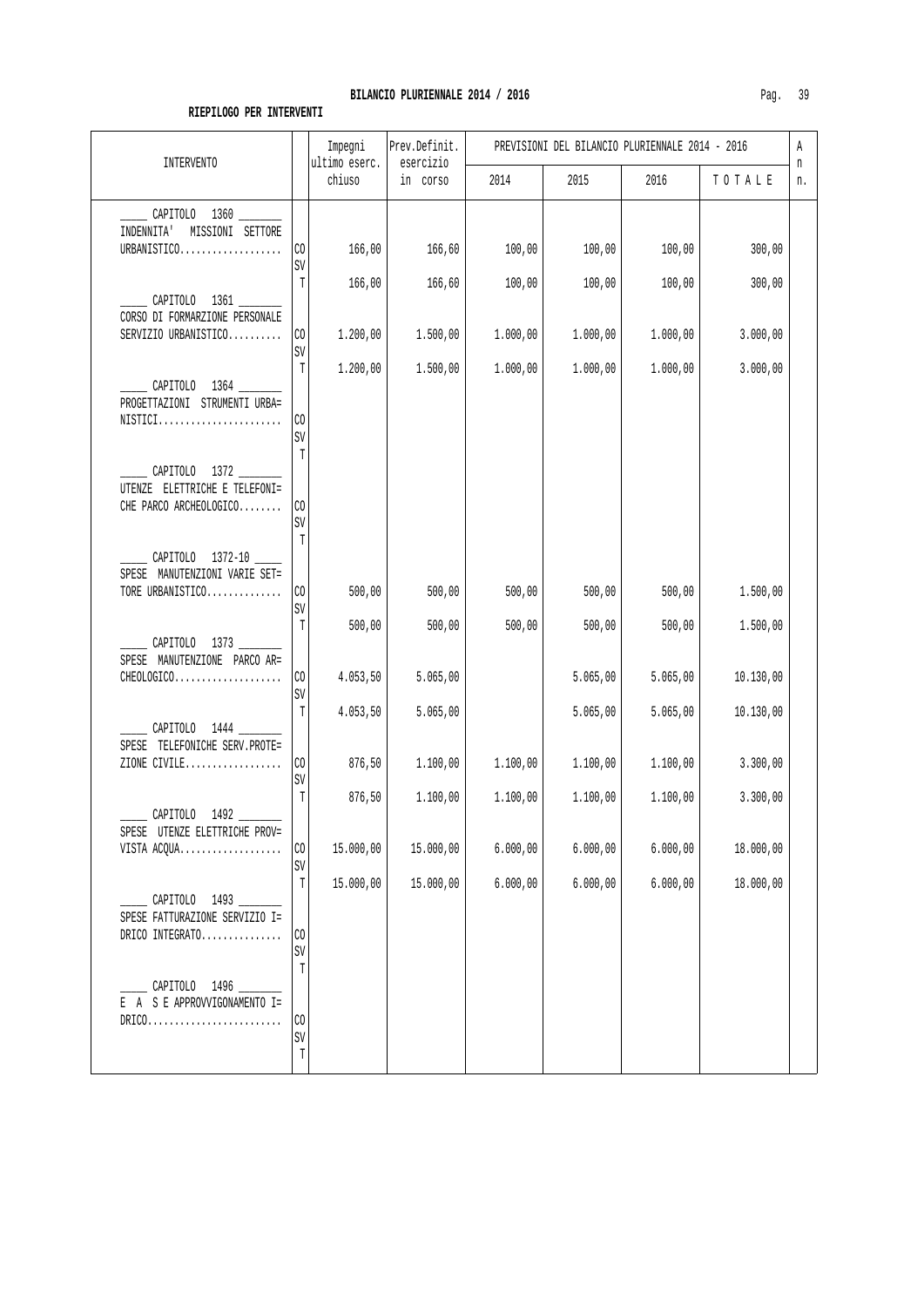| <b>INTERVENTO</b>                                                                                 |                              | Impegni<br>ultimo eserc. | Prev.Definit.<br>esercizio | PREVISIONI DEL BILANCIO PLURIENNALE 2014 - 2016 |                        |                        |                          |         |
|---------------------------------------------------------------------------------------------------|------------------------------|--------------------------|----------------------------|-------------------------------------------------|------------------------|------------------------|--------------------------|---------|
|                                                                                                   |                              | chiuso                   | in corso                   | 2014                                            | 2015                   | 2016                   | TOTALE                   | n<br>n. |
| CAPITOLO 1497<br>MANUTENZIONE SERVIZIO IDRICO<br>$INTEGRATO.$                                     | CO<br>SV                     | 4.039,66                 | 5.500,00                   | 1.500,00                                        | 5.500,00               | 5.500,00               | 12.500,00                |         |
| CAPITOLO 1498<br>SPESE FUNZIONAMENTO IMPIANTO<br>DESOLFATAZIONE                                   | T<br>CO<br>$\mbox{SV}$<br>T  | 4.039,66                 | 5.500,00                   | 1.500,00                                        | 5.500,00               | 5.500,00               | 12.500,00                |         |
| CAPITOLO 1499<br>APPALTO MANUTENZIONE IMPIANTI<br>DEPURAZIONE                                     | CO<br>SV<br>T                |                          |                            |                                                 |                        |                        |                          |         |
| CAPITOLO 1500<br>SPESE ENERGIA ELETTRICA IM=<br>PIANTI DI DEPURAZIONE                             | CO<br>SV<br>$\mathbb T$      |                          |                            |                                                 |                        |                        |                          |         |
| CAPITOLO 1501<br>MANUTENZIONE IDRICA E FOGNARIA<br>(PRESTAZIONE SERVIZIO)                         | CO<br>$\mbox{SV}$<br>T       |                          |                            |                                                 |                        |                        |                          |         |
| CAPITOLO 1502<br>MANUTENZIONE AUTOMEZZI SERVI=<br>ZIO IDRICO                                      | $\rm CO$<br>$\mbox{SV}$<br>T |                          | 8.700,00<br>8.700,00       | 5.200,00<br>5.200,00                            | 7.200,00<br>7.200,00   | 7.200,00<br>7.200,00   | 19.600,00<br>19.600,00   |         |
| CAPITOLO 1502-10<br>MANUTENZIONE RETE IDRICA E FO=<br>GNARIA FINANZIATO CAP. IN ENT<br>RATA 200/2 | $\rm CO$<br>SV               |                          |                            |                                                 |                        |                        |                          |         |
| CAPITOLO<br>MANUTENZIONE IMPIANTO DI DEPU=<br>RAZIONE                                             | $\mathbb T$<br>CO<br>SV<br>T |                          |                            |                                                 |                        |                        |                          |         |
| $1503 - 10$<br>CAPITOLO<br>ASSICURAZIONI AUTOMEZZI SERVI=<br>ZIO IDRICO INTEGRATO                 | $\mathcal{C}0$<br>SV         | 900,00                   | 900,00                     | 900,00                                          | 900,00                 | 900,00                 | 2.700,00                 |         |
| CAPITOLO<br>1544<br>CANONE APPALTO SERVIZI NETTEZ=<br>ZA URBANA                                   | T<br>CO                      | 900,00<br>1.169.300,00   | 900,00<br>1.169.300,00     | 900,00<br>1.169.300,00                          | 900,00<br>1.169.300,00 | 900,00<br>1.169.300,00 | 2.700,00<br>3.507.900,00 |         |
|                                                                                                   | SV<br>T                      | 1.169.300,00             | 1.169.300,00               | 1.169.300,00                                    | 1.169.300,00           | 1.169.300,00           | 3.507.900,00             |         |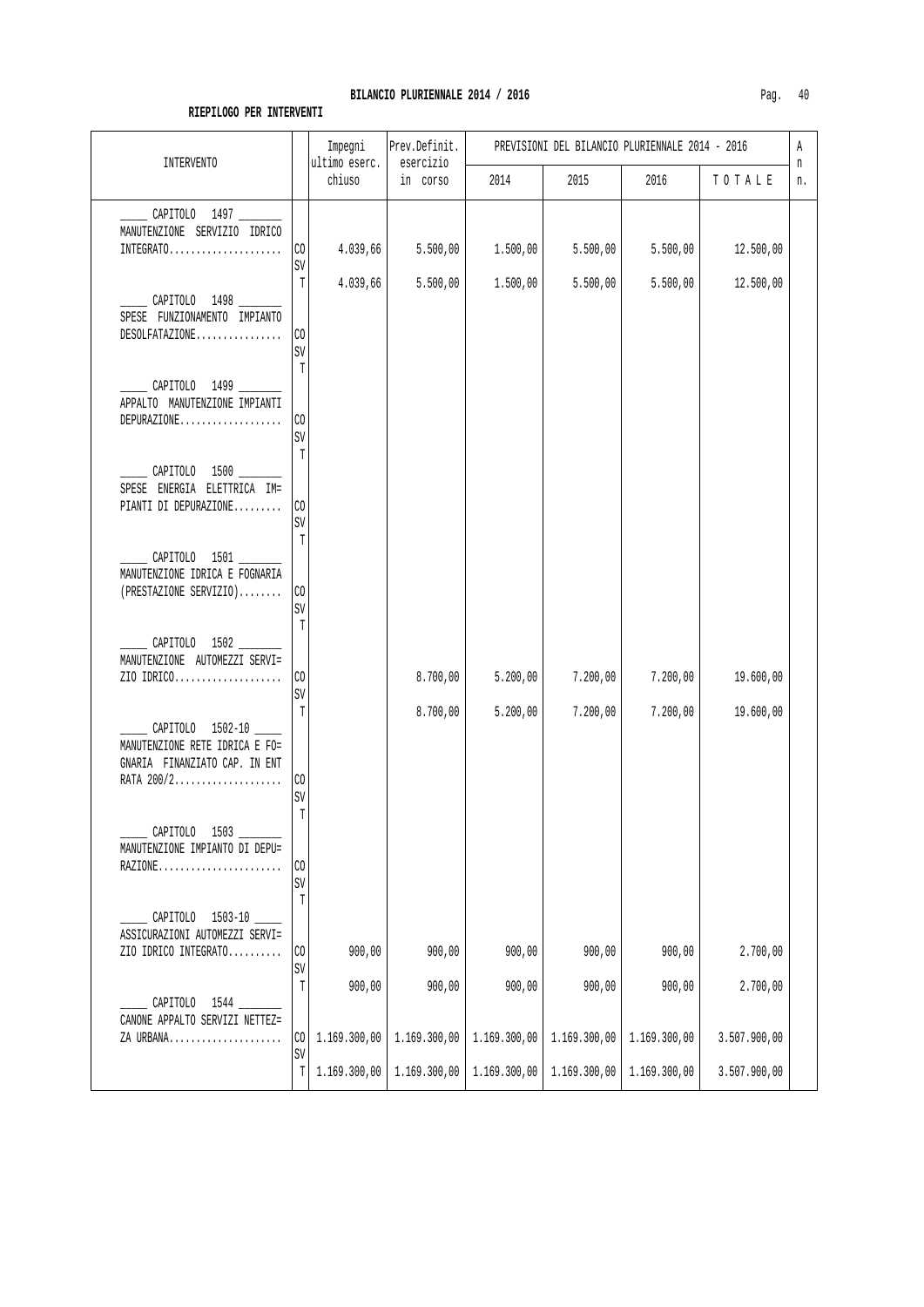|                                                                                  |                               | Impegni<br>ultimo eserc. | Prev.Definit.            | PREVISIONI DEL BILANCIO PLURIENNALE 2014 - 2016 |                          |                          |                              |         |  |
|----------------------------------------------------------------------------------|-------------------------------|--------------------------|--------------------------|-------------------------------------------------|--------------------------|--------------------------|------------------------------|---------|--|
| <b>INTERVENTO</b>                                                                |                               | chiuso                   | esercizio<br>in corso    | 2014                                            | 2015                     | 2016                     | TOTALE                       | n<br>n. |  |
| CAPITOLO 1545-10<br>RICONOSCIMENTO PREZZO CHIUSO<br>APPALTO SERVIZIO N.U         | $_{\rm CO}$<br>SV<br>T        |                          |                          |                                                 |                          |                          |                              |         |  |
| ______ CAPITOLO 1546 _______<br>SPESE ENERGIA ELETTRICA GABI=<br>NETTI PUBBLICI  | CO<br>SV                      |                          |                          |                                                 |                          |                          |                              |         |  |
| CAPITOLO 1548<br>AGGIO RISCOSSIONE TARSU                                         | T<br>$\rm CO$<br>SV<br>T      |                          |                          |                                                 |                          |                          |                              |         |  |
| ______ CAPITOLO 1549 ___<br>ONERI CONFERIMENTO RIFIUTI IN<br>DISCARICA           | $\rm CO$<br>SV<br>T           | 399.700,00<br>399.700,00 | 399.700,00<br>399.700,00 | 431.921,37<br>431.921,37                        | 431.921,37<br>431.921,37 | 431.921,37<br>431.921,37 | 1.295.764,11<br>1.295.764,11 |         |  |
| CAPITOLO 1630<br>UTENZE ELETTRICHE GABINETTI<br>PUBBLICI                         | CO<br>SV<br>T                 |                          |                          |                                                 |                          |                          |                              |         |  |
| CAPITOLO 1631<br>SERVIZI RELATIVI A GABINETTI<br>$PUBBLICI$                      | CO<br>SV                      |                          |                          |                                                 |                          |                          |                              |         |  |
| CAPITOLO 1640<br>MANUTENZIONE VERDE E AREE AT=<br>TREZZATE PRESTAZIONE DI SERVI= | T<br>$\rm CO$                 | 9.007,05                 | 10.725,00                | 10.725,00                                       | 10.725,00                | 10.725,00                | 32.175,00                    |         |  |
| CAPITOLO<br>1641                                                                 | SV<br>$\mathbb T$             | 9.007,05                 | 10.725,00                | 10.725,00                                       | 10.725,00                | 10.725,00                | 32.175,00                    |         |  |
| ASSICURAZIONE AUTOMEZZI SERVI=<br>ZIO PARCHI E GIARDINI                          | CO<br>SV                      | 1.100,00                 | 1.100,00                 | 1.100,00                                        | 1.100,00                 | 1.100,00                 | 3.300,00                     |         |  |
| CAPITOLO 1642<br>MANUTENZIONE AUTOMEZZI SERV.<br>PARCHI E GIARDINI               | $\mathbb T$<br>$\rm CO$<br>SV | 1.100,00                 | 1.100,00                 | 1.100,00                                        | 1.100,00                 | 1.100,00                 | 3.300,00                     |         |  |
| CAPITOLO 1644<br>INTERVENTI ECOLOGIA, TUTELA<br>AMBIENTALE E MANTENIMENTO DI=    | T                             |                          |                          |                                                 |                          |                          |                              |         |  |
| SCAR $ICA.$                                                                      | $\rm CO$<br>SV<br>$\mathbb T$ | 4.941,00<br>4.941,00     | 9.000,00<br>9.000,00     | 9.000,00<br>9.000,00                            | 9.000,00<br>9.000,00     | 9.000,00<br>9.000,00     | 27.000,00<br>27.000,00       |         |  |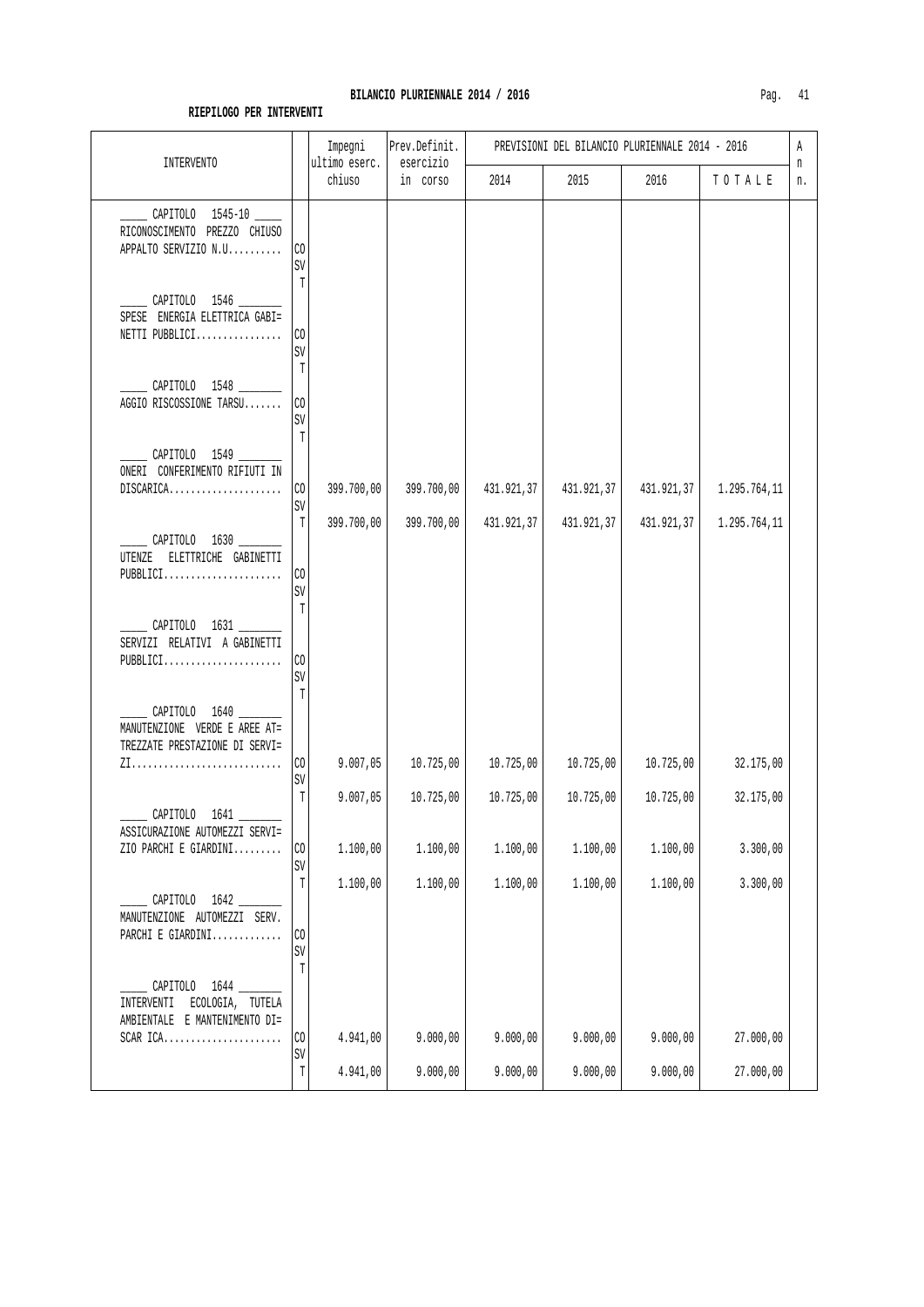| <b>INTERVENTO</b>                                                        |                                  | Impegni<br>ultimo eserc. | Prev.Definit.<br>esercizio | PREVISIONI DEL BILANCIO PLURIENNALE 2014 - 2016 |                      |                      |                      |         |
|--------------------------------------------------------------------------|----------------------------------|--------------------------|----------------------------|-------------------------------------------------|----------------------|----------------------|----------------------|---------|
|                                                                          |                                  | chiuso                   | in corso                   | 2014                                            | 2015                 | 2016                 | TOTALE               | n<br>n. |
| CAPITOLO 1645<br>SERVIZIO CANI RANDAGI                                   | CO<br>SV                         | 49.966,37                | 51.425,61                  | 51.425,61                                       | 51.425,61            | 51.425,61            | 154.276,83           |         |
| ______ CAPITOLO 1645-10 _____<br>SALDO 2005 SERVIZIO CANI RAN=<br>DAGI   | T<br>CO<br>SV                    | 49.966,37                | 51.425,61                  | 51.425,61                                       | 51.425,61            | 51.425,61            | 154.276,83           |         |
| CAPITOLO 1649 ______<br>SPESE ENERGIA ELETTRICA STRUT=<br>TURA GEODETICA | T<br>CO.<br>SV                   | 2.600,00                 | 2.600,00                   | 2.000,00                                        | 2.000,00             | 2.000,00             | 6.000,00             |         |
| CAPITOLO 1650 _____<br>UTENZE<br>ELETTRICHE VERDE E<br>$GIARDINI$        | T<br>CO<br>SV<br>T               | 2.600,00                 | 2.600,00                   | 2.000,00                                        | 2.000,00             | 2.000,00             | 6.000,00             |         |
| CAPITOLO 1726 ______<br>METANO SERVIZIO ASILO NIDO                       | CO<br>SV<br>T                    | 350,00<br>350,00         | 350,00<br>350,00           | 350,00<br>350,00                                | 350,00<br>350,00     | 350,00<br>350,00     | 1.050,00<br>1.050,00 |         |
| CAPITOLO 1727<br>CORSI DI FORMAZIONE DIPENDENTI<br>SERV. ASILO NIDO      | CO<br>SV<br>T                    |                          |                            |                                                 |                      |                      |                      |         |
| CAPITOLO 1728<br>INDENNITA' MISSIONE DIPENDENTI<br>SERV. ASILO NIDO      | $_{\rm CO}$<br>SV<br>T           |                          |                            |                                                 |                      |                      |                      |         |
| CAPITOLO 1729<br>SPESE ENERGIA ELETTRICA ASILO<br>NIDO                   | l CO<br>SV                       | 2.300,00                 | 2.300,00                   | 1.500,00                                        | 1.500,00             | 1.500,00             | 4.500,00             |         |
| CAPITOLO 1729-10<br>MANUTENZIONE ASILO NIDO                              | $\mathbb T$<br>$_{\rm CO}$<br>SV | 2.300,00                 | 2.300,00<br>1.000,00       | 1.500,00<br>1.000,00                            | 1.500,00<br>1.000,00 | 1.500,00<br>1.000,00 | 4.500,00<br>3.000,00 |         |
| CAPITOLO<br>1729-20<br>SPESE FUNZIONAMENTO ASILO NIDO                    | T<br>CO<br>SV                    |                          | 1.000,00<br>2.000,00       | 1.000,00<br>1.000,00                            | 1.000,00<br>2.000,00 | 1.000,00<br>2.000,00 | 3.000,00<br>5.000,00 |         |
| CAPITOLO<br>SPESE TELEFONICHE ASILO NIDO                                 | T<br>CO                          | 1.000,00                 | 2.000,00<br>1.000,00       | 1.000,00<br>1.000,00                            | 2.000,00<br>1.000,00 | 2.000,00<br>1.000,00 | 5.000,00<br>3.000,00 |         |
|                                                                          | SV<br>$\mathbb T$                | 1.000,00                 | 1.000,00                   | 1.000,00                                        | 1.000,00             | 1.000,00             | 3.000,00             |         |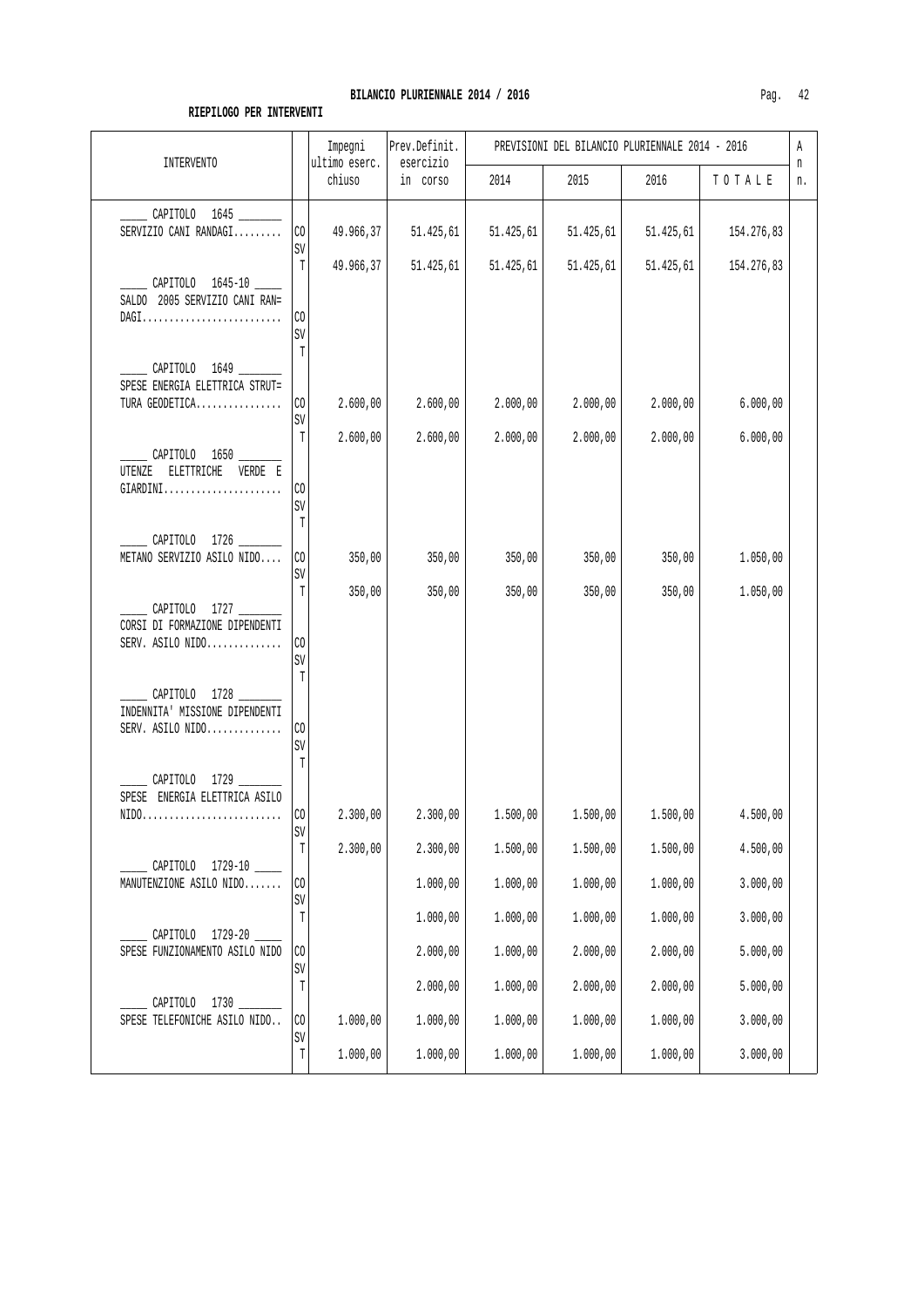### BILANCIO PLURIENNALE 2014 / 2016

| ٢а | - 1 |
|----|-----|
|----|-----|

| INTERVENTO                                                                                                    |                                        | Impegni<br>ultimo eserc. | Prev.Definit.<br>esercizio | PREVISIONI DEL BILANCIO PLURIENNALE 2014 - 2016<br>Α |                         |                         |                          |         |
|---------------------------------------------------------------------------------------------------------------|----------------------------------------|--------------------------|----------------------------|------------------------------------------------------|-------------------------|-------------------------|--------------------------|---------|
|                                                                                                               |                                        | chiuso                   | in corso                   | 2014                                                 | 2015                    | 2016                    | TOTALE                   | n<br>n. |
| ______ CAPITOLO 1731 _______<br>SESE PER MANIFESTAZIONI ORGA=<br>NIZZAZIONE EVENTI E VARIE                    | $\rm CO$<br>SV                         |                          | 500,00                     |                                                      | 500,00                  | 500,00                  | 1.000,00                 |         |
| CAPITOLO 1732<br>ASSICURAZIONE RESP. CIV. ALUN=<br>NI ASILO NIDO                                              | T<br>CO.<br>SV                         | 200,00                   | 500,00<br>200,00           | 200,00                                               | 500,00<br>200,00        | 500,00<br>200,00        | 1.000,00<br>600,00       |         |
| CAPITOLO 1735<br>RETTE PER RICOVERO MINORI                                                                    | T<br>CO<br>SV                          | 200,00<br>110.012,54     | 200,00<br>140.000,00       | 200,00<br>260.000,00                                 | 200,00<br>225.000,00    | 200,00<br>225.000,00    | 600,00<br>710.000,00     |         |
| CAPITOLO 1735-10<br>PAC MINORI (VEDI CAP. E 171)                                                              | $\mathbb T$<br>$\rm CO$<br>SV          | 110.012,54               | 140.000,00<br>30.609,00    | 260.000,00<br>20.000,00                              | 225.000,00<br>20.000,00 | 225.000,00<br>20.000,00 | 710.000,00<br>60.000,00  |         |
| CAPITOLO 1735-20<br>ASSISTENZA SCOLASTICA PORTATO=<br>$RI$ HANDICAP                                           | T<br>CO<br>SV                          |                          | 30.609,00<br>6.500,00      | 20.000,00                                            | 20.000,00<br>18.000,00  | 20.000,00<br>18.000,00  | 60.000,00<br>36.000,00   |         |
| CAPITOLO 1747 ______<br>RETTE PER RICOVERO DIVERSABILI                                                        | T<br>$\rm CO$<br>$\mbox{SV}$           | 153.134,56               | 6.500,00<br>170.000,00     | 151.000,00                                           | 18.000,00<br>145.000,00 | 18.000,00<br>145.000,00 | 36.000,00<br>441.000,00  |         |
| CAPITOLO 1748<br>SPESE DA CONTR. REG. PER RI=<br>COV. DISAB. MENT. IN COMUN.<br>ALLOG G. ( VEDI CAP. 371 E.)  | $\mathbb{T}$<br>CO                     | 153.134,56<br>47.992,51  | 170.000,00<br>70.000,00    | 151.000,00                                           | 145.000,00<br>70.000,00 | 145.000,00<br>70.000,00 | 441.000,00<br>140.000,00 |         |
| CAPITOLO 1749<br>SPORTELLO PSICONCOLOGICO                                                                     | $\mbox{SV}$<br>$\mathbb T$<br>CO<br>SV | 47.992,51                | 70.000,00                  |                                                      | 70.000,00               | 70.000,00               | 140.000,00               |         |
| CAPITOLO 1769<br>METANO SERVIZI CENTRO DIURNO                                                                 | Ί<br>CO<br>SV                          | 3.500,00                 | 3.500,00                   | 3.000,00                                             | 3.000,00                | 3.000,00                | 9.000,00                 |         |
| CAPITOLO 1770-10<br>RETTE DI RICOVERO IN STRUTTURE<br>PER MINORI (NON UTLILIZZARE)                            | T<br>CO<br>SV                          | 3.500,00                 | 3.500,00                   | 3.000,00                                             | 3.000,00                | 3.000,00                | 9.000,00                 |         |
| CAPITOLO 1770-20<br>RETTE DI RICOVERO IN STRUTTURE<br>PER SOGGETTI DIVERSAMENTE ABI<br>$LI$ (NON UTLILIZZARE) | T<br>CO<br>SV<br>T                     |                          |                            |                                                      |                         |                         |                          |         |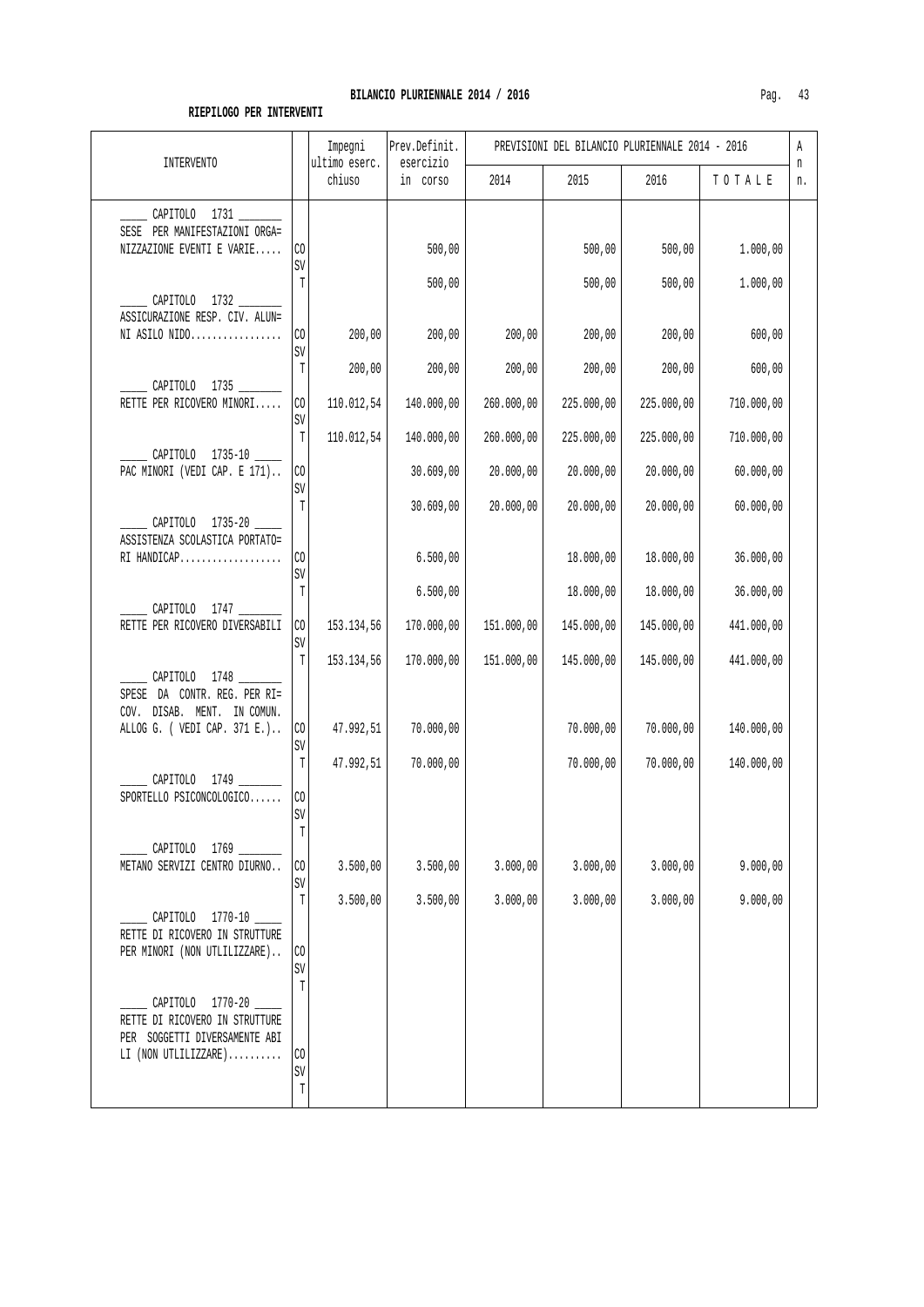| INTERVENTO                                                                                                       |                                | Impegni<br>ultimo eserc. | Prev.Definit.<br>esercizio | PREVISIONI DEL BILANCIO PLURIENNALE 2014 - 2016<br>Α |           |           |            |         |
|------------------------------------------------------------------------------------------------------------------|--------------------------------|--------------------------|----------------------------|------------------------------------------------------|-----------|-----------|------------|---------|
|                                                                                                                  |                                | chiuso                   | in corso                   | 2014                                                 | 2015      | 2016      | TOTALE     | n<br>n. |
| CAPITOLO 1770-30<br>RETTE DI RICOVERO PER ANZIANI.                                                               | $\rm CO$<br>$\mbox{SV}$        | 33.247,46                | 38.000,00                  | 28.000,00                                            | 38.000,00 | 38.000,00 | 104.000,00 |         |
| CAPITOLO 1770-40<br>ASSISTENZA<br>DOMICILIARE AGLI<br>ANZIANI PRESTAZIONI DI SERVIZI                             | T<br>CO<br>SV                  | 33.247,46                | 38.000,00                  | 28.000,00                                            | 38.000,00 | 38.000,00 | 104.000,00 |         |
| CAPITOLO 1780 ______<br>ACQUISTO PRESIDI E AUSILI SCO=<br>LASTICI PER HANDICAP - L. 328<br>( $VEDI$ CAP. E. 360) | T<br>C <sub>0</sub><br>SV<br>T |                          |                            |                                                      |           |           |            |         |
| CAPITOLO 1846<br>INDENNITA' MISSIONE DIPENDENTI<br>SERV. ASSISTENZA                                              | $\rm CO$                       | 390,00                   | 390,00                     | 500,00                                               | 500,00    | 500,00    | 1.500,00   |         |
| CAPITOLO 1847                                                                                                    | SV<br>T                        | 390,00                   | 390,00                     | 500,00                                               | 500,00    | 500,00    | 1.500,00   |         |
| SPESE ENERGIA ELETTRIICA SERV.<br>POLITICHE SOCIALI                                                              | $\rm CO$<br>$\mbox{SV}$        | 16.400,00                | 16.400,00                  | 10.000,00                                            | 10.000,00 | 10.000,00 | 30.000,00  |         |
| CAPITOLO 1848<br>SPESE TELEFONICHE SERV. POLI=                                                                   | T                              | 16.400,00                | 16.400,00                  | 10.000,00                                            | 10.000,00 | 10.000,00 | 30.000,00  |         |
| TICHE SOCIALI                                                                                                    | CO<br>$\mbox{SV}$              | 1.628,50                 | 2.200,00                   | 1.500,00                                             | 1.500,00  | 1.500,00  | 4.500,00   |         |
| CAPITOLO 1849<br>CORSI AGGIORNAMENTO PERSONALE<br>SERV. $ASSIST$                                                 | T<br>$\rm CO$<br>$\mbox{SV}$   | 1.628,50                 | 2.200,00                   | 1.500,00                                             | 1.500,00  | 1.500,00  | 4.500,00   |         |
| CAPITOLO<br>$1850 - 10$<br>ASSICURAZIONI AUTOMEZZI UFF.<br>ASSISTENZA                                            | T<br>CO                        | 3.500,00                 | 3.500,00                   | 3.500,00                                             | 3.500,00  | 3.500,00  | 10.500,00  |         |
|                                                                                                                  | SV<br>$\mathbb T$              | 3.500,00                 | 3.500,00                   | 3.500,00                                             | 3.500,00  | 3.500,00  | 10.500,00  |         |
| CAPITOLO 1851 ______<br>SERVIZIO TRASPORTO A PERSONA<br>$DISABLE$                                                | CO<br>SV                       |                          |                            |                                                      |           |           |            |         |
| CAPITOLO 1851-10<br>TRASPORTO UNIVERSITARI DIVER=<br>SAMENTE ABILI                                               | T<br>CO                        |                          |                            |                                                      |           |           |            |         |
|                                                                                                                  | $\mbox{SV}$<br>T               |                          |                            |                                                      |           |           |            |         |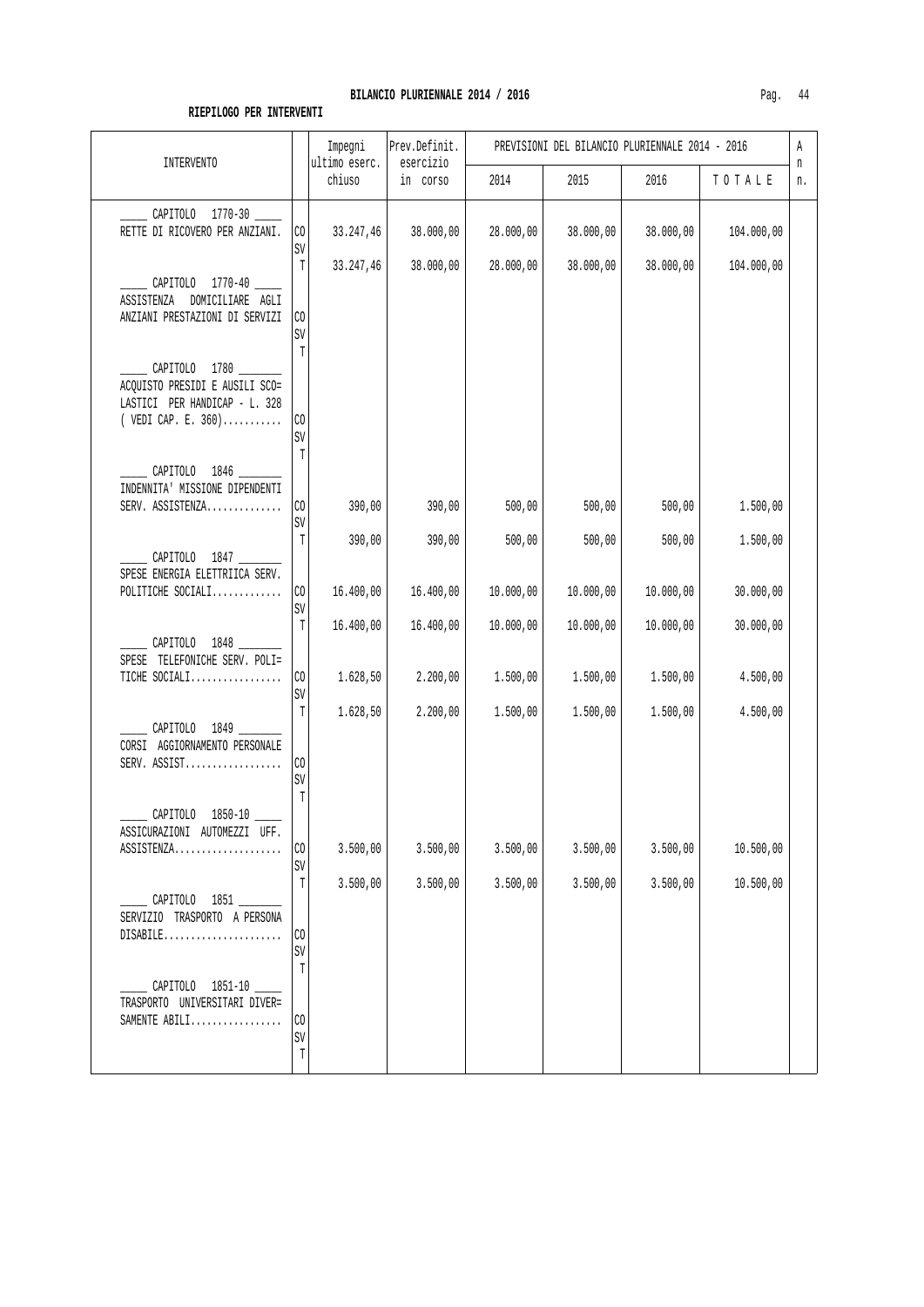| <b>INTERVENTO</b>                                                        |               | Impegni<br>ultimo eserc. | Prev.Definit.<br>esercizio | PREVISIONI DEL BILANCIO PLURIENNALE 2014 - 2016 |            |            |            |         |
|--------------------------------------------------------------------------|---------------|--------------------------|----------------------------|-------------------------------------------------|------------|------------|------------|---------|
|                                                                          |               | chiuso                   | in corso                   | 2014                                            | 2015       | 2016       | TOTALE     | n<br>n. |
| CAPITOLO 1852<br>ATTIVITA' RICREATIVE PER AN=<br>ZIANI (NON UTLILIZZARE) | CO<br>SV      |                          |                            |                                                 |            |            |            |         |
| CAPITOLO 1853<br>MANUTENZIONE AUTOMEZZI SERV.<br>$SOCIALI.$              | T<br>CO.      | 835,86                   | 2.250,00                   | 1.250,00                                        | 1.250,00   | 1.250,00   | 3.750,00   |         |
| CAPITOLO 1854-10                                                         | SV<br>T       | 835,86                   | 2.250,00                   | 1.250,00                                        | 1.250,00   | 1.250,00   | 3.750,00   |         |
| RICOVERO RAGAZZE MADRI                                                   | CO<br>SV      | 53.265,80                | 68.800,00                  | 35.000,00                                       | 50.000,00  | 50.000,00  | 135.000,00 |         |
| CAPITOLO 1855                                                            | T             | 53.265,80                | 68.800,00                  | 35.000,00                                       | 50.000,00  | 50.000,00  | 135.000,00 |         |
| PAC ANZIANI (VEDI CAP. E 170).                                           | CO<br>SV      |                          | 100.609,00                 | 105.887,28                                      | 105.887,28 | 105.887,28 | 317.661,84 |         |
| CAPITOLO 2016<br>SPESE TELEFONICHE SERVIZIO CI=                          | T             |                          | 100.609,00                 | 105.887,28                                      | 105.887,28 | 105.887,28 | 317.661,84 |         |
| MITERIALE                                                                | CO<br>SV      | 371,50                   | 600,00                     | 600,00                                          | 600,00     | 600,00     | 1.800,00   |         |
| CAPITOLO 2017<br>SPESE ENERGIA ELETTRICA SERV.                           | T             | 371,50                   | 600,00                     | 600,00                                          | 600,00     | 600,00     | 1.800,00   |         |
| $CIMITERIALI$                                                            | CO.<br>SV     | 4.000,00                 | 4.000,00                   | 2.000,00                                        | 2.000,00   | 2.000,00   | 6.000,00   |         |
| CAPITOLO 2018<br>ASSICURAZIONI AUTOMEZZI SERV.<br>$CIMITERIALI$          | Т<br>CO<br>SV | 4.000,00                 | 4.000,00                   | 2.000,00                                        | 2.000,00   | 2.000,00   | 6.000,00   |         |
| CAPITOLO<br>2019<br>MANUTENZIONE AUTOMEZZI SERV.                         | T             |                          |                            |                                                 |            |            |            |         |
| $CIMITERIALI$                                                            | CO<br>SV      |                          | 100,00                     |                                                 |            |            |            |         |
| CAPITOLO<br>$2020$ $-$                                                   | $\mathbb T$   |                          | 100,00                     |                                                 |            |            |            |         |
| SPESE MANUTENZIONI CIMITERO                                              | CO<br>SV      | 5.213,80                 | 6.000,00                   | 6.150,00                                        | 6.150,00   | 6.150,00   | 18.450,00  |         |
| CAPITOLO<br>INTERVENTI INDUSTRIA COMMERCIO                               | T             | 5.213,80                 | 6.000,00                   | 6.150,00                                        | 6.150,00   | 6.150,00   | 18.450,00  |         |
| ARTIGIANATO                                                              | CO<br>SV      | 1.000,00                 | 2.100,00                   | 1.100,00                                        | 1.100,00   | 1.100,00   | 3.300,00   |         |
| CAPITOLO<br>SPESE LAVORO INTERINALE                                      | T<br>CO       | 1.000,00                 | 2.100,00                   | 1.100,00                                        | 1.100,00   | 1.100,00   | 3.300,00   |         |
|                                                                          | SV<br>T       |                          |                            |                                                 |            |            |            |         |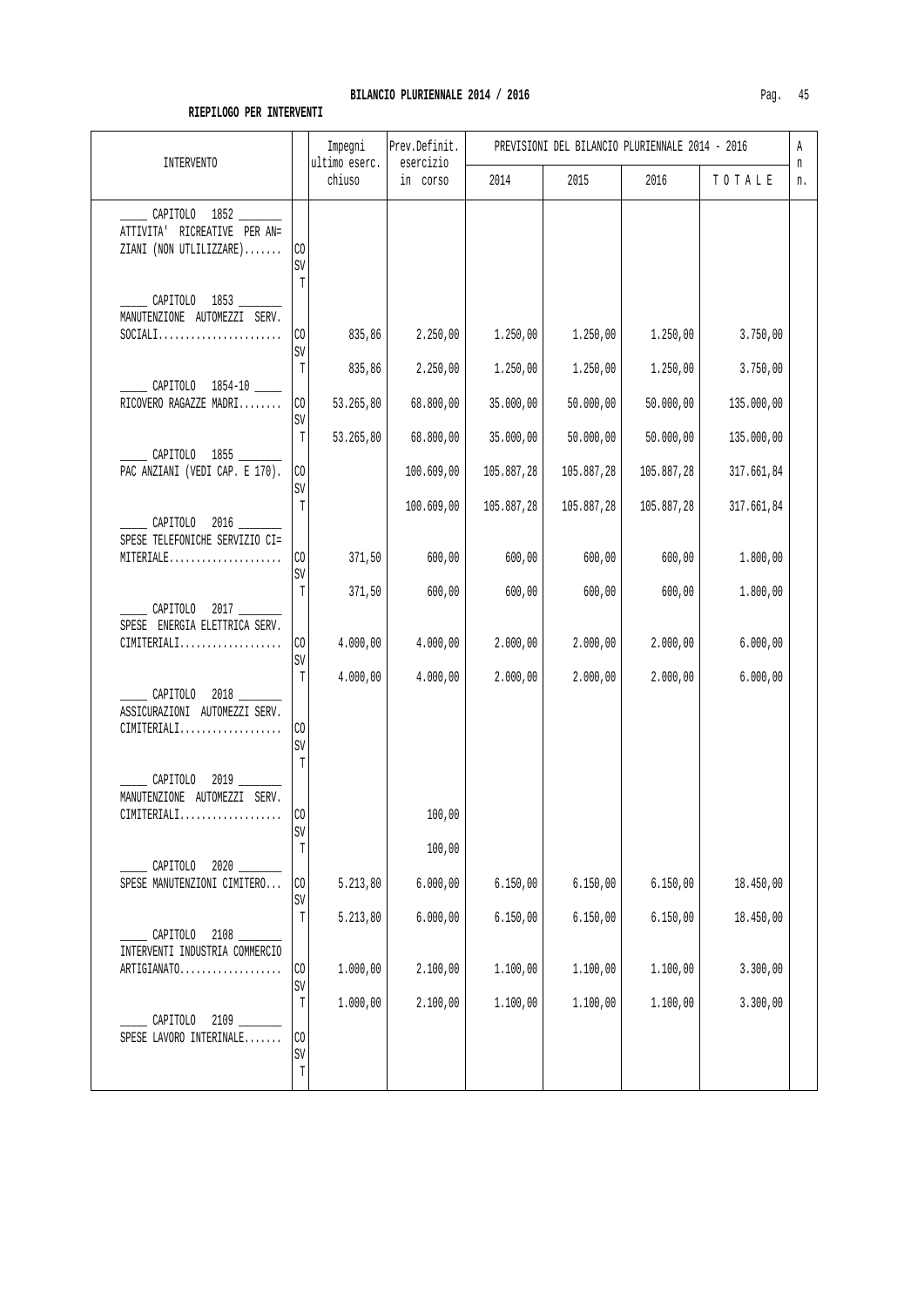| <b>INTERVENTO</b>                                                                                        |                                  | Impegni<br>ultimo eserc. | Prev.Definit.<br>esercizio | PREVISIONI DEL BILANCIO PLURIENNALE 2014 - 2016<br>Α<br>n |                      |                      |                      |    |
|----------------------------------------------------------------------------------------------------------|----------------------------------|--------------------------|----------------------------|-----------------------------------------------------------|----------------------|----------------------|----------------------|----|
|                                                                                                          |                                  | chiuso                   | in corso                   | 2014                                                      | 2015                 | 2016                 | TOTALE               | n. |
| CAPITOLO 2117<br>SPESE TELEFONICHE SERV. SVI=<br>LUPPO ECONOMICO                                         | CO<br>SV                         | 943,05                   | 2.000,00                   | 1.000,00                                                  | 1.000,00             | 1.000,00             | 3.000,00             |    |
| CAPITOLO 2119<br>CORSI AGGIORNAMENTO PERSONALE<br>SVILUPPO ECONOMICO                                     | T<br>CO<br>SV                    | 943,05                   | 2.000,00                   | 1.000,00                                                  | 1.000,00             | 1.000,00             | 3.000,00             |    |
| CAPITOLO 2121<br>INDENNITA' MISSIONI DIPENDENTI<br>SERV. SVILUPPO ECONOMICO                              | T<br>CO<br>SV                    | 250,00                   | 250,00                     | 250,00                                                    | 250,00               | 250,00               | 750,00               |    |
| ___ CAPITOLO 2175 _____<br>METANO SERVIZIO MATTATOIO                                                     | T<br>CO<br>SV<br>T               | 250,00                   | 250,00                     | 250,00                                                    | 250,00               | 250,00               | 750,00               |    |
| CAPITOLO 2176<br>CANONE APPALTO PULIZIA MATTA=<br>$TOIO.$                                                | CO<br>SV<br>T                    |                          |                            |                                                           |                      |                      |                      |    |
| CAPITOLO 2177<br>SPESE ENERGIA ELETTRICA SERV.<br>$MATTATOIO.\ldots\ldots\ldots\ldots\ldots\ldots\ldots$ | CO<br>SV                         | 2.000,00                 | 2.000,00                   | 500,00                                                    | 500,00               | 500,00               | 1.500,00             |    |
| $\sim$ CAPITOLO 2178<br>SPESE TELEFONICHE SERV. MATTA=                                                   | Т<br>CO<br>SV<br>T               | 2.000,00                 | 2.000,00                   | 500,00                                                    | 500,00               | 500,00               | 1.500,00             |    |
| CAPITOLO<br>2327<br>GESTIONE PORTALE IMPRESE (V.<br>$CAP.1056)$                                          | CO<br>$\mbox{SV}$<br>$\mathbb T$ |                          | 1.000,00<br>1.000,00       | 1.000,00<br>1.000,00                                      | 1.000,00<br>1.000,00 | 1.000,00<br>1.000,00 | 3.000,00<br>3.000,00 |    |
| CAPITOLO 2328<br>INTERVENTI IN AGRICOLTURA                                                               | CO<br>SV                         | 1.000,00                 | 1.000,00                   |                                                           |                      |                      |                      |    |
| CAPITOLO 2329<br>PROGETTO<br>SARICER<br>MISURA<br>4.1.2.A.<br>PO FERS 2007/2013<br>( VEDI CAP. E $373$ ) | $\mathbb T$<br>$\rm CO$          | 1.000,00                 | 1.000,00                   | 15.000,00                                                 | 15.000,00            | 15.000,00            | 45.000,00            |    |
|                                                                                                          | SV<br>$\mathbb T$                |                          |                            | 15.000,00                                                 | 15.000,00            | 15.000,00            | 45.000,00            |    |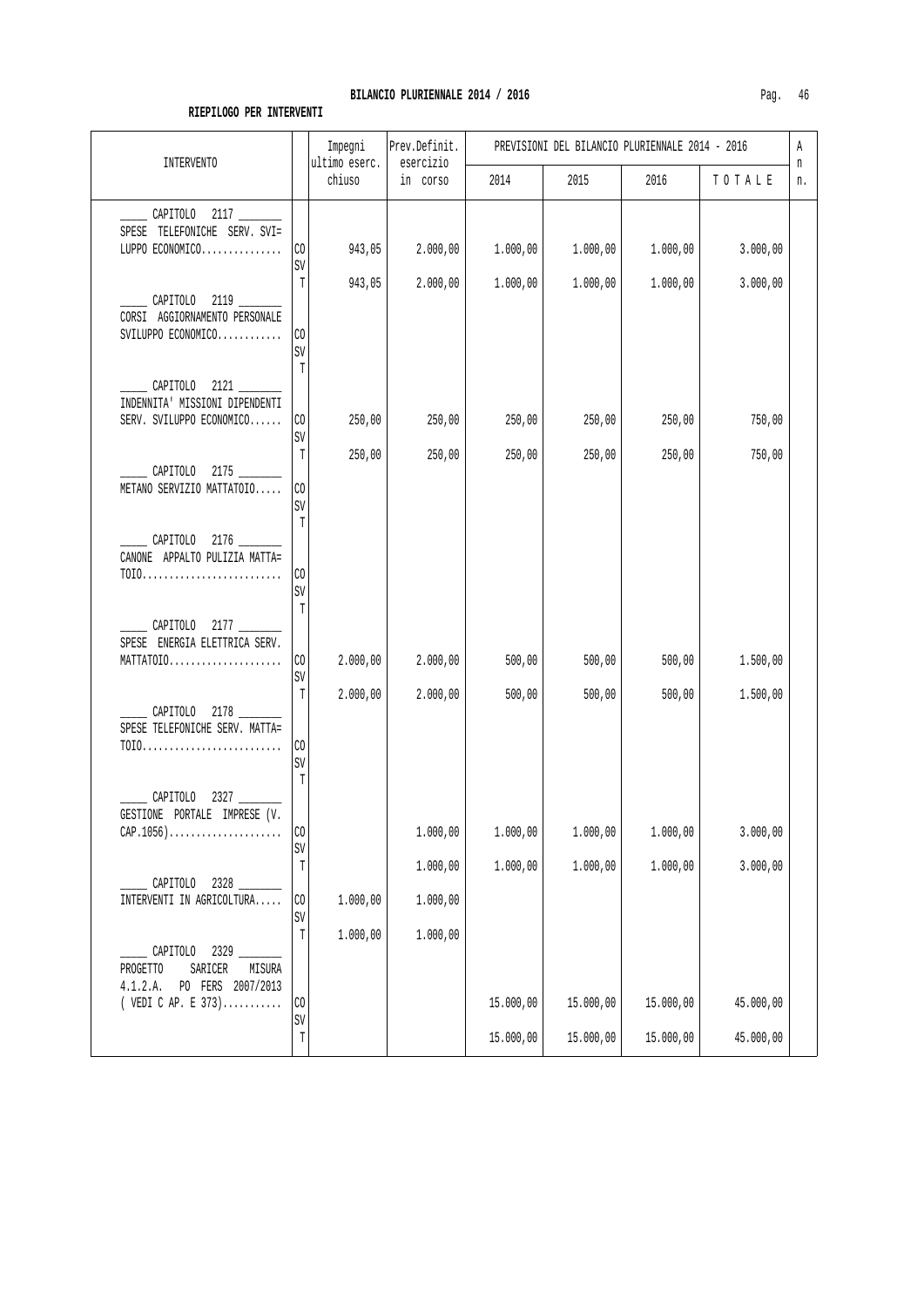|                                                                                                            |                                  | Impegni<br>ultimo eserc.     | Prev.Definit.                | PREVISIONI DEL BILANCIO PLURIENNALE 2014 - 2016<br>Α |                              |                              |                                |         |
|------------------------------------------------------------------------------------------------------------|----------------------------------|------------------------------|------------------------------|------------------------------------------------------|------------------------------|------------------------------|--------------------------------|---------|
| <b>INTERVENTO</b>                                                                                          |                                  | chiuso                       | esercizio<br>in corso        | 2014                                                 | 2015                         | 2016                         | TOTALE                         | n<br>n. |
| $2340$ $\qquad$<br>CAPITOLO<br>ENERGIA ELETTRICA POZZI<br>SPESE<br>IRRIGAZIONE AGRICOLTURA                 | CO<br>SV<br>$\mathbb T$          | 2.000,00<br>2.000,00         | 2.000,00<br>2.000,00         | 1.000,00<br>1.000,00                                 | 1.000,00<br>1.000,00         | 1.000,00<br>1.000,00         | 3.000,00<br>3.000,00           |         |
| TOTALE INTERVENTO<br>3                                                                                     | $_{\rm CO}$<br>SV<br>$\mathbb T$ | 3.383.304,24<br>3.383.304,24 | 3.829.388,76<br>3.829.388,76 | 3.621.263,48<br>3.621.263,48                         | 3.714.662,99<br>3.714.662,99 | 3.714.662,99<br>3.714.662,99 | 11.050.589,46<br>11.050.589,46 |         |
| INTERVENTO 4<br>++++++++++++<br>UTILIZZO DI BENI DI TERZI<br>CAPITOLO<br>NOLO FOTOCOPIATRICI<br>CAPITOLO   | CO<br>SV<br>T                    | 10.500,00<br>10.500,00       | 11.100,00<br>11.100,00       | 10.000,00<br>10.000,00                               | 10.000,00<br>10.000,00       | 10.000,00<br>10.000,00       | 30.000,00<br>30.000,00         |         |
| FITTO LOCALI UTC (PIANO CUGNI)<br>CAPITOLO<br>$358 -$<br>FITTO LOCALI SERV.DEMOGRAFICI.                    | CO<br>SV<br>$\mathbb T$<br>CO    | 10.400,00                    | 10.800,00                    | 10.800,00                                            | 10.800,00                    | 10.800,00                    | 32.400,00                      |         |
| CAPITOLO<br>FITTI LOCALI ARCHIVIO GIUDI=<br>ZIARI                                                          | SV<br>$\mathbb{T}$<br>CO<br>SV   | 10.400,00<br>3.750,00        | 10.800,00                    | 10.800,00                                            | 10.800,00                    | 10.800,00                    | 32.400,00                      |         |
| CAPITOLO<br>FITTO RIMESSA POLIZIA URBANA                                                                   | T<br>CO<br>SV                    | 3.750,00<br>2.160,00         | 2.200,00                     | 2.200,00                                             | 2.200,00                     | 2.200,00                     | 6.600,00                       |         |
| _ CAPITOLO 1504 ___<br>CANONE ATTRAVERSAMENTO FERRO=<br>$VIA - ANAS$                                       | $\mathbb T$<br>CO                | 2.160,00                     | 2.200,00<br>100,00           | 2.200,00<br>100,00                                   | 2.200,00<br>100,00           | 2.200,00<br>100,00           | 6.600,00<br>300,00             |         |
| CAPITOLO 1504-10<br>NOLO MEZZI SERVIZIO IDRICO IN=<br>$TEGRATO. \ldots \ldots \ldots \ldots \ldots \ldots$ | SV<br>T<br>CO<br>SV              |                              | 100,00                       | 100,00                                               | 100,00                       | 100,00                       | 300,00                         |         |
| CAPITOLO 1868<br>FITTO LOCALI UFF. ASSISTENZA                                                              | T<br>CO<br>SV<br>T               |                              |                              |                                                      |                              |                              |                                |         |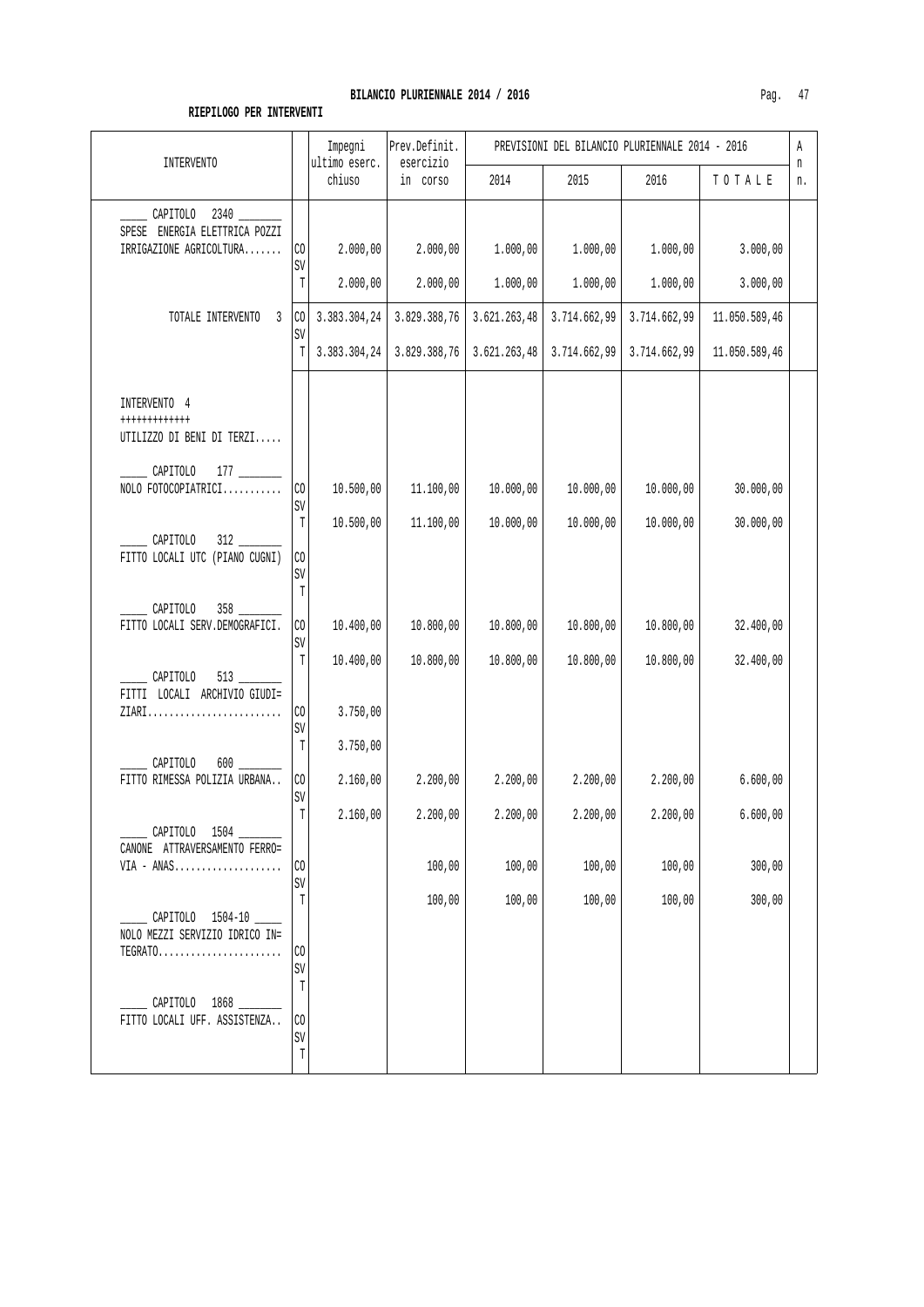#### **RIEPILOGO PER INTERVENTI**

CAPITOLO 84 QUOTA ANCI ED ASSOCIAZIONI AU=

 $\Box$  CAPITOLO 178  $\Box$ TRASFERIMENTO TEFA A PROVINCIA

 \_\_\_\_\_ CAPITOLO 315 \_\_\_\_\_\_\_\_ CONTRIBUTI STAZIONE APPALTANTE SV T

SV

SV

SV

| <b>INTERVENTO</b>                                                                                                                                                                             |                                                   | Impegni<br>ultimo eserc. | Prev.Definit.<br>esercizio | PREVISIONI DEL BILANCIO PLURIENNALE 2014 - 2016 |           |           |           |    |  |
|-----------------------------------------------------------------------------------------------------------------------------------------------------------------------------------------------|---------------------------------------------------|--------------------------|----------------------------|-------------------------------------------------|-----------|-----------|-----------|----|--|
|                                                                                                                                                                                               |                                                   | chiuso                   | in corso                   | 2014                                            | 2015      | 2016      | TOTALE    | n. |  |
| CAPITOLO 1869<br>CONVENZIONE IACP                                                                                                                                                             | CO<br>SV                                          |                          |                            |                                                 |           |           |           |    |  |
| CAPITOLO 2125<br>UTILIZZO CENTRO FIERISTICO ASI                                                                                                                                               | T<br>$\rm CO$<br>SV<br>T                          |                          |                            |                                                 |           |           |           |    |  |
| TOTALE INTERVENTO<br>4                                                                                                                                                                        | C <sub>0</sub><br>SV                              | 26.810,00                | 24.200,00                  | 23.100,00                                       | 23.100,00 | 23.100,00 | 69.300,00 |    |  |
|                                                                                                                                                                                               | $\mathbb{T}$                                      | 26.810,00                | 24.200,00                  | 23.100,00                                       | 23.100,00 | 23.100,00 | 69.300,00 |    |  |
| INTERVENTO 5<br>++++++++++++<br>TRASFERIMENTI<br>CAPITOLO<br>QUOTE CONTRIBUTIVE ASI (NON U=<br>$TILLIZZARE$ )<br>81<br>CAPITOLO<br>CONTRIBUTO ASSOCIATIVO GAL KA=<br>LAT EST (NON UTILIZZARE) | C <sub>0</sub><br>SV<br>T<br>C <sub>0</sub><br>SV |                          |                            |                                                 |           |           |           |    |  |
| 82<br>CAPITOLO<br>TRASFERIMENTO PERSONALE PRECA=<br>RIO PRESSO ALTRI ENTI CO                                                                                                                  | T                                                 |                          |                            |                                                 |           |           |           |    |  |

TONOME........................ CO 1.500,00 4.500,00 2.250,00 2.250,00 2.250,00 6.750,00

REGIONALE CATANIA................ |CO | 424.966,00 | 85.067,75 | 85.067,75 | 85.067,75 | 255.203,25

PER GARE...................... CO 705,00 1.000,00 1.000,00 1.000,00 1.000,00 3.000,00

 $T$  1.500,00 4.500,00 2.250,00 2.250,00 2.250,00 6.750,00

 $T$  424.966,00 85.067,75 85.067,75 85.067,75 255.203,25

T 705,00 1.000,00 1.000,00 1.000,00 1.000,00 3.000,00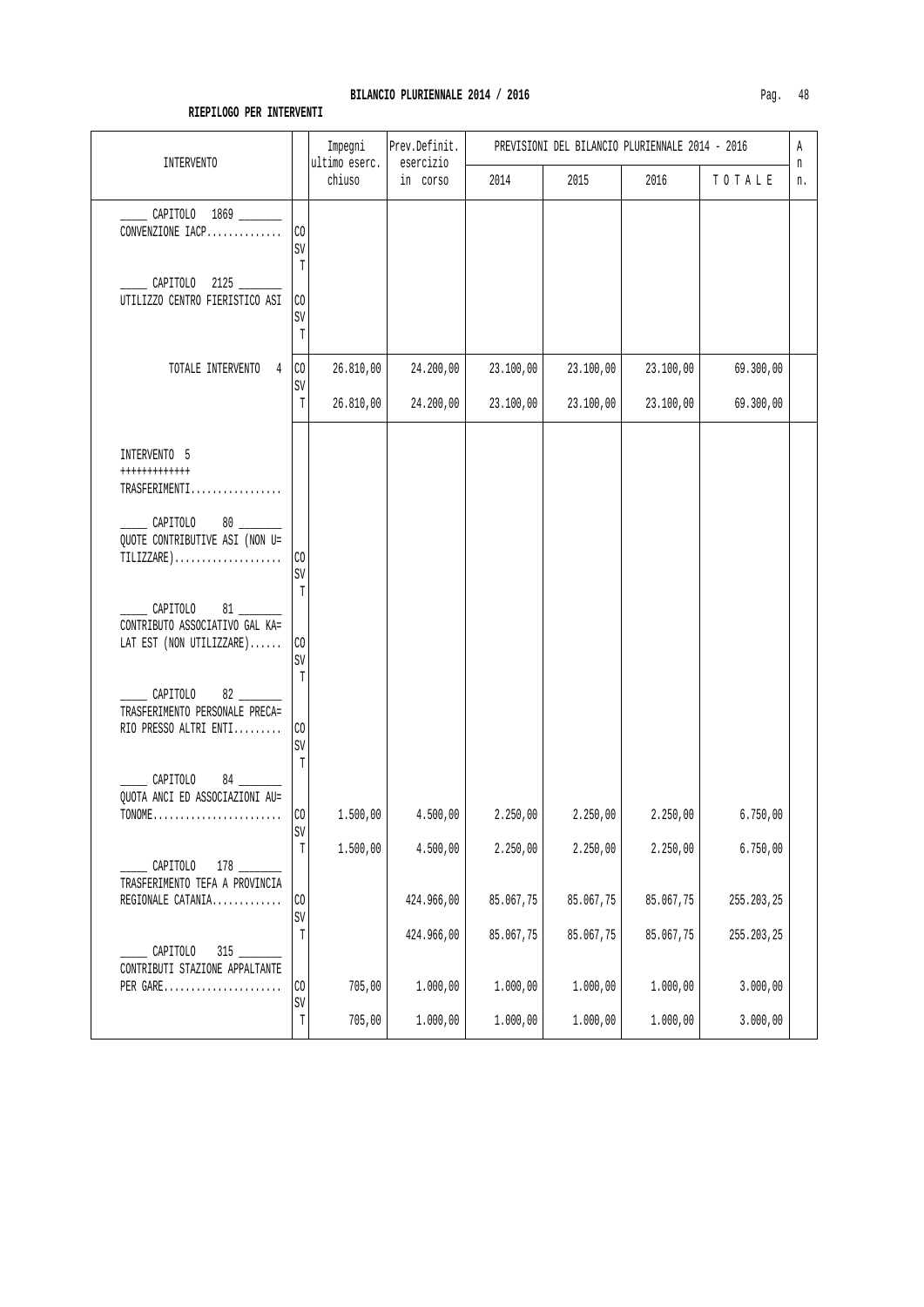| <b>INTERVENTO</b>                                                                                           | Impegni<br>ultimo eserc.           |                  | Prev.Definit.<br>esercizio | PREVISIONI DEL BILANCIO PLURIENNALE 2014 - 2016 |                  |                  |                        |         |  |
|-------------------------------------------------------------------------------------------------------------|------------------------------------|------------------|----------------------------|-------------------------------------------------|------------------|------------------|------------------------|---------|--|
|                                                                                                             |                                    | chiuso           | in corso                   | 2014                                            | 2015             | 2016             | $T$ 0 $T$ A L $\cal E$ | n<br>n. |  |
| CAPITOLO<br>CONTRIBUTI SCUOLA MATERNA                                                                       | CO<br>SV                           |                  |                            |                                                 |                  |                  |                        |         |  |
| $754$ $\qquad$<br>CAPITOLO<br>CONTRIBUTI SCUOLA ELEMENTARE                                                  | T<br>$\rm CO$<br>SV<br>$\mathbb T$ |                  |                            |                                                 |                  |                  |                        |         |  |
| CAPITOLO 792<br>CONTRIBUTI SCUOLA                                                                           | $\mathcal{C}^{\bullet}$<br>SV      | 2.000,00         | 4.000,00                   | 2.000,00                                        | 2.000,00         | 2.000,00         | 6.000,00               |         |  |
| CAPITOLO<br>SPESE PER BORSA DI STUDIO FI=<br>NANZ. REGIONALE CAP ENTRATA                                    | $\mathbb T$<br>$\rm CO$<br>SV      | 2.000,00         | 4.000,00                   | 2.000,00                                        | 2.000,00         | 2.000,00         | 6.000,00               |         |  |
| CAPITOLO<br>CONSORZIO UNIVERSITARIO                                                                         | T<br>CO<br>SV<br>$\mathbb T$       |                  |                            |                                                 |                  |                  |                        |         |  |
| 902<br>CAPITOLO<br>POLITICHE UNIVERSITARIE                                                                  | $\rm CO$<br>SV<br>$\mathbb T$      |                  |                            |                                                 |                  |                  |                        |         |  |
| CAPITOLO<br>903<br>INTERVENTI DI POLITICA SCOLA=<br>$STICA$                                                 | $\rm CO$<br>SV<br>T                | 500,00<br>500,00 |                            |                                                 |                  |                  |                        |         |  |
| CAPITOLO<br>CONSORZIO UNIVERSITA'                                                                           | CO<br>$\mbox{SV}$<br>$\mathbb T$   |                  |                            |                                                 |                  |                  |                        |         |  |
| 905<br>CAPITOLO<br>BORSE DI STUDIO FINANZ. DALLA<br>ESERCIZI PRECEDENTI<br>REGIONE<br>$(V$ INC. CAP. 354 E) | $\rm CO$                           | 40.983,00        | 65.720,00                  | 65.720,00                                       | 65.720,00        | 65.720,00        | 197.160,00             |         |  |
| CAPITOLO 1001<br>CONTRIBUTI MANIFESTAZIONI VA=                                                              | $\mbox{SV}$<br>$\mathbb T$         | 40.983,00        | 65.720,00                  | 65.720,00                                       | 65.720,00        | 65.720,00        | 197.160,00             |         |  |
| RIE                                                                                                         | $\rm CO$<br>$\mbox{SV}$            | 2.100,00         | 2.100,00                   | 2.100,00                                        | 2.100,00         | 2.100,00         | 6.300,00               |         |  |
| CAPITOLO 1001-10<br>CONTRIBUTI PER POLITICHE GIO=                                                           | T                                  | 2.100,00         | 2.100,00                   | 2.100,00                                        | 2.100,00         | 2.100,00         | 6.300,00               |         |  |
| $VANILI$                                                                                                    | CO<br>$\mbox{SV}$<br>$\mathbb T$   | 650,00<br>650,00 | 1.000,00<br>1.000,00       | 600,00<br>600,00                                | 600,00<br>600,00 | 600,00<br>600,00 | 1.800,00<br>1.800,00   |         |  |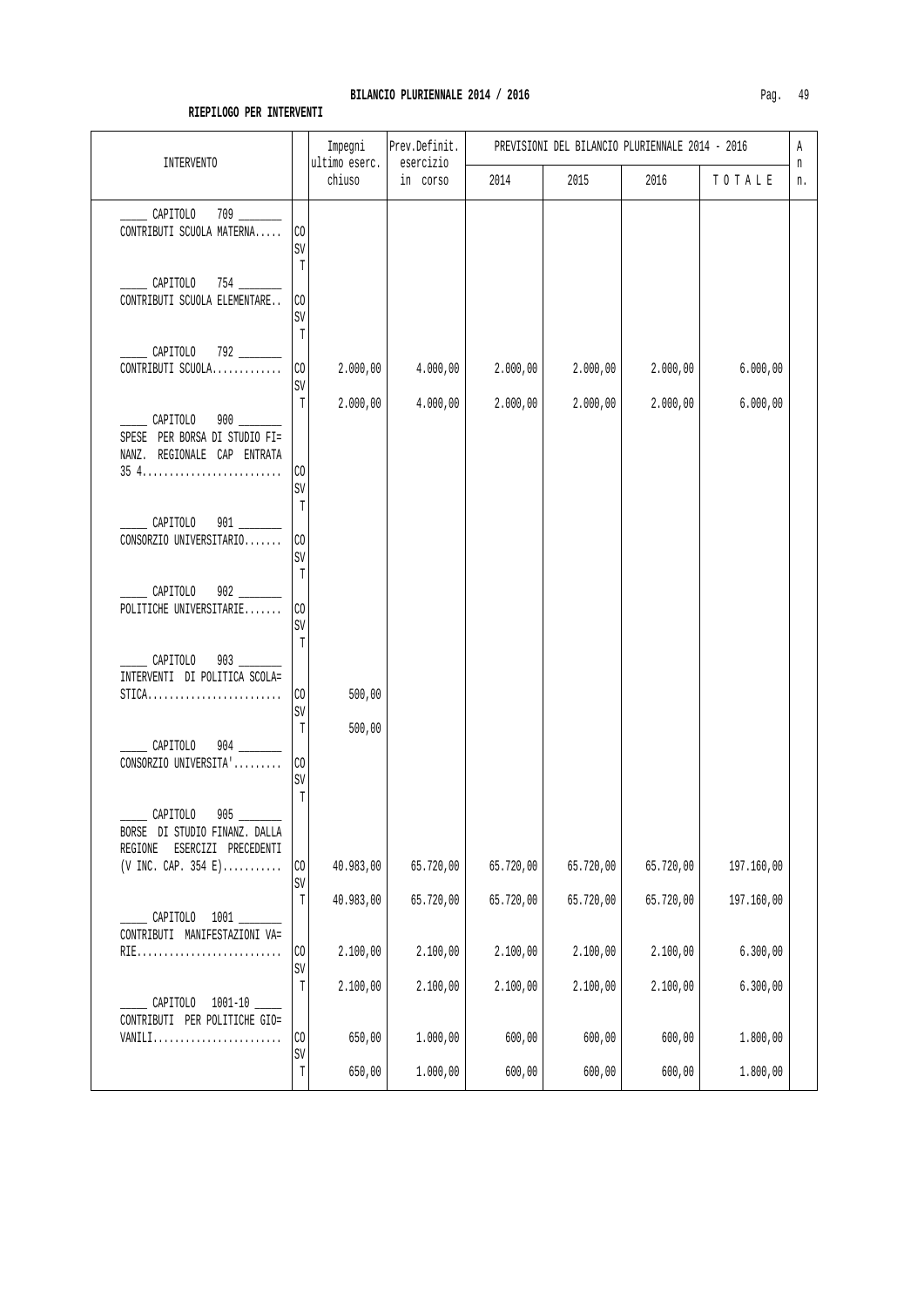| <b>INTERVENTO</b>                                                                                              |                              | Impegni<br>ultimo eserc. | Prev.Definit.<br>esercizio | PREVISIONI DEL BILANCIO PLURIENNALE 2014 - 2016 |           |           | Α<br>n    |    |
|----------------------------------------------------------------------------------------------------------------|------------------------------|--------------------------|----------------------------|-------------------------------------------------|-----------|-----------|-----------|----|
|                                                                                                                |                              | chiuso                   | in corso                   | 2014                                            | 2015      | 2016      | TOTALE    | n. |
| CAPITOLO 1002 ____<br>CONTRIBUTI PER ASSOCIAZIONI<br>TEATRALI E CULTURALI E VARIE                              | $\rm CO$<br>SV               | 17.000,00                | 17.000,00                  | 17.000,00                                       | 17.000,00 | 17.000,00 | 51.000,00 |    |
| CAPITOLO 1003<br>MANIFESTAZIONI SS.PATRONI CON=<br>CESSIONE CONTRIBUTI                                         | T<br>$\rm CO$<br>SV<br>T     | 17.000,00                | 17.000,00                  | 17.000,00                                       | 17.000,00 | 17.000,00 | 51.000,00 |    |
| CAPITOLO 1004 _____<br>MANIFESTAZIONE NATALE ( CONCES=<br>SIONE CONTRIBUTI)                                    | $\rm CO$<br>SV               | 1.000,00                 | 6.259, 15                  |                                                 |           |           |           |    |
| CAPITOLO 1128<br>CONTRIBUTI PER ATTIVITA' SPOR=<br>TIVE                                                        | T<br>$\rm CO$<br>SV          | 1.000,00                 | 6.259, 15<br>2.100,00      | 2.100,00                                        | 2.100,00  | 2.100,00  | 6.300,00  |    |
| CAPITOLO 1129<br>PROMOZIONE CENTRO MUSICALE                                                                    | $\mathbb T$<br>CO<br>SV<br>T |                          | 2.100,00                   | 2.100,00                                        | 2.100,00  | 2.100,00  | 6.300,00  |    |
| CAPITOLO 1208<br>CONTRIBUTO PER INTERVENTI TU=<br>RISTICI (CONS. DUCEZIO)                                      | CO<br>SV<br>T                |                          |                            |                                                 |           |           |           |    |
| CAPITOLO 1209<br>INTERVENTI TURISMO                                                                            | $\rm CO$<br>SV               | 500,00                   | 5.500,00                   | 5.500,00                                        | 5.500,00  | 5.500,00  | 16.500,00 |    |
| CAPITOLO 1210<br>MANIFESTAZIONI TURISTICHE FE=<br>STA MADONNA DEL PIANO E TURI=                                | T                            | 500,00                   | 5.500,00                   | 5.500,00                                        | 5.500,00  | 5.500,00  | 16.500,00 |    |
| $SMO$ RURALE                                                                                                   | CO<br>SV                     | 1.000,00                 | 4.500,00                   | 4.500,00                                        | 4.500,00  | 4.500,00  | 13.500,00 |    |
| CAPITOLO 1211<br>SPESE PER MANIFESTAZIONI TURI=<br>STICI CONTRIBUTI FINANZIATO<br>REG IONE VEDI CAP.355 DI EN= | $\mathbb T$                  | 1.000,00                 | 4.500,00                   | 4.500,00                                        | 4.500,00  | 4.500,00  | 13.500,00 |    |
| TRATA                                                                                                          | CO<br>SV                     | 16.000,00                |                            |                                                 |           |           |           |    |
| CAPITOLO 1211-10<br>SPESE PER MANIFESTAZIONE TURI=<br>STCHE CONTRIBUTI PROVINCIALI                             | $\mathbb T$                  | 16.000,00                |                            |                                                 |           |           |           |    |
| VE DI CAP. 390/30 DI ENTRATA                                                                                   | CO<br>SV                     |                          | 2.500,00                   | 2.500,00                                        | 2.500,00  | 2.500,00  | 7.500,00  |    |
|                                                                                                                | T                            |                          | 2.500,00                   | 2.500,00                                        | 2.500,00  | 2.500,00  | 7.500,00  |    |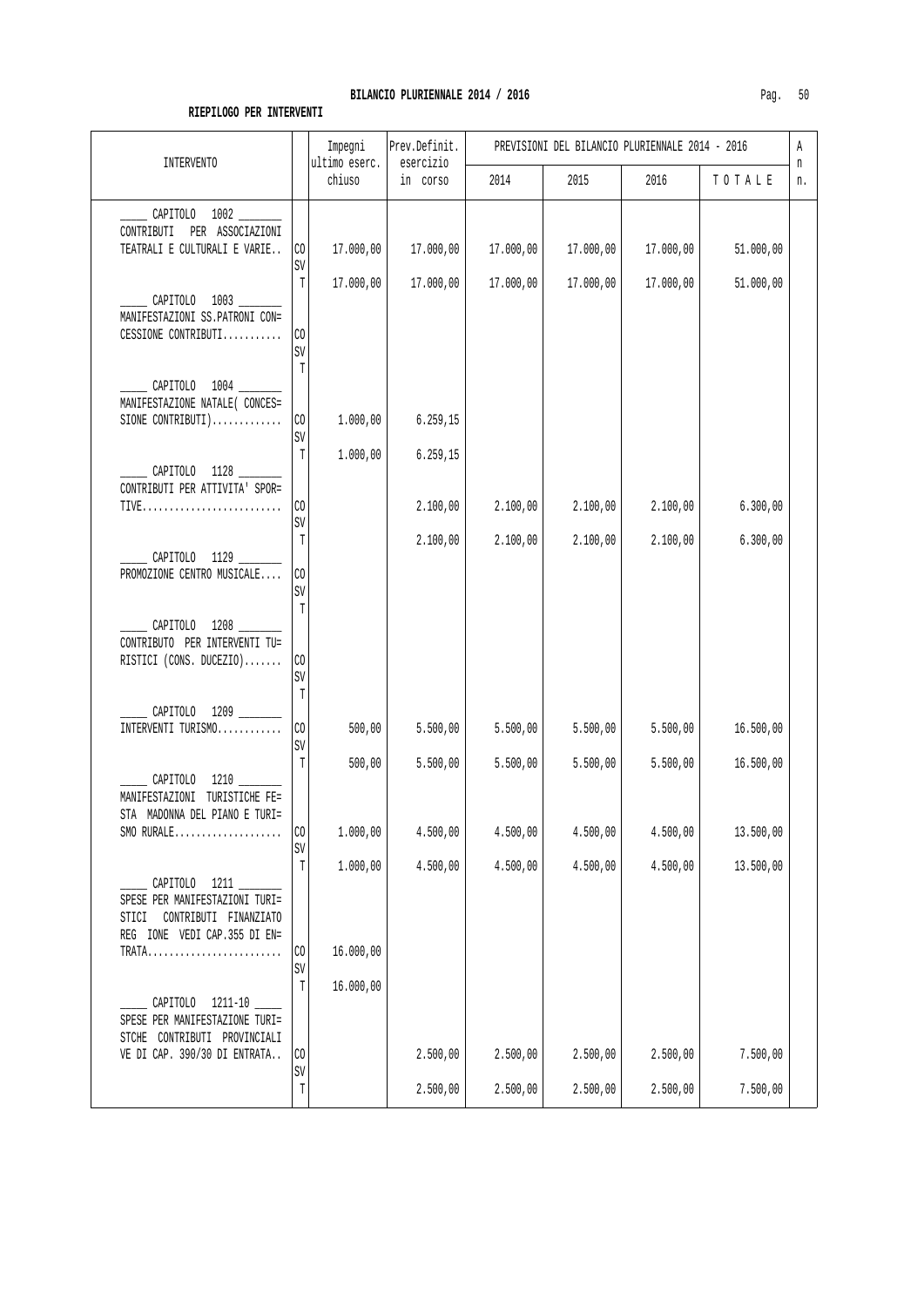| <b>INTERVENTO</b>                                                                                   |                                  | Impegni<br>ultimo eserc. | Prev.Definit.<br>esercizio | PREVISIONI DEL BILANCIO PLURIENNALE 2014 - 2016 |           |           |                     |         |
|-----------------------------------------------------------------------------------------------------|----------------------------------|--------------------------|----------------------------|-------------------------------------------------|-----------|-----------|---------------------|---------|
|                                                                                                     |                                  | chiuso                   | in corso                   | 2014                                            | 2015      | 2016      | TOTALE              | n<br>n. |
| CAPITOLO 1212<br>CONTRIBUTO ASSOCIATIVO GAL KA=                                                     | CO<br>SV                         |                          | 100,00                     |                                                 |           |           |                     |         |
| CAPITOLO 1506<br>TRASFERIMENTO ALLA REGIONE SI=<br>CILIANA ADDIZIONALE FOGNATURA<br>$E$ DEPURAZIONE | Т<br>$\rm CO$<br>SV              |                          | 100,00                     |                                                 |           |           |                     |         |
| CAPITOLO 1507<br>COMPARTECIPAZIONE SPESE ATO<br>$ACQUA$                                             | T<br>$\rm CO$<br>SV              | 13.500,00                | 3.500,00                   | 13.104,00                                       | 13.104,00 | 13.104,00 | 39.312,00           |         |
| CAPITOLO 1556<br>TRIBUTO CONFERIMENTO RIFIUTI<br>IN DISCARICA (NON UTLILIZZARE)                     | T<br>CO<br>SV                    | 13.500,00                | 3.500,00                   | 13.104,00                                       | 13.104,00 | 13.104,00 | 39.312,00           |         |
| CAPITOLO 1557<br>COMPARTECIPAZIONE SPESE ATO R=                                                     | $\mathbb{T}$<br>CO<br>SV<br>T    |                          |                            |                                                 |           |           |                     |         |
| CAPITOLO 1558<br>CONTRATTO DI SERVIZI KALAT AM=<br>BIENTE SPA                                       | CO<br>SV<br>T                    |                          |                            |                                                 |           |           |                     |         |
| CAPITOLO 1559<br>QUOTA CONFERIMENTO RIFIUTI IN<br>DISCARICA                                         | $_{\rm CO}$<br>SV<br>$\mathbb T$ |                          |                            |                                                 |           |           |                     |         |
| CAPITOLO 1560 _____<br>QUOTA PARTECIPAZIONE SPESE<br>FUNZIONAMENTO SRR                              | CO<br>SV                         |                          | 22.246,04                  | 22.246,04                                       | 22.246,04 | 22.246,04 | 66.738,12           |         |
| CAPITOLO 1658<br>CONTRIBUTO PROGETTO "ADOTTA UN                                                     | T<br>$\rm CO$<br>SV              |                          | 22.246,04                  | 22.246,04<br>500,00                             | 22.246,04 | 22.246,04 | 66.738,12<br>500,00 |         |
| CAPITOLO 1733                                                                                       | T                                |                          |                            | 500,00                                          |           |           | 500,00              |         |
| CONTR. ASSOC. PER ANIMAZIONE<br>TERRIT. PER MINORI - L. 328<br>(VE DI CAP. 360 E.)                  | $\rm CO$                         | 2.214,20                 | 2.214,20                   | 2.214,20                                        | 2.214,20  | 2.214,20  | 6.642, 60           |         |
|                                                                                                     | SV<br>$\mathbb T$                | 2.214,20                 | 2.214,20                   | 2.214,20                                        | 2.214,20  | 2.214,20  | 6.642, 60           |         |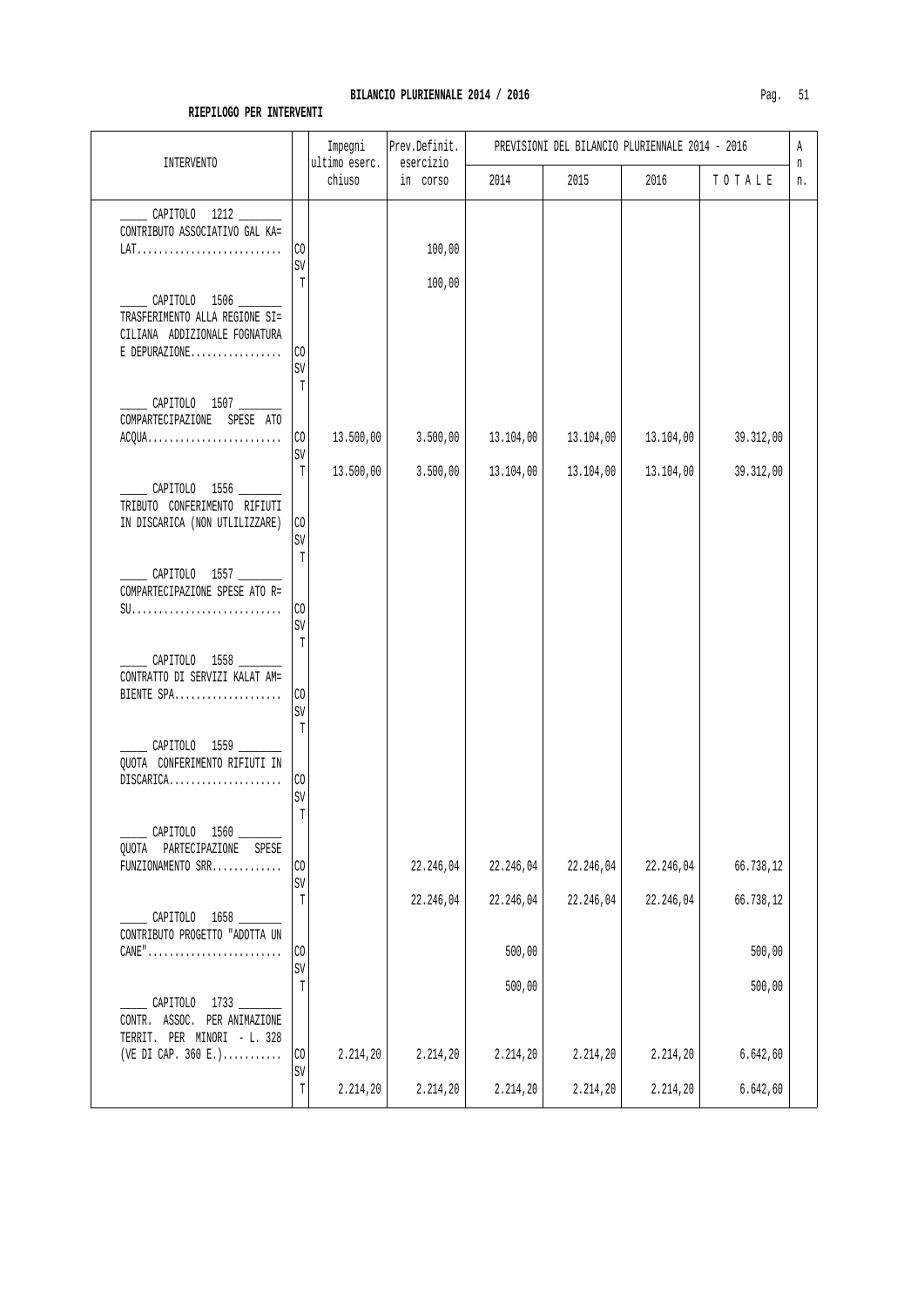| <b>INTERVENTO</b>                                                                           |                      | Impegni<br>ultimo eserc. | Prev.Definit.<br>esercizio | PREVISIONI DEL BILANCIO PLURIENNALE 2014 - 2016 |                      |                      |                        |         |
|---------------------------------------------------------------------------------------------|----------------------|--------------------------|----------------------------|-------------------------------------------------|----------------------|----------------------|------------------------|---------|
|                                                                                             |                      | chiuso                   | in corso                   | 2014                                            | 2015                 | 2016                 | TOTALE                 | n<br>n. |
| CAPITOLO 1733-1<br>EDUCATIVA MINORI<br>ASSISTENZA                                           |                      |                          |                            |                                                 |                      |                      |                        |         |
| TERR.LE E PREVENZIONE L.R.<br>328 (VEDI CAP. E 360)                                         | $\rm CO$             | 1.529,95                 | 1.529,95                   | 1.529,95                                        | 1.529,95             | 1.529,95             | 4.589,85               |         |
| CAPITOLO 1734                                                                               | SV<br>T              | 1.529,95                 | 1.529,95                   | 1.529,95                                        | 1.529,95             | 1.529,95             | 4.589,85               |         |
| CONTR. FAMIGLIE PER ASSIST.<br>DOM. (S.E.D.) MINORI - L. 328<br>$(VEDI CAP. 360 E.).\ldots$ | $\rm CO$             |                          | 7.407,96                   | 7.407,96                                        | 7.407,96             | 7.407,96             | 22.223,88              |         |
|                                                                                             | SV<br>T              |                          | 7.407,96                   | 7.407,96                                        | 7.407,96             | 7.407,96             | 22.223,88              |         |
| CAPITOLO 1734-1<br>ASSISTENZA SCOLASTICA MINORI                                             |                      |                          |                            |                                                 |                      |                      |                        |         |
| L.R. 328 (VEDI CAP. E. 360)                                                                 | $\rm CO$<br>SV<br>T  |                          | 7.407,96<br>7.407,96       | 7.407,96<br>7.407,96                            | 7.407,96<br>7.407,96 | 7.407,96<br>7.407,96 | 22.223,88<br>22.223,88 |         |
| CAPITOLO 1736<br>CONTRIBUTI AD ASSOCIAZIONI OR=<br>GANIZZAZIONE EVENTI, MANIFE=             |                      |                          |                            |                                                 |                      |                      |                        |         |
| STAZ IONI E VARIE                                                                           | C <sub>0</sub><br>SV |                          |                            |                                                 |                      |                      |                        |         |
| CAPITOLO 1742<br>CONTRIB. PER ASSIST. DOM. DI=<br>VERSABILI - L. 328 (VEDI CAP.             | T                    |                          |                            |                                                 |                      |                      |                        |         |
| $360E.$ )                                                                                   | CO<br>SV             |                          | 9.892, 77                  | 9.892,77                                        | 9.892,77             | 9.892,77             | 29.678,31              |         |
| CAPITOLO 1743<br>CONTR. ASSOCIAZ. PER CENTRI                                                | Т                    |                          | 9.892,77                   | 9.892,77                                        | 9.892,77             | 9.892,77             | 29.678,31              |         |
| AGGREGATIVI DIVERSABILI - L.<br>$328$ (CAP. 360 E.)                                         | CO<br>SV             | 11.572,68                | 11.572,68                  | 11.572,68                                       | 11.572,68            | 11.572,68            | 34.718,04              |         |
| CAPITOLO<br>1744<br>CONTR. INSER. LAV. E INTEGR.                                            | $\mathbb T$          | 11.572,68                | 11.572,68                  | 11.572,68                                       | 11.572,68            | 11.572,68            | 34.718,04              |         |
| SOCIO CULT. - L. 328 ( VEDI<br>CAP . 360 $E.$ )                                             | CO<br>$\mbox{SV}$    |                          | 2.986,50                   | 2.986,50                                        | 2.986,50             | 2.986,50             | 8.959, 50              |         |
| CAPITOLO 1745                                                                               | Т                    |                          | 2.986,50                   | 2.986,50                                        | 2.986,50             | 2.986,50             | 8.959,50               |         |
| CONTR. INSERIM. LAVOR. - ATT.<br>SOCIALI PER TOSSICODIPEND. -<br>L. 328 ( VEDI CAP. 360 E.) | CO                   | 1.866,56                 | 1.866,56                   | 1.866,56                                        | 1.866,56             | 1.866,56             | 5.599,68               |         |
| CAPITOLO 1746 ______                                                                        | $\mbox{SV}$<br>Т     | 1.866,56                 | 1.866,56                   | 1.866,56                                        | 1.866,56             | 1.866,56             | 5.599,68               |         |
| INTERVENTI A FAVORE DEI PORTA=<br>TORI DI HANDICAP                                          | CO                   | 28.499,28                | 33.500,00                  | 33.500,00                                       | 33.500,00            | 33.500,00            | 100.500,00             |         |
|                                                                                             | SV<br>T              | 28.499,28                | 33.500,00                  | 33.500,00                                       | 33.500,00            | 33.500,00            | 100.500,00             |         |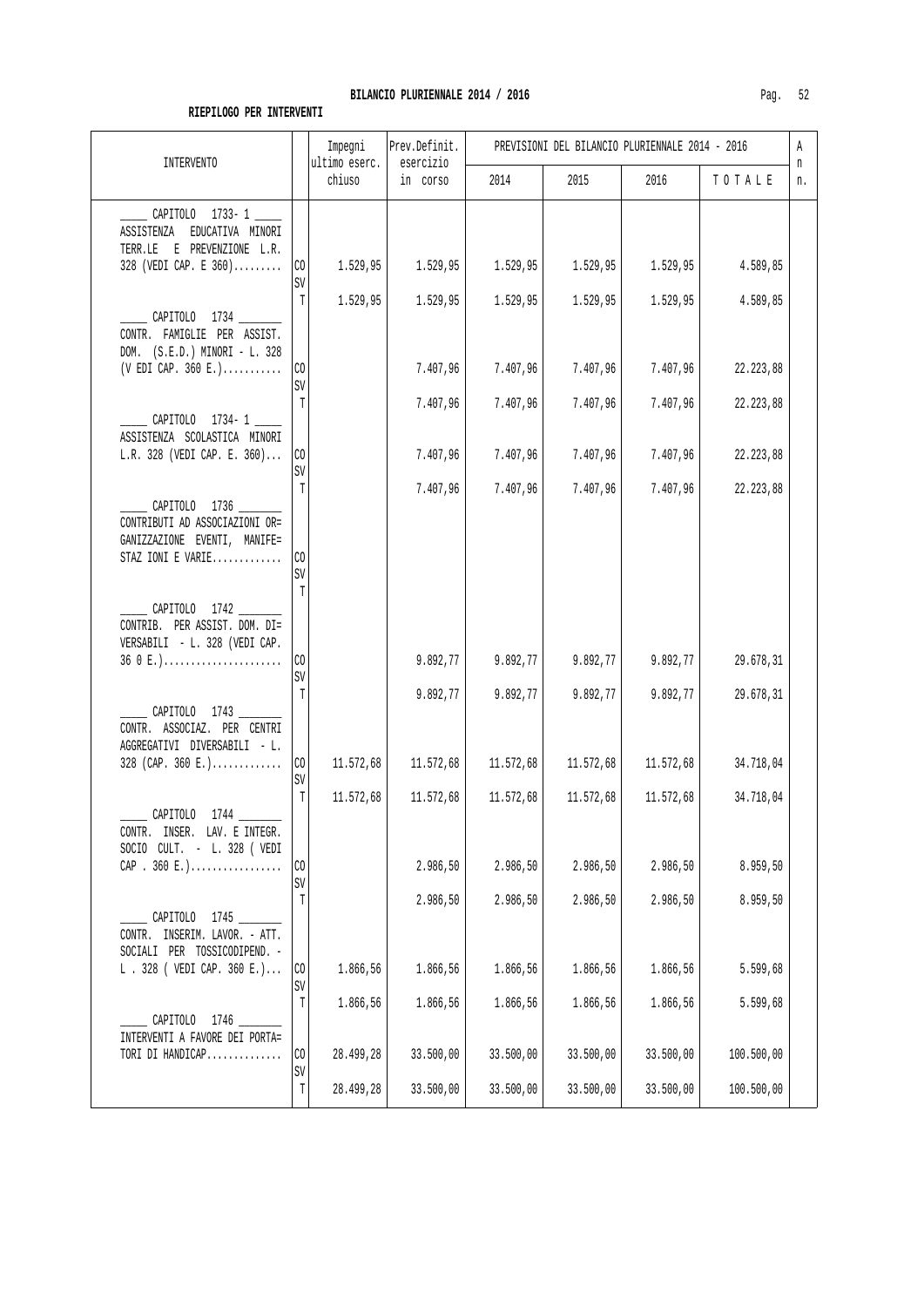| <b>INTERVENTO</b>                                                                                                                                                        |                      | Impegni<br>ultimo eserc. | Prev.Definit.<br>esercizio | PREVISIONI DEL BILANCIO PLURIENNALE 2014 - 2016 |           |           |            |         |
|--------------------------------------------------------------------------------------------------------------------------------------------------------------------------|----------------------|--------------------------|----------------------------|-------------------------------------------------|-----------|-----------|------------|---------|
|                                                                                                                                                                          |                      | chiuso                   | in corso                   | 2014                                            | 2015      | 2016      | TOTALE     | n<br>n. |
| CAPITOLO 1771<br>ASSISTENZA DOMIC. ANZ. - ASS.<br>SERV. L. 328 ( VEDI CAP. 360<br>$E$ )                                                                                  | CO                   |                          | 11.572,68                  | 11.572,68                                       | 11.572,68 | 11.572,68 | 34.718,04  |         |
|                                                                                                                                                                          | SV<br>Т              |                          | 11.572,68                  | 11.572,68                                       | 11.572,68 | 11.572,68 | 34.718,04  |         |
| CAPITOLO 1771-1<br>INTEGRAZIONE LAVORATIVA ANZIA=<br>NI L.R. 328 (VEDI CAP. E.                                                                                           |                      |                          |                            |                                                 |           |           |            |         |
| $360)$                                                                                                                                                                   | C <sub>0</sub><br>SV |                          | 2.426, 53                  | 2.426,53                                        | 2.426,53  | 2.426,53  | 7.279,59   |         |
| CAPITOLO 1772<br>CENTRI AGGREGATIVI ANZIANI -                                                                                                                            | T                    |                          | 2.426,53                   | 2.426,53                                        | 2.426,53  | 2.426,53  | 7.279,59   |         |
| L- 328/2000 ( VEDI CAP. 360E).                                                                                                                                           | C <sub>0</sub><br>SV | 4.147,50                 | 4.147,50                   | 4.147,50                                        | 4.147,50  | 4.147,50  | 12.442,50  |         |
|                                                                                                                                                                          | T                    | 4.147,50                 | 4.147,50                   | 4.147,50                                        | 4.147,50  | 4.147,50  | 12.442,50  |         |
| CAPITOLO 1773 _______<br>ASSISTENZA DOMICILIARE                                                                                                                          | CO                   | 114.148,38               | 114.205,53                 | 68.000,00                                       | 50.000,00 | 50.000,00 | 168.000,00 |         |
|                                                                                                                                                                          | SV<br>T              | 114.148,38               | 114.205,53                 | 68.000,00                                       | 50.000,00 | 50.000,00 | 168.000,00 |         |
| CAPITOLO 1774 ______<br>RIQUALIFICAZIONE SERVIZI RESI=<br>DENZIALI PER ANZIANI L.R. 328<br>(VEDI CAP. E $360$ )                                                          | C <sub>0</sub><br>SV | 4.479,72                 | 4.479,72                   | 4.479,72                                        | 4.479,72  | 4.479,72  | 13.439,16  |         |
| CAPITOLO 1854<br>RICOVERO RAGAZZE MADRI                                                                                                                                  | T<br>CO<br>SV<br>T   | 4.479,72                 | 4.479,72                   | 4.479,72                                        | 4.479,72  | 4.479,72  | 13.439,16  |         |
| CAPITOLO 1871<br>CONTRIBUTI ED EROGAZIONI A FA=<br>VORE DI ANZIANI DIVERSABILI<br>NUC LEI IN DIFFICOLTA' (VEDI<br>CAP. E 360 L. 328 PIANO DI ZO=<br>NA) (ON UTLILIZZARE) | C <sub>0</sub><br>SV |                          |                            |                                                 |           |           |            |         |
| CAPITOLO 1871-1<br>CONTRIBUTI A FAVORE DI IMMI=<br>GRATI L.R. 328 (VEDI CAP. E.<br>$360)$                                                                                | T<br>CO              |                          | 1.119,94                   | 1.119,94                                        | 1.119,94  | 1.119,94  | 3.359,82   |         |
|                                                                                                                                                                          | SV<br>T              |                          |                            |                                                 |           |           |            |         |
| CAPITOLO 1871-2<br>ANIMAZIONE TERRITORIALE IMMI=<br>GRATI L.R. 328 (VEDI CAP. E                                                                                          |                      |                          | 1.119,94                   | 1.119,94                                        | 1.119,94  | 1.119,94  | 3.359,82   |         |
| $360$ )                                                                                                                                                                  | CO<br>SV             | 1.836,58                 | 1.836,58                   | 1.836,58                                        | 1.836,58  | 1.836,58  | 5.509,74   |         |
|                                                                                                                                                                          | T                    | 1.836,58                 | 1.836,58                   | 1.836,58                                        | 1.836,58  | 1.836,58  | 5.509,74   |         |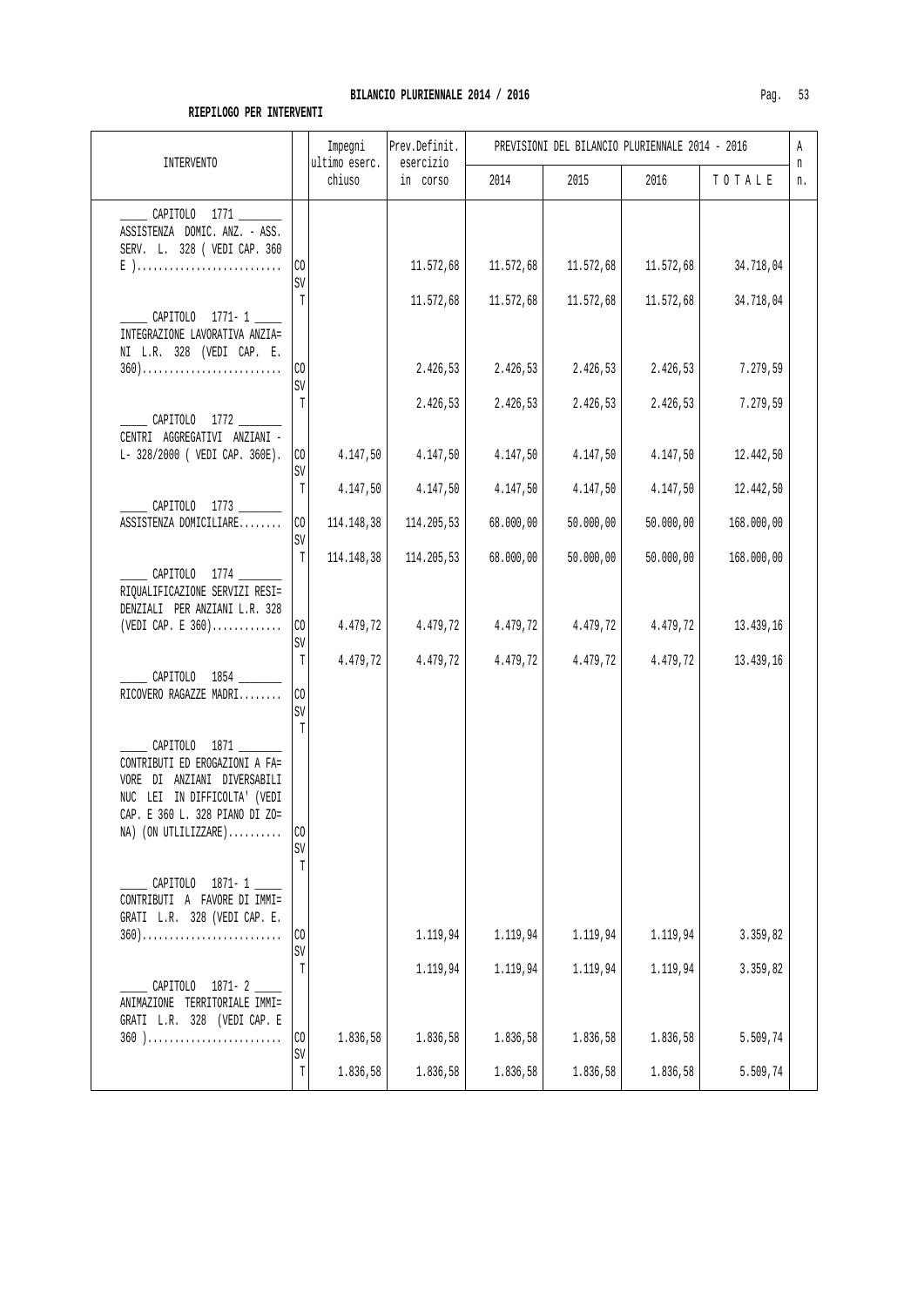| INTERVENTO                                                                                                       |                                    | Impegni<br>ultimo eserc. | Prev.Definit.<br>esercizio | PREVISIONI DEL BILANCIO PLURIENNALE 2014 - 2016 |                       |                       |                       |         |  |
|------------------------------------------------------------------------------------------------------------------|------------------------------------|--------------------------|----------------------------|-------------------------------------------------|-----------------------|-----------------------|-----------------------|---------|--|
|                                                                                                                  |                                    | chiuso                   | in corso                   | 2014                                            | 2015                  | 2016                  | TOTALE                | n<br>n. |  |
| CAPITOLO 1872<br>INTERVENTI A FAVORE PORTATORI<br>HANDICAPS (NON UTLILIZZARE)                                    | CO<br>$\mbox{SV}$<br>$\mathbb T$   |                          |                            |                                                 |                       |                       |                       |         |  |
| _______ CAPITOLO 1873 ________<br>CONTR. NUCLEI IN DIFF. - ASSI=<br>ST. ABITAT. L. 328/2000 (VEDI<br>$CRP. 360)$ | CO<br>SV<br>T                      |                          |                            |                                                 |                       |                       |                       |         |  |
| _______ CAPITOLO 1874 ________<br>NUCLEI IN DIFFICOLTA' - QUOTA<br>RIDUZIONE INDENNITA' AMMINISTR<br>ATORI       | CO                                 | 5.600,00                 | 5.600,00                   | 164,00                                          | 164,00                | 164,00                | 492,00                |         |  |
| CAPITOLO 1875<br>CONTRB. NUCLEI IN DIFF. - AS=<br>SEGNO CIVICO - L. 328 (VEDI                                    | SV<br>T                            | 5.600,00                 | 5.600,00                   | 164,00                                          | 164,00                | 164,00                | 492,00                |         |  |
| CAP. 360 $E.$ )                                                                                                  | CO<br>SV                           |                          | 13.282,45                  | 13.282,45                                       | 13.282,45             | 13.282,45             | 39.847,35             |         |  |
| CAPITOLO 1876<br>GRUPPI MUTUO AIUTO L.R. 328<br>(VEDI CAP. E $360)$                                              | T<br>CO.<br>SV                     | 1.784,00                 | 13.282,45<br>1.784,00      | 13.282,45<br>1.784,00                           | 13.282,45<br>1.784,00 | 13.282,45<br>1.784,00 | 39.847,35<br>5.352,00 |         |  |
| CAPITOLO 1880-10<br>BUONO SOCIO SANITARIO A NUCLEI<br>FAMILIARI CON DISABILI E ANZI                              | T                                  | 1.784,00                 | 1.784,00                   | 1.784,00                                        | 1.784,00              | 1.784,00              | 5.352,00              |         |  |
| ANI (VEDI CAP. E. 360/20)                                                                                        | CO<br>$\texttt{SV}$                | 28.043,84                | 58.500,00                  | 58.500,00                                       | 58.500,00             | 58.500,00             | 175.500,00            |         |  |
| CAPITOLO 1880-20<br>BUONO SOCIO SANITARIO 20% A                                                                  | T                                  | 28.043,84                | 58.500,00                  | 58.500,00                                       | 58.500,00             | 58.500,00             | 175.500,00            |         |  |
| CARICO ENTE                                                                                                      | CO<br>$\mathtt{SV}$                | 5.608,42                 | 8.700,00                   | 8.700,00                                        | 8.700,00              | 8.700,00              | 26.100,00             |         |  |
| CAPITOLO 1881<br>CONTRIBUTI ALLE FAMIGLIE PER<br>PAGAMENTI TRIBUTI COMUNALI                                      | T<br>$\rm CO$<br>SV<br>$\mathbb T$ | 5.608,42                 | 8.700,00                   | 8.700,00                                        | 8.700,00              | 8.700,00              | 26.100,00             |         |  |
| CAPITOLO 1882<br>FONDO PER LE FAMIGLIE INDIGEN=<br>TI                                                            | $\rm CO$                           | 4.730,00                 | 4.730,00                   | 3.500,00                                        | 3.500,00              | 3.500,00              | 10.500,00             |         |  |
|                                                                                                                  | SV<br>$\mathbb T$                  | 4.730,00                 | 4.730,00                   | 3.500,00                                        | 3.500,00              | 3.500,00              | 10.500,00             |         |  |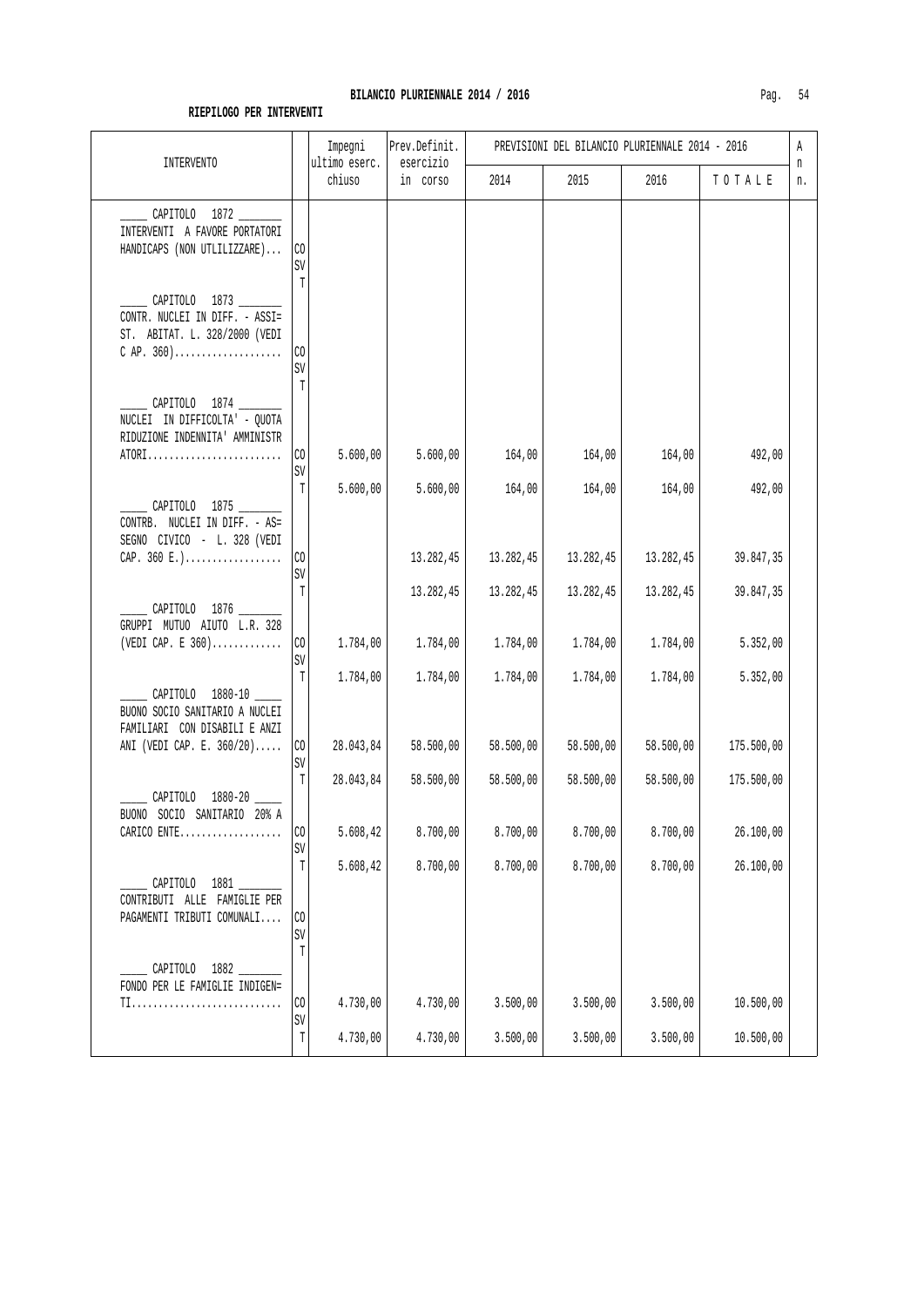| <b>INTERVENTO</b>                                                                                          |                      | Impegni<br>ultimo eserc. | Prev.Definit.<br>esercizio |           | PREVISIONI DEL BILANCIO PLURIENNALE 2014 - 2016 |           |           | Α<br>n |
|------------------------------------------------------------------------------------------------------------|----------------------|--------------------------|----------------------------|-----------|-------------------------------------------------|-----------|-----------|--------|
|                                                                                                            |                      | chiuso                   | in corso                   | 2014      | 2015                                            | 2016      | TOTALE    | n.     |
| CAPITOLO 1883<br>ASSEGNAZIONE<br>STRAORDINARIA<br>2010/2011 - PIANO DI ZONA L.<br>328 ( VINC. E $360/30$ ) | C <sub>0</sub>       | 3.655, 52                | 10.729,78                  |           |                                                 |           |           |        |
|                                                                                                            | SV<br>Т              | 3.655, 52                | 10.729,78                  |           |                                                 |           |           |        |
| CAPITOLO 1884<br>PREMIALITA' L.328 PIANO DI ZO=<br>NA ANNO 2010/2012 (VINC. E                              |                      |                          |                            |           |                                                 |           |           |        |
| $360 / 40$ )                                                                                               | CO<br>SV             | 8.592,00                 | 8.600,00                   |           |                                                 |           |           |        |
| CAPITOLO 1901<br>CONTRIBUTO STRAORDINARIO A FA=<br>VORE DI ANZIANI (VEDI CAP.                              | Т                    | 8.592,00                 | 8.600,00                   |           |                                                 |           |           |        |
| 370 E)                                                                                                     | C <sub>0</sub><br>SV |                          | 5.000,00                   | 5.000,00  | 5.000,00                                        | 5.000,00  | 15.000,00 |        |
| CAPITOLO 1902<br>TRASFERIMENTO FAMIGLIE LEGGE<br><b>BONUS</b><br>10/2003<br>MATERNITA'                     | T                    |                          | 5.000,00                   | 5.000,00  | 5.000,00                                        | 5.000,00  | 15.000,00 |        |
| (VINC. E. $370/20$ )                                                                                       | CO<br>SV             |                          | 15.000,00                  | 15.000,00 | 15.000,00                                       | 15.000,00 | 45.000,00 |        |
| CAPITOLO 1903<br>CONTRIBUTI ALLE FAMIGLIE PER<br>CANONI DI LOCAZIONE EX LEGGE                              | T                    |                          | 15.000,00                  | 15.000,00 | 15.000,00                                       | 15.000,00 | 45.000,00 |        |
| 43 1/98 (VINC. E $360/10$ )                                                                                | C <sub>0</sub><br>SV |                          | 20.000,00                  | 20.000,00 | 20.000,00                                       | 20.000,00 | 60.000,00 |        |
| CAPITOLO 1904                                                                                              | T                    |                          | 20.000,00                  | 20.000,00 | 20.000,00                                       | 20.000,00 | 60.000,00 |        |
| ASSISTENZA ECONOMICA C.T.S                                                                                 | $\rm CO$<br>SV       | 10.000,00                | 10.000,00                  | 9.000,00  | 9.000,00                                        | 9.000,00  | 27.000,00 |        |
| CAPITOLO 1905                                                                                              | T                    | 10.000,00                | 10.000,00                  | 9.000,00  | 9.000,00                                        | 9.000,00  | 27.000,00 |        |
| SPORTELLO SOLIDARIETA'                                                                                     | C <sub>0</sub><br>SV | 9.500,00                 | 9.500,00                   | 1.000,00  | 1.000,00                                        | 1.000,00  | 3.000,00  |        |
| CAPITOLO 1912<br>INTERVENTI RICOVERO ANZIANI                                                               | T<br>C <sub>0</sub>  | 9.500,00                 | 9.500,00                   | 1.000,00  | 1.000,00                                        | 1.000,00  | 3.000,00  |        |
|                                                                                                            | SV<br>T              |                          |                            |           |                                                 |           |           |        |
| _ CAPITOLO 1913 ____<br>ASSISTENZA DOMICILIARE ANZIANI<br>$(NON$ UTILIZZARE $)$                            | C <sub>0</sub>       |                          |                            |           |                                                 |           |           |        |
| __ CAPITOLO 1914 _____<br>SOGGIORNI CLIMATICI E ATTIVI=                                                    | SV<br>T              |                          |                            |           |                                                 |           |           |        |
| TA' RICREATIVA ANZIANI                                                                                     | CO<br>SV<br>T        |                          |                            |           |                                                 |           |           |        |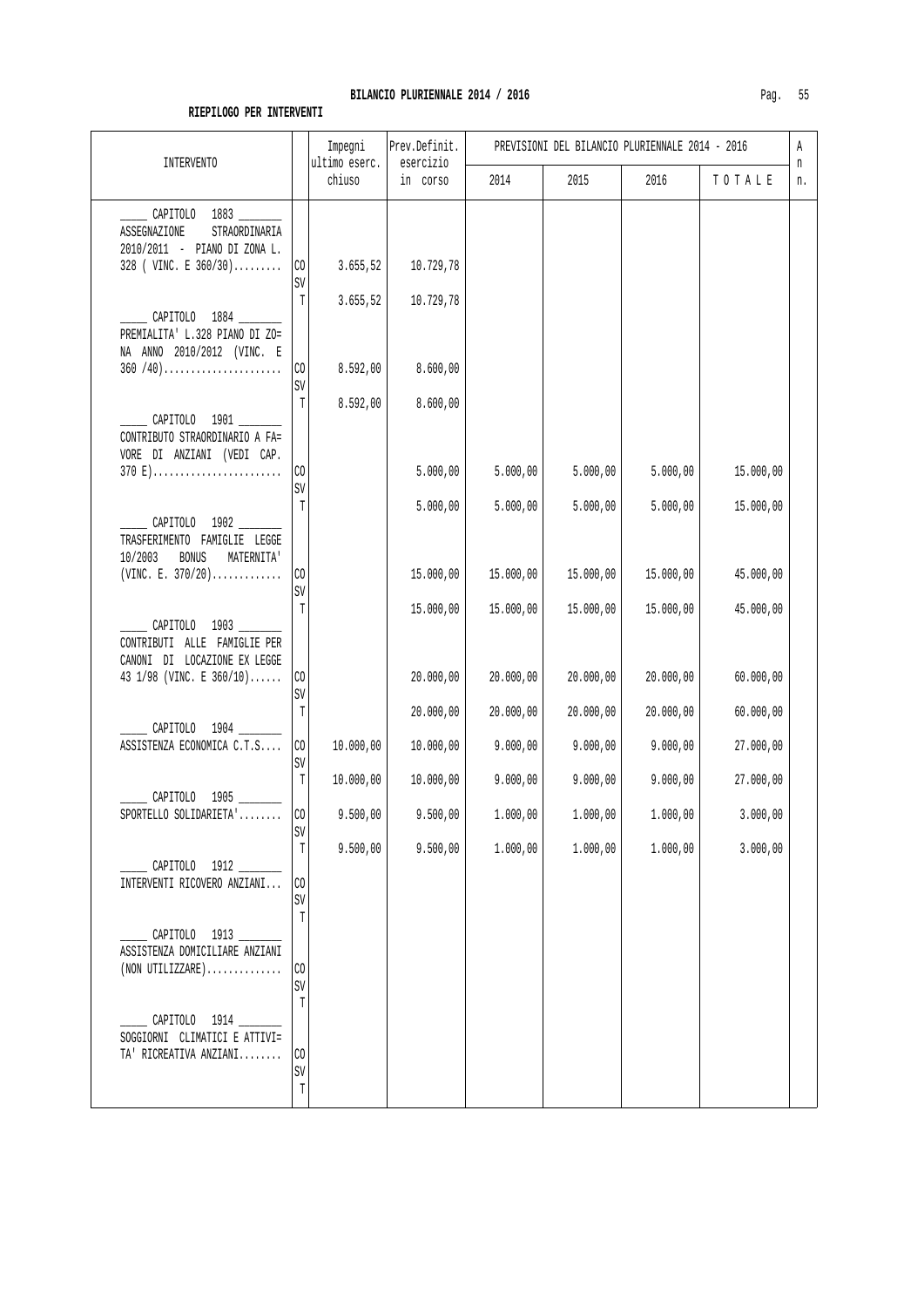| INTERVENTO                                                                                                |                               | Impegni<br>ultimo eserc. | Prev.Definit.<br>esercizio |           |           | PREVISIONI DEL BILANCIO PLURIENNALE 2014 - 2016 |           | Α       |
|-----------------------------------------------------------------------------------------------------------|-------------------------------|--------------------------|----------------------------|-----------|-----------|-------------------------------------------------|-----------|---------|
|                                                                                                           |                               | chiuso                   | in corso                   | 2014      | 2015      | 2016                                            | TOTALE    | n<br>n. |
| CAPITOLO 1916<br>ASSISTENZA FAMIGLIE DETENUTI E<br>POST PENITENZIARIA                                     | CO<br>SV                      |                          |                            |           |           |                                                 |           |         |
| ______ CAPITOLO 1924 _______<br>RICOVERO MINORI (NON UTILIZZA=<br>RE)                                     | T<br>$\rm CO$<br>SV           |                          |                            |           |           |                                                 |           |         |
| CAPITOLO 1930 ______<br>COFINANZIAMENTO PIANO DI ZONA<br>EX L. $328/00$                                   | $\mathbb T$<br>$\rm CO$       | 39.944,98                | 39.945,00                  |           |           |                                                 |           |         |
| CAPITOLO 1932<br>PREVENZIONE DISADATTAMENTO MI=                                                           | SV<br>T                       | 39.944,98                | 39.945,00                  |           |           |                                                 |           |         |
|                                                                                                           | $\rm CO$<br>SV<br>$\mathbb T$ | 4.000,00<br>4.000,00     | 4.000,00<br>4.000,00       |           |           |                                                 |           |         |
| CAPITOLO 1936<br>AFFIDO FAMILIARE                                                                         | CO<br>$\mbox{SV}$             | 5.174,52                 | 10.000,00                  | 10.500,00 | 10.500,00 | 10.500,00                                       | 31.500,00 |         |
| CAPITOLO 1937<br>PROVVIDENZE LAVORATORI EMIGRA=                                                           | $\mathbb T$                   | 5.174,52                 | 10.000,00                  | 10.500,00 | 10.500,00 | 10.500,00                                       | 31.500,00 |         |
| TI                                                                                                        | CO<br>SV<br>T                 | 1.000,00<br>1.000,00     | 1.000,00<br>1.000,00       |           |           |                                                 |           |         |
| CAPITOLO 1956<br>TUTELA SALUTE MENTALE (NON U=<br>$TILLIZZARE) \ldots \ldots \ldots \ldots \ldots \ldots$ | CO<br>SV<br>$\mathbb T$       |                          |                            |           |           |                                                 |           |         |
| CAPITOLO 1957<br>SOSTEGNO A FAMIGLIE CONTRO LA<br>DISPERSIONE SCOLASTICA                                  | CO<br>SV                      | 13.500,00                | 13.500,00                  |           |           |                                                 |           |         |
| CAPITOLO 1959 _____<br>ASSISTENZA PSICO-ONCOLOGICA E<br>PREVENZIONE                                       | $\mathbb T$<br>CO<br>SV       | 13.500,00                | 13.500,00                  |           |           |                                                 |           |         |
| CAPITOLO 1960 ______<br>TRASPORTO UNIVERSITARI DIVER=<br>SAMENTE ABILI                                    | $\mathbb T$<br>CO.            |                          |                            |           |           |                                                 |           |         |
|                                                                                                           | $\mbox{SV}$<br>$\mathbb T$    |                          |                            |           |           |                                                 |           |         |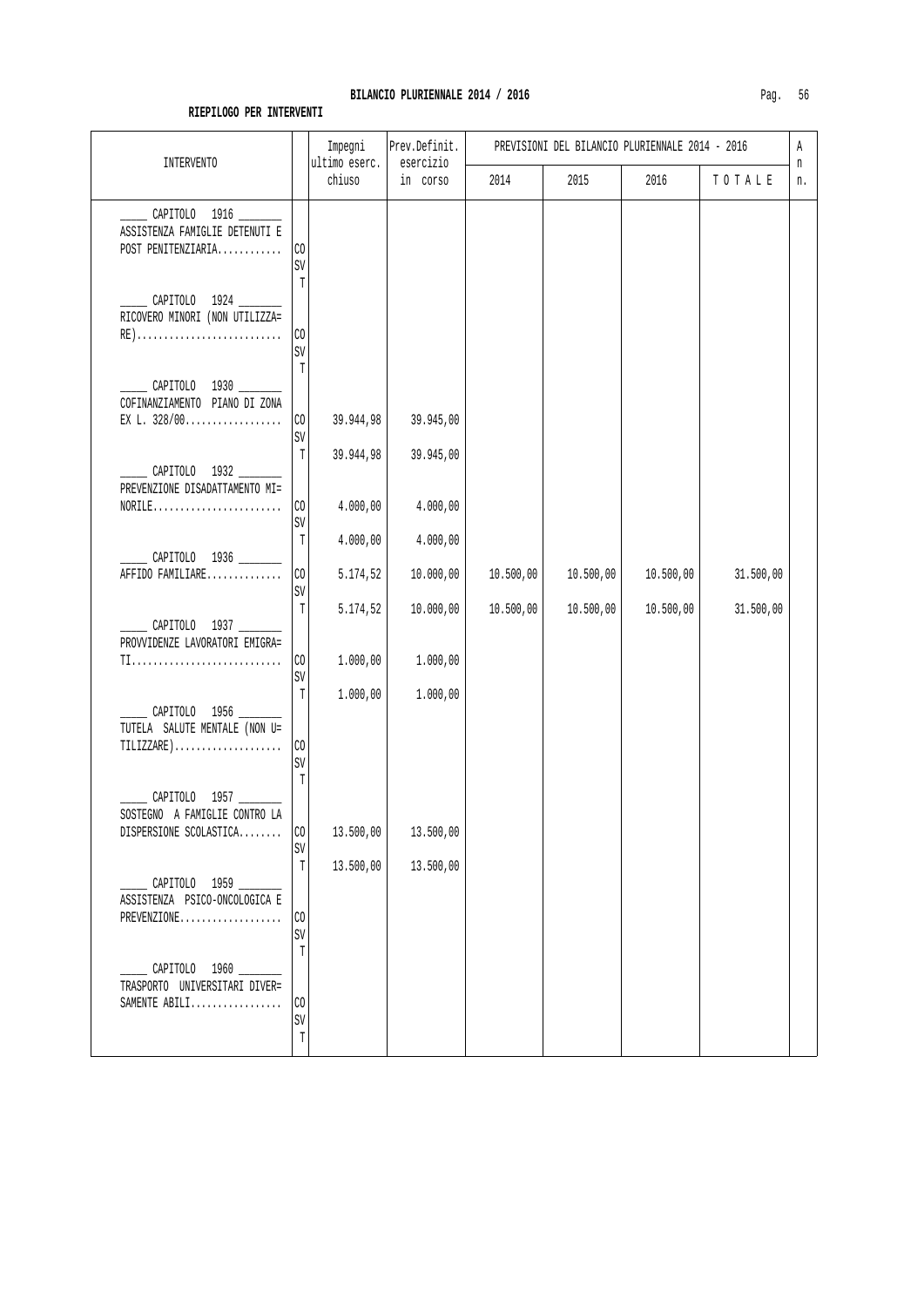| INTERVENTO                                                                                                           |                           | Impegni<br>ultimo eserc. | Prev.Definit.<br>esercizio       |            | PREVISIONI DEL BILANCIO PLURIENNALE 2014 - 2016 |            |              | Α<br>n |
|----------------------------------------------------------------------------------------------------------------------|---------------------------|--------------------------|----------------------------------|------------|-------------------------------------------------|------------|--------------|--------|
|                                                                                                                      |                           | chiuso                   | in corso                         | 2014       | 2015                                            | 2016       | TOTALE       | n.     |
| CAPITOLO 2128<br>TRASFERIMENTO ASI SPORTELLO U=<br>NICO PER LE IMPRESE                                               | CO<br>SV<br>$\mathbb T$   |                          |                                  |            |                                                 |            |              |        |
| CAPITOLO 2129<br>CONTRIBUTI IN C/INTERESSI IM=<br>PRESE PRIVATE                                                      | C <sub>0</sub><br>SV<br>T |                          |                                  |            |                                                 |            |              |        |
| CAPITOLO 2347<br>QUOTA CONTRIBUTIVA A.S.I                                                                            | $\rm CO$<br>SV            | 6.000,00                 | 6.000,00                         | 5.435,16   | 5.435,16                                        | 5.435,16   | 16.305,48    |        |
| CAPITOLO 2348 ____<br>TRASFERIMENTO SOMME CONSORZIO<br>$IGP \ldots \ldots \ldots \ldots \ldots \ldots \ldots \ldots$ | T<br>CO<br>SV             | 6.000,00                 | 6.000,00                         | 5.435,16   | 5.435,16                                        | 5.435,16   | 16.305,48    |        |
| TOTALE INTERVENTO<br>5                                                                                               | T<br>$\rm CO$<br>SV       | 414.866,13               | 1.031.029,48                     | 550.014,93 | 531.514,93                                      | 531.514,93 | 1.613.044,79 |        |
| INTERVENTO 6                                                                                                         | $\mathbb T$               |                          | $414.866, 13 \mid 1.031.029, 48$ | 550.014,93 | 531.514,93                                      | 531.514,93 | 1.613.044,79 |        |
| ++++++++++++<br>INTERESSI PASSIVI E ONERI FI=<br>NANZIARI DIVERSI                                                    |                           |                          |                                  |            |                                                 |            |              |        |
| $179$ $-$<br>CAPITOLO<br>INTERESSI SU ANTICIPAZIONE DI<br>CASSA DD.PP. D.L. 35/2013                                  | C <sub>0</sub><br>SV      |                          |                                  | 10.000,00  | 9.593,63                                        | 9.380,07   | 28.973,70    |        |
| $179 - 1$<br>CAPITOLO<br>INTERESSI SU ANTICIPAZIONE DI<br>CASSA DD. PP. DL 66/2014 ART.                              | T                         |                          |                                  | 10.000,00  | 9.593,63                                        | 9.380,07   | 28.973,70    |        |
|                                                                                                                      | CO<br>$\mbox{SV}$         |                          |                                  |            | 7.047,91                                        | 9.912,11   | 16.960,02    |        |
| $179 - 2$<br>CAPITOLO<br>INTERESSI SU ANTICIPAZIONE DI                                                               | T                         |                          |                                  |            | 7.047,91                                        | 9.912,11   | 16.960,02    |        |
| CASSA DD. PP. DL 66/2014 ART.                                                                                        | $\rm CO$<br>SV            |                          |                                  |            | 22.000,00                                       | 25.000,00  | 47.000,00    |        |
| CAPITOLO                                                                                                             | Т                         |                          |                                  |            | 22.000,00                                       | 25.000,00  | 47.000,00    |        |
| INTERESSI PASSIVI SU MUTUI                                                                                           | CO<br>SV                  | 9.958,08                 | 9.404,15                         | 8.827,55   | 8.227,37                                        | 8.827,55   | 25.882,47    |        |
|                                                                                                                      | $\mathbb T$               | 9.958,08                 | 9.404,15                         | 8.827,55   | 8.227,37                                        | 8.827,55   | 25.882,47    |        |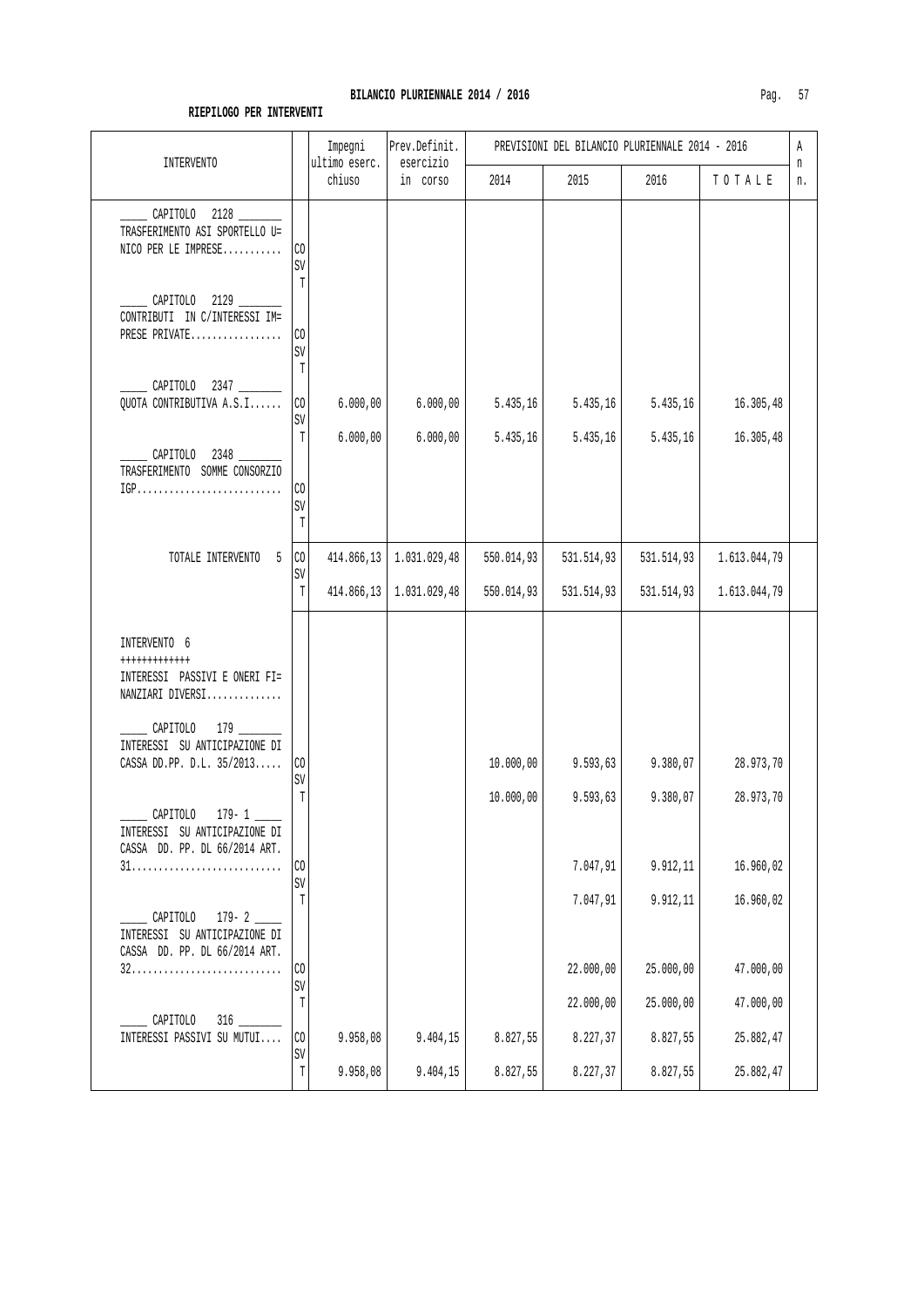| INTERVENTO                                                            |                          | Impegni<br>ultimo eserc. | Prev.Definit.<br>esercizio |                        | PREVISIONI DEL BILANCIO PLURIENNALE 2014 - 2016 |                        |                         | Α<br>n |  |
|-----------------------------------------------------------------------|--------------------------|--------------------------|----------------------------|------------------------|-------------------------------------------------|------------------------|-------------------------|--------|--|
|                                                                       |                          | chiuso                   | in corso                   | 2014                   | 2015                                            | 2016                   | TOTALE                  | n.     |  |
| CAPITOLO<br>INTERESSI PASSIVI CASSA DD.PP.<br>- ACQUISTO IMMOBILI     | CO<br>SV                 | 28.821,16                | 26.723,91                  | 24.542,61              | 22.430,89                                       | 22.430,89              | 69.404,39               |        |  |
| CAPITOLO<br>473<br>INTERESSI PASSIVI ANTICIPAZIO=<br>NE DI TESORERIA  | T<br>CO.                 | 28.821,16                | 26.723,91<br>5.000,00      | 24.542,61<br>6.000,00  | 22.430,89<br>6.000,00                           | 22.430,89<br>6.000,00  | 69.404,39<br>18.000,00  |        |  |
| CAPITOLO                                                              | SV<br>T                  |                          | 5.000,00                   | 6.000,00               | 6.000,00                                        | 6.000,00               | 18.000,00               |        |  |
| INTERESSI PASSIVI SU MUTUI<br>$760$ __<br>$\_$ CAPITOLO               | CO<br>SV<br>Т            |                          |                            |                        |                                                 |                        |                         |        |  |
| INTERESSI PASSIVI SU MUTUI                                            | $\rm CO$<br>SV<br>T      | 32.547,64<br>32.547,64   | 26.212,82<br>26.212,82     | 24.004,33<br>24.004,33 | 21.704,37<br>21.704,37                          | 21.704,37<br>21.704,37 | 67.413,07<br>67.413,07  |        |  |
| CAPITOLO<br>INTERESSI PASSIVI PREAMMORTA=<br>MENTO MUTUI              | CO<br>SV<br>T            |                          |                            |                        |                                                 |                        |                         |        |  |
| CAPITOLO<br>INTERESSI PASSIVI SU MUTUI                                | CO<br>SV                 | 14.346,35                | 13.830,08                  | 13.285,02              | 12.709,57                                       | 12.709,57              | 38.704,16               |        |  |
| $\sim$ CAPITOLO 1140<br>INTERESSI PASSIVI SU MUTUI                    | $\mathbb T$<br>CO<br>SV  | 14.346,35<br>10.380,34   | 13.830,08<br>10.058, 36    | 13.285,02<br>9.720,58  | 12.709,57<br>9.366,25                           | 12.709,57<br>9.366,25  | 38.704,16<br>28.453,08  |        |  |
| CAPITOLO 1260<br>INTERESSI PASSIVI SU MUTUI                           | T<br>CO                  | 10.380,34<br>46.908,60   | 10.058, 36<br>43.146,07    | 9.720,58<br>39.425,53  | 9.366,25<br>36.150,99                           | 9.366,25<br>36.150,99  | 28.453,08<br>111.727,51 |        |  |
| ______ CAPITOLO 1260-10 _____<br>INTERESSI PREAMMORTAMENTO MU=<br>TUI | SV<br>$\mathbb{T}$<br>CO | 46.908,60                | 43.146,07                  | 39.425,53              | 36.150,99                                       | 36.150,99              | 111.727,51              |        |  |
| CAPITOLO<br>1377<br>INTERESSI PASSIVI RELATIVI<br>SETTORE URBANISTICO | SV<br>T<br>CO            | 87.338,48                | 84.879,68                  | 82.288,89              | 79.559,01                                       | 65.556,98              | 227.404,88              |        |  |
| CAPITOLO                                                              | SV<br>T                  | 87.338,48                | 84.879,68                  | 82.288,89              | 79.559,01                                       | 65.556,98              | 227.404,88              |        |  |
| INERESSI PASSIVI SU MUTUI                                             | CO<br>SV<br>$\mathbb T$  | 15.164,27<br>15.164,27   | 14.577,32<br>14.577,32     | 13.959,38<br>13.959,38 | 13.308,80<br>13.308,80                          | 13.308,80<br>13.308,80 | 40.576,98<br>40.576,98  |        |  |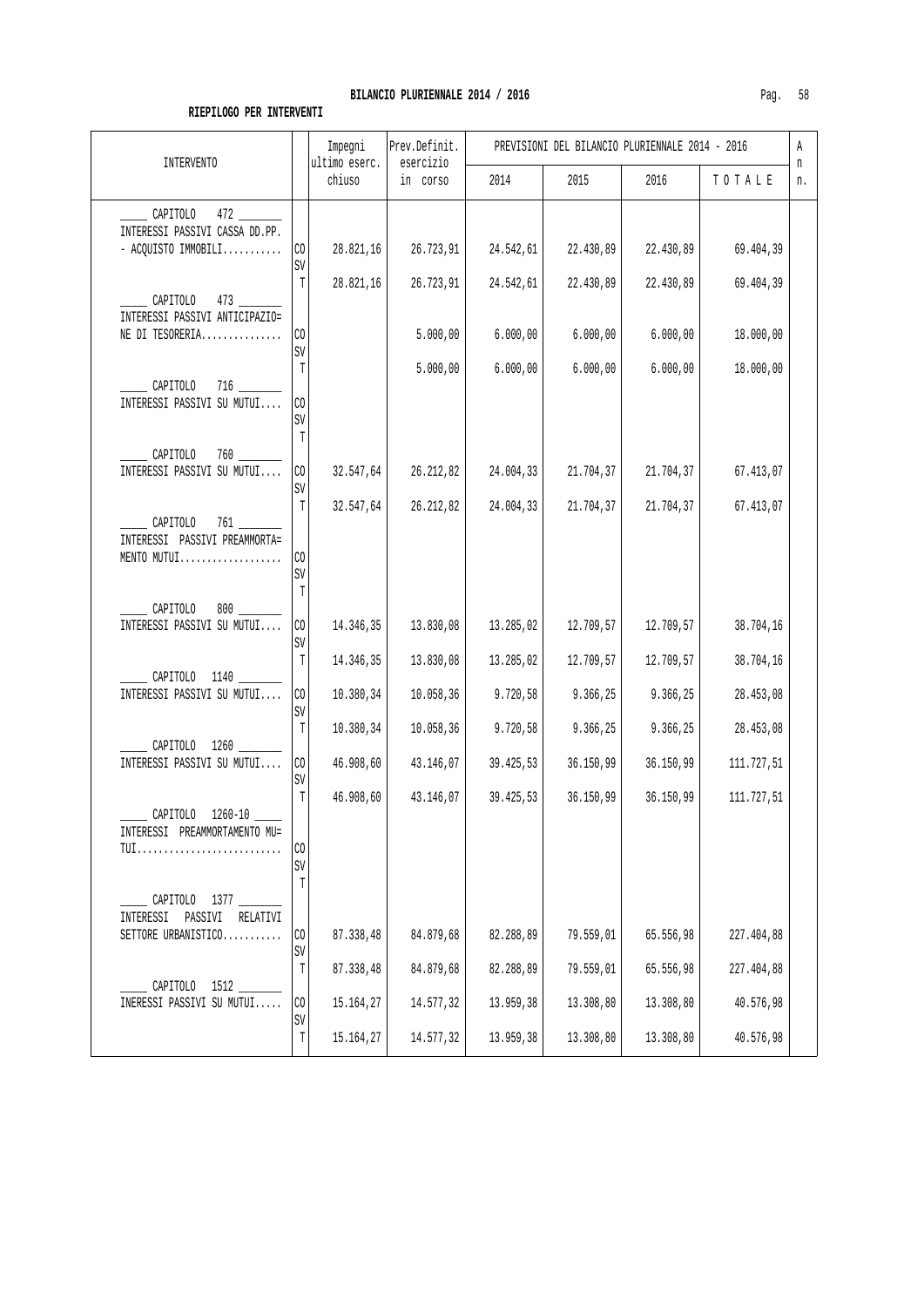| Ρ.<br>г | n |
|---------|---|
|---------|---|

| <b>INTERVENTO</b>                                                                                                             |                   | Impegni<br>ultimo eserc. | Prev.Definit.<br>esercizio |            | PREVISIONI DEL BILANCIO PLURIENNALE 2014 - 2016 |            |            | Α<br>n |
|-------------------------------------------------------------------------------------------------------------------------------|-------------------|--------------------------|----------------------------|------------|-------------------------------------------------|------------|------------|--------|
|                                                                                                                               |                   | chiuso                   | in corso                   | 2014       | 2015                                            | 2016       | TOTALE     | n.     |
| CAPITOLO 1970<br>INTERESSI PASSIVI MUTUI                                                                                      | CO<br>SV          | 18.000,00                | 16.516,60                  | 15.282,20  | 14.000,21                                       | 14.000,21  | 43.282,62  |        |
|                                                                                                                               | T                 | 18.000,00                | 16.516,60                  | 15.282,20  | 14.000,21                                       | 14.000,21  | 43.282,62  |        |
| TOTALE INTERVENTO<br>6                                                                                                        | $\rm CO$<br>SV    | 263.464,92               | 250.348,99                 | 247.336,09 | 262.099,00                                      | 254.347,79 | 763.782,88 |        |
|                                                                                                                               | T                 | 263.464,92               | 250.348,99                 | 247.336,09 | 262.099,00                                      | 254.347,79 | 763.782,88 |        |
| INTERVENTO 7<br>++++++++++++<br>IMPOSTE E TASSE                                                                               |                   |                          |                            |            |                                                 |            |            |        |
| $\sqrt{$ CAPITOLO<br>96<br>TASSE AUTOMEZZI SERV.ORGANI I=<br>$STITUZ \ldots \ldots \ldots \ldots \ldots \ldots \ldots \ldots$ | $\rm CO$          | 397,32                   | 500,00                     | 400,00     | 400,00                                          | 400,00     | 1.200,00   |        |
|                                                                                                                               | SV<br>T           | 397,32                   | 500,00                     | 400,00     | 400,00                                          | 400,00     | 1.200,00   |        |
| CAPITOLO<br>$97 \quad \overline{\quad}$<br>IRAP PERSONALE DIPENDENTE OR=<br>GANI ISTITUZIONALI                                | CO<br>$\mbox{SV}$ | 6.069,07                 | 6.046, 23                  | 6.045, 21  | 6.045, 21                                       | 6.045, 21  | 18.135,63  |        |
| CAPITOLO<br>98<br>IRAP INDENNITA' CARICA AMMINI=                                                                              | T                 | 6.069,07                 | 6.046, 23                  | 6.045, 21  | 6.045, 21                                       | 6.045, 21  | 18.135,63  |        |
| $STRATORI$                                                                                                                    | CO<br>SV          | 9.458,27                 | 9.458,27                   | 9.276,38   | 9.276, 38                                       | 9.276, 38  | 27.829,14  |        |
| CAPITOLO<br>99                                                                                                                | T                 | 9.458,27                 | 9.458,27                   | 9.276,38   | 9.276,38                                        | 9.276, 38  | 27.829,14  |        |
| IRAP NUCLEO DI VALUTAZIONE                                                                                                    | CO<br>SV          | 350,00                   | 350,00                     | 350,00     | 350,00                                          | 350,00     | 1.050,00   |        |
| CAPITOLO                                                                                                                      | T                 | 350,00                   | 350,00                     | 350,00     | 350,00                                          | 350,00     | 1.050,00   |        |
| IRAP CONTRATTISTI ORGANI ISTI=                                                                                                | CO <sub>1</sub>   | 5.740, 42                | 4.848,74                   | 4.942,60   | 4.942,60                                        | 4.942,60   | 14.827,80  |        |
|                                                                                                                               | SV<br>$\mathbb T$ | 5.740,42                 | 4.848,74                   | 4.942,60   | 4.942,60                                        | 4.942,60   | 14.827,80  |        |
| CAPITOLO<br>$140$ $-$<br>IRAP PERSONALE SEGRETERIA GEN.                                                                       | CO<br>SV          | 15.455,00                | 14.290,22                  | 12.651,66  | 12.651,66                                       | 12.651,66  | 37.954,98  |        |
| CAPITOLO<br>$140 - 1$                                                                                                         | $\mathbb T$       | 15.455,00                | 14.290,22                  | 12.651,66  | 12.651,66                                       | 12.651,66  | 37.954,98  |        |
| IRAP ARRETRI SEGRETARI                                                                                                        | CO<br>SV          | 1.200,00                 | 1.200,00                   | 1.200,00   | 1.200,00                                        | 1.200,00   | 3.600,00   |        |
| CAPITOLO                                                                                                                      | T                 | 1,200,00                 | 1.200,00                   | 1.200,00   | 1.200,00                                        | 1.200,00   | 3.600,00   |        |
| IMPOSTA DI REGISTRO PER ATTI<br>$DIVERS1 \ldots \ldots \ldots \ldots \ldots \ldots \ldots$                                    | CO<br>SV          | 429,00                   | 500,00                     | 500,00     | 500,00                                          | 500,00     | 1.500,00   |        |
|                                                                                                                               | $\mathbb T$       | 429,00                   | 500,00                     | 500,00     | 500,00                                          | 500,00     | 1.500,00   |        |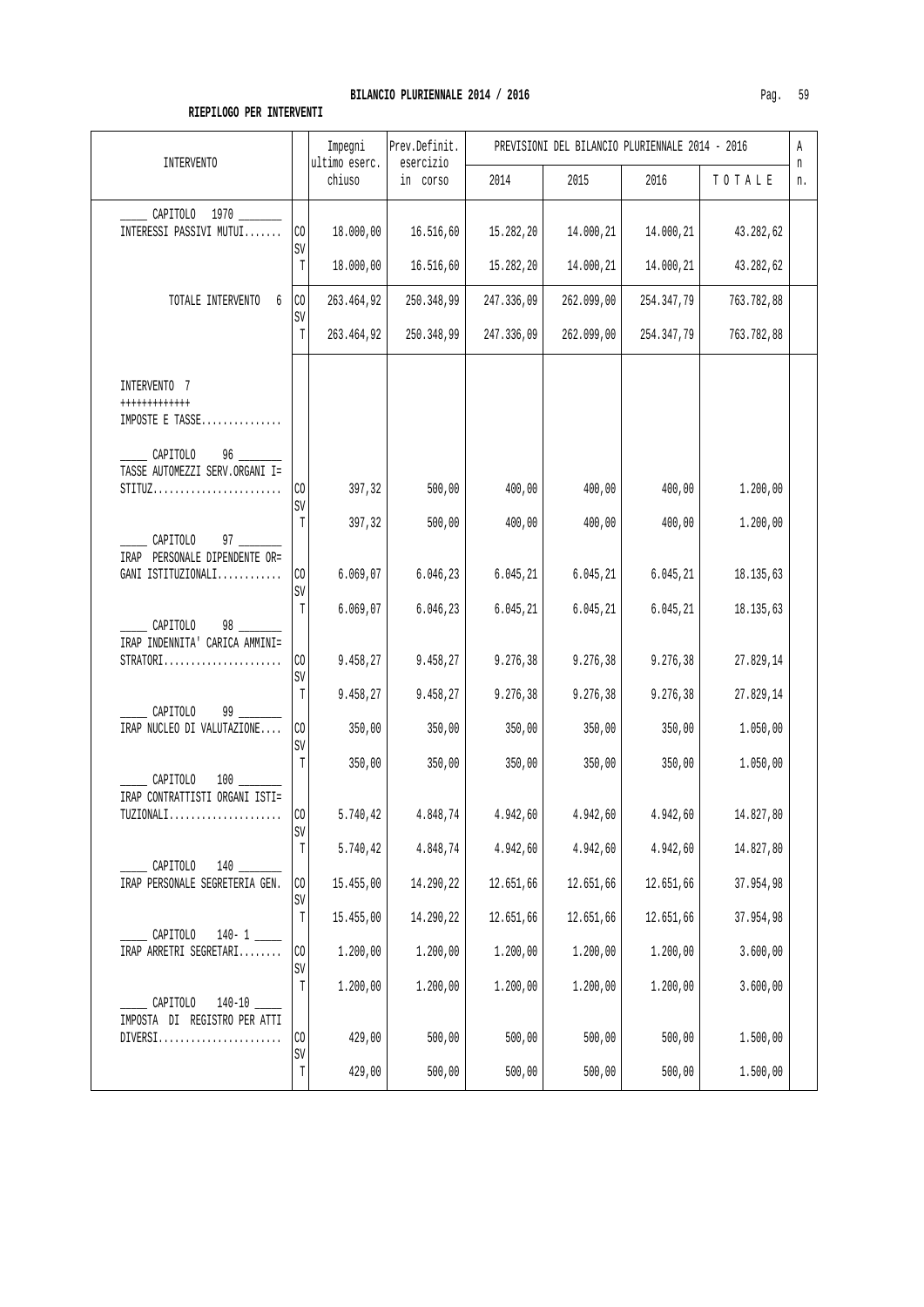| <b>INTERVENTO</b>                                              |                       | Impegni<br>ultimo eserc. | Prev.Definit.<br>esercizio |           | PREVISIONI DEL BILANCIO PLURIENNALE 2014 - 2016 |           |           | Α<br>n |
|----------------------------------------------------------------|-----------------------|--------------------------|----------------------------|-----------|-------------------------------------------------|-----------|-----------|--------|
|                                                                |                       | chiuso                   | in corso                   | 2014      | 2015                                            | 2016      | TOTALE    | n.     |
| CAPITOLO 140-20<br>ALTRE TASSE E IMPOSTE                       | CO<br>SV              |                          | 500,00                     | 500,00    | 500,00                                          | 500,00    | 1.500,00  |        |
| ______ CAPITOLO 140-30 _____<br>IRAP SU COMPENSI DIVERSI A DI= | Т                     |                          | 500,00                     | 500,00    | 500,00                                          | 500,00    | 1.500,00  |        |
| PEDENDENTI (VINC. E. CAP.380).                                 | CO <sub>2</sub><br>SV | 141,81                   | 510,00                     | 510,00    | 510,00                                          | 510,00    | 1.530,00  |        |
| $\sim$ CAPITOLO 141 $\sim$<br>IRAP CONTRATTISTI SERV. SE=      | Т                     | 141,81                   | 510,00                     | 510,00    | 510,00                                          | 510,00    | 1.530,00  |        |
| GRET. GENER                                                    | CO<br>SV              | 8.231,92                 | 7.010,40                   | 6.990, 33 | 6.990, 33                                       | 6.990, 33 | 20.970,99 |        |
| CAPITOLO<br>$142$ $\overline{\phantom{1}}$                     | Т                     | 8.231,92                 | 7.010, 40                  | 6.990, 33 | 6.990, 33                                       | 6.990, 33 | 20.970,99 |        |
| IRAP PERSONALE CONTRATTISTA                                    | CO<br>SV              |                          | 537,38                     | 537,38    | 537,38                                          | 537,38    | 1.612,14  |        |
| CAPITOLO 143<br>IRAP INTEGRAZIONE ORARIA CON=                  | T                     |                          | 537,38                     | 537,38    | 537,38                                          | 537,38    | 1.612,14  |        |
| TRATTISTI                                                      | CO <sub>2</sub><br>SV | 2.581,51                 | 3.215,72                   |           |                                                 |           |           |        |
| $180$ __<br>CAPITOLO<br>IRAP PERSONALE SERV. RAGIONERIA        | T<br>CO               | 2.581,51<br>5.598,98     | 3.215,72<br>4.665,23       | 3.859,80  | 3.859, 80                                       | 3.859, 80 | 11.579,40 |        |
| $\overline{\phantom{a}}$ CAPITOLO                              | SV<br>T               | 5.598,98                 | 4.665,23                   | 3.859,80  | 3.859, 80                                       | 3.859, 80 | 11.579,40 |        |
| IRAP CONTRATTISTI SERVIZIO RA=<br>$GIONERIA.$                  | CO                    | 8.496,27                 | 7.283,81                   | 7.272,71  | 7.272,71                                        | 7.272,71  | 21.818,13 |        |
| $182$ $\qquad$<br>CAPITOLO                                     | SV<br>T               | 8.496,27                 | 7.283,81                   | 7.272,71  | 7.272,71                                        | 7.272,71  | 21.818,13 |        |
| IMPOSTE E TASSE                                                | CO<br>SV              |                          |                            | 300,00    | 300,00                                          | 300,00    | 900,00    |        |
| CAPITOLO<br>TASSE AUTOMEZZI POLIZIA MUNI=                      | T                     |                          |                            | 300,00    | 300,00                                          | 300,00    | 900,00    |        |
| $CIPALE$                                                       | CO<br>SV              |                          | 500,00                     |           |                                                 |           |           |        |
| CAPITOLO                                                       | Т                     |                          | 500,00                     |           |                                                 |           |           |        |
| IRAP SERV.TRIBUTI                                              | CO<br>SV              | 2.203,29                 | 2.213,40                   | 2.205,33  | 2.205,33                                        | 2.205,33  | 6.615,99  |        |
| CAPITOLO<br>$220 - 10$<br>IRAP SU COMPENSO INCENTIVANTE        | T                     | 2.203,29                 | 2.213,40                   | 2.205,33  | 2.205,33                                        | 2.205,33  | 6.615,99  |        |
| ACCERTAMENTO ICI                                               | CO<br>SV              | 1.000,00                 | 1.000,00                   | 1.000,00  | 1.000,00                                        | 1.000,00  | 3.000,00  |        |
|                                                                | T                     | 1.000,00                 | 1.000,00                   | 1.000,00  | 1.000,00                                        | 1.000,00  | 3.000,00  |        |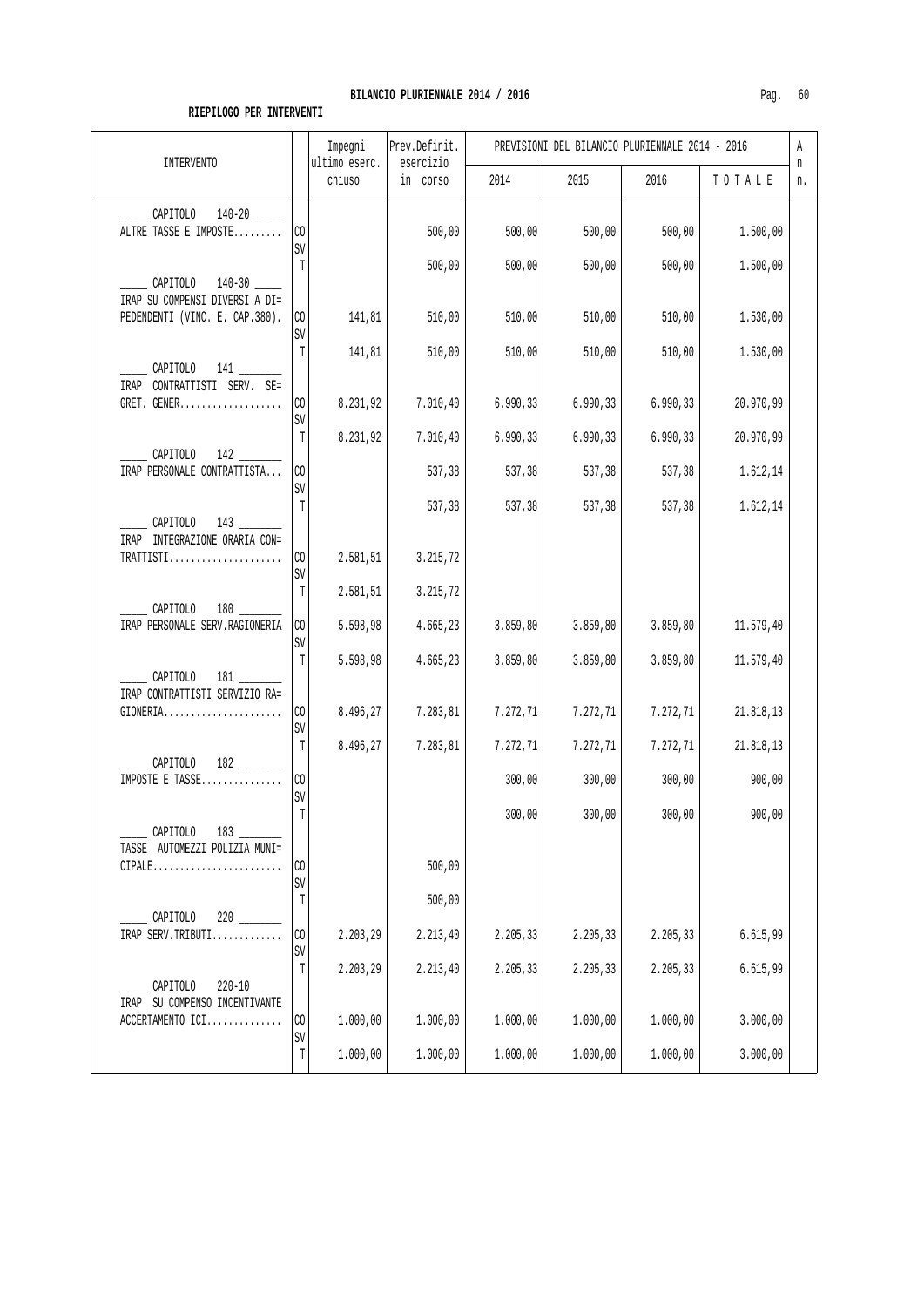|                                                                              | Impegni<br>ultimo eserc. | Prev.perinit.<br>esercizio |           | PREVISIONI DEL BILANCIO PLORIENNALE 2014 - 2016 |           |           | Α<br>n |
|------------------------------------------------------------------------------|--------------------------|----------------------------|-----------|-------------------------------------------------|-----------|-----------|--------|
| INTERVENTO<br>221<br>CAPITOLO<br>SERVIZIO<br>CONTRATTISTI<br>IRAP<br>TRIBUTI | chiuso<br>COYSO<br>ın    | 2014                       | 2015      | 2016                                            | TOTALE    | n.        |        |
|                                                                              |                          |                            |           |                                                 |           |           |        |
|                                                                              | 8.637,38                 | 11.700, 87                 | 21.085,58 | 21.085,58                                       | 21.085,58 | 63.256,74 |        |
|                                                                              | 8.637,38                 | 11.700,87                  | 21.085,58 | 21.085,58                                       | 21.085,58 | 63.256,74 |        |

|                                                   |                   | chluso    | in corso  | 2014      | 2015      | 2016      | TOTALE    | n. |
|---------------------------------------------------|-------------------|-----------|-----------|-----------|-----------|-----------|-----------|----|
| CAPITOLO                                          |                   |           |           |           |           |           |           |    |
| CONTRATTISTI SERVIZIO<br>IRAP                     |                   |           |           |           |           |           |           |    |
| TRIBUTI                                           | CO<br>SV          | 8.637,38  | 11.700,87 | 21.085,58 | 21.085,58 | 21.085,58 | 63.256,74 |    |
|                                                   | T                 | 8.637,38  | 11.700,87 | 21.085,58 | 21.085,58 | 21.085,58 | 63.256,74 |    |
| CAPITOLO<br>222<br>IRAP DIPENDENTI - NUOVE ASSUN= |                   |           |           |           |           |           |           |    |
| ZIONI (2 SEM. 08 )                                | $\rm CO$          |           |           |           |           |           |           |    |
|                                                   | SV<br>T           |           |           |           |           |           |           |    |
| CAPITOLO                                          |                   |           |           |           |           |           |           |    |
| IRAP SU COMPENSO MESSI NOTIFI=<br>CATORI          | CO.               | 130,00    | 130,00    | 130,00    | 130,00    | 130,00    | 390,00    |    |
|                                                   | SV                |           |           |           |           |           |           |    |
| CAPITOLO                                          | T                 | 130,00    | 130,00    | 130,00    | 130,00    | 130,00    | 390,00    |    |
| IRAP SERVIZIO TECNICO                             | $\rm CO$          | 14.860,71 | 12.590,00 | 12.590,00 | 12.590,00 | 12.590,00 | 37.770,00 |    |
|                                                   | SV<br>T           | 14.860,71 | 12.590,00 | 12.590,00 | 12.590,00 | 12.590,00 | 37.770,00 |    |
| CAPITOLO                                          |                   |           |           |           |           |           |           |    |
| IRAP CONTRATTISTI SERVI UFFI=<br>CIO TECNICO      | $\rm CO$          | 6.977,83  | 5.158,27  | 4.660,22  | 4.660,22  | 4.660,22  | 13.980,66 |    |
|                                                   | SV                |           |           |           |           |           |           |    |
| CAPITOLO                                          | T                 | 6.977,83  | 5.158,27  | 4.660,22  | 4.660,22  | 4.660,22  | 13.980,66 |    |
| IRAP SERV.DEMOGRAFICI                             | CO                | 4.097,68  | 3.217,17  | 1.893,80  | 1.893,80  | 1.893,80  | 5.681,40  |    |
|                                                   | SV<br>T           | 4.097,68  | 3.217,17  | 1.893,80  | 1.893,80  | 1.893,80  | 5.681,40  |    |
| CAPITOLO<br>$361$ $-$                             |                   |           |           |           |           |           |           |    |
| IRAP CONTRATTISTI SERVIZI DE=<br>MOGRAFICI        | CO                | 7.305,66  | 7.406,76  | 8.508,36  | 8.508, 36 | 8.508,36  | 25.525,08 |    |
|                                                   | SV                |           |           |           |           |           |           |    |
| $\_$ CAPITOLO                                     | T                 | 7.305,66  | 7.406,76  | 8.508,36  | 8.508,36  | 8.508,36  | 25.525,08 |    |
| TASSE AUTOMEZZI SEV. MESSI NO=                    |                   |           |           |           |           |           |           |    |
| TIFICATORI                                        | CO<br>SV          | 176,40    | 300,00    | 180,00    | 180,00    | 180,00    | 540,00    |    |
|                                                   | Т                 | 176,40    | 300,00    | 180,00    | 180,00    | 180,00    | 540,00    |    |
| CAPITOLO<br>475<br>IRAP CONTRATTISTI SERV. AFFARI |                   |           |           |           |           |           |           |    |
| GENERALI                                          | CO                | 6.069, 10 | 5.890, 10 | 6.990,33  | 6.990, 33 | 6.990,33  | 20.970,99 |    |
|                                                   | SV<br>$\mathbb T$ | 6.069, 10 | 5.890,10  | 6.990,33  | 6.990,33  | 6.990, 33 | 20.970,99 |    |
| CAPITOLO<br>476                                   |                   |           |           |           |           |           |           |    |
| IRAP ALTRI SERVIZI GENERALI                       | CO<br>SV          | 13.549,50 | 11.285,81 | 10.941,72 | 10.941,72 | 10.941,72 | 32.825,16 |    |
|                                                   | $\mathbb T$       | 13.549,50 | 11.285,81 | 10.941,72 | 10.941,72 | 10.941,72 | 32.825,16 |    |
| CAPITOLO<br>477<br>IRAP INCENTIVAZ.PERS.CONTRAT=  |                   |           |           |           |           |           |           |    |
| TISTA                                             | CO                |           |           |           |           |           |           |    |
|                                                   | SV<br>T           |           |           |           |           |           |           |    |
|                                                   |                   |           |           |           |           |           |           |    |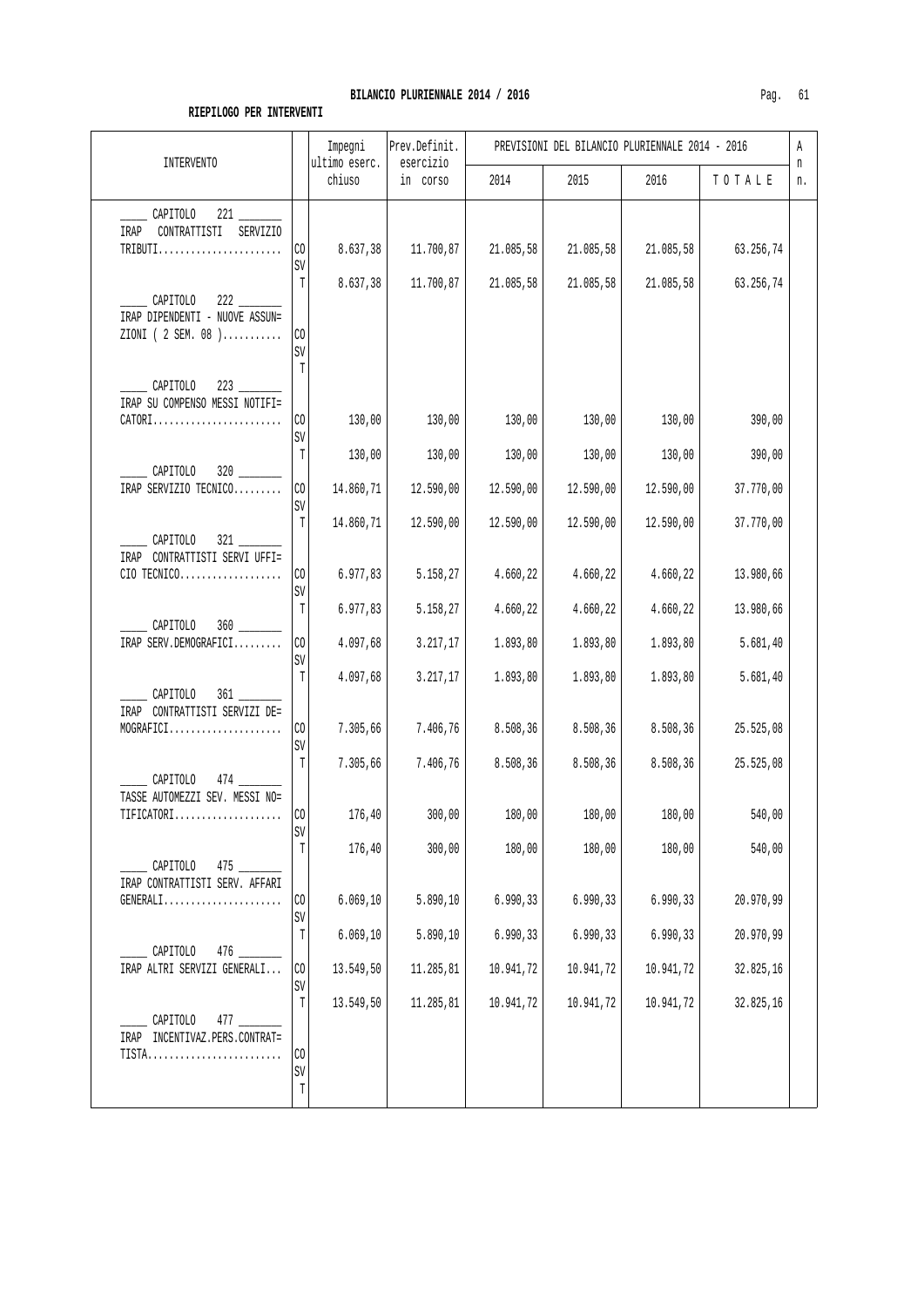| <b>INTERVENTO</b>                                                          |                               | Impegni<br>ultimo eserc. | Prev.Definit.<br>esercizio |           | PREVISIONI DEL BILANCIO PLURIENNALE 2014 - 2016 |           |           | Α<br>n |
|----------------------------------------------------------------------------|-------------------------------|--------------------------|----------------------------|-----------|-------------------------------------------------|-----------|-----------|--------|
|                                                                            |                               | chiuso                   | in corso                   | 2014      | 2015                                            | 2016      | TOTALE    | n.     |
| <b>CAPITOLO</b><br>IRAP FES E STRAORDINARIO                                | CO<br>SV                      | 12.363,73                | 9.511,29                   | 9.511,29  | 9.511,29                                        | 9.511, 29 | 28.533,87 |        |
| CAPITOLO 479 _____                                                         | $\mathbb T$                   | 12.363,73                | 9.511,29                   | 9.511,29  | 9.511,29                                        | 9.511,29  | 28.533,87 |        |
| IRAP FES REGIONALE                                                         | CO<br>SV                      | 1.200,00                 | 1.200,00                   |           |                                                 |           |           |        |
| CAPITOLO 479-10                                                            | $\mathbb T$                   | 1.200,00                 | 1.200,00                   |           |                                                 |           |           |        |
| IRAP INDENNITA DI RISULTATO                                                | $\rm CO$<br>SV                | 1.000,00                 | 1.000,00                   | 1.000,00  | 1.000,00                                        | 1.000,00  | 3.000,00  |        |
| $479 - 20$<br>CAPITOLO                                                     | T                             | 1.000,00                 | 1.000,00                   | 1.000,00  | 1.000,00                                        | 1.000,00  | 3.000,00  |        |
| IRAP ARRETRI CONTRATTUALI                                                  | $\rm CO$<br>SV                |                          |                            |           |                                                 |           |           |        |
| CAPITOLO 479-30                                                            | T                             |                          |                            |           |                                                 |           |           |        |
| IRAP ARRETRI CONTRATTUALI PU=<br>$C/ASU$                                   | $\rm CO$                      |                          |                            |           |                                                 |           |           |        |
|                                                                            | SV<br>$\overline{\mathrm{T}}$ |                          |                            |           |                                                 |           |           |        |
| CAPITOLO<br>IRAP RELATIVA A DIPENTENTI A<br>TEMPO DETERMINATO COMMA 564 L. |                               |                          |                            |           |                                                 |           |           |        |
| FIN.RIA 296/06 VINCOLATO AL<br>CAP. DI ENTRATA 640                         | CO<br>SV<br>T                 |                          |                            |           |                                                 |           |           |        |
| CAPITOLO<br>IRAP SERV. POLIZIA URBANA                                      | $\rm CO$                      | 29.610,35                | 29.694,85                  | 29.591,45 | 29.591,45                                       | 29.591,45 | 88.774,35 |        |
|                                                                            | SV<br>$\mathbb T$             | 29.610,35                | 29.694,85                  | 29.591,45 | 29.591,45                                       | 29.591,45 | 88.774,35 |        |
| CAPITOLO<br>IRAP CONTRATTISTI SERV. POLI=                                  |                               |                          |                            |           |                                                 |           |           |        |
| ZIA MUNICIPALE                                                             | CO<br>SV                      | 7.652,46                 | 7.653,52                   | 6.566, 76 | 6.566, 76                                       | 6.566,76  | 19.700,28 |        |
| CAPITOLO<br>612                                                            | T                             | 7.652,46                 | 7.653,52                   | 6.566,76  | 6.566,76                                        | 6.566,76  | 19.700,28 |        |
| TASSA PROPRIETA' AUTOMEZZI PO=<br>LIZIA MUNICIPALE                         | CO<br>SV                      | 297,86                   | 1.000,00                   | 300,00    | 300,00                                          | 300,00    | 900,00    |        |
| CAPITOLO                                                                   | T                             | 297,86                   | 1.000,00                   | 300,00    | 300,00                                          | 300,00    | 900,00    |        |
| IRAP DIPENDENTI SERV. ASSI=<br>STENZA SCOLASTICA                           | CO<br>SV                      | 6.442,96                 | 6.474,12                   | 6.450,57  | 6.450,57                                        | 6.450,57  | 19.351,71 |        |
| CAPITOLO<br>$910 - 10$ $-$                                                 | $\mathbb T$                   | 6.442,96                 | 6.474,12                   | 6.450,57  | 6.450,57                                        | 6.450, 57 | 19.351,71 |        |
| TASSA PROPRIETA' MEZZI POLITI=<br>CHE SCOLASTICHE                          | CO                            | 135,15                   | 300,00                     | 300,00    | 300,00                                          | 300,00    | 900,00    |        |
|                                                                            | SV<br>T                       | 135,15                   | 300,00                     | 300,00    | 300,00                                          | 300,00    | 900,00    |        |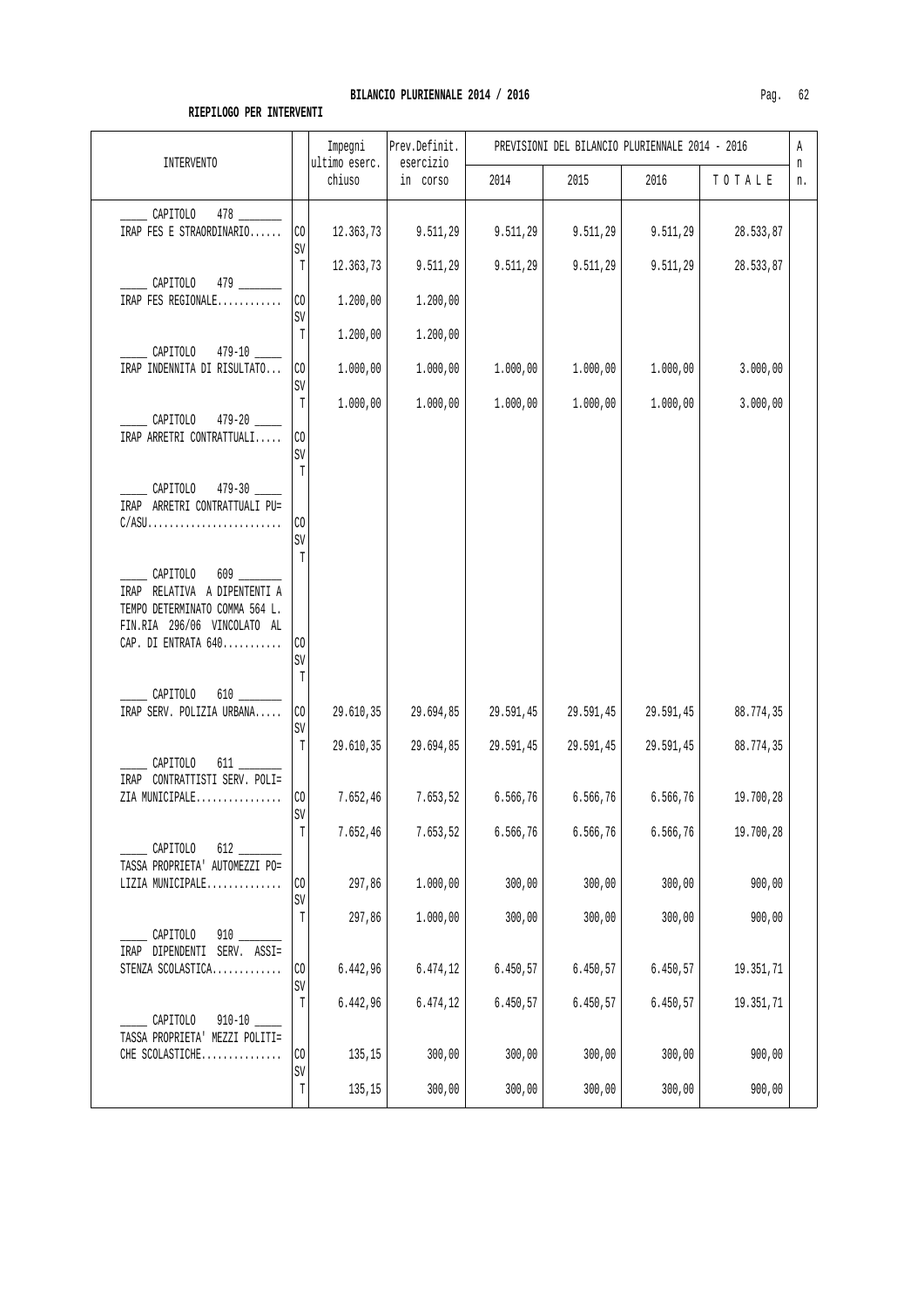| chiuso<br>2015<br>in corso<br>2014<br>2016<br>TOTALE<br>n.<br>______ CAPITOLO 911 _____<br>IRAP CONTRATTISTI SERV. ASSI=<br>9.307,01<br>8.404,64<br>8.404,64<br>8.404,64<br>$ST. SCOLAST.$<br>CO <sub>1</sub><br>8.404,64<br>25.213,92<br>SV<br>8.404,64<br>8.404,64<br>8.404,64<br>8.404,64<br>T<br>9.307,01<br>25.213,92<br>_______ CAPITOLO 960 ________<br>IRAP DIPENDENTI SERVIZIO BI=<br>1.819,56<br>1.830,05<br>1.823,00<br>1.823,00<br>1.823,00<br>5.469,00<br>BLIOTECA<br>CO <sub>1</sub><br>SV<br>T<br>1.819,56<br>5.469,00<br>1.830,05<br>1.823,00<br>1.823,00<br>1.823,00<br>CAPITOLO<br>TASSE E IMPOSTE RELATIVE ALLA<br>CULTURA E BENI CULTURALI<br>CO.<br>SV<br>T<br>CAPITOLO 961<br>IRAP CONTRATTISTI SERV. BI=<br>CO<br>9.614, 10<br>BLIOTECA<br>9.358,78<br>12.184,28<br>12.184,28<br>12.184,28<br>36.552,84<br>SV<br>T<br>9.358,78<br>9.614, 10<br>12.184,28<br>12.184,28<br>12.184,28<br>36.552,84<br>CAPITOLO 1193<br>IRAP CONTRATTISTI SERV. TURI=<br>8.349,37<br>8.797,15<br>7.131,52<br>CO<br>7.131,52<br>7.131,52<br>21.394,56<br>$STICI$<br>SV<br>T<br>8.349,37<br>8.797,15<br>7.131,52<br>7.131,52<br>7.131,52<br>21.394,56<br>$\_$ CAPITOLO $1265$ $\_$<br>TASSA PROPRIETA' MEZZI SERVI=<br>ZIO MANUTENZIONE STRADE<br>CO<br>237,92<br>300,00<br>300,00<br>300,00<br>300,00<br>900,00<br>$\mathtt{SV}$<br>237,92<br>300,00<br>300,00<br>300,00<br>T<br>300,00<br>900,00<br>CAPITOLO 1381<br>IRAP SERVIZI TERRITORIO<br>CO <sub>2</sub><br>9.282,34<br>9.439,51<br>9.114,65<br>9.114,65<br>9.114,65<br>27.343,95<br>SV<br>T<br>9.282,34<br>9.439,51<br>9.114,65<br>9.114,65<br>9.114,65<br>27.343,95<br>CAPITOLO 1381-10<br>IRAP SU PROGETTO CONDONO EDI=<br>CO<br>$\mbox{SV}$<br>T<br>CAPITOLO 1382<br>IRAP CONTRATTISTI SERV.URBANI=<br>10.838,47<br>10.827,94<br>10.838,47<br>10.838,47<br>32.515,41<br>CO<br>12.054,12<br>$STICA$<br>SV<br>T<br>10.827,94<br>10.838,47<br>10.838,47<br>10.838,47<br>12.054,12<br>32.515,41 | INTERVENTO       | Impegni<br>ultimo eserc. | Prev.Definit.<br>esercizio |  | PREVISIONI DEL BILANCIO PLURIENNALE 2014 - 2016 | Α<br>n |
|-----------------------------------------------------------------------------------------------------------------------------------------------------------------------------------------------------------------------------------------------------------------------------------------------------------------------------------------------------------------------------------------------------------------------------------------------------------------------------------------------------------------------------------------------------------------------------------------------------------------------------------------------------------------------------------------------------------------------------------------------------------------------------------------------------------------------------------------------------------------------------------------------------------------------------------------------------------------------------------------------------------------------------------------------------------------------------------------------------------------------------------------------------------------------------------------------------------------------------------------------------------------------------------------------------------------------------------------------------------------------------------------------------------------------------------------------------------------------------------------------------------------------------------------------------------------------------------------------------------------------------------------------------------------------------------------------------------------------------------------------------------------------------------------------------------------------------------------------------------------------------------------------------------------------------------------------------------|------------------|--------------------------|----------------------------|--|-------------------------------------------------|--------|
|                                                                                                                                                                                                                                                                                                                                                                                                                                                                                                                                                                                                                                                                                                                                                                                                                                                                                                                                                                                                                                                                                                                                                                                                                                                                                                                                                                                                                                                                                                                                                                                                                                                                                                                                                                                                                                                                                                                                                           |                  |                          |                            |  |                                                 |        |
|                                                                                                                                                                                                                                                                                                                                                                                                                                                                                                                                                                                                                                                                                                                                                                                                                                                                                                                                                                                                                                                                                                                                                                                                                                                                                                                                                                                                                                                                                                                                                                                                                                                                                                                                                                                                                                                                                                                                                           |                  |                          |                            |  |                                                 |        |
|                                                                                                                                                                                                                                                                                                                                                                                                                                                                                                                                                                                                                                                                                                                                                                                                                                                                                                                                                                                                                                                                                                                                                                                                                                                                                                                                                                                                                                                                                                                                                                                                                                                                                                                                                                                                                                                                                                                                                           |                  |                          |                            |  |                                                 |        |
|                                                                                                                                                                                                                                                                                                                                                                                                                                                                                                                                                                                                                                                                                                                                                                                                                                                                                                                                                                                                                                                                                                                                                                                                                                                                                                                                                                                                                                                                                                                                                                                                                                                                                                                                                                                                                                                                                                                                                           |                  |                          |                            |  |                                                 |        |
|                                                                                                                                                                                                                                                                                                                                                                                                                                                                                                                                                                                                                                                                                                                                                                                                                                                                                                                                                                                                                                                                                                                                                                                                                                                                                                                                                                                                                                                                                                                                                                                                                                                                                                                                                                                                                                                                                                                                                           |                  |                          |                            |  |                                                 |        |
|                                                                                                                                                                                                                                                                                                                                                                                                                                                                                                                                                                                                                                                                                                                                                                                                                                                                                                                                                                                                                                                                                                                                                                                                                                                                                                                                                                                                                                                                                                                                                                                                                                                                                                                                                                                                                                                                                                                                                           |                  |                          |                            |  |                                                 |        |
|                                                                                                                                                                                                                                                                                                                                                                                                                                                                                                                                                                                                                                                                                                                                                                                                                                                                                                                                                                                                                                                                                                                                                                                                                                                                                                                                                                                                                                                                                                                                                                                                                                                                                                                                                                                                                                                                                                                                                           |                  |                          |                            |  |                                                 |        |
|                                                                                                                                                                                                                                                                                                                                                                                                                                                                                                                                                                                                                                                                                                                                                                                                                                                                                                                                                                                                                                                                                                                                                                                                                                                                                                                                                                                                                                                                                                                                                                                                                                                                                                                                                                                                                                                                                                                                                           |                  |                          |                            |  |                                                 |        |
|                                                                                                                                                                                                                                                                                                                                                                                                                                                                                                                                                                                                                                                                                                                                                                                                                                                                                                                                                                                                                                                                                                                                                                                                                                                                                                                                                                                                                                                                                                                                                                                                                                                                                                                                                                                                                                                                                                                                                           |                  |                          |                            |  |                                                 |        |
|                                                                                                                                                                                                                                                                                                                                                                                                                                                                                                                                                                                                                                                                                                                                                                                                                                                                                                                                                                                                                                                                                                                                                                                                                                                                                                                                                                                                                                                                                                                                                                                                                                                                                                                                                                                                                                                                                                                                                           |                  |                          |                            |  |                                                 |        |
|                                                                                                                                                                                                                                                                                                                                                                                                                                                                                                                                                                                                                                                                                                                                                                                                                                                                                                                                                                                                                                                                                                                                                                                                                                                                                                                                                                                                                                                                                                                                                                                                                                                                                                                                                                                                                                                                                                                                                           |                  |                          |                            |  |                                                 |        |
|                                                                                                                                                                                                                                                                                                                                                                                                                                                                                                                                                                                                                                                                                                                                                                                                                                                                                                                                                                                                                                                                                                                                                                                                                                                                                                                                                                                                                                                                                                                                                                                                                                                                                                                                                                                                                                                                                                                                                           |                  |                          |                            |  |                                                 |        |
| PROPRIETA'<br>AUTOMEZZI<br>TASSA                                                                                                                                                                                                                                                                                                                                                                                                                                                                                                                                                                                                                                                                                                                                                                                                                                                                                                                                                                                                                                                                                                                                                                                                                                                                                                                                                                                                                                                                                                                                                                                                                                                                                                                                                                                                                                                                                                                          | CAPITOLO<br>1513 |                          |                            |  |                                                 |        |
| 25, 18<br>50,00<br>50,00<br>SERVIZIO IDRICO INTEGRATO<br>CO<br>250,00<br>50,00<br>150,00<br>$\mbox{SV}$<br>T<br>25,18<br>50,00<br>50,00<br>250,00<br>50,00<br>150,00                                                                                                                                                                                                                                                                                                                                                                                                                                                                                                                                                                                                                                                                                                                                                                                                                                                                                                                                                                                                                                                                                                                                                                                                                                                                                                                                                                                                                                                                                                                                                                                                                                                                                                                                                                                      |                  |                          |                            |  |                                                 |        |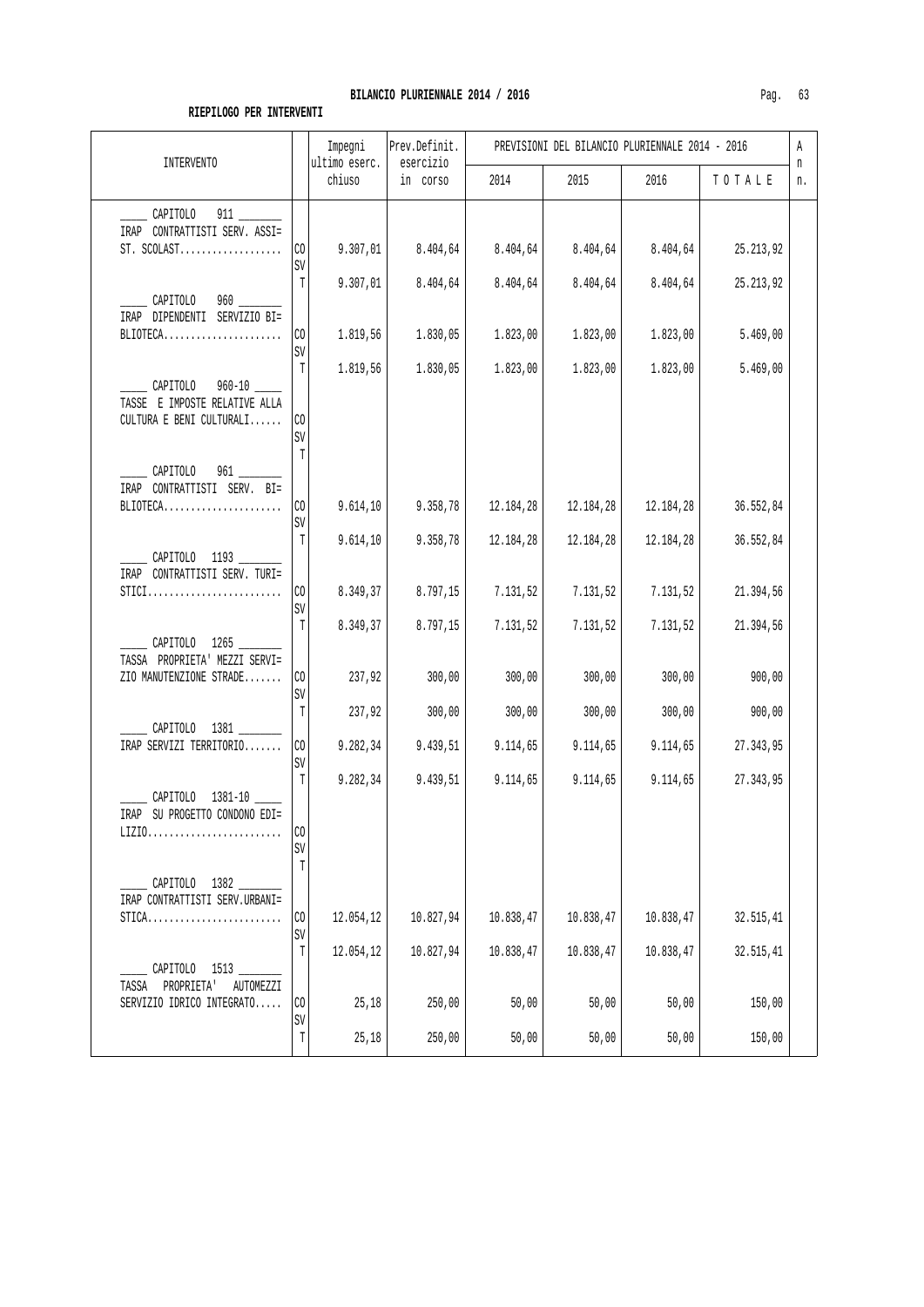| <b>INTERVENTO</b>                                                                                       |                      | Impegni<br>ultimo eserc. | Prev.Definit.<br>esercizio |           | PREVISIONI DEL BILANCIO PLURIENNALE 2014 - 2016 |           |           | Α<br>n |
|---------------------------------------------------------------------------------------------------------|----------------------|--------------------------|----------------------------|-----------|-------------------------------------------------|-----------|-----------|--------|
|                                                                                                         |                      | chiuso                   | in corso                   | 2014      | 2015                                            | 2016      | TOTALE    | n.     |
| $\_$ CAPITOLO 1514 $\_\_$<br>ALTRE IMPOSTE RELATIVA AL SER=<br>VIZIO IDRICO                             | CO<br>SV             |                          |                            |           |                                                 |           |           |        |
| CAPITOLO 1516<br>IRAP SERVIZIO IDRICO                                                                   | T<br>$\rm CO$<br>SV  | 3.906,27                 | 3.924,88                   | 3.910,01  | 3.910,01                                        | 3.910,01  | 11.730,03 |        |
| CAPITOLO 1517<br>TRSFERIMENTO ALLA REGIONE SI=<br>CILIANA ADDIZIONALE                                   | T<br>CO<br>SV        | 3.906,27                 | 3.924,88                   | 3.910,01  | 3.910,01                                        | 3.910,01  | 11.730,03 |        |
| CAPITOLO 1518 ____<br>IRAP CONTRATTISTI SERV. IDRICO                                                    | T<br>CO<br>SV<br>T   |                          |                            |           |                                                 |           |           |        |
| ______ CAPITOLO 1570 ________<br>TRIBUTO CONFERIMENTO RIFIUTI<br>IN DISCARICA                           | CO<br>SV<br>T        |                          |                            |           |                                                 |           |           |        |
| CAPITOLO 1659 ______<br>IRAP CONTRATTISTI SERV. PARCHI<br>$E$ GIARDINI                                  | CO<br>SV             |                          |                            |           |                                                 |           |           |        |
| CAPITOLO 1660 ____<br>IRAP SERVIZI PARCHI E GIARDINI                                                    | T<br>$\rm CO$<br>SV  | 1.704,68                 | 855,87                     | 855,87    | 855,87                                          | 855,87    | 2.567,61  |        |
| CAPITOLO 1661<br>TASSA PROPRIETA'<br>AUTOMEZZI                                                          | T                    | 1.704,68                 | 855,87                     | 855,87    | 855,87                                          | 855,87    | 2.567,61  |        |
| VERDE PUBBLICO                                                                                          | C <sub>0</sub><br>SV | 203,00                   | 210,00                     | 210,00    | 210,00                                          | 210,00    | 630,00    |        |
| CAPITOLO 1740                                                                                           | T                    | 203,00                   | 210,00                     | 210,00    | 210,00                                          | 210,00    | 630,00    |        |
| IRAP SERVIZI ASILO NIDO                                                                                 | $_{\rm CO}$<br>SV    | 15.717,65                | 15.621,75                  | 15.563,78 | 15.563,78                                       | 15.563,78 | 46.691,34 |        |
| CAPITOLO 1741                                                                                           | $\mathbb T$          | 15.717,65                | 15.621,75                  | 15.563,78 | 15.563,78                                       | 15.563,78 | 46.691,34 |        |
| IRAP CONTRATTISTI SERV. ASILO<br>$\texttt{NIDO.} \dots \dots \dots \dots \dots \dots \dots \dots \dots$ | $_{\rm CO}$<br>SV    | 3.703,38                 | 5.890,10                   | 5.895,87  | 5.895,87                                        | 5.895,87  | 17.687,61 |        |
| CAPITOLO 1990                                                                                           | T                    | 3.703,38                 | 5.890,10                   | 5.895,87  | 5.895,87                                        | 5.895,87  | 17.687,61 |        |
| IRAP SERVIZIO ASSISTENZA                                                                                | $\rm CO$<br>SV       | 8.448,73                 | 9.469,10                   | 11.543,95 | 11.543,95                                       | 11.543,95 | 34.631,85 |        |
|                                                                                                         | $\mathbb T$          | 8.448,73                 | 9.469, 10                  | 11.543,95 | 11.543,95                                       | 11.543,95 | 34.631,85 |        |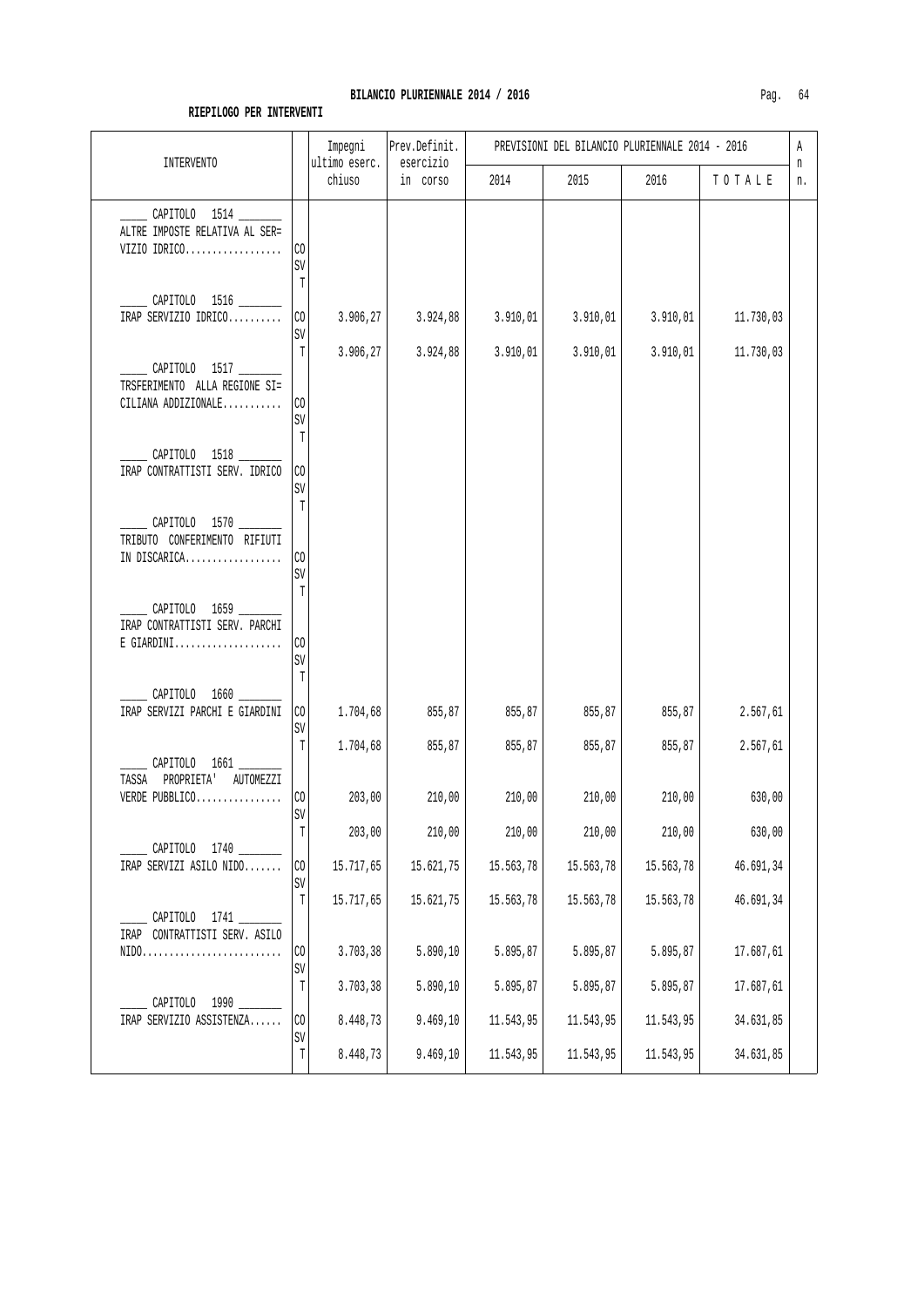| <b>INTERVENTO</b>                                                                                             |                                          | Impegni<br>ultimo eserc.          | Prev.Definit.<br>esercizio       |                                   | PREVISIONI DEL BILANCIO PLURIENNALE 2014 - 2016 |                                   |                                     | Α<br>n |
|---------------------------------------------------------------------------------------------------------------|------------------------------------------|-----------------------------------|----------------------------------|-----------------------------------|-------------------------------------------------|-----------------------------------|-------------------------------------|--------|
|                                                                                                               |                                          | chiuso                            | in corso                         | 2014                              | 2015                                            | 2016                              | TOTALE                              | n.     |
| CAPITOLO 1991<br>IRAP CONTRATTISTI SERV. ASSI=<br>$STENZA$                                                    | CO.<br>SV                                | 8.261,08                          | 9.452, 38                        | 9.461, 63                         | 9.461, 63                                       | 9.461, 63                         | 28.384,89                           |        |
| CAPITOLO 1992<br>TASSE AUTOMOBILISTICHE AUTO=<br>MEZZI SERVIZI SOCIALI                                        | T<br>CO <sub>2</sub><br>SV               | 8.261,08<br>544,20                | 9.452,38<br>1.000,00             | 9.461,63<br>550,00                | 9.461, 63<br>550,00                             | 9.461, 63<br>550,00               | 28.384,89<br>1.650,00               |        |
| CAPITOLO<br>IRAP SERVIZIO CIMITERO                                                                            | T<br>$\rm CO$<br>SV                      | 544,20<br>5.044,28                | 1.000,00<br>3.528,02             | 550,00<br>3.514,76                | 550,00<br>3.514,76                              | 550,00<br>3.514,76                | 1.650,00<br>10.544,28               |        |
| CAPITOLO 2030-10<br>TASSA AUTOMEZZI SERVIZIO CIMI=<br>$TER0 \ldots \ldots \ldots \ldots \ldots \ldots \ldots$ | T<br>CO <sub>1</sub><br>SV               | 5.044,28<br>23,98                 | 3.528,02<br>50,00                | 3.514,76                          | 3.514,76                                        | 3.514,76                          | 10.544,28                           |        |
| CAPITOLO 2031<br>IRAP CONTRATTISTI SERV. CIMI=<br>TERIALI                                                     | T<br>CO<br>SV                            | 23,98<br>1.093, 13                | 50,00<br>1.894,34                | 2.188,92                          | 2.188,92                                        | 2.188,92                          | 6.566,76                            |        |
| CAPITOLO 2140<br>IRAP SERVIZIO SVILUPPO ECONO=<br>$MIC0.\dots\dots\dots\dots\dots\dots\dots\dots\dots\dots$   | $\mathbb T$<br>CO<br>SV                  | 1.093, 13<br>9.132,46             | 1.894,34<br>7.860,41             | 2.188,92<br>5.762, 41             | 2.188,92<br>5.762, 41                           | 2.188,92<br>5.762, 41             | 6.566, 76<br>17.287,23              |        |
| CAPITOLO 2141<br>IRAP CONTRATTISTI SERV. SVI=<br>LUPPO ECON                                                   | T<br>CO <sub>1</sub><br>$\mbox{SV}$<br>T | 9.132, 46<br>7.122,06<br>7.122,06 | 7.860,41<br>3.995,76<br>3.995,76 | 5.762, 41<br>3.706,95<br>3.706,95 | 5.762, 41<br>3.706,95<br>3.706,95               | 5.762, 41<br>3.706,95<br>3.706,95 | 17.287,23<br>11.120,85<br>11.120,85 |        |
| TOTALE INTERVENTO<br>-7                                                                                       | $ $ CO<br>SV<br>T                        | 303.454,13<br>303.454,13          | 292.102,84<br>292.102,84         | 292.252,19<br>292.252,19          | 292.252,19<br>292.252,19                        | 292.252,19<br>292.252,19          | 876.756,57<br>876.756,57            |        |
| INTERVENTO 8<br>++++++++++++<br>ONERI STRAORDINARI DELLA GE=<br>STIONE CORRENTE.<br>.                         |                                          |                                   |                                  |                                   |                                                 |                                   |                                     |        |
| CAPITOLO<br>68<br>SPESE PER LITI ED ARBITRAGGI                                                                | CO<br>SV                                 | 38.000,00                         | 53.000,00                        | 53.000,00                         | 53.000,00                                       | 53.000,00                         | 159.000,00                          |        |
|                                                                                                               | T                                        | 38.000,00                         | 53.000,00                        | 53.000,00                         | 53.000,00                                       | 53.000,00                         | 159.000,00                          |        |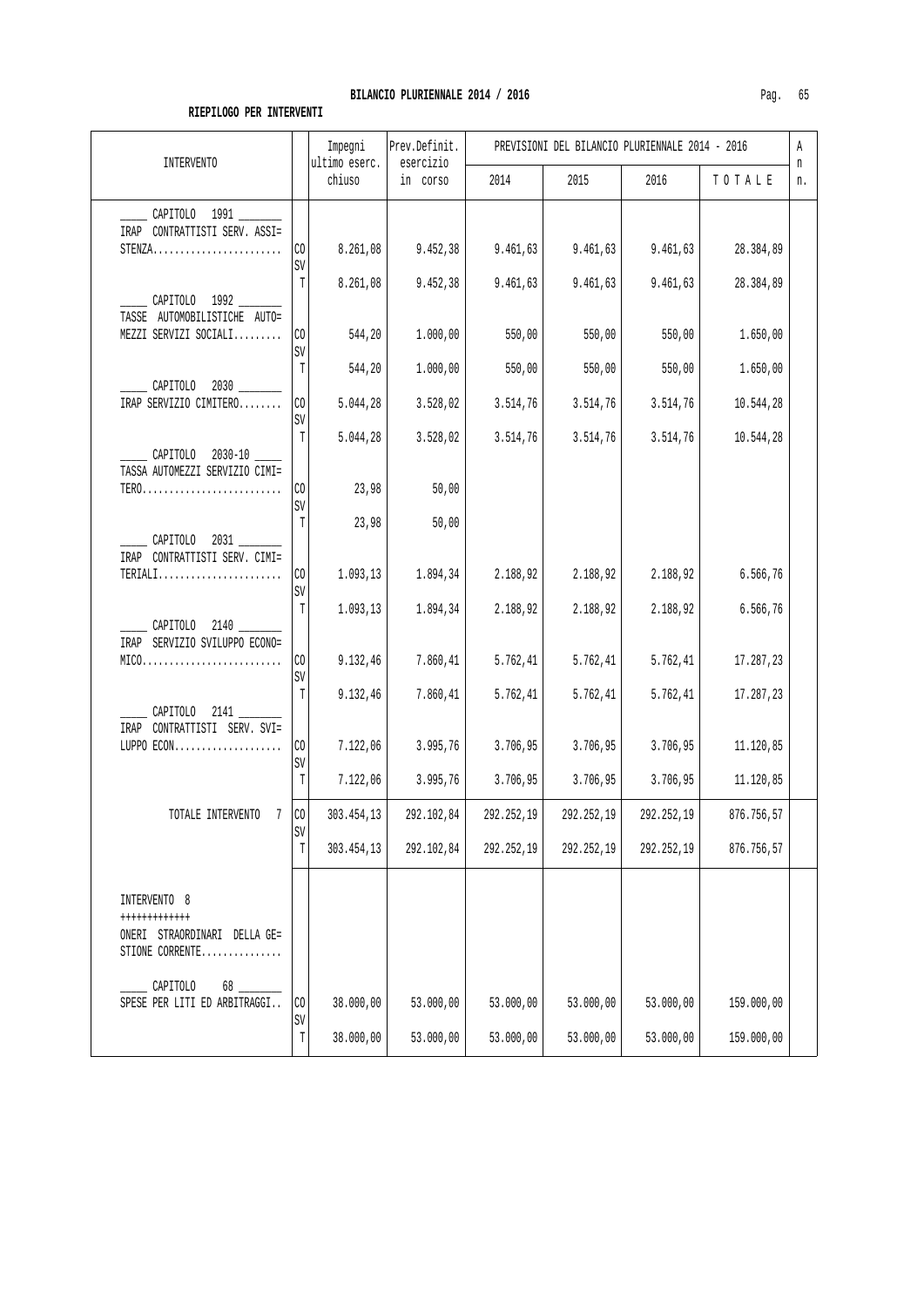| INTERVENTO                                                                                              |                                | Impegni<br>ultimo eserc. | Prev.Definit.<br>esercizio |                        | PREVISIONI DEL BILANCIO PLURIENNALE 2014 - 2016 |                        |                          | Α<br>n |
|---------------------------------------------------------------------------------------------------------|--------------------------------|--------------------------|----------------------------|------------------------|-------------------------------------------------|------------------------|--------------------------|--------|
|                                                                                                         |                                | chiuso                   | in corso                   | 2014                   | 2015                                            | 2016                   | TOTALE                   | n.     |
| CAPITOLO<br>COPERTURA DISAVANZO SOCIETA'<br>PARTECIPATE                                                 | $\rm CO$<br>SV                 | 15.570,00                | 5.000,00                   | 5.000,00               | 5.000,00                                        | 5.000,00               | 15.000,00                |        |
| CAPITOLO<br>RIMBORSO DIRITTI DI NOTIFICA                                                                | T<br>$\rm CO$<br>$\mathtt{SV}$ | 15.570,00                | 5.000,00<br>500,00         | 5.000,00<br>500,00     | 5.000,00<br>500,00                              | 5.000,00<br>500,00     | 15.000,00<br>1.500,00    |        |
| CAPITOLO<br>TRANSAZIONI DIVERSE                                                                         | T<br>CO<br>SV                  | 107.383,36               | 500,00<br>10.000,00        | 500,00<br>10.000,00    | 500,00<br>10.000,00                             | 500,00<br>10.000,00    | 1.500,00<br>30.000,00    |        |
| CAPITOLO<br>228<br>SGRAVI E RIMBORSI ARRETRATI                                                          | $\mathbb T$<br>CO<br>SV        | 107.383,36<br>7.000,00   | 10.000,00<br>9.000,00      | 10.000,00<br>8.650,00  | 10.000,00<br>8.650,00                           | 10.000,00<br>8.650,00  | 30.000,00<br>25.950,00   |        |
| CAPITOLO<br>ONERI PER DEBITI VARI PREGRES=<br>$SL$                                                      | T<br>CO.<br>$\mathtt{SV}$      | 7.000,00                 | 9.000,00                   | 8.650,00<br>90.000,00  | 8.650,00<br>40.000,00                           | 8.650,00<br>80.000,00  | 25.950,00<br>210.000,00  |        |
| CAPITOLO<br>480<br>DEBITI FUORI BILANCIO                                                                | $\mathbb T$<br>CO<br>SV        | 98.312,16                | 60.000,00                  | 90.000,00<br>70.000,00 | 40.000,00<br>120.000,00                         | 80.000,00<br>70.000,00 | 210.000,00<br>260.000,00 |        |
| CAPITOLO<br>SPESE PER LITI ED ARBITRAGGI                                                                | T<br>CO.<br>SV                 | 98.312,16                | 60.000,00                  | 70.000,00              | 120.000,00                                      | 70.000,00              | 260.000,00               |        |
| CAPITOLO<br>RIMBORSI VARI                                                                               | $\mathbb T$<br>CO<br>SV<br>T   | 573,75                   | 1.000,00                   |                        |                                                 |                        |                          |        |
| CAPITOLO<br>SPESE ENERGIA ELETTRICA ESER=<br>CIZI PRECEDENTI                                            | CO<br>SV                       | 573,75                   | 1.000,00                   |                        |                                                 |                        |                          |        |
| CAPITOLO 1547<br>SPESE SERVIZIO SMALTIMENTO RI=<br>FIUTI ESERCIZI PRECEDENTI                            | T<br>CO.<br>SV                 |                          |                            |                        |                                                 |                        |                          |        |
| CAPITOLO 2150<br>SOMME DA RESTITUIRE AREA ARTI=<br>GIANALE VED CAP ENTRATA 1120 1<br>AGGREGAZIONE N. 18 | T<br>CO<br>SV<br>$\mathbb T$   |                          |                            |                        |                                                 |                        |                          |        |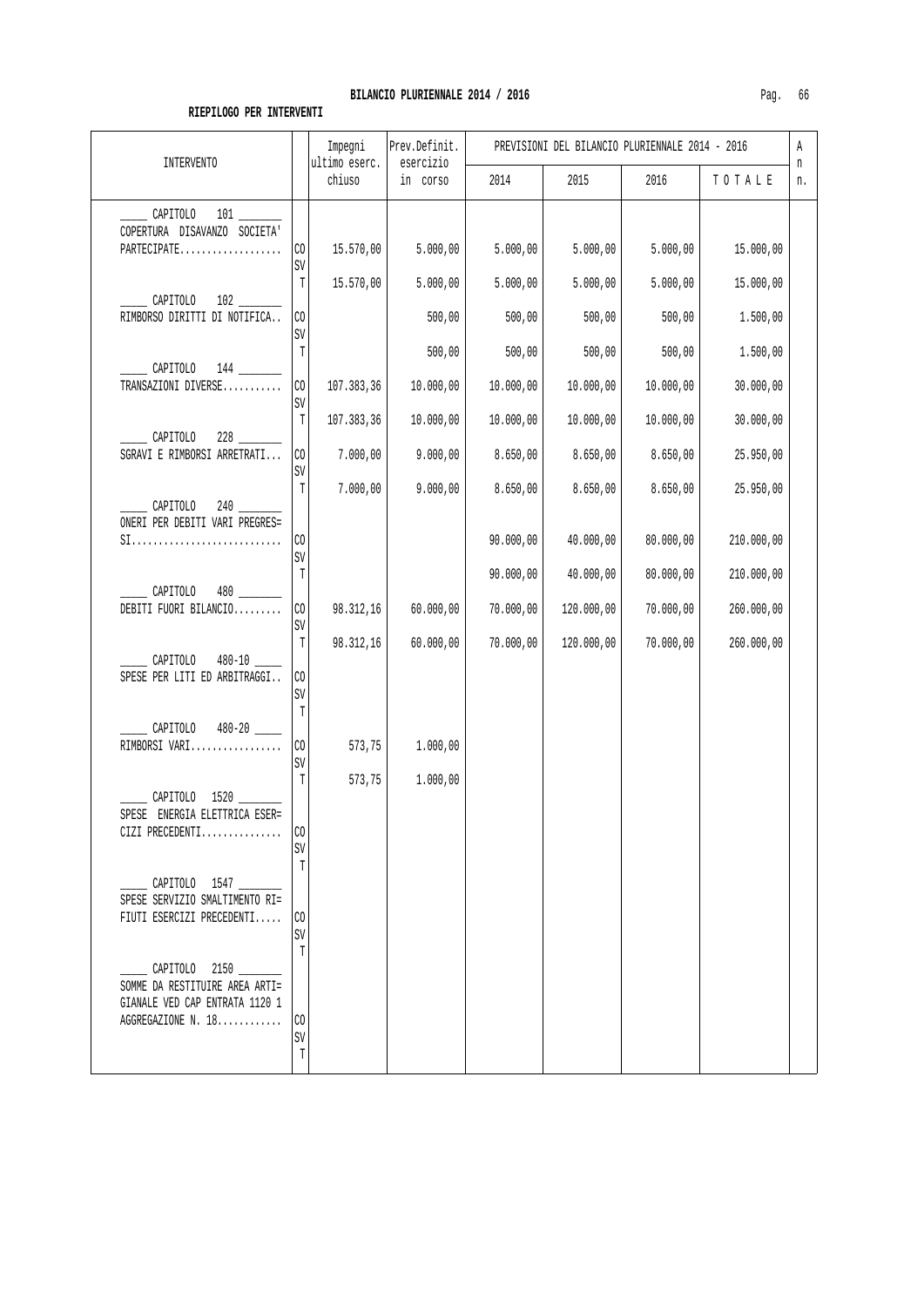| Paα |  |
|-----|--|
|-----|--|

| <b>INTERVENTO</b>                                                                                         |                             | Impegni<br>ultimo eserc. | Prev.Definit.<br>esercizio | PREVISIONI DEL BILANCIO PLURIENNALE 2014 - 2016 |              |              |               |         |
|-----------------------------------------------------------------------------------------------------------|-----------------------------|--------------------------|----------------------------|-------------------------------------------------|--------------|--------------|---------------|---------|
|                                                                                                           |                             | chiuso                   | in corso                   | 2014                                            | 2015         | 2016         | TOTALE        | n<br>n. |
| CAPITOLO 2349 _____<br>SPESE ENERGIA ELETTRICA ESER=<br>CIZI PRECEDENTI                                   | CO<br>SV<br>T               |                          |                            |                                                 |              |              |               |         |
| TOTALE INTERVENTO<br>8                                                                                    | $\rm CO$<br>SV              | 266.839,27               | 138.500,00                 | 237.150,00                                      | 237.150,00   | 227.150,00   | 701.450,00    |         |
|                                                                                                           | T                           | 266.839,27               | 138.500,00                 | 237.150,00                                      | 237.150,00   | 227.150,00   | 701.450,00    |         |
| INTERVENTO 10<br>++++++++++++<br>FONDO SVALUTAZIONE CREDITI<br>CAPITOLO<br>FONDO SVALUTAZIONE CREDITI TI= |                             |                          |                            |                                                 |              |              |               |         |
| TOLO I E III                                                                                              | CO<br>SV                    |                          | 7.121,14                   | 134.583,02                                      | 137.701,84   | 143.535,56   | 415.820,42    |         |
| CAPITOLO<br>FONDO SVALUTAZIONE CREDITI DI=<br>$SCARICA$                                                   | T<br>$_{\rm CO}$<br>SV<br>T |                          | 7.121,14                   | 134.583,02                                      | 137.701,84   | 143.535,56   | 415.820,42    |         |
| TOTALE INTERVENTO 10                                                                                      | $_{\rm CO}$<br>SV           |                          | 7.121,14                   | 134.583,02                                      | 137.701,84   | 143.535,56   | 415.820,42    |         |
|                                                                                                           | $\mathbb T$                 |                          | 7.121,14                   | 134.583,02                                      | 137.701,84   | 143.535,56   | 415.820,42    |         |
| INTERVENTO 11<br>++++++++++++<br>FONDO DI RISERVA<br>CAPITOLO                                             |                             |                          |                            |                                                 |              |              |               |         |
| FONDO DI RISERVA                                                                                          | CO<br>$\mbox{SV}$           |                          | 2.349,39                   | 41.562,23                                       | 41.562,23    | 41.562,23    | 124.686,69    |         |
|                                                                                                           | T                           |                          | 2.349,39                   | 41.562,23                                       | 41.562,23    | 41.562,23    | 124.686,69    |         |
| TOTALE INTERVENTO 11                                                                                      | CO<br>SV                    |                          | 2.349,39                   | 41.562,23                                       | 41.562,23    | 41.562,23    | 124.686,69    |         |
|                                                                                                           | $\mathbb T$                 |                          | 2.349,39                   | 41.562,23                                       | 41.562,23    | 41.562,23    | 124.686,69    |         |
| TOTALE DEL TITOLO I<br>(A)                                                                                | $\rm CO$                    |                          | 9.405.286,03 10.336.764,19 | 9.658.989,78                                    | 9.705.281,02 | 9.693.063,53 | 29.057.334,33 |         |
|                                                                                                           | SV<br>T                     |                          | 9.405.286,03 10.336.764,19 | 9.658.989,78                                    | 9.705.281,02 | 9.693.063,53 | 29.057.334,33 |         |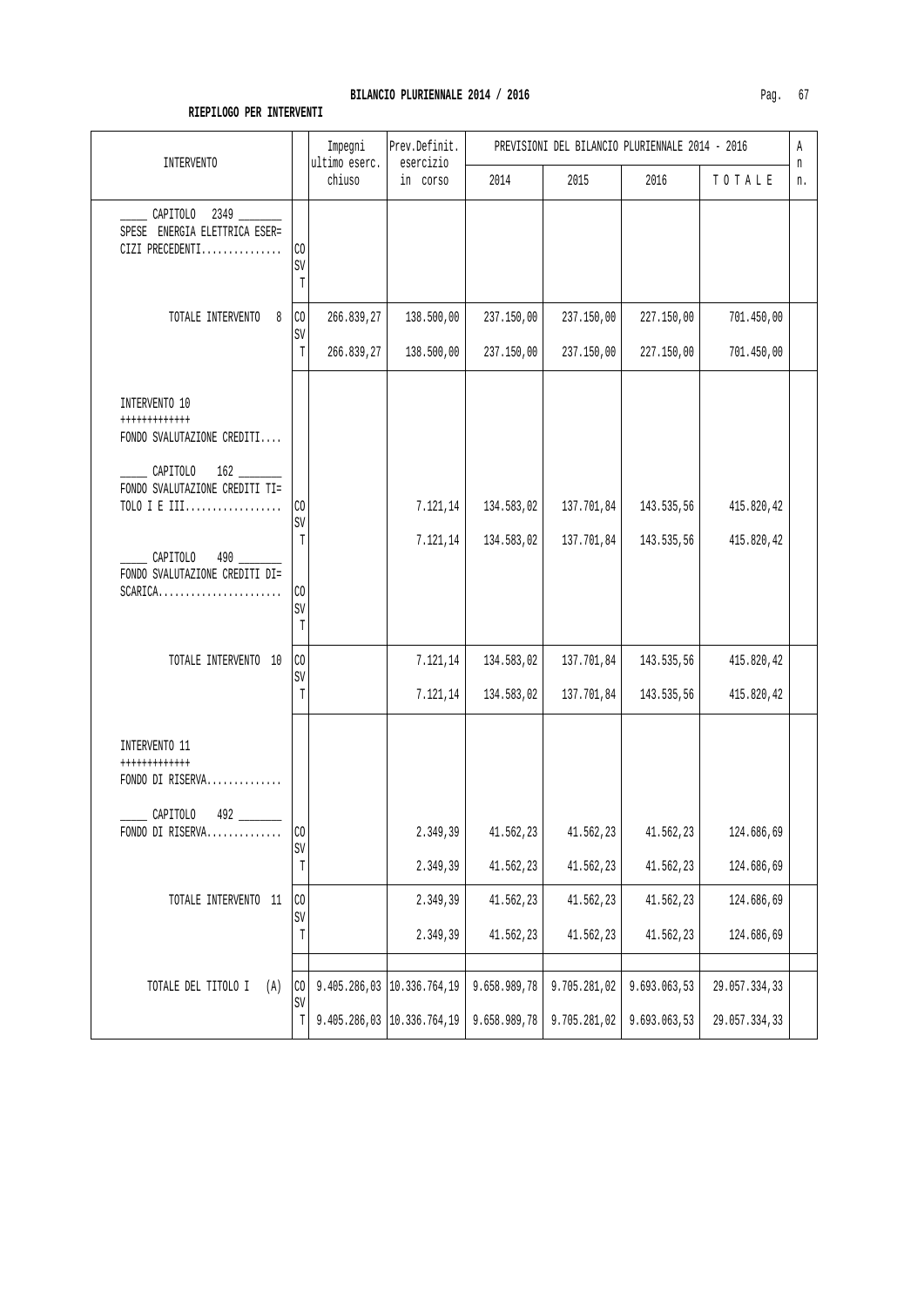| .           |               |                                                 |  |
|-------------|---------------|-------------------------------------------------|--|
| Impegni     | Prev.Definit. | PREVISIONI DEL BILANCIO PLURIENNALE 2014 - 2016 |  |
| timo eserc. | eserc         |                                                 |  |

| INTERVENTO                                                       |                            | Impegni<br>ultimo eserc. | Prev.Definit.<br>esercizio | PREVISIONI DEL BILANCIO PLURIENNALE 2014 - 2016 |              |           |              |         |
|------------------------------------------------------------------|----------------------------|--------------------------|----------------------------|-------------------------------------------------|--------------|-----------|--------------|---------|
|                                                                  |                            | chiuso                   | in corso                   | 2014                                            | 2015         | 2016      | TOTALE       | n<br>n. |
| TITOLO II<br>================                                    |                            |                          |                            |                                                 |              |           |              |         |
| SPESE IN CONTO CAPITALE                                          |                            |                          |                            |                                                 |              |           |              |         |
| INTERVENTO 1                                                     |                            |                          |                            |                                                 |              |           |              |         |
| ++++++++++++<br>ACQUISIZIONE DI BENI IMMOBILI.                   |                            |                          |                            |                                                 |              |           |              |         |
| CAPITOLO 2701                                                    |                            |                          |                            |                                                 |              |           |              |         |
| RECUPERO E RIUSO PLAZZO FRAGA=<br>PANE (VEDI CAP. E $1123$ )     | C <sub>0</sub>             |                          |                            |                                                 | 1.250.000,00 |           | 1.250.000,00 |         |
|                                                                  | SV                         |                          |                            |                                                 |              |           |              |         |
| CAPITOLO 2869                                                    | T                          |                          |                            |                                                 | 1.250.000,00 |           | 1.250.000,00 |         |
| MANUTENZIONE IMMOBILI COMUNALI<br>ONERI DI URBANIZZAIZONE (ved i |                            |                          |                            |                                                 |              |           |              |         |
| cap. $E$ 1240)                                                   | CO<br>$\mbox{SV}$          | 23.021,61                | 34.125,00                  | 22.000,00                                       | 22.000,00    | 22.000,00 | 66.000,00    |         |
|                                                                  | Т                          | 23.021,61                | 34.125,00                  | 22.000,00                                       | 22.000,00    | 22.000,00 | 66.000,00    |         |
| CAPITOLO 2869-10<br>MANUTENZIONE IMMOBILI COMUNALI               |                            |                          |                            |                                                 |              |           |              |         |
| ONERI DI URBANIZZAZIONE CAP.<br>ENTRATA 1240                     | CO                         | 2.000,00                 | 14.575,00                  | 10.000,00                                       | 10.000,00    | 10.000,00 | 30.000,00    |         |
|                                                                  | $\mbox{SV}$<br>T           | 2.000,00                 | 14.575,00                  | 10.000,00                                       | 10.000,00    | 10.000,00 | 30.000,00    |         |
| CAPITOLO 2869-20<br>MANUTENZIONE STRAORDINARIA PA=               |                            |                          |                            |                                                 |              |           |              |         |
| LAZZO FRAGAPANE ( VEDI CAP.E.                                    |                            |                          |                            |                                                 |              |           |              |         |
| $32$ 3)                                                          | CO<br>SV                   |                          |                            |                                                 |              |           |              |         |
| CAPITOLO 2869-30                                                 | T                          |                          |                            |                                                 |              |           |              |         |
| COMPLETAMENTO MARCIAPIEDI V.LE<br>R. FAILLA VEDI CAP.E.1205/1 0  | CO                         |                          |                            |                                                 |              |           |              |         |
|                                                                  | $\mbox{SV}$<br>$\mathbb T$ |                          |                            |                                                 |              |           |              |         |
| 2869-40<br>CAPITOLO                                              |                            |                          |                            |                                                 |              |           |              |         |
| MANUTENZIONE<br>STRAORDINARIA<br>STRADE COMUNALI (VINC. E        |                            |                          |                            |                                                 |              |           |              |         |
| $1240) \ldots \ldots \ldots \ldots \ldots \ldots \ldots \ldots$  | CO<br>SV                   | 63.588,69                | 64.600,00                  | 35.000,00                                       | 35.000,00    | 35.000,00 | 105.000,00   |         |
| CAPITOLO 2869-50                                                 | T                          | 63.588,69                | 64.600,00                  | 35.000,00                                       | 35.000,00    | 35.000,00 | 105.000,00   |         |
| MANUTENZIONE STRADE COMUNALI<br>(VEDI CAP. E 1221 - 1661)        | $_{\rm CO}$                |                          |                            |                                                 |              |           |              |         |
|                                                                  | SV                         |                          |                            |                                                 |              |           |              |         |
| CAPITOLO 2870                                                    | $\mathbb T$                |                          |                            |                                                 |              |           |              |         |
| ARREDI UFFICI E MACCHINE ONERI<br>DI URBANIZZAZIONE CAP. ENTRAT  |                            |                          |                            |                                                 |              |           |              |         |
| A 1240                                                           | $\rm CO$<br>SV             | 10.271,51                | 15.000,00                  | 10.000,00                                       | 10.000,00    | 10.000,00 | 30.000,00    |         |
|                                                                  | $\mathbb T$                | 10.271,51                | 15.000,00                  | 10.000,00                                       | 10.000,00    | 10.000,00 | 30.000,00    |         |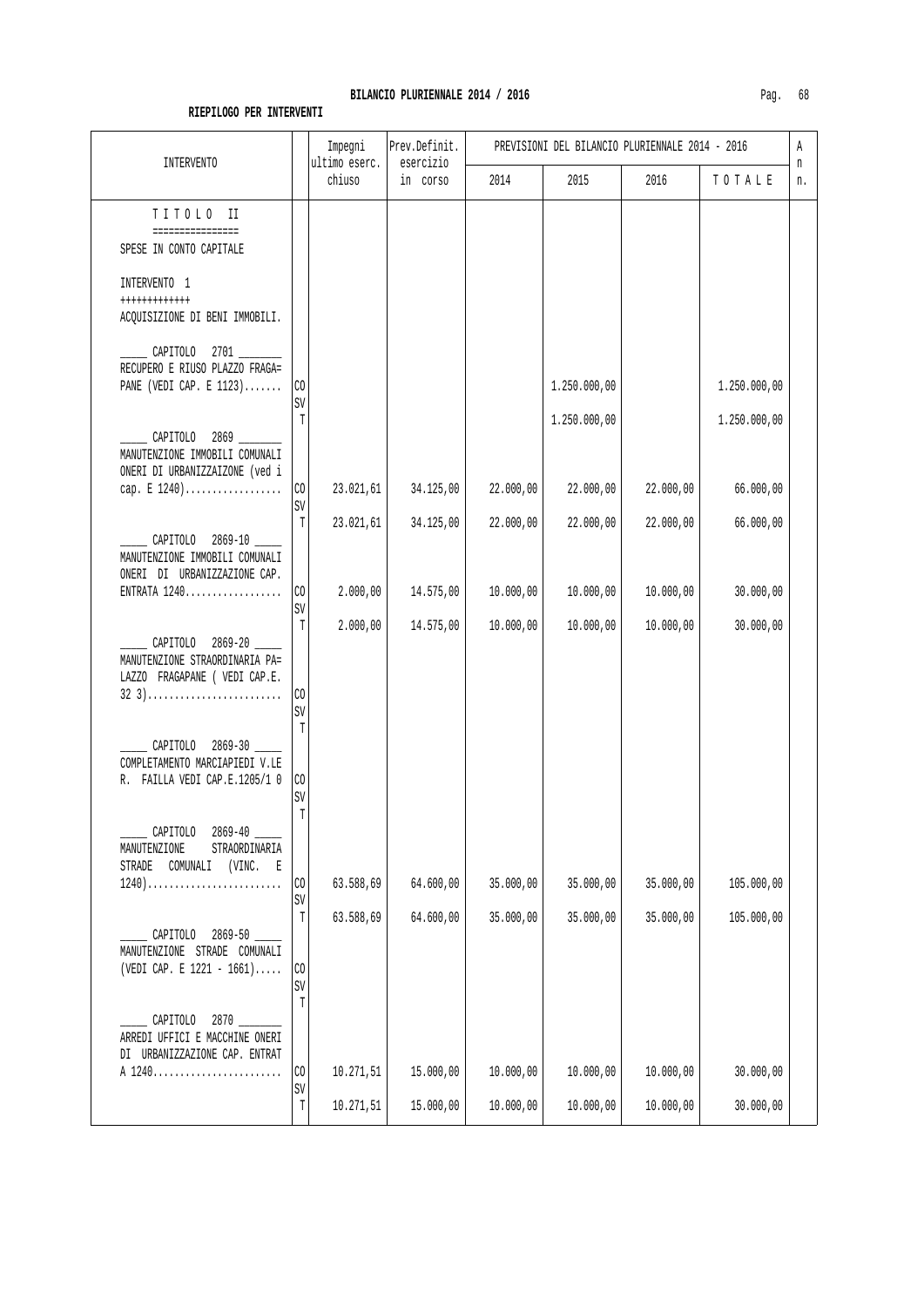| <b>INTERVENTO</b>                                                                                                  |                                              | Impegni<br>ultimo eserc. | Prev.Definit.<br>esercizio | PREVISIONI DEL BILANCIO PLURIENNALE 2014 - 2016 |            |          |            |         |
|--------------------------------------------------------------------------------------------------------------------|----------------------------------------------|--------------------------|----------------------------|-------------------------------------------------|------------|----------|------------|---------|
|                                                                                                                    |                                              | chiuso                   | in corso                   | 2014                                            | 2015       | 2016     | TOTALE     | n<br>n. |
| CAPITOLO 2870-10<br>ARREDI E MACCHINE SETTORE FI=<br>NANZIARIOONERI DI URBANIZZA=<br>ZIONE CAP. ENTRATA 1240       | $_{\rm CO}$<br>SV<br>T                       |                          |                            |                                                 |            |          |            |         |
| CAPITOLO 2870-11<br>ARREDI UFFICI FINANZIARI                                                                       | CO<br>SV<br>T                                |                          |                            |                                                 |            |          |            |         |
| CAPITOLO 2871<br>SPESE REGISTRAZIONE ATTI CES=<br>SIONE (VINC. E $1240)$                                           | CO<br>SV                                     |                          | 5.000,00                   | 3.000,00                                        | 3.000,00   | 3.000,00 | 9.000,00   |         |
| CAPITOLO 2874 _____<br>FINANZIAMENTO OPERE P.O.R. (VE=<br>DI CAP. E $1206)$                                        | T<br>CO<br>SV                                |                          | 5.000,00                   | 3.000,00                                        | 3.000,00   | 3.000,00 | 9.000,00   |         |
| CAPITOLO 2885<br>MANUTENZIONE STRAORDINARIA IM=<br>MOBILI COMUNALI PIANO TRIENNA=<br>LE OPERE PUBBLICHE (VEDI CAP. | $\overline{\mathrm{T}}$                      |                          |                            |                                                 |            |          |            |         |
| $1204) \ldots \ldots \ldots \ldots \ldots \ldots \ldots \ldots$                                                    | CO<br>SV                                     |                          |                            |                                                 | 691.670,85 |          | 691.670,85 |         |
| CAPITOLO 2888<br>INVESTIMENTI C/STATO                                                                              | $\mathbb{T}$<br>CO<br>SV                     |                          |                            |                                                 | 691.670,85 |          | 691.670,85 |         |
| CAPITOLO 2890<br>INVESTIMENTI REGIONALI ( VEDI<br>CAP. E 1207)                                                     | $\mathbb T$<br>$\rm CO$<br>SV<br>$\mathbb T$ |                          |                            |                                                 |            |          |            |         |
| ______ CAPITOLO 2890-10 _____<br>RISANAMENTO PARZIALE PASSIVI=<br>TA'PREGRESSE (AVANZO)                            | CO<br>SV<br>T                                |                          |                            |                                                 |            |          |            |         |
| CAPITOLO 2891 _____<br>ACQUISTO AUTOVETTURE PER AMMI=<br>$NISTATORI$ E $VV.UU.\ldots\ldots\ldots\ldots$            | CO<br>SV<br>T                                |                          |                            |                                                 |            |          |            |         |
| ______ CAPITOLO 2891-10 _____<br>ACQUISTO AUTOBUS SERVIZI SO=<br>$\mathtt{CIALI}$                                  | $_{\rm CO}$<br>SV<br>$\mathbb T$             |                          |                            |                                                 |            |          |            |         |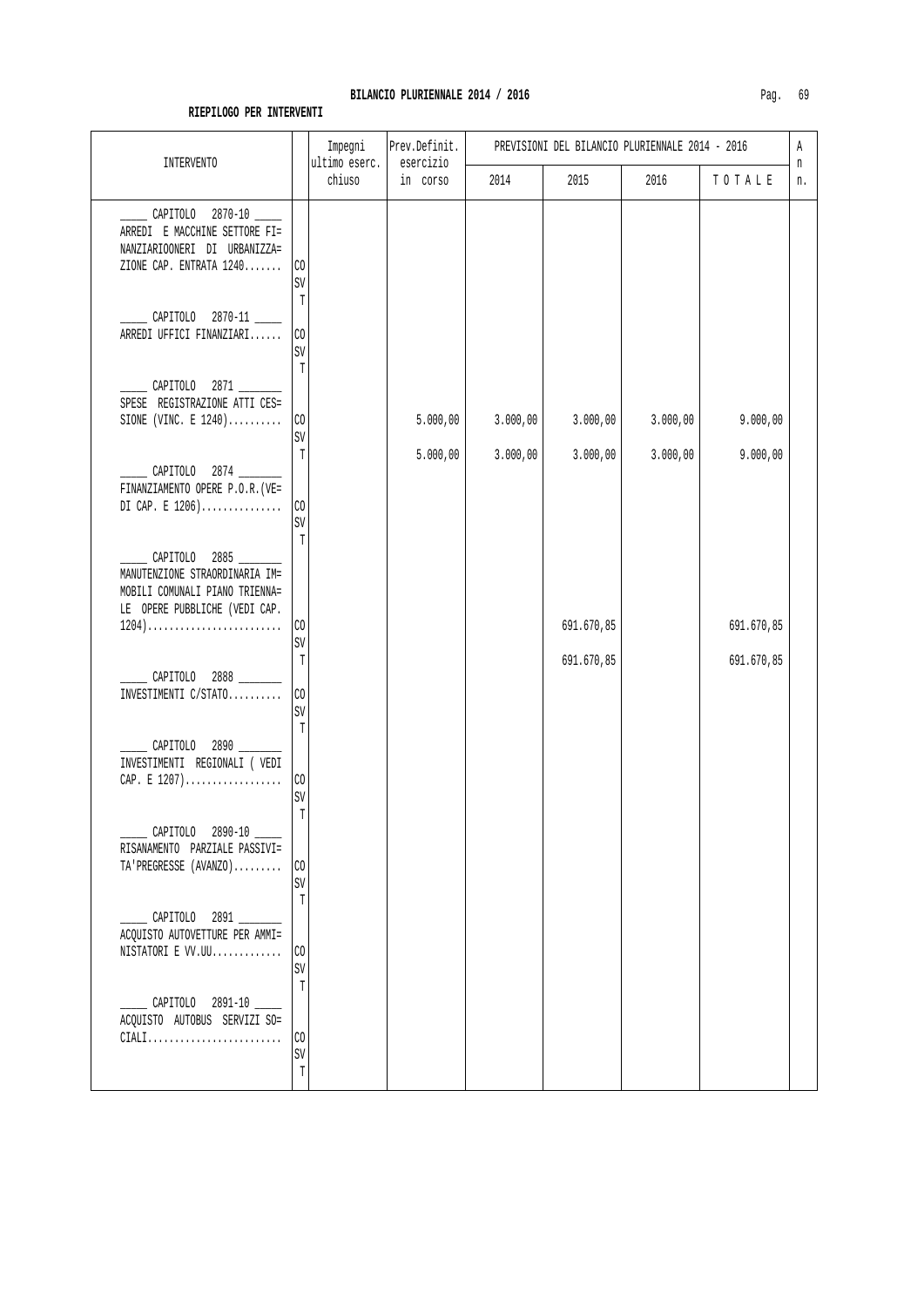|                                                                                                    |                                | Impegni<br>ultimo eserc. | Prev.Definit.<br>esercizio | PREVISIONI DEL BILANCIO PLURIENNALE 2014 - 2016 |                              |           |                              | Α       |  |
|----------------------------------------------------------------------------------------------------|--------------------------------|--------------------------|----------------------------|-------------------------------------------------|------------------------------|-----------|------------------------------|---------|--|
| <b>INTERVENTO</b>                                                                                  |                                | chiuso                   | in corso                   | 2014                                            | 2015                         | 2016      | TOTALE                       | n<br>n. |  |
| ___ CAPITOLO 2892 ___<br>IMPIEGO SOMME ALIENAZIONE AREE<br>(VEDI CAP. E $1110)$                    | $\rm CO$<br>SV<br>$\mathbb{T}$ |                          |                            |                                                 |                              |           |                              |         |  |
| CAPITOLO 2893<br>IMPIEGO SOMME ALIENAZIONE TER=<br>RENI E BENI PATRIMONIALI (VEDI<br>CAP. E $1111$ | CO<br>SV                       |                          |                            | $1.000.000,00$   1.391.620,00                   |                              |           | 1.391.620,00                 |         |  |
| _______ CAPITOLO 2894 ________<br>COSTRUZIONE EDIFICIO VIA DEI<br>MILLE (MUTUO CAP. E $1519$ )     | T<br>CO                        |                          | 1.000.000,00               | 1.391.620,00                                    |                              |           | 1.391.620,00                 |         |  |
| ______ CAPITOLO 3100 ________<br>ADEGUAMENTO L 626 UFFICI GIU=<br>DIZIARI (AVANZO) V. CAP. E.      | SV<br>T                        |                          |                            |                                                 |                              |           |                              |         |  |
| CAPITOLO 3100-10 ____                                                                              | C <sub>0</sub><br>SV<br>Т      |                          |                            |                                                 |                              |           |                              |         |  |
| COSTRUZIONE EDIFICIO GIUDIZIA=<br>RIO (VEDI CAP. E 1200/20)                                        | C <sub>0</sub><br>SV<br>T      |                          |                            |                                                 | 3.343.440,49<br>3.343.440,49 |           | 3.343.440,49<br>3.343.440,49 |         |  |
| $\sim$ CAPITOLO 3192<br>SCUOLA ELEMENTARE PIANO IMMA=<br>COLATA (VEDI CAP E $171$ )                | CO<br>SV<br>T                  |                          |                            |                                                 |                              |           |                              |         |  |
| CAPITOLO 3192-10<br>SCUOLA ELEMENTARE PIANO IMMA=<br>COLATA CENTRO MINORI E FAMI=                  | SV                             |                          |                            | 85.887,28                                       | 85.887,28                    | 85.887,28 | 257.661,84                   |         |  |
| CAPITOLO 3192-20<br>COMPLETAMENTO SCUOLA ELEMENTA=<br>RE PIANO IMMACOLATA                          | T<br>$\rm CO$<br>SV            |                          |                            | 85.887,28                                       | 85.887,28                    | 85.887,28 | 257.661,84                   |         |  |
| CAPITOLO 3192-30<br>MANUTENZIONE<br>STRAORD. SCUOLA<br>MATERNA VIA DEI MILLE (VEDI E.<br>$1\,664)$ | T<br>$\rm CO$<br>SV            |                          |                            |                                                 |                              |           |                              |         |  |
|                                                                                                    | $\mathbb T$                    |                          |                            |                                                 |                              |           |                              |         |  |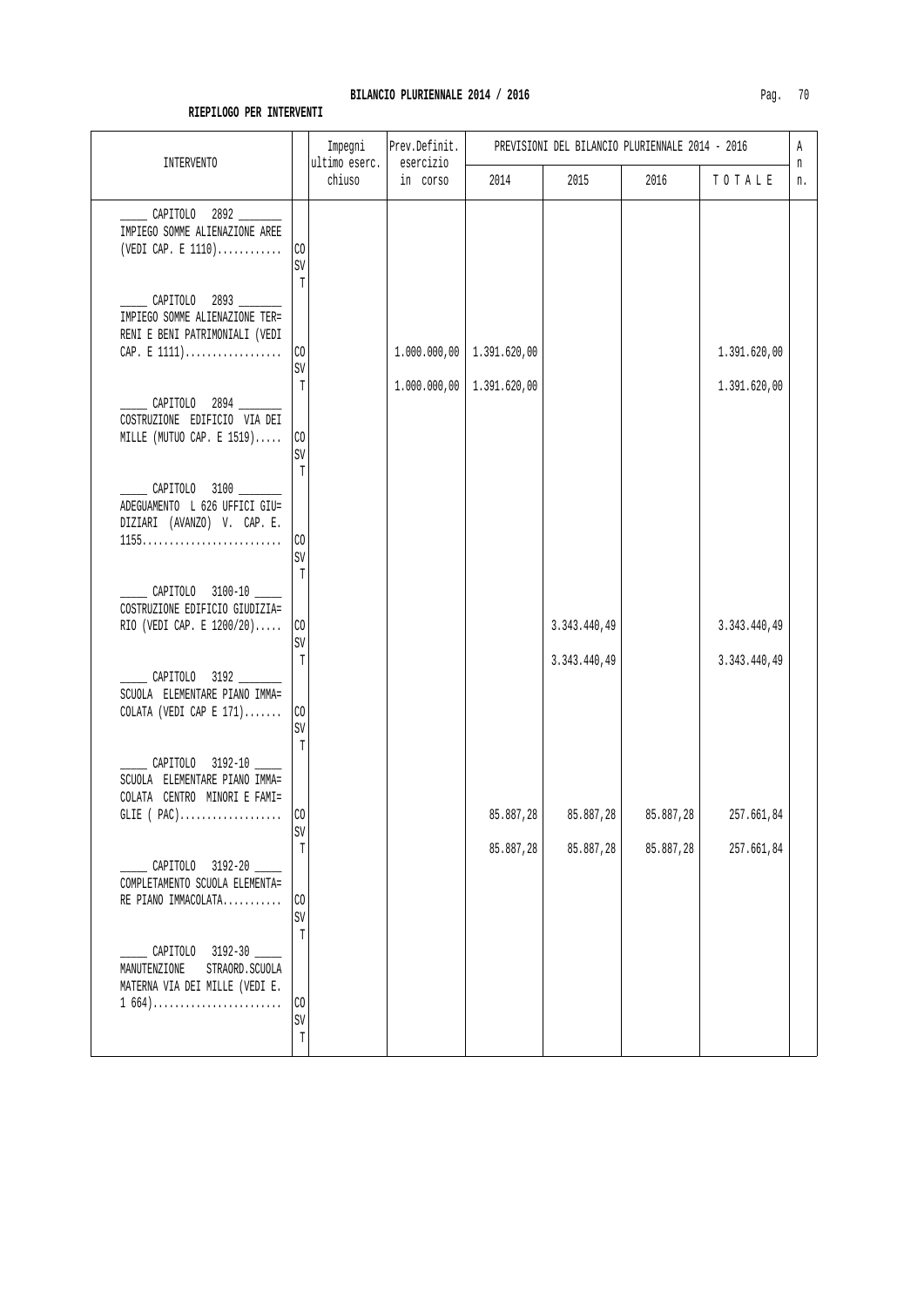| <b>INTERVENTO</b>                                                                                                                    |                             | Impegni<br>ultimo eserc. | Prev.Definit.<br>esercizio | PREVISIONI DEL BILANCIO PLURIENNALE 2014 - 2016 |            |           | Α                        |         |
|--------------------------------------------------------------------------------------------------------------------------------------|-----------------------------|--------------------------|----------------------------|-------------------------------------------------|------------|-----------|--------------------------|---------|
|                                                                                                                                      |                             | chiuso                   | in corso                   | 2014                                            | 2015       | 2016      | TOTALE                   | n<br>n. |
| CAPITOLO 3196<br>MANUTENZIONE<br>STRAORDINARIA                                                                                       | CO<br>SV                    | 24.891,88                |                            |                                                 | 250.000,00 |           | 250.000,00               |         |
| CAPITOLO 3197<br>RICONOSCIMENTO DEBITO COSTRU=<br>ZIONE SCUOLA ELEMENTARE SAN=<br>$TUZZA - CUGNI \ldots \ldots \ldots \ldots \ldots$ | T<br>CO<br>SV               | 24.891,88                |                            |                                                 | 250.000,00 |           | 250.000,00               |         |
| CAPITOLO 3197-10<br>MANUTENZIONE SCUOLE ELEMENTARI<br>(VEDI E. $1151/10$ )                                                           | T<br>CO<br>SV               |                          |                            | 93.000,00                                       |            |           | 93.000,00                |         |
| CAPITOLO 3197-20<br>MUTUO DEBITI FUORI BILANCIO<br>PER AREA SCUOLA ELEM. SANTUZZA.                                                   | T<br>$_{\rm CO}$<br>SV<br>T |                          |                            | 93.000,00                                       |            |           | 93.000,00                |         |
| CAPITOLO 3198-10 ____<br>MANUTENZIONI<br>STRAORDINARIE<br>SCUOLE ONERI DI URBANIZZAZIONE<br>( $VEDI$ CAP. E $1240)$                  | $\rm CO$<br>SV              | 22.958,99                | 23.000,00                  | 24.000,00                                       | 13.000,00  | 13.000,00 | 50.000,00                |         |
| CAPITOLO 3199<br>MANUTENZ. E ADEGUAM. SICUREZZA<br>SCUOLA ELEM. MAZZINI ( VEDI C<br>AP. 1151E.)                                      | T<br>CO<br>SV               | 22.958,99                | 23.000,00                  | 24.000,00                                       | 13.000,00  | 13.000,00 | 50.000,00                |         |
| CAPITOLO 3200<br>MESSA IN SICUREZZA SCUOLA ME=<br>DIA GIANDRITTO FINANZ. INAIL<br>$(V$ EDI CAP. E $)$                                | T<br>CO<br>SV<br>T          |                          |                            |                                                 |            |           |                          |         |
| CAPITOLO 3200-10<br>MANUTENZIONI SCUOLE MEDIE (VE=<br>DI E. $1151/10)$                                                               | CO<br>SV<br>T               |                          |                            | 240.000,00<br>240.000,00                        |            |           | 240.000,00<br>240.000,00 |         |
| CAPITOLO 3201<br>ADEGUAMENTO<br>NORME SICUREZZA<br>SCUOLA MEDIA VIA DALIA (VEDI<br>CAP . 1156 E.)                                    | CO<br>SV<br>Т               |                          |                            |                                                 |            |           |                          |         |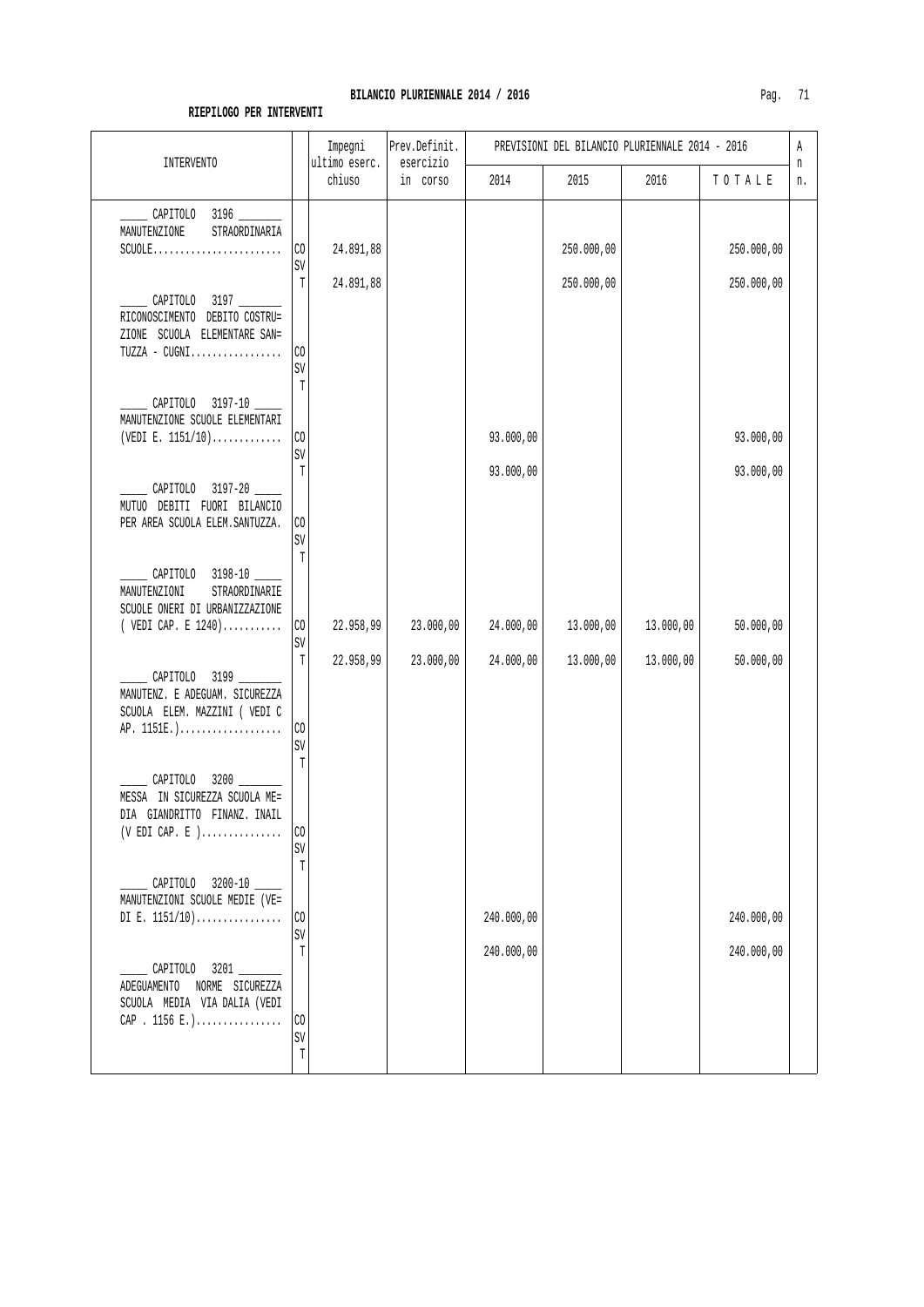| INTERVENTO                                                                                                   |                                             | Impegni<br>ultimo eserc. | Prev.Definit.<br>esercizio |                              |      | PREVISIONI DEL BILANCIO PLURIENNALE 2014 - 2016 |                              | Α<br>n |
|--------------------------------------------------------------------------------------------------------------|---------------------------------------------|--------------------------|----------------------------|------------------------------|------|-------------------------------------------------|------------------------------|--------|
|                                                                                                              |                                             | chiuso                   | in corso                   | 2014                         | 2015 | 2016                                            | TOTALE                       | n.     |
| CAPITOLO 3202 __<br>MANUTENZIONI<br>STRAORDINARIA<br>SCUOLE (VEDI CAP. $1511/1 E.$ )                         | C <sub>0</sub><br>$\mbox{SV}$<br>T          |                          |                            |                              |      |                                                 |                              |        |
| CAPITOLO 3202-1<br>MANUTENZIONE<br>STRAORDINARIA<br>SCUOLA ELEMENTARE (PIAZZA MAN=<br>ZONI ) CVEDI E. 1151/1 | $\rm CO$<br>$\mbox{SV}$                     |                          |                            |                              |      |                                                 |                              |        |
| CAPITOLO 3203<br>MANUTENZIONE<br>STRAORDINARIA<br>SCUOLA (VEDI CAP. E 1662) AG=<br>GREG AZIONE 15            | T<br>$\rm CO$<br>$\mbox{SV}$                |                          |                            |                              |      |                                                 |                              |        |
| _CAPITOLO 3245 ______<br>SISTEMAZIONE<br>AREA ESTERNA<br>SCUOLA MEDIA GIANDRITTO (VEDI<br>CAP. E $1207)$     | T<br>CO<br>SV                               |                          |                            |                              |      |                                                 |                              |        |
| CAPITOLO 3292-20<br>SCUOLA ELEMENTARE PIANO IMMA=<br>COLATA COMPLETAMENTO (AVANZO).                          | T<br>CO<br>SV                               |                          |                            |                              |      |                                                 |                              |        |
| ___ CAPITOLO 3353-10 ____<br>COMPARTECIPAZIONE PROGETTO E=<br>DUCAZIONE ALIMENTARE                           | $\mathbb T$<br>$\rm CO$<br>$\mbox{SV}$<br>T |                          |                            |                              |      |                                                 |                              |        |
| CAPITOLO 3400 ________<br>INTERVENTI IMPIANTISTICA SPOR=<br>TIVA (vedi E $1121/20$ )                         | CO<br>SV<br>T                               |                          |                            | 1.494.755,75<br>1.494.755,75 |      |                                                 | 1.494.755,75<br>1.494.755,75 |        |
| CAPITOLO 3401<br>COPERTURA GRADINATA STADIO CO=<br>$MUNALE$                                                  | CO<br>SV<br>T                               |                          |                            |                              |      |                                                 |                              |        |
| CAPITOLO 3402<br>CAMPO SPORTIVO VIA PIAVE (MU=<br>$TUO)$                                                     | CO<br>SV<br>T                               |                          |                            |                              |      |                                                 |                              |        |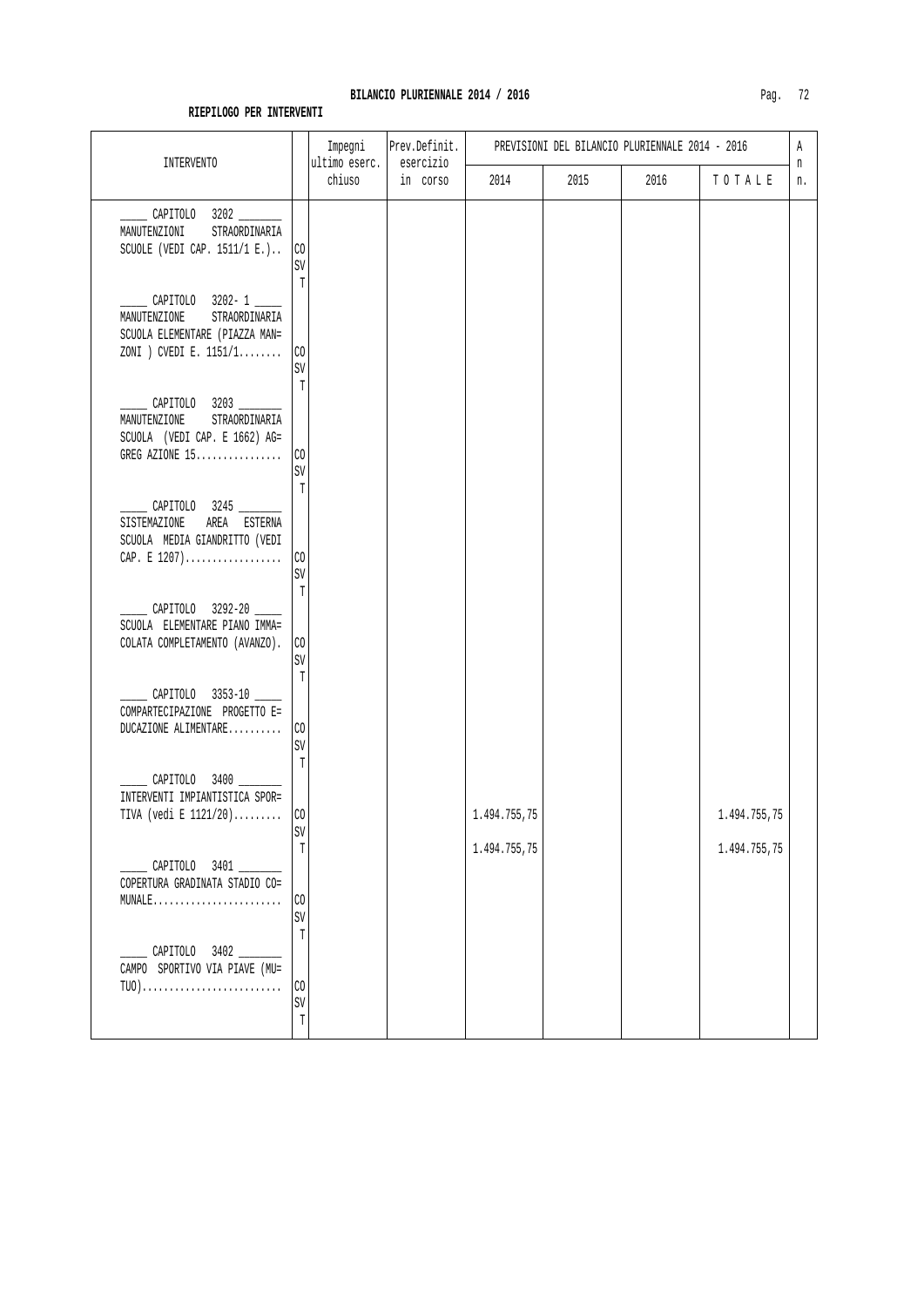| <b>INTERVENTO</b>                                                                           |                                   | Impegni<br>ultimo eserc. | Prev.Definit.<br>esercizio |           |            | PREVISIONI DEL BILANCIO PLURIENNALE 2014 - 2016 |            | Α<br>n |
|---------------------------------------------------------------------------------------------|-----------------------------------|--------------------------|----------------------------|-----------|------------|-------------------------------------------------|------------|--------|
|                                                                                             |                                   | chiuso                   | in corso                   | 2014      | 2015       | 2016                                            | TOTALE     | n.     |
| CAPITOLO 3664 _____<br>MANUTENZIONE VIABILITA' COMU=<br>NALE (VEDI CAP. E $1240)$           | CO                                | 2.415,00                 | 10.125,00                  | 5.000,00  | 5.000,00   | 5.000,00                                        | 15.000,00  |        |
|                                                                                             | SV<br>T                           | 2.415,00                 | 10.125,00                  | 5.000,00  | 5.000,00   | 5.000,00                                        | 15.000,00  |        |
| CAPITOLO 3664-1<br>MANUTENZIONE<br>STRAORDINARIA                                            |                                   |                          |                            |           |            |                                                 |            |        |
| STRADE (VEDI CAP. E $1159$ )                                                                | CO<br>SV                          | 90.812,30                | 80.849,40                  |           | 880.000,00 |                                                 | 880.000,00 |        |
| CAPITOLO 3668<br>PIANO TRIENNALE OPERE OPERE<br>PUBBLICHE ANNO 2007 (VEDI CAP.<br>$E$ 1203) | $\mathbb{T}$<br>$_{\rm CO}$<br>SV | 90.812,30                | 80.849,40                  |           | 880.000,00 |                                                 | 880.000,00 |        |
| CAPITOLO 3672<br>PIANO TRIENNALE OPERE PUBBLI=<br>CHE PIAZZA CARAFA (VEDI CAP. E            | T                                 |                          |                            |           |            |                                                 |            |        |
| $1\ 205)$                                                                                   | C <sub>0</sub><br>SV<br>T         |                          |                            |           |            |                                                 |            |        |
| CAPITOLO 3676<br>SPESE INVESTIMENTO DA ALTRI<br>ENTI PRIVATI (VEDI CAP.E 1240/              |                                   |                          |                            |           |            |                                                 |            |        |
|                                                                                             | $\rm CO$<br>SV                    |                          | 20.000,00                  | 20.000,00 | 20.000,00  | 20.000,00                                       | 60.000,00  |        |
| CAPITOLO 3677<br>SISTEMAZIONE<br>E AMMODERNAM.<br>STRADA MARTELLUZZO ( VEDI CAP.            | T                                 |                          | 20.000,00                  | 20.000,00 | 20.000,00  | 20.000,00                                       | 60.000,00  |        |
| 12 31 E.)                                                                                   | CO<br>SV<br>T                     |                          |                            |           |            |                                                 |            |        |
| CAPITOLO<br>3678<br>CANTIERI LAVORO<br>(VINC. E<br>1240)                                    | CO                                | 1.179,19                 | 1.300,00                   | 1.300,00  | 1.300,00   | 1.300,00                                        | 3.900,00   |        |
|                                                                                             | SV<br>T                           | 1.179,19                 | 1.300,00                   | 1.300,00  | 1.300,00   | 1.300,00                                        | 3.900,00   |        |
| CAPITOLO 3702<br>MANUTENZ. IMPIANTI P.I.NON AF=<br>FIDATI A SOLE                            | CO<br>SV                          |                          |                            |           |            |                                                 |            |        |
| CAPITOLO 3710<br>RIFACIMENTO MANTO BITUMINOSO<br>STRADE COMUNALI                            | T<br>CO                           |                          |                            |           |            |                                                 |            |        |
|                                                                                             | SV<br>$\mathbb T$                 |                          |                            |           |            |                                                 |            |        |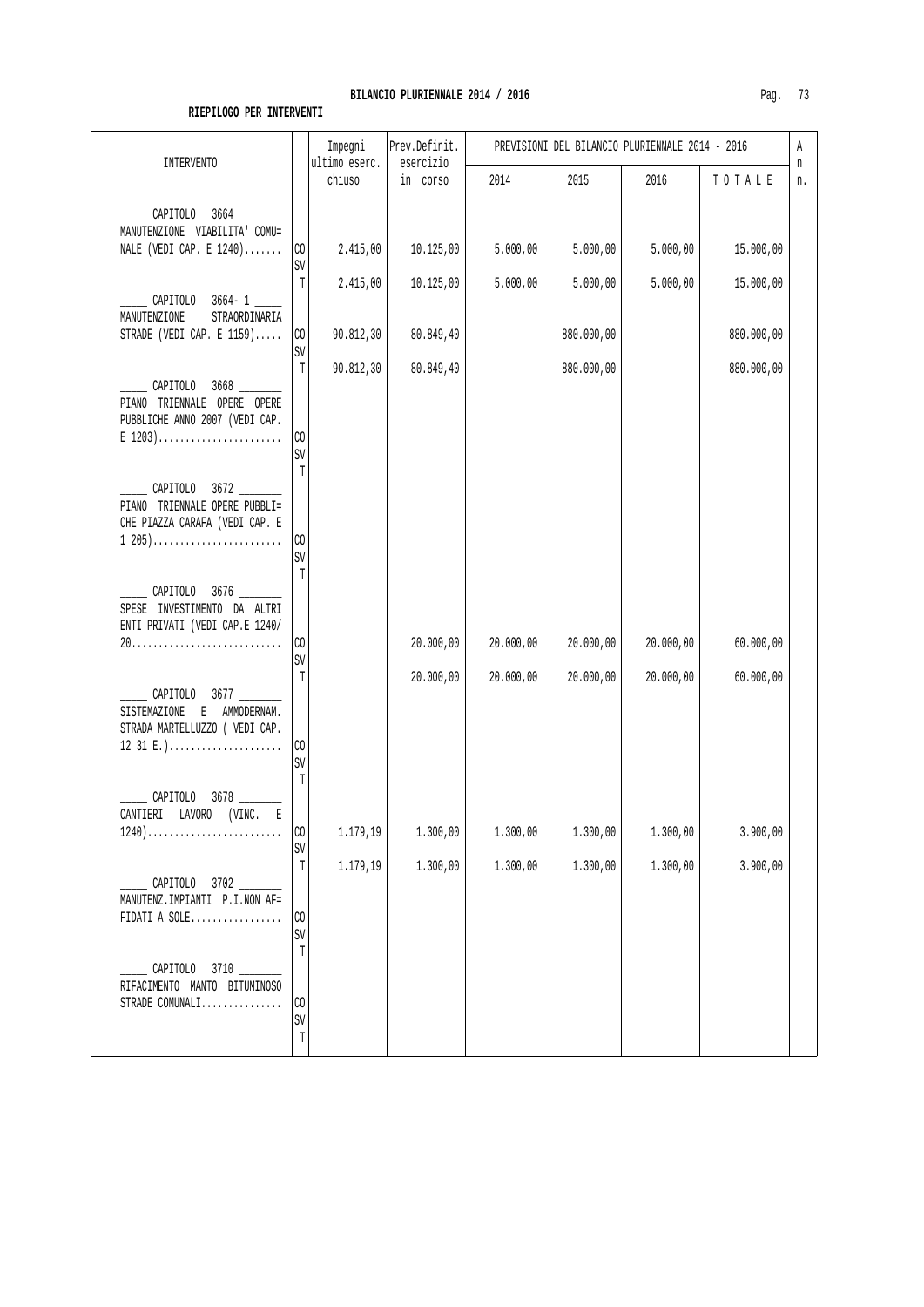| <b>INTERVENTO</b>                                                                                                                           |                                        | Impegni<br>ultimo eserc. | Prev.Definit.<br>esercizio |      |              | PREVISIONI DEL BILANCIO PLURIENNALE 2014 - 2016 |              | Α       |
|---------------------------------------------------------------------------------------------------------------------------------------------|----------------------------------------|--------------------------|----------------------------|------|--------------|-------------------------------------------------|--------------|---------|
|                                                                                                                                             |                                        | chiuso                   | in corso                   | 2014 | 2015         | 2016                                            | TOTALE       | n<br>n. |
| CAPITOLO 3710-10<br>CIRCONVALLAZIONE                                                                                                        | $\rm CO$<br>SV<br>T                    |                          |                            |      |              |                                                 |              |         |
| MANUTENZIONE STRADE COMUNALI<br>$(MUTUO CAP. E 1511)$                                                                                       | CO<br>SV                               |                          |                            |      |              |                                                 |              |         |
| CAPITOLO 3711-1<br>SISTEMAZIONE VIA GIORGIONE                                                                                               | T<br>C <sub>0</sub><br>SV<br>T         |                          |                            |      |              |                                                 |              |         |
| CAPITOLO 3711-2<br>OPERE COMPLEMENTARI PIAZZA CA=<br>RAFA                                                                                   | $\rm CO$<br>SV                         |                          |                            |      |              |                                                 |              |         |
| CAPITOLO 3711-3<br>PAVIMENTAZIONI<br>MARCIAPIEDI<br>CENTRO URBANO                                                                           | $\mathbb T$<br>$\rm CO$<br>$\mbox{SV}$ |                          |                            |      |              |                                                 |              |         |
| CAPITOLO 3711-4<br>PAVIMENTAZIONE STRADE URBANE                                                                                             | T<br>$\rm CO$<br>$\mbox{SV}$<br>T      |                          |                            |      |              |                                                 |              |         |
| ___ CAPITOLO 3711-5 ____<br>OPERE COMPLETAMENTO ARREDO UR=<br>BANO CENTRO STORICO ( V. CAP.<br>E. $1233)$                                   | $\rm CO$<br>$\mbox{SV}$                |                          |                            |      | 4.908.265,39 |                                                 | 4.908.265,39 |         |
| CAPITOLO 3711-10<br>MUTUO COFINANZIAMENTO SISTEMA=<br>ZIONE VIA FAILLA (VEDI CAP.E<br>$15 11/10) \ldots \ldots \ldots \ldots \ldots \ldots$ | T<br>C <sub>0</sub>                    |                          |                            |      | 4.908.265,39 |                                                 | 4.908.265,39 |         |
| CAPITOLO 3711-20<br>MUTUO COPFINANZIAMENTO STRADA                                                                                           | SV<br>T                                |                          |                            |      |              |                                                 |              |         |
| EXTRAURBANA MARTELLUZZO CAP. E<br>$1511/20)$                                                                                                | $\rm CO$<br>SV<br>Т                    |                          |                            |      |              |                                                 |              |         |
| CAPITOLO 3711-30<br>COMPLETAMENTO VIALE R. FAILLA<br>( VEDI CAP. E.1511/30)                                                                 | $\rm CO$<br>$\mbox{SV}$<br>$\mathbb T$ |                          |                            |      |              |                                                 |              |         |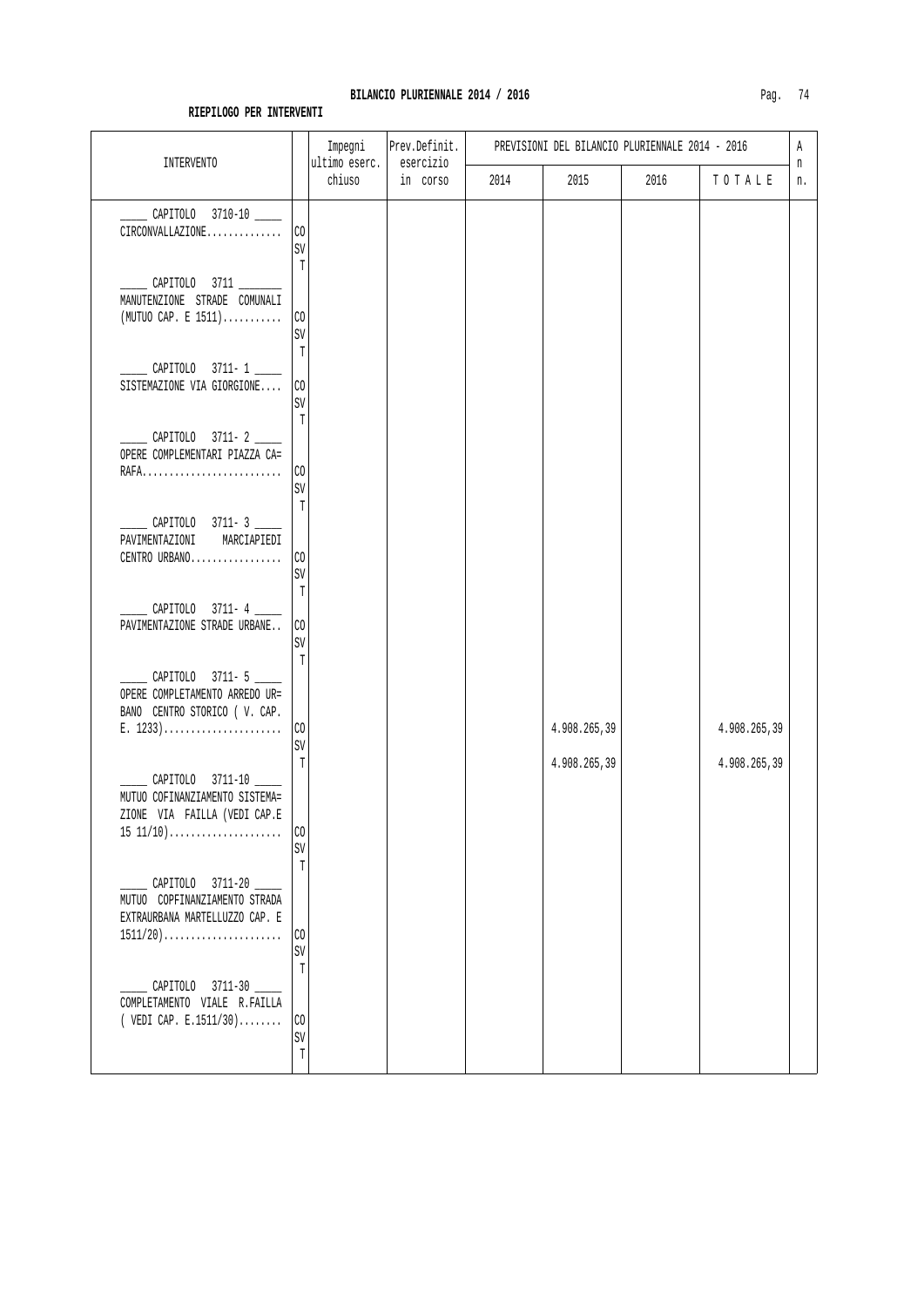| n  |              |              |      | PREVISIONI DEL BILANCIO PLURIENNALE 2014 - 2016 | Prev.Definit.         | Impegni                 |                                       |                                                                                                                                                    |
|----|--------------|--------------|------|-------------------------------------------------|-----------------------|-------------------------|---------------------------------------|----------------------------------------------------------------------------------------------------------------------------------------------------|
| n. | TOTALE       | 2016         | 2015 | 2014                                            | esercizio<br>in corso | ultimo eserc.<br>chiuso |                                       | <b>INTERVENTO</b>                                                                                                                                  |
|    |              |              |      |                                                 |                       |                         | CO<br>SV                              | CAPITOLO 3712<br>COFINANZIAMENTO<br>"LA COLLANA<br>DELLE PIAZZE" $(AVANZO)$                                                                        |
|    | 1.350.404,00 | 1.350.404,00 |      |                                                 |                       |                         | $\mathbb T$<br>CO<br>SV               | CAPITOLO 3712-10<br>IMPIANTI PUBBLICA ILLUMINAZIO=<br>$NE$                                                                                         |
|    | 1.350.404,00 |              |      |                                                 |                       |                         | C <sub>0</sub>                        | CAPITOLO 3713<br>MUTUO COFINANZIAMENTO "LA COL=<br>LANA DELLE PIAZZE" (VEDI CAP.<br>$E$ 1514)                                                      |
|    |              |              |      |                                                 |                       |                         | T                                     | CAPITOLO 3713-10 _____<br>REALIZZAZIONE "COLLANA DELLE<br>PIAZZE" CON FIN. REG. (VEDI                                                              |
|    |              |              |      |                                                 |                       |                         | SV<br>T                               | CAPITOLO 3714<br>MUTUO STRADA DI COLLEGAMENTO                                                                                                      |
|    |              |              |      |                                                 |                       |                         | $\mbox{SV}$<br>T                      | CAPITOLO 3720<br>SISTEMAZIONE<br>ARCHITETTONICA                                                                                                    |
|    |              |              |      |                                                 |                       |                         | CO<br>SV<br>T                         | PIAZZA CARAFA<br>CAPITOLO 3721                                                                                                                     |
|    |              |              |      |                                                 |                       |                         | CO<br>SV                              | PIAZZA CARAFA (MUTUO)<br>CAPITOLO 3725                                                                                                             |
|    |              |              |      |                                                 |                       |                         | CO<br>SV<br>T                         | $MENTO.\dots.\dots.\dots.\dots.\dots\dots\dots$<br>______ CAPITOLO 3726 _______                                                                    |
|    |              |              |      |                                                 |                       |                         | SV<br>Т                               | ________ CAPITOLO 3730 _________<br>SISTEMAZIONE VIE DI FUGA FI=                                                                                   |
|    |              |              |      |                                                 |                       |                         | C <sub>0</sub><br>SV<br>T             | NANZ. MINIST. /PROTEZ. CIV. -<br>PIA NO NTRIENN. OO.PP. (VEDI<br>CAP. $1154 E$ )                                                                   |
|    |              | 1.350.404,00 |      |                                                 |                       |                         | T<br>SV<br>CO<br>C <sub>0</sub><br>CO | CAP . 1232 E.)<br>C.SO CAVUOR / VIA DE PRETIS<br>ARCHITETTONICA<br>RIDEFINIZIONE<br>MUTUO EDIFICIO UFF. COLLOCA=<br>MUTUO STRADA COMUNALE "MULINI" |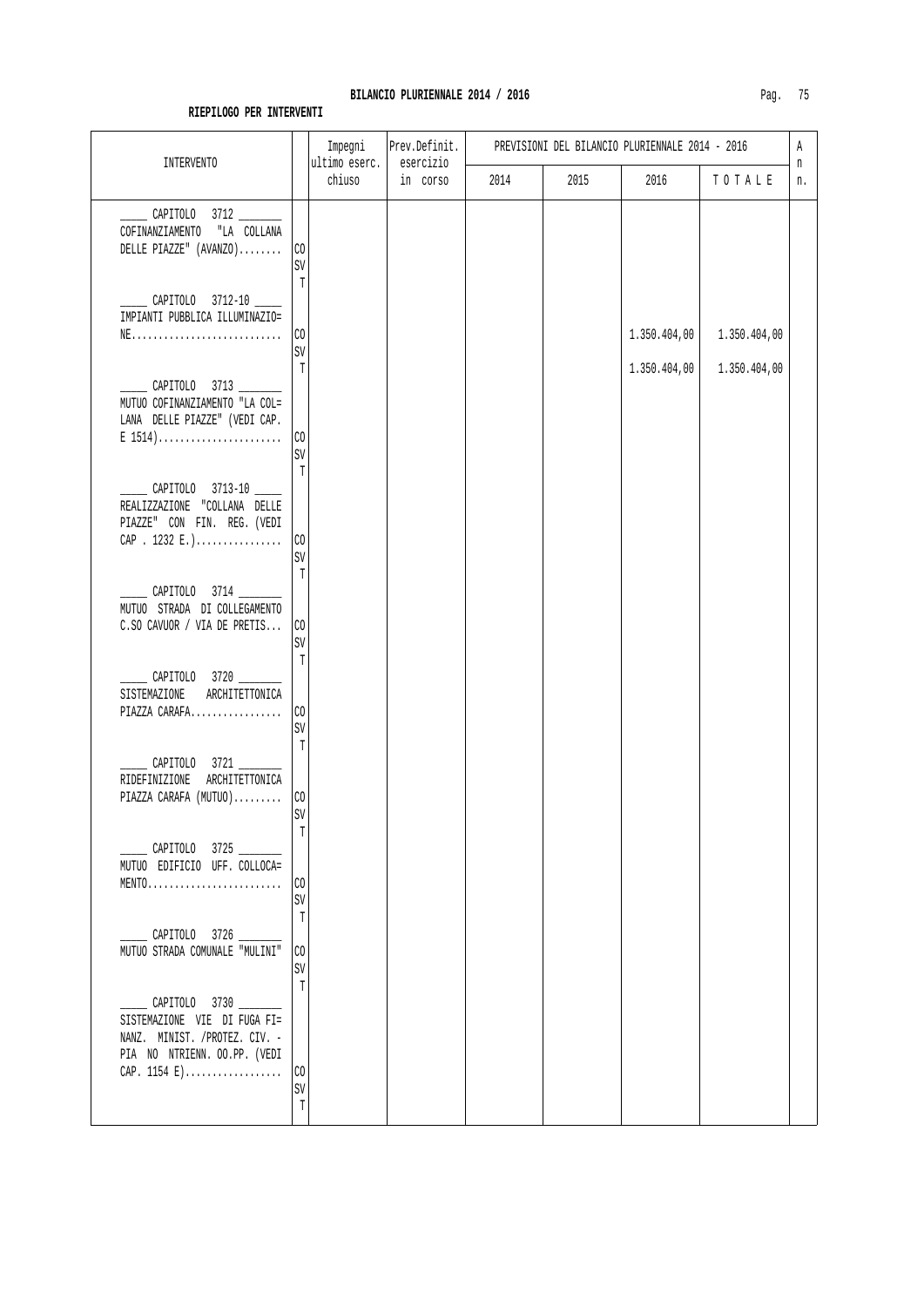| 2015         | 2016                             | n<br>TOTALE<br>n.                        |                                            |
|--------------|----------------------------------|------------------------------------------|--------------------------------------------|
|              |                                  |                                          |                                            |
|              |                                  |                                          |                                            |
|              |                                  |                                          |                                            |
|              |                                  |                                          |                                            |
|              |                                  |                                          |                                            |
|              |                                  |                                          |                                            |
|              |                                  |                                          |                                            |
| 3.000,00     | 3.000,00                         | 9.000,00                                 |                                            |
|              |                                  |                                          |                                            |
| 3.572.000,00 |                                  |                                          |                                            |
| 3.572.000,00 |                                  |                                          |                                            |
|              | 3.000,00<br>3.000,00<br>3.000,00 | 3.000,00<br>6.755.355,89<br>6.755.355,89 | 9.000,00<br>10.327.355,89<br>10.327.355,89 |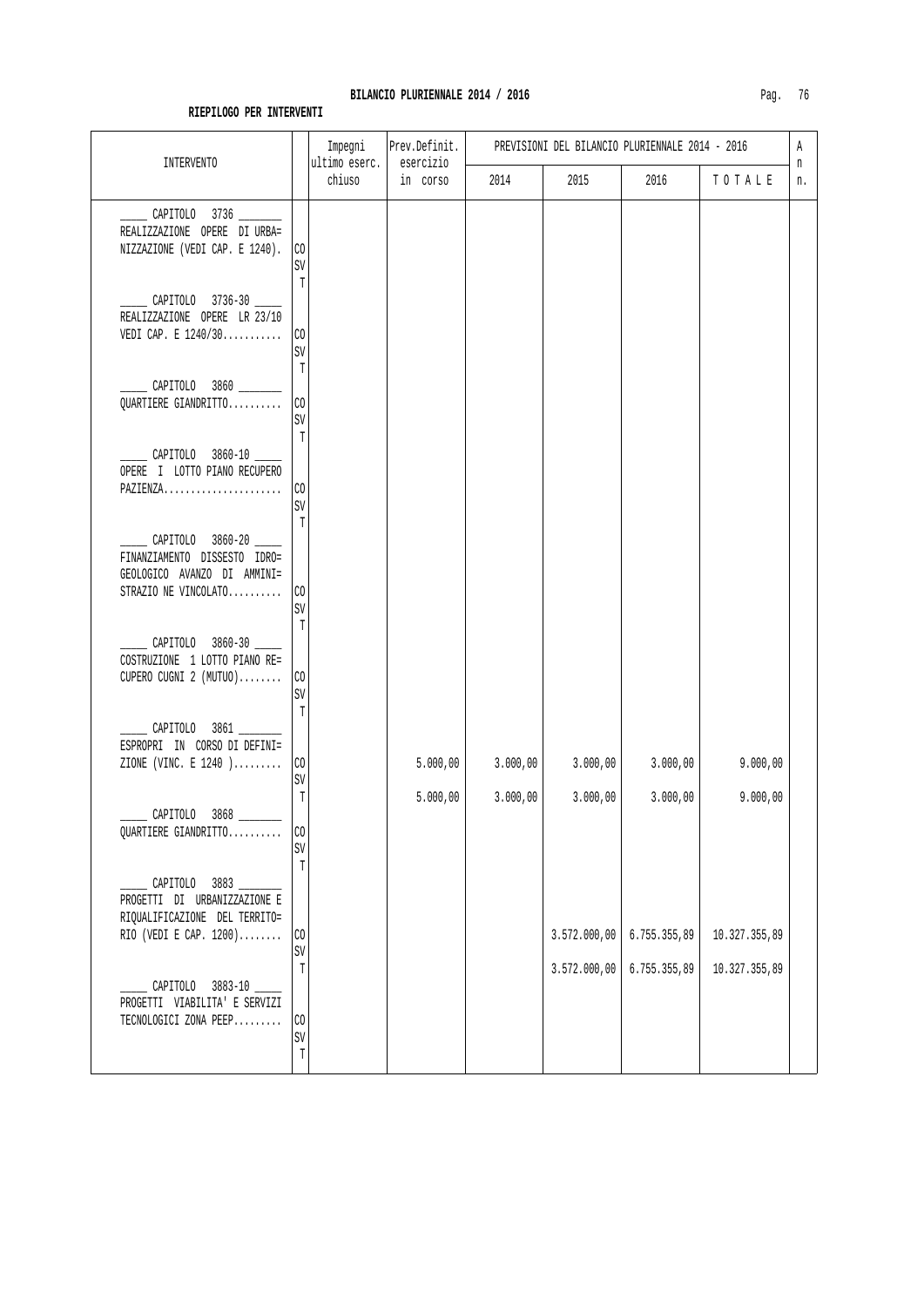| INTERVENTO                                                                                                        | Impegni<br>ultimo eserc.     | Prev.Definit.<br>esercizio | PREVISIONI DEL BILANCIO PLURIENNALE 2014 - 2016 |          |          |               |               |         |
|-------------------------------------------------------------------------------------------------------------------|------------------------------|----------------------------|-------------------------------------------------|----------|----------|---------------|---------------|---------|
|                                                                                                                   |                              | chiuso                     | in corso                                        | 2014     | 2015     | 2016          | TOTALE        | n<br>n. |
| CAPITOLO 3883-20<br>PROGETTI DI URBANIZZAZIONE E<br>RIQUALIFICAZIONE DEL TERRITO=<br>RIO (VEDI E CAP. $1171/20$ ) | CO<br>SV                     |                            |                                                 |          |          | 15.030.250,67 | 15.030.250,67 |         |
| CAPITOLO 4024<br>RETE IDRICA FINANZIAMENTO RE=<br>GIONALE PIANO TRIENNALE 00.PP<br>VE DI CAP. ENTRATA 1190        | T<br>CO<br>SV                |                            |                                                 |          |          | 15.030.250,67 | 15.030.250,67 |         |
| CAPITOLO 4029<br>MANUTENZIONE STRAORDINARIA FO=<br>GNATURE (VINC. E $1240$ )                                      | T<br>$\rm CO$                |                            | 3.375,00                                        | 3.000,00 | 3.000,00 | 3.000,00      | 9.000,00      |         |
| CAPITOLO 4029-10<br>RETE IDRICA MADONNA DI LOURDES<br>$1$ LOTTO (E. CAP. $1213/10$ )                              | $\mbox{SV}$<br>T<br>$\rm CO$ |                            | 3.375,00                                        | 3.000,00 | 3.000,00 | 3.000,00      | 9.000,00      |         |
| $CAPITOLO$ 4030<br>RETE IDRICA MADONNA DI LOURDES                                                                 | $\mbox{SV}$<br>T             |                            |                                                 |          |          |               |               |         |
| $2$ LOTTO (E. 1214)<br>____ CAPITOLO 4030-10 _____                                                                | $\rm CO$<br>$\mbox{SV}$<br>T |                            |                                                 |          |          |               |               |         |
| RICERCHE IDRICHE E MANUTENZIO=<br>NE STRAORDINARIA POZZI<br>CAPITOLO 4031                                         | CO<br>SV<br>$\mathbb T$      |                            |                                                 |          |          |               |               |         |
| RETE IDRICA MADONNA DI LOURDES<br>$3$ LOTTO (CAP. 1215 E)                                                         | $\rm CO$<br>$\texttt{SV}$    |                            |                                                 |          |          |               |               |         |
| CAPITOLO 4031-10<br>RETE IDRICA MADONNA DI LOURDES<br>3 LOTTO                                                     | CO<br>SV<br>T                |                            |                                                 |          |          |               |               |         |
| CAPITOLO 4032<br>MANUTENZIONE STRAORDINARIA RE=<br>TE IDRICA VEDI CAP. ENTRATA                                    | CO                           |                            |                                                 |          |          |               |               |         |
|                                                                                                                   | SV<br>$\mathbb T$            |                            |                                                 |          |          |               |               |         |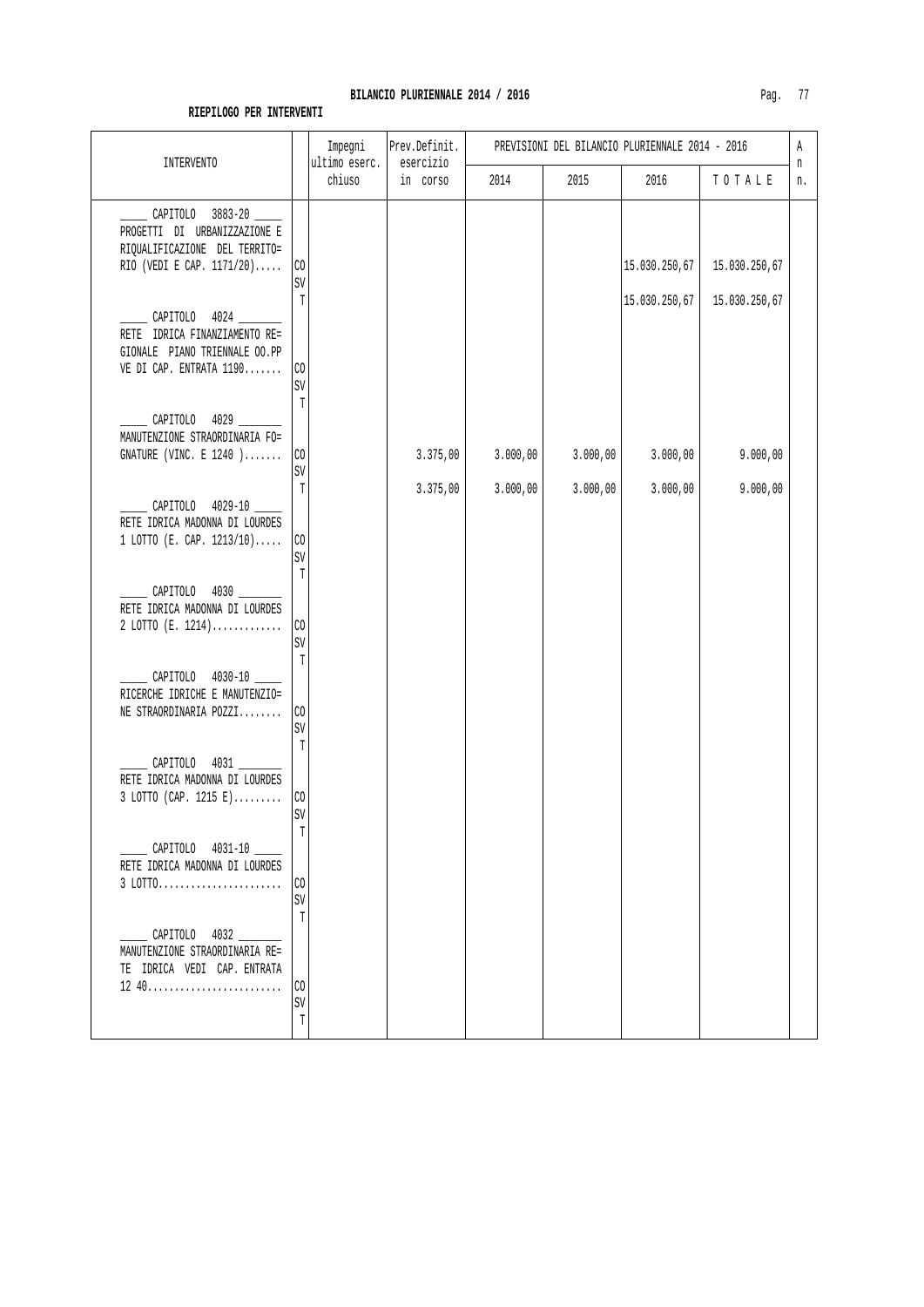| <b>INTERVENTO</b>                                                                                      |                                | Impegni<br>ultimo eserc. | Prev.Definit.<br>esercizio |          |              | PREVISIONI DEL BILANCIO PLURIENNALE 2014 - 2016 |                               | Α<br>n |
|--------------------------------------------------------------------------------------------------------|--------------------------------|--------------------------|----------------------------|----------|--------------|-------------------------------------------------|-------------------------------|--------|
|                                                                                                        |                                | chiuso                   | in corso                   | 2014     | 2015         | 2016                                            | TOTALE                        | n.     |
| CAPITOLO 4037<br>SOSTITUZIONE ADDUTTORI ACQUE=<br>DOTTO (CAP. $1212/10E$ )                             | CO<br>SV                       |                          |                            |          |              |                                                 |                               |        |
| CAPITOLO 4038<br>RIFACIMENTO RETE IDRICA VEDI<br>CAP. ENTRATA 1171/30                                  | Т<br>CO<br>SV                  |                          |                            |          |              | 10.449.776,85                                   | 10.449.776,85                 |        |
| CAPITOLO 4039<br>ADEGUAMENTO DEPURATORE COMUNA=<br>LE (VEDI CAP. E $1236)$                             | T<br>CO<br>SV                  |                          |                            |          | 1.366.000,00 | 10.449.776,85                                   | 10.449.776,85<br>1.366.000,00 |        |
| CAPITOLO 4091<br>COSTRUZIONE IMPIANTO DI COMPO=<br>STAGGIO VEDI CAP. ENTRATA                           | T                              |                          |                            |          | 1.366.000,00 |                                                 | 1.366.000,00                  |        |
| CAPITOLO 4132<br>RECUPERO AREA MEDIEVALE "OC=                                                          | CO<br>SV<br>T                  |                          |                            |          |              |                                                 |                               |        |
| $CHIOLA$ '" $(AVANZO)$<br>CAPITOLO 4133                                                                | CO<br>SV<br>$\mathbb{T}$       |                          |                            |          |              |                                                 |                               |        |
| VERDE ATTREZZATO E RISANAMENTO<br>AREE PERIFERICHE (VEDI CAP.<br>$E$ . 1240)                           | $\rm CO$<br>SV                 | 3.600,00                 | 4.000,00                   | 3.000,00 | 3.000,00     | 3.000,00                                        | 9.000,00                      |        |
| CAPITOLO 4134<br>COSTRUZIONE CENTRO COMUNALE DI<br>RACCOLTA (VEDI CAP. E 1211)                         | T<br>$\rm CO$<br>$\texttt{SV}$ | 3.600,00                 | 4.000,00                   | 3.000,00 | 3.000,00     | 3.000,00                                        | 9.000,00                      |        |
| CAPITOLO 4135<br>INTERVENTI VERDE PUBBLICO E<br>RIQUALIFICAZIONE<br>AMBIENTALE<br>(VED I CAP. E. 1235) | Т<br>CO                        |                          |                            |          |              | 2.346.079,32                                    | 2.346.079,32                  |        |
| CAPITOLO 4230                                                                                          | SV<br>T                        |                          |                            |          |              | 2.346.079,32                                    | 2.346.079,32                  |        |
| MANUTENZIONE STRAORDINARIA A=<br>SILO NIDO (VEDI CAP. E $171$ )                                        | CO<br>SV<br>T                  |                          |                            |          |              |                                                 |                               |        |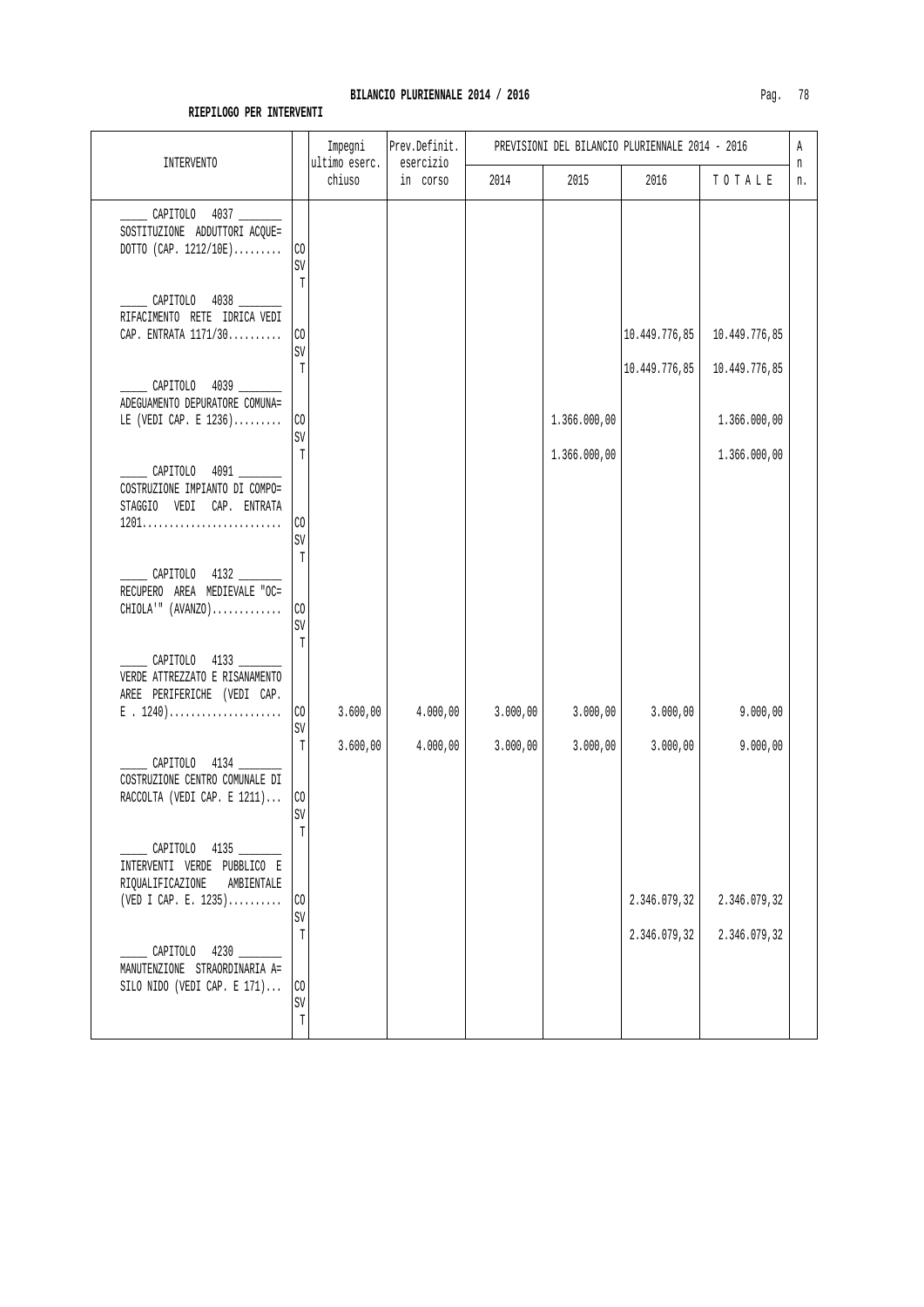| INTERVENTO                                                                                                                                                                    |                               | Impegni<br>ultimo eserc. | Prev.Definit.<br>esercizio |                        | PREVISIONI DEL BILANCIO PLURIENNALE 2014 - 2016 |                        |                          | Α       |
|-------------------------------------------------------------------------------------------------------------------------------------------------------------------------------|-------------------------------|--------------------------|----------------------------|------------------------|-------------------------------------------------|------------------------|--------------------------|---------|
|                                                                                                                                                                               |                               | chiuso                   | in corso                   | 2014                   | 2015                                            | 2016                   | TOTALE                   | n<br>n. |
| $\sim$ CAPITOLO 4330<br>RISTRUTTURAZIONE CENTRO DIURNO<br>ANZIANI PER ASSISTENZA CEREBR<br>OLESI (VEDI CAP. 1157 E.)                                                          | $\rm CO$<br>SV<br>T           |                          |                            |                        |                                                 |                        |                          |         |
| CAPITOLO 4332<br>AMPLIAMENTO CIMITERO LR 1/79                                                                                                                                 | CO<br>SV<br>T                 |                          |                            |                        |                                                 |                        |                          |         |
| CAPITOLO 4336<br>MANUTENZIONE STRAORDINARIA CI=<br>MITERO (VEDI CAP. E $1663$ )                                                                                               | $\rm CO$<br>$\mbox{SV}$<br>T  |                          |                            |                        |                                                 |                        |                          |         |
| CAPITOLO 4340<br>COSTRUZIONE LOCULI CIMITERO                                                                                                                                  | CO<br>SV<br>T                 |                          |                            |                        |                                                 |                        |                          |         |
| CAPITOLO 4344<br>AMPLIAMENTO CIMITERO (VEDI<br>$CAP.E 1130)$                                                                                                                  | $\rm CO$<br>SV<br>T           | 1.170,00<br>1.170,00     | 35.000,00<br>35.000,00     | 35.000,00<br>35.000,00 | 35.000,00<br>35.000,00                          | 35.000,00<br>35.000,00 | 105.000,00<br>105.000,00 |         |
| CAPITOLO 4344-1<br>MANUTENZIONE<br>STRORDINARIOA<br>STRADELLE CIMETERO AREA "B" -<br>FIN ANZ. REG. (VEDI CAP. E<br>$1122/1) \ldots \ldots \ldots \ldots \ldots \ldots \ldots$ | CO<br>SV<br>T                 |                          |                            |                        |                                                 |                        |                          |         |
| CAPITOLO 4345<br>COSTRUZIONI LOCULI CIMITERO<br>(VEDI CAP. E $1131)$                                                                                                          | $\rm CO$<br>SV<br>$\mathbb T$ |                          |                            |                        |                                                 |                        |                          |         |
| CAPITOLO 4345-10<br>COSTRUZIONE LOCULI CIMITERIALI<br>$(MUTU0$ CAP $1665)$                                                                                                    | $\rm CO$<br>$\mbox{SV}$<br>T  |                          |                            |                        |                                                 |                        |                          |         |
| CAPITOLO 4420<br>INTERVENTI<br>ZONA ARTIGIANALE<br>(VEDI CAP.E $1120$ )                                                                                                       | $\rm CO$<br>$\mbox{SV}$       | 17.372,97                | 80.000,00                  | 80.000,00              | 80.000,00                                       | 80.000,00              | 240.000,00               |         |
| CAPITOLO 4421<br>INTERVENTI<br>IND.COMM. ARTIG.                                                                                                                               | T                             | 17.372,97                | 80.000,00                  | 80.000,00              | 80.000,00                                       | 80.000,00              | 240.000,00               |         |
| (VEDI CAP. E $1120)$                                                                                                                                                          | $\rm CO$<br>SV                |                          | 20.000,00                  | 20.000,00              | 20.000,00                                       | 20.000,00              | 60.000,00                |         |
|                                                                                                                                                                               | T                             |                          | 20.000,00                  | 20.000,00              | 20.000,00                                       | 20.000,00              | 60.000,00                |         |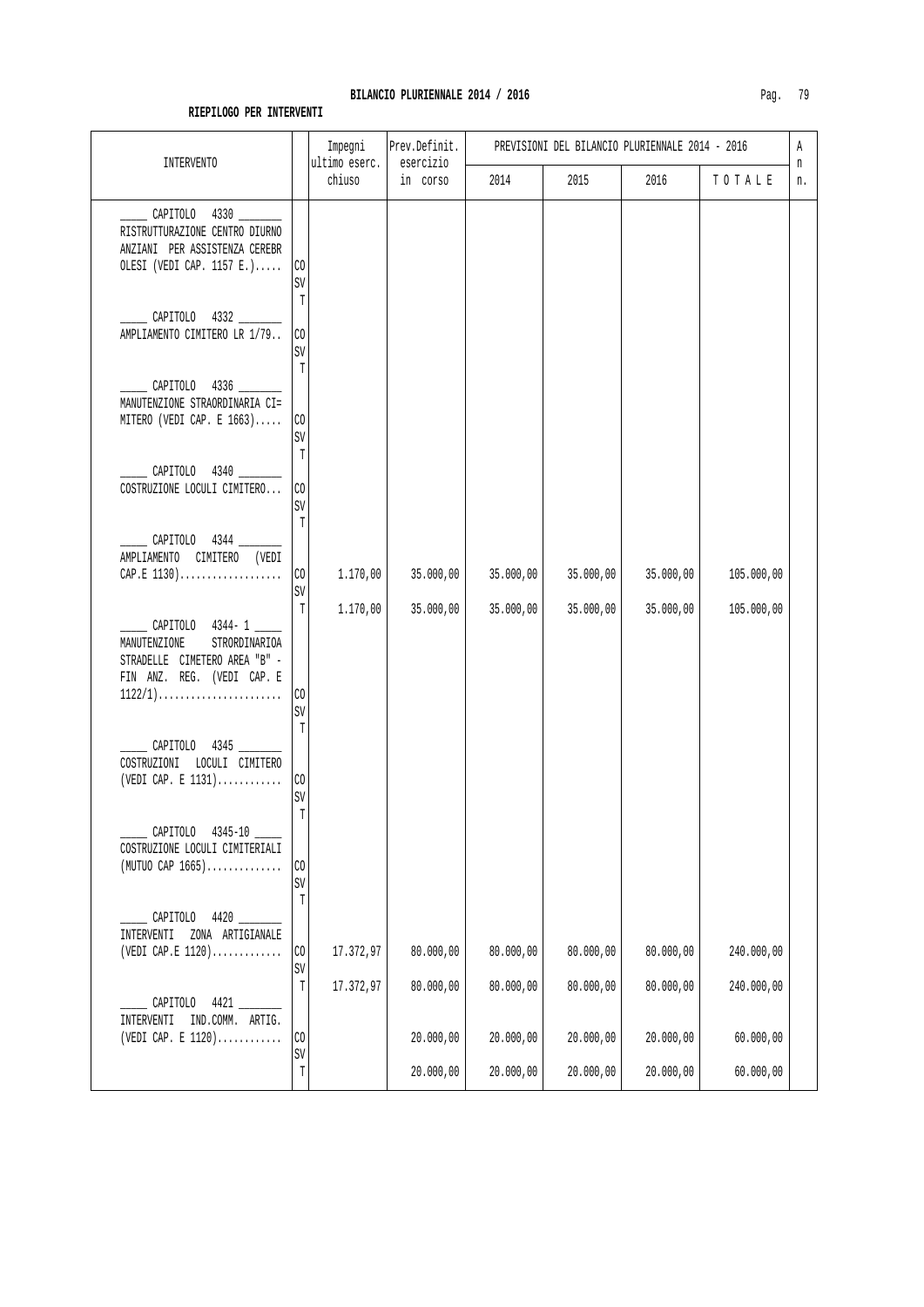| <b>INTERVENTO</b>                                                                                                                              |                         | Impegni<br>ultimo eserc. | Prev.Definit.<br>esercizio                                               | PREVISIONI DEL BILANCIO PLURIENNALE 2014 - 2016 |      |      |               |         |
|------------------------------------------------------------------------------------------------------------------------------------------------|-------------------------|--------------------------|--------------------------------------------------------------------------|-------------------------------------------------|------|------|---------------|---------|
|                                                                                                                                                |                         | chiuso                   | in corso                                                                 | 2014                                            | 2015 | 2016 | TOTALE        | n<br>n. |
| CAPITOLO 4421-10<br>MERCATI E FIERE PIANO TRIENNA=<br>LE 00.PP. (VEDI CAP. E 1209/<br>20)                                                      | CO<br>SV                |                          |                                                                          |                                                 |      |      |               |         |
| CAPITOLO 4424 ______<br>INDUSTRIA COMMERCIO ARTIGIANA=<br>$T0.\ldots.\ldots.\ldots.\ldots.\ldots.\ldots.$                                      | T<br>CO<br>$\mbox{SV}$  |                          |                                                                          |                                                 |      |      |               |         |
| CAPITOLO 4632<br>INTERVENTI IN AGRICOLTURA                                                                                                     | T<br>CO<br>SV<br>T      |                          |                                                                          |                                                 |      |      |               |         |
| CAPITOLO 4672<br>RETE DISTRIBUZIONE GAS ( VEDI<br>CAP. $1206 E.$ )                                                                             | $\rm CO$<br>SV<br>T     |                          |                                                                          |                                                 |      |      |               |         |
| TOTALE INTERVENTO 1 SV                                                                                                                         |                         |                          | 263.282,14   1.415.949,40   3.579.563,03   16.610.564,01   36.281.054,01 |                                                 |      |      | 56.471.181,05 |         |
| INTERVENTO 2<br>++++++++++++<br>ESPROPRI E SERVITU` ONEROSE<br>CAPITOLO 3210<br>MUTUO ESPROPRIO SCUOLA ELEM.<br>C.DA SANTUZZA ( LA ROCCA + 3). | CO<br>SV<br>T           |                          |                                                                          |                                                 |      |      |               |         |
| CAPITOLO 3211<br>MUTUO ESPROPRIO SCUOLA ELEM.<br>C.DA SANTUZZA ( SIG. ITALIA ).                                                                | CO<br>SV<br>T           |                          |                                                                          |                                                 |      |      |               |         |
| $\frac{1}{2}$ CAPITOLO 3212<br>MUTUO ESPROPRIO SCUOLA ELEM.<br>C.DA SANTUZZA ( UMANA - IUDI=                                                   | CO.<br>SV<br>T          |                          |                                                                          |                                                 |      |      |               |         |
| _______ CAPITOLO 3405 _______<br>MUTUO ESPROPRIO PROL. CORSO<br>VITT. EMAN. CAMPO DA TENNIS E<br>CA LCIO                                       | CO<br>SV<br>$\mathbb T$ |                          |                                                                          |                                                 |      |      |               |         |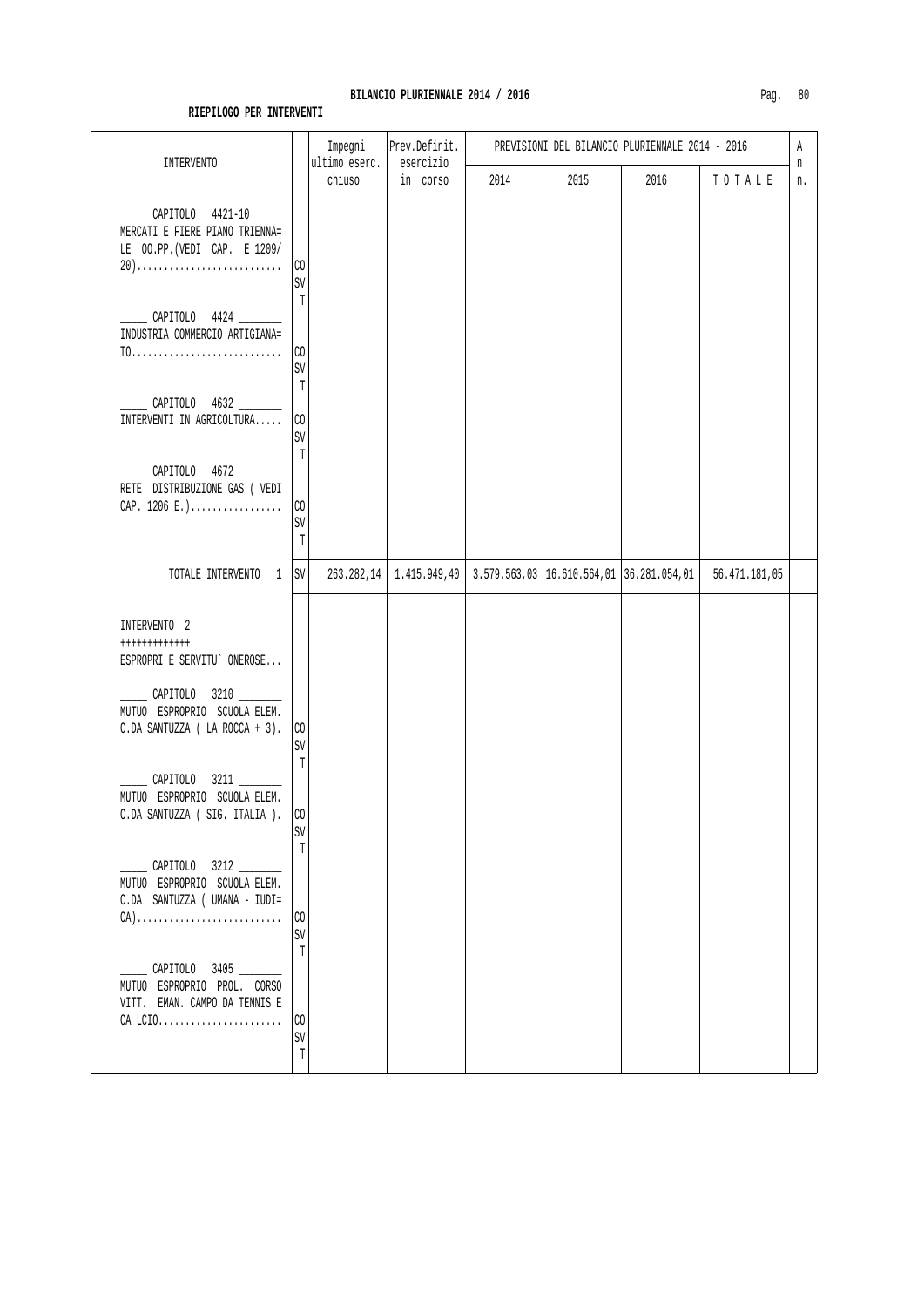#### BILANCIO PLURIENNALE 2014 / 2016

| Pag |  |  |
|-----|--|--|
|     |  |  |

|                                                                                                                                                                                 |                                              | Impegni<br>ultimo eserc. | Prev.Definit.<br>esercizio |           | PREVISIONI DEL BILANCIO PLURIENNALE 2014 - 2016 |           |           | Α       |
|---------------------------------------------------------------------------------------------------------------------------------------------------------------------------------|----------------------------------------------|--------------------------|----------------------------|-----------|-------------------------------------------------|-----------|-----------|---------|
| INTERVENTO                                                                                                                                                                      |                                              | chiuso                   | in corso                   | 2014      | 2015                                            | 2016      | TOTALE    | n<br>n. |
| CAPITOLO 3727<br>MUTUO ESPROPRIO C.DA PIANO CU=<br>GNI PIAZZA FRA MICHELE LA FER=                                                                                               | CO<br>SV<br>T                                |                          |                            |           |                                                 |           |           |         |
| TOTALE INTERVENTO 2 SV                                                                                                                                                          |                                              |                          |                            |           |                                                 |           |           |         |
| INTERVENTO 4<br>++++++++++++<br>UTILIZZO DI BENI DI TERZI PER<br>REALIZZAZIONI IN ECONOMIA                                                                                      |                                              |                          |                            |           |                                                 |           |           |         |
| _______ CAPITOLO 3750 ________<br>UTILIZZO PROVENTI DA AUTORIZZ.<br>COM.SUPERIORI A 150 MQ COM OBB<br>LIGO DI PARCHEGGIO (VEDI CAP.<br>$E$ 1245)                                | $\rm CO$<br>SV<br>$\mathbb T$                |                          |                            |           |                                                 |           |           |         |
| TOTALE INTERVENTO 4 SV                                                                                                                                                          |                                              |                          |                            |           |                                                 |           |           |         |
| INTERVENTO 5<br>++++++++++++<br>ACQUISIZIONE DI BENI MOBILI,<br>MACCHINE, ED ATTREZZATURE TEC=<br>$NICO-SCIENTIFICHE$<br>CAPITOLO 2500 ______<br>ACQUISTO AUTOMEZZI UFF. TRIBU= |                                              |                          |                            |           |                                                 |           |           |         |
| TI                                                                                                                                                                              | CO<br>SV                                     |                          |                            |           |                                                 |           |           |         |
| CAPITOLO 2868<br>ARREDO URBANO VINC E 1240                                                                                                                                      | T<br>$\rm CO$<br>SV                          |                          | 3.375,00                   | 3.000,00  | 3.000,00                                        | 3.000,00  | 9.000,00  |         |
| 2891-20<br>CAPITOLO<br>UTILIZZO CONTRIBUTO STRAORDI=<br>NARIO REGIONALE ACQUISTO PUL=<br>MINO V.CAP. $1225$ $E$                                                                 | $\mathbb T$<br>$\rm CO$<br>SV<br>$\mathbb T$ |                          | 3.375,00                   | 3.000,00  | 3.000,00                                        | 3.000,00  | 9.000,00  |         |
| CAPITOLO 2891-30<br>CONTRATTO LEASING CENTRALINO<br>TELEFONICO (V. CAP 1240 E)                                                                                                  | CO                                           | 23.625,00                | 23.625,00                  | 18.000,00 | 14.000,00                                       | 14.000,00 | 46.000,00 |         |
|                                                                                                                                                                                 | $\mbox{SV}$<br>$\mathtt{T}$                  | 23.625,00                | 23.625,00                  | 18.000,00 | 14.000,00                                       | 14.000,00 | 46.000,00 |         |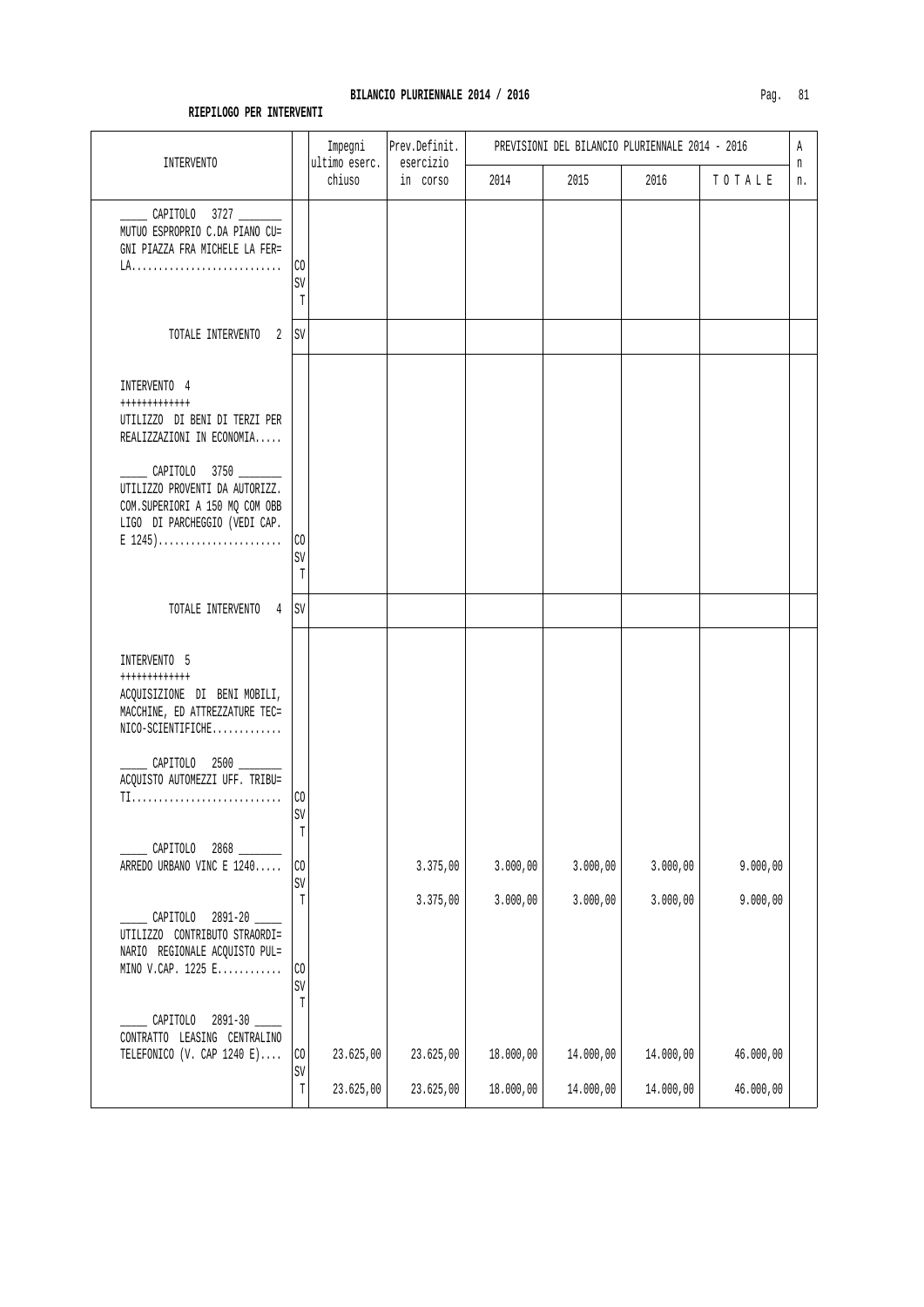| <b>INTERVENTO</b>                                                                                                                                |                                | Impegni<br>ultimo eserc. | Prev.Definit.<br>esercizio |            |                              | PREVISIONI DEL BILANCIO PLURIENNALE 2014 - 2016 |                              | Α<br>n |
|--------------------------------------------------------------------------------------------------------------------------------------------------|--------------------------------|--------------------------|----------------------------|------------|------------------------------|-------------------------------------------------|------------------------------|--------|
|                                                                                                                                                  |                                | chiuso                   | in corso                   | 2014       | 2015                         | 2016                                            | TOTALE                       | n.     |
| CAPITOLO 2895<br>PROGETTO DIGITALIZZAZIONE AR=<br>CHIVI COMUNALI (VEDI E CAP.<br>$1226) \ldots \ldots \ldots \ldots \ldots \ldots \ldots \ldots$ | CO<br>SV                       | 17.308,07                |                            |            |                              |                                                 |                              |        |
| CAPITOLO 2900<br>IMPIANTI FOTOVOLTAICI (VEDI                                                                                                     | T                              | 17.308,07                |                            |            |                              |                                                 |                              |        |
| CAP. $1160 E$                                                                                                                                    | $\rm CO$<br>SV<br>$\mathbb{T}$ |                          |                            |            | 3.500.000,00<br>3.500.000,00 | 1.625.000,00<br>1.625.000,00                    | 5.125.000,00<br>5.125.000,00 |        |
| CAPITOLO 2900-10<br>REALIZZAZIONE IMPANTI FOTOVOL=<br>TAICI (MUTUO CAP. E 1666)                                                                  | CO<br>SV<br>T                  |                          |                            |            |                              |                                                 |                              |        |
| CAPITOLO 3150<br>ACQUISTO AUTOMEZZO COMANDO VV.<br>UU. ( VEDI CAP. E. 640                                                                        | $\rm CO$<br>SV<br>T            |                          | 300,00                     | 1.000,00   | 1.000,00                     | 1.000,00                                        | 3.000,00                     |        |
| CAPITOLO 3353<br>INVESTIMENTO PROGETTO EDUCA=<br>ZIONE ALIMENTARE (VEDI CAP. E<br>$390 / 20 - 1220) \ldots$                                      | CO<br>SV                       |                          | 300,00                     | 1.000,00   | 1.000,00                     | 1.000,00                                        | 3.000,00                     |        |
| CAPITOLO 3665<br>LAVORI ADEGUAMENTO IMPIANTI<br>SCUOLE ELEMENTARI -P.ZZA MAN=<br>ZONI (VEDI E. 1151/20)                                          | $\mathbb{T}$<br>$\rm CO$       |                          | 854.753,96                 | 300.000,00 |                              |                                                 | 300.000,00                   |        |
| CAPITOLO<br>MANUTENZIONE STRAORDINARIA IM=<br>PIANTI PUBBLICA ILLUMINAZIONE                                                                      | SV<br>$\mathbb{T}$             |                          | 854.753,96                 | 300.000,00 |                              |                                                 | 300.000,00                   |        |
| VINC. E 1240 )                                                                                                                                   | $\rm CO$<br>SV                 | 5.000,00                 | 5.000,00                   | 3.000,00   | 3.000,00                     | 3.000,00                                        | 9.000,00                     |        |
| CAPITOLO 4025<br>FINANZIAMENTO REG.LE PER PRO=<br>GETTO ADEGUAMENTO TRATTAMENTO                                                                  | $\mathbb T$                    | 5.000,00                 | 5.000,00                   | 3.000,00   | 3.000,00                     | 3.000,00                                        | 9.000,00                     |        |
| ACQUE REFLUE (vinc. E. 1237)                                                                                                                     | CO<br>SV                       |                          |                            | 835.000,00 |                              |                                                 | 835.000,00                   |        |
| CAPITOLO<br>$4230 - 1$<br>MANUTENZIONE STRAORDINARIA A=<br>SILO NIDO E ADEGUAMENTO IM=                                                           | T                              |                          |                            | 835.000,00 |                              |                                                 | 835.000,00                   |        |
| PIANTI VEDI E. CAP. $1122$                                                                                                                       | $\rm CO$<br>SV                 |                          |                            | 191.915,07 |                              |                                                 | 191.915,07                   |        |
|                                                                                                                                                  | $\mathbb T$                    |                          |                            | 191.915,07 |                              |                                                 | 191.915,07                   |        |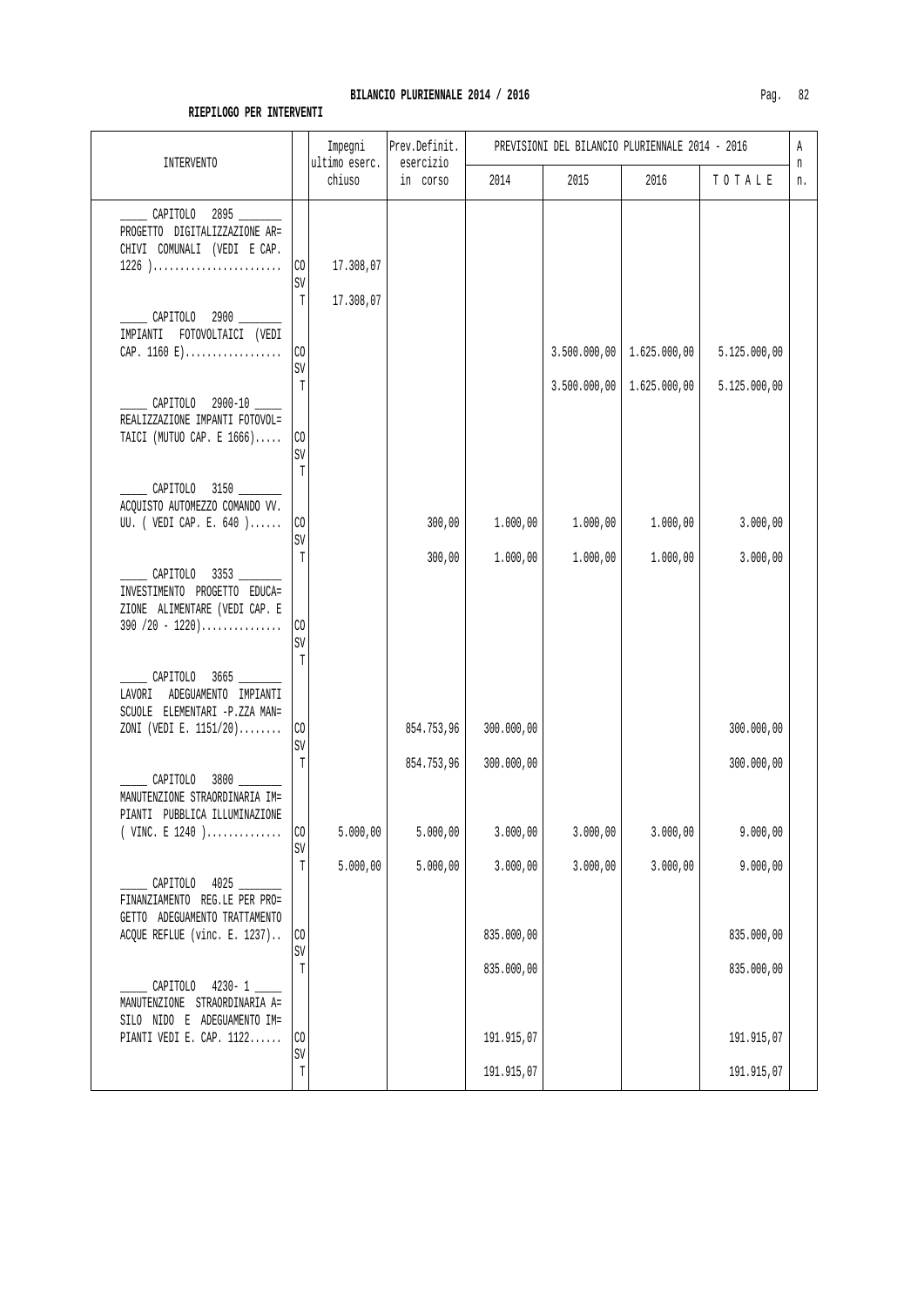| <b>INTERVENTO</b>                                                                                                                                  |                              | Impegni<br>ultimo eserc. | Prev.Definit.<br>esercizio |                        | PREVISIONI DEL BILANCIO PLURIENNALE 2014 - 2016 | Α<br>n                 |                        |    |
|----------------------------------------------------------------------------------------------------------------------------------------------------|------------------------------|--------------------------|----------------------------|------------------------|-------------------------------------------------|------------------------|------------------------|----|
|                                                                                                                                                    |                              | chiuso                   | in corso                   | 2014                   | 2015                                            | 2016                   | TOTALE                 | n. |
| CAPITOLO 4700 _____<br>SPESE ISTALLAZIONE FONTI DI E=<br>NERGIA RINNOVABILE                                                                        | $\rm CO$<br>SV<br>T          |                          | 6.000,00<br>6.000,00       |                        |                                                 |                        |                        |    |
| TOTALE INTERVENTO<br>5                                                                                                                             | $\mbox{SV}$                  | 45.933,07                | 893.053,96                 | 1.351.915,07           | 3.521.000,00                                    | 1.646.000,00           | 6.518.915,07           |    |
| INTERVENTO 6<br>++++++++++++<br>INCARICHI PROFESSIONALI ESTER=<br>NI<br>_____ CAPITOLO 2804 _____<br>SPESE PER STUDI PROGETTAZIONI<br>$E$ COLLAUDI | CO<br>SV                     |                          |                            |                        |                                                 |                        |                        |    |
| CAPITOLO 2805-10<br>INFORMATIZZAZIONE LOCALI COMU=<br>NALI                                                                                         | T<br>CO<br>SV                | 570,00                   | 21.000,00                  |                        |                                                 |                        |                        |    |
| CAPITOLO 2807<br>FONDO ROTAZIONE PROGETTAZIONE<br>RETE IDRICA                                                                                      | T<br>$\rm CO$<br>SV          | 570,00                   | 21.000,00                  |                        |                                                 |                        |                        |    |
| CAPITOLO 2808<br>FONDO DI ROTAZIONE PER PROGET=<br>TAZIONE OPERE PUBBLICHE (VEDI                                                                   | Т<br>CO<br>$\mbox{SV}$       |                          |                            |                        |                                                 |                        |                        |    |
| CAPITOLO<br>3900<br>INCARICHI PROFESSIONALI ESTER=<br>NI (VINC. E 1240)                                                                            | T<br>$\rm CO$<br>$\mbox{SV}$ | 7.940,89                 | 27.500,00                  | 21.700,00              | 11.700,00                                       | 11.700,00              | 45.100,00              |    |
| TOTALE INTERVENTO<br>б                                                                                                                             | $\mathbb T$<br>$\mbox{SV}$   | 7.940,89<br>8.510,89     | 27.500,00<br>48.500,00     | 21.700,00<br>21.700,00 | 11.700,00<br>11.700,00                          | 11.700,00<br>11.700,00 | 45.100,00<br>45.100,00 |    |
| INTERVENTO 8<br>$++++++++++++$<br>PARTECIPAZIONI AZIONARIE                                                                                         |                              |                          |                            |                        |                                                 |                        |                        |    |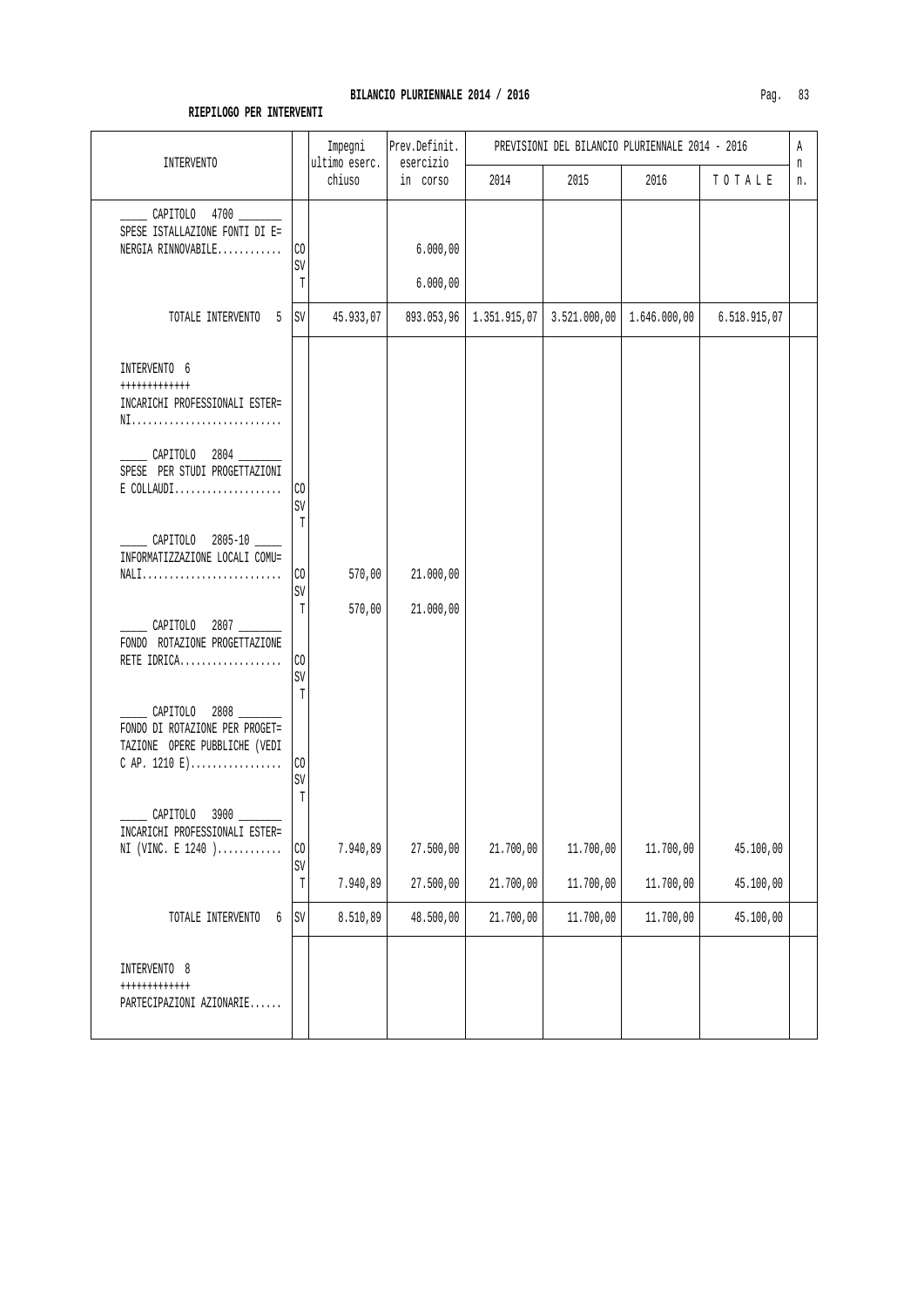| INTERVENTO                                   |                      | Impegni<br>ultimo eserc.   | Prev.Definit.<br>esercizio   | PREVISIONI DEL BILANCIO PLURIENNALE 2014 - 2016 |                                                                                          |      |                                |         |
|----------------------------------------------|----------------------|----------------------------|------------------------------|-------------------------------------------------|------------------------------------------------------------------------------------------|------|--------------------------------|---------|
|                                              |                      | chiuso                     | in corso                     | 2014                                            | 2015                                                                                     | 2016 | TOTALE                         | n<br>n. |
| 4092<br>CAPITOLO<br>PARTECIPAZIONE SSR ATO 2 | C <sub>0</sub><br>SV | 3.171,30                   | 7.928.25                     |                                                 |                                                                                          |      |                                |         |
|                                              | T                    | 3.171, 30                  | 7.928.25                     |                                                 |                                                                                          |      |                                |         |
| 8<br>TOTALE INTERVENTO                       | <b>SV</b>            | 3.171, 30                  | 7.928,25                     |                                                 |                                                                                          |      |                                |         |
| TOTALE DEL TITOLO II (B)                     | <b>SV</b><br>T       | 320.897,40  <br>320.897,40 | 2.365.431,61<br>2.365.431,61 |                                                 | 4.953.178,10   20.143.264,01   37.938.754,01<br>4.953.178,10 20.143.264,01 37.938.754,01 |      | 63.035.196,12<br>63.035.196,12 |         |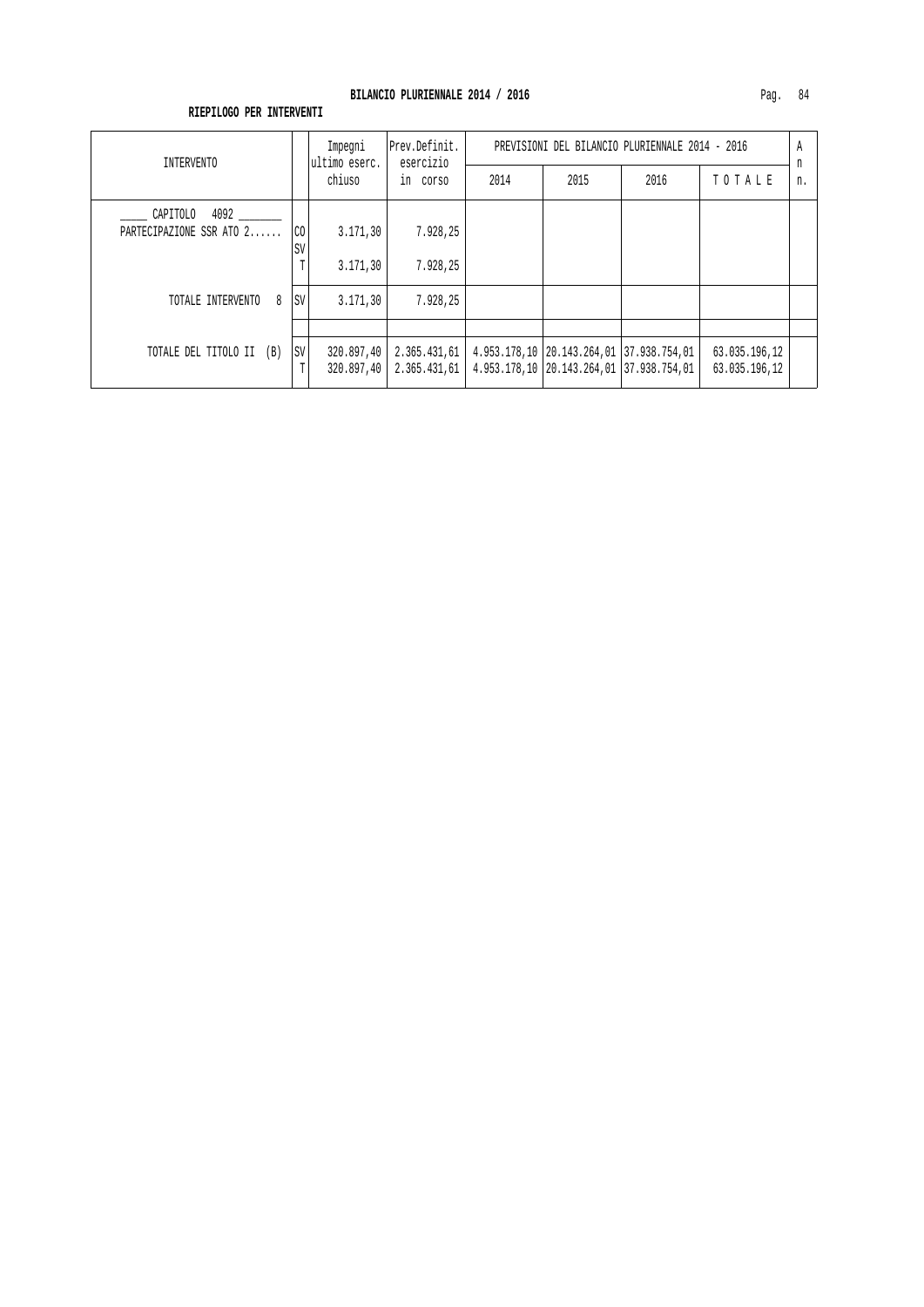#### BILANCIO PLURIENNALE 2014 / 2016

| Paα |  |
|-----|--|
|-----|--|

| <b>INTERVENTO</b>                                                                                                                                                                                                                                                                                             |                                                | Impegni<br>ultimo eserc. | Prev.Definit.<br>esercizio   | PREVISIONI DEL BILANCIO PLURIENNALE 2014 - 2016 |                              |                              |                                          |         |
|---------------------------------------------------------------------------------------------------------------------------------------------------------------------------------------------------------------------------------------------------------------------------------------------------------------|------------------------------------------------|--------------------------|------------------------------|-------------------------------------------------|------------------------------|------------------------------|------------------------------------------|---------|
|                                                                                                                                                                                                                                                                                                               |                                                | chiuso                   | in corso                     | 2014                                            | 2015                         | 2016                         | TOTALE                                   | n<br>n. |
| TITOLO III<br>=================<br>SPESE PER RIMBORSO DI PRESTITI                                                                                                                                                                                                                                             |                                                |                          |                              |                                                 |                              |                              |                                          |         |
| INTERVENTO 1<br>++++++++++++<br>RIMBORSO PER ANTICIPAZIONI DI<br>$\mathtt{CASSA} \ldots \ldots \ldots \ldots \ldots \ldots \ldots \ldots$                                                                                                                                                                     |                                                |                          |                              |                                                 |                              |                              |                                          |         |
| CAPITOLO 4900 ______<br>ANTICIPAZIONE DI TESORERIA(VE=<br>DI CAP.E $1280)$                                                                                                                                                                                                                                    | CO<br>SV<br>T                                  | 44.021,53<br>44.021,53   | 2.513.500,00<br>2.513.500,00 | 2.530.000,00<br>2.530.000,00                    | 2.530.000,00<br>2.530.000,00 | 2.530.000,00<br>2.530.000,00 | 7.590.000,00<br>7.590.000,00             |         |
| TOTALE INTERVENTO 1                                                                                                                                                                                                                                                                                           | $\rm CO$<br>SV<br>Т                            | 44.021,53<br>44.021,53   | 2.513.500,00<br>2.513.500,00 | 2.530.000,00<br>2.530.000,00                    | 2.530.000,00<br>2.530.000,00 | 2.530.000,00<br>2.530.000,00 | 7.590.000,00<br>7.590.000,00             |         |
| INTERVENTO 3<br>++++++++++++<br>RIMBORSO DI QUOTA CAPITALE DI<br>MUTUI E PRESTITI<br>CAPITOLO 4901<br>RESTITUZIONE ANTICIP.CASSA DD.<br>PP. PONDO ROTAZIONE OO.PP<br>CAPITOLO 4902<br>RIMBORSO ANTICIPAZIONE D.L.<br>35/2013 (vedi cap. E 1511/2)<br>___ CAPITOLO 4903 _______<br>RIMBORSO ANTICIPAZIONE D.L. | CO<br>SV<br>$\mathbb T$<br>$\rm CO$<br>SV<br>T |                          | 593.759,28<br>593.759,28     |                                                 |                              |                              |                                          |         |
| 66/2014 ART.31 ( vedi cap. E.<br>$1511/3 \ldots  \ldots  \ldots $<br>CAPITOLO 4904<br>RIMBORSO ANTICIPAZIONE D.L.66/<br>2014 ART. 32 ( vedi Cap. E.1<br>$511/4)$                                                                                                                                              | $\rm CO$<br>SV<br>T<br>$\rm CO$<br>SV          |                          |                              | 698.351,02<br>698.351,02<br>2.239.718,94        |                              |                              | 698.351,02<br>698.351,02<br>2.239.718,94 |         |
| CAPITOLO 4924<br>QUOTE CAPITALI AMMORTAMENTO<br>MUTUI                                                                                                                                                                                                                                                         | T<br>$\rm CO$<br>SV<br>T                       | 333.545,59<br>333.545,59 | 334.176,69<br>334.176,69     | 2.239.718,94<br>328.564,39<br>328.564,39        | 325.682,66<br>325.682,66     | 337.900,15<br>337.900,15     | 2.239.718,94<br>992.147,20<br>992.147,20 |         |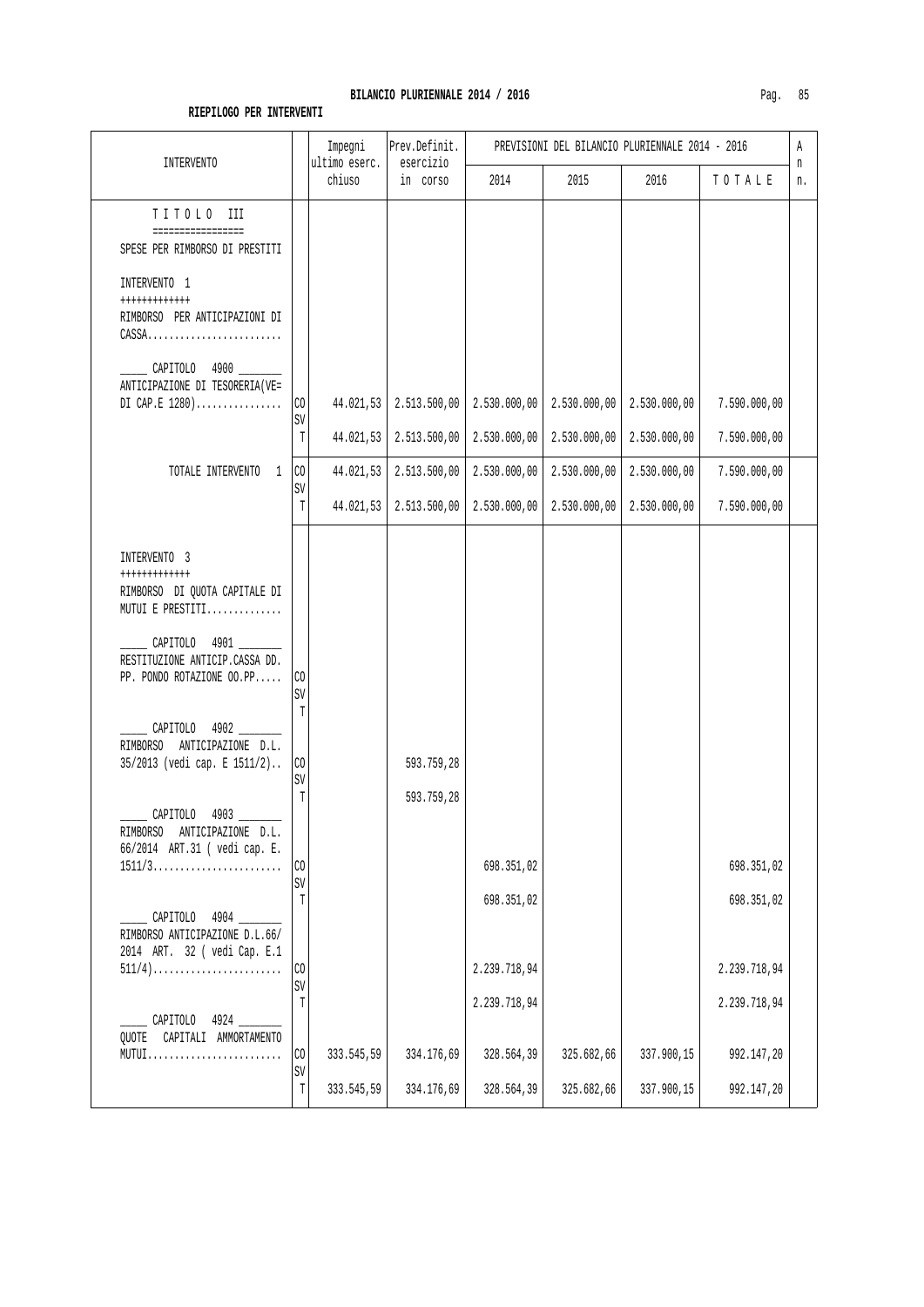| INTERVENTO                                                                          |               | Impegni<br>ultimo eserc. | Prev.Definit.<br>esercizio     | PREVISIONI DEL BILANCIO PLURIENNALE 2014 - 2016 |                              |                              |                                |         |
|-------------------------------------------------------------------------------------|---------------|--------------------------|--------------------------------|-------------------------------------------------|------------------------------|------------------------------|--------------------------------|---------|
|                                                                                     |               | chiuso                   | in corso                       | 2014                                            | 2015                         | 2016                         | TOTALE                         | n<br>n. |
| CAPITOLO<br>4925<br>ESTINZIONE MUTUO D.M. 25/10/                                    | CO<br>SV      |                          |                                |                                                 |                              |                              |                                |         |
| CAPITOLO<br>4927<br>ESTINZIONE MUTUO D.M. 25/10/<br>2012 NON USARE                  | T<br>CO       | 93.259,15                |                                |                                                 |                              |                              |                                |         |
| CAPITOLO<br>4928<br>RESTITUZIONE ANTICIPAZIONE PER<br>ESTINZIONE DEBITI ATO RIFIUTI | SV<br>T       | 93.259,15                |                                |                                                 |                              |                              |                                |         |
| $L.R. 9/2010$                                                                       | CO<br>SV<br>T |                          | 578.286,70<br>578.286,70       |                                                 |                              |                              |                                |         |
| TOTALE INTERVENTO<br>$\overline{3}$                                                 | CO<br>SV      | 426.804,74               | 1.506.222,67                   | 3.266.634,35                                    | 325.682,66                   | 337.900,15                   | 3.930.217,16                   |         |
|                                                                                     | T             | 426.804,74               | 1.506.222,67                   | 3.266.634,35                                    | 325.682,66                   | 337.900,15                   | 3.930.217,16                   |         |
| TOTALE DEL TITOLO III (C)                                                           | CO<br>SV<br>T | 470.826,27<br>470.826,27 | 4.019.722,67  <br>4.019.722.67 | 5.796.634,35<br>5.796.634,35                    | 2.855.682,66<br>2.855.682,66 | 2.867.900,15<br>2.867.900,15 | 11.520.217,16<br>11.520.217,16 |         |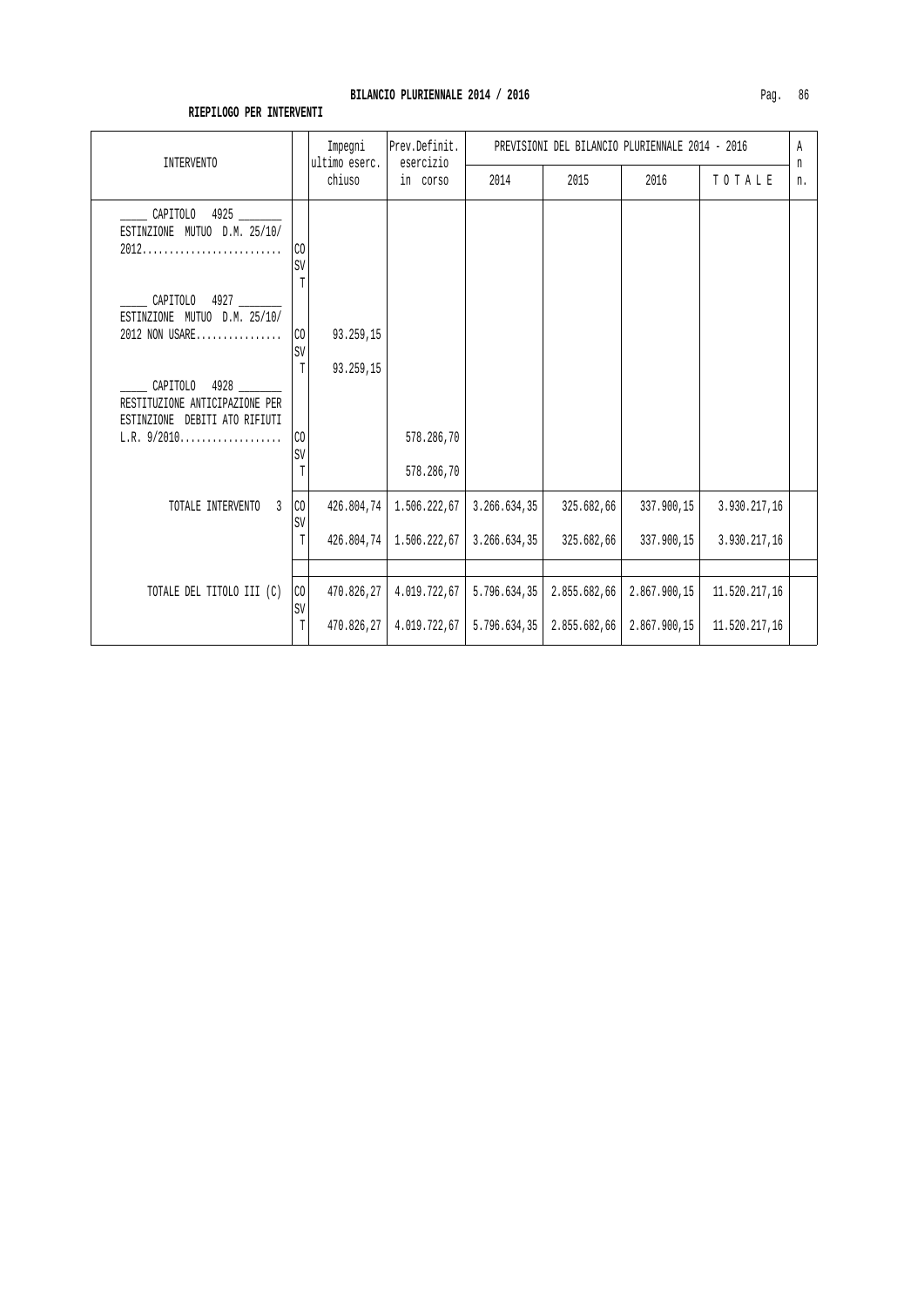| INTERVENTO                           |             | Impegni<br>ultimo eserc. | Prev.Definit.<br>esercizio | PREVISIONI DEL BILANCIO PLURIENNALE 2014 - 2016                             |                                          |              |                |         |
|--------------------------------------|-------------|--------------------------|----------------------------|-----------------------------------------------------------------------------|------------------------------------------|--------------|----------------|---------|
|                                      |             | chiuso                   | in corso                   | 2014                                                                        | 2015                                     | 2016         | TOTALE         | n<br>n. |
| RIEPILOGO TITOLI<br>**************** |             |                          |                            |                                                                             |                                          |              |                |         |
| TITOLO I                             |             |                          |                            |                                                                             |                                          |              |                |         |
| SPESE CORRENTI                       | Т           |                          |                            | $9.405.286,03$   10.336.764, 19   9.658.989, 78                             | 9.705.281,02                             | 9.693.063,53 | 29.057.334,33  |         |
| TITOLO II                            |             |                          |                            |                                                                             |                                          |              |                |         |
| SPESE IN CONTO CAPITALE              | T           | 320.897,40               | 2.365.431,61               |                                                                             | 4.953.178,10 20.143.264,01 37.938.754,01 |              | 63.035.196,12  |         |
| TITOLO III                           |             |                          |                            |                                                                             |                                          |              |                |         |
| SPESE PER RIMBORSO DI PRESTITI       | $\mathbb T$ | 470.826,27               |                            | $4.019.722,67$   5.796.634,35                                               | 2.855.682,66                             | 2.867.900,15 | 11.520.217,16  |         |
|                                      |             |                          |                            |                                                                             |                                          |              |                |         |
| TOTALE                               |             |                          |                            | $T 10.197.009,70 16.721.918,47 20.408.802,23 32.704.227,69 50.499.717,69$   |                                          |              | 103.612.747,61 |         |
| DISAVANZO DI AMMINISTRAZIONE         | T           |                          |                            |                                                                             |                                          |              |                |         |
| TOTALE GENERALE SPESA                |             |                          |                            | T 10.197.009,70  16.721.918,47  20.408.802,23  32.704.227,69  50.499.717,69 |                                          |              | 103.612.747,61 |         |